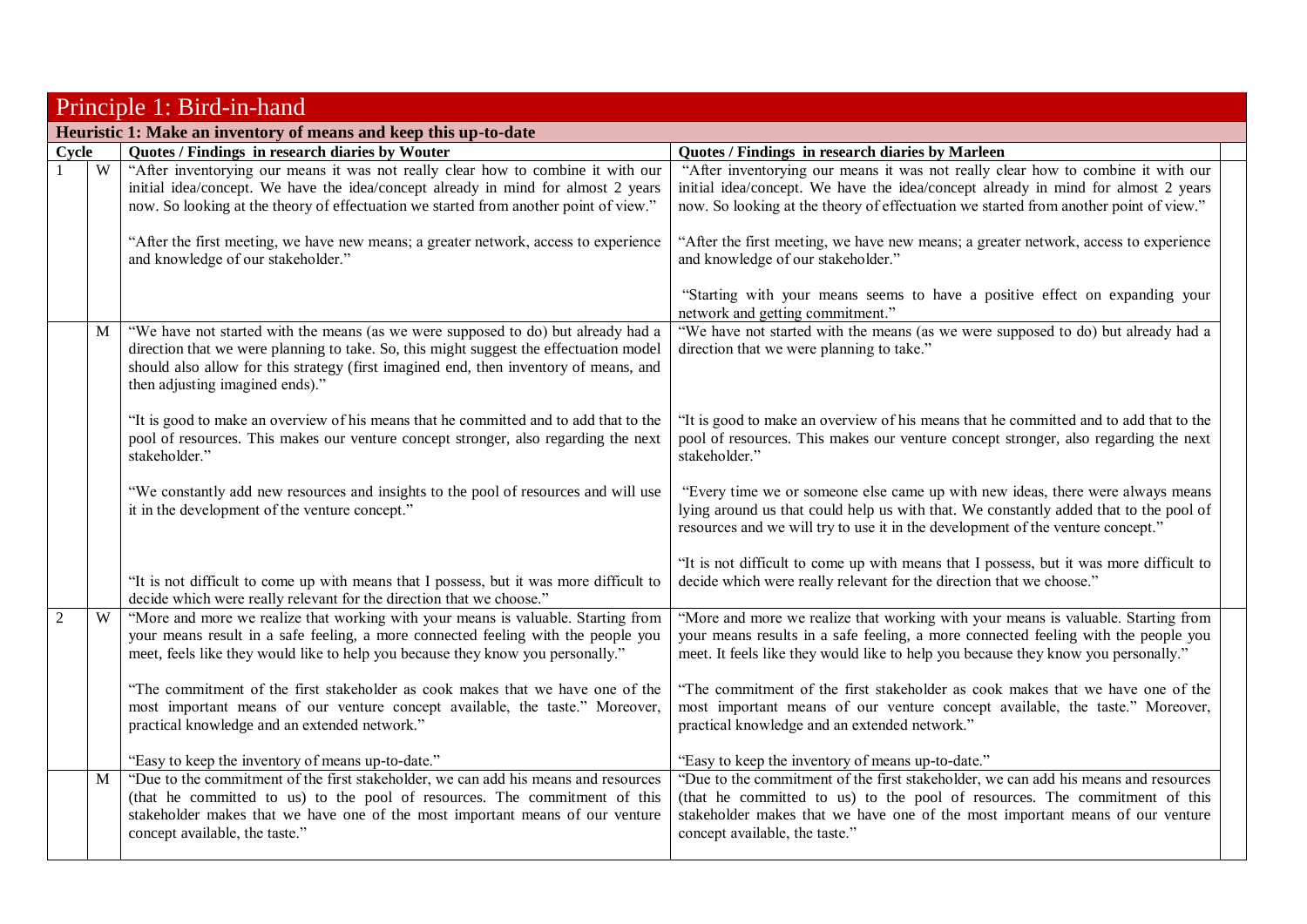|   |   | "At the moment, the stakeholder did pre-commit to us because he assured us that we<br>can make use of his network and contacts."                                                                                                                                                                                                                                                                        | "At the moment, the stakeholder did pre-commit to us because he assured us that we<br>can make use of his network and contacts."                                                                                                                                                                                                                                                                                                                                  |  |
|---|---|---------------------------------------------------------------------------------------------------------------------------------------------------------------------------------------------------------------------------------------------------------------------------------------------------------------------------------------------------------------------------------------------------------|-------------------------------------------------------------------------------------------------------------------------------------------------------------------------------------------------------------------------------------------------------------------------------------------------------------------------------------------------------------------------------------------------------------------------------------------------------------------|--|
|   |   |                                                                                                                                                                                                                                                                                                                                                                                                         | "From the meeting with the second stakeholder it appears that resources can quite<br>easily be attained from outside. So, if an entrepreneur sees a gap but is not<br>specialized in it, he/she can start a venture in this and just has to do a lot to get all the<br>knowledge and contacts. An advantage is that these entrepreneurs do not have a<br>frame of reference yet and often see more opportunities than entrepreneurs from the<br>industry itself." |  |
|   |   |                                                                                                                                                                                                                                                                                                                                                                                                         | "We add everything that we have available to the pool of resources."                                                                                                                                                                                                                                                                                                                                                                                              |  |
| 3 | W | "He expanded our means with his experience, advice and network."                                                                                                                                                                                                                                                                                                                                        | "He expanded our means with his experience, advice and network."                                                                                                                                                                                                                                                                                                                                                                                                  |  |
|   | M | "The network contacts of our stakeholders are very important means that are added to<br>the pool of resources. The contacts of this stakeholder are also interesting for us."                                                                                                                                                                                                                           | "I think the network contacts of our are very important means that are added to the<br>pool of resources."                                                                                                                                                                                                                                                                                                                                                        |  |
|   |   | Kappa: $26-3 = 0,888$                                                                                                                                                                                                                                                                                                                                                                                   |                                                                                                                                                                                                                                                                                                                                                                                                                                                                   |  |
|   |   |                                                                                                                                                                                                                                                                                                                                                                                                         |                                                                                                                                                                                                                                                                                                                                                                                                                                                                   |  |
|   | W | "The means are mostly expanded in 'Who I Know' after three meetings with<br>stakeholder."                                                                                                                                                                                                                                                                                                               | "The means are mostly expanded in 'Who I Know' after three meetings with<br>stakeholders."                                                                                                                                                                                                                                                                                                                                                                        |  |
|   |   | "Interesting to see is that your limited network in the beginning can expand so<br>quickly via people you know."                                                                                                                                                                                                                                                                                        | "Interesting to see is that your limited network in the beginning can expand so<br>quickly via people you know."                                                                                                                                                                                                                                                                                                                                                  |  |
|   | M | "The added means of the previous stakeholder are especially focusing on his<br>knowledge about Slow Food and his contacts in this organization."<br>"We have also added the means of the second (pre)-committed stakeholder to the<br>pool of resources and have also explained that to the current stakeholder (who is also<br>stakeholder 1) in order to show him what we have done in the meantime." | "The added means of the previous stakeholder are especially focusing on his<br>knowledge about Slow Food and his contacts in this organization."                                                                                                                                                                                                                                                                                                                  |  |
| 5 | W | "Especially our network (Who I know) is increased by our stakeholders."                                                                                                                                                                                                                                                                                                                                 | "Especially our network (Who I know) is increased by our stakeholders."                                                                                                                                                                                                                                                                                                                                                                                           |  |
|   |   | "This stakeholder informed us about the possibilities concerning packaging. This is<br>exactly what we needed."                                                                                                                                                                                                                                                                                         | "This stakeholder informed us about the possibilities concerning packaging. This is<br>exactly what we needed."                                                                                                                                                                                                                                                                                                                                                   |  |
|   | M | "I think that this action is important to take explicitly at the beginning of the process.<br>However, during the process the means that become available for us are added to the<br>mix at that particular moment. So, than it can be seen as an up-date of the means."                                                                                                                                | "I think that this action is important to take explicitly at the beginning of the process.<br>The means that become available for us during the process are added to the mix at<br>that particular moment. So, then it can be seen as an up-date of the means."                                                                                                                                                                                                   |  |
|   |   | "During this meeting we gained knowledge and information about the type of<br>packaging for our product. This is the profession of this stakeholder."                                                                                                                                                                                                                                                   | "During this meeting we gained knowledge and information about the type of<br>packaging for our product. This is the profession of this stakeholder."                                                                                                                                                                                                                                                                                                             |  |
|   |   | "We notice that we like to stay close to ourselves in order to 'control' the situation<br>and our future. For us this means that we like to stay close to our means in order to<br>prevent losing our strength and distinctiveness."                                                                                                                                                                    | "We notice that we like to stay close to ourselves in order to 'control' the situation<br>and our future. For us this means that we like to stay close to our means in order to<br>prevent losing our strength and distinctiveness."                                                                                                                                                                                                                              |  |
| 6 | W | "We have decided to stay close to our means (who I am, interests), because we want<br>to give the whole concept a distinctive and innovative touch, and it feels not that                                                                                                                                                                                                                               | "We have decided to stay close to our means (who I am, interests), because we want<br>to give the whole concept a distinctive and innovative touch, and it feels not that                                                                                                                                                                                                                                                                                         |  |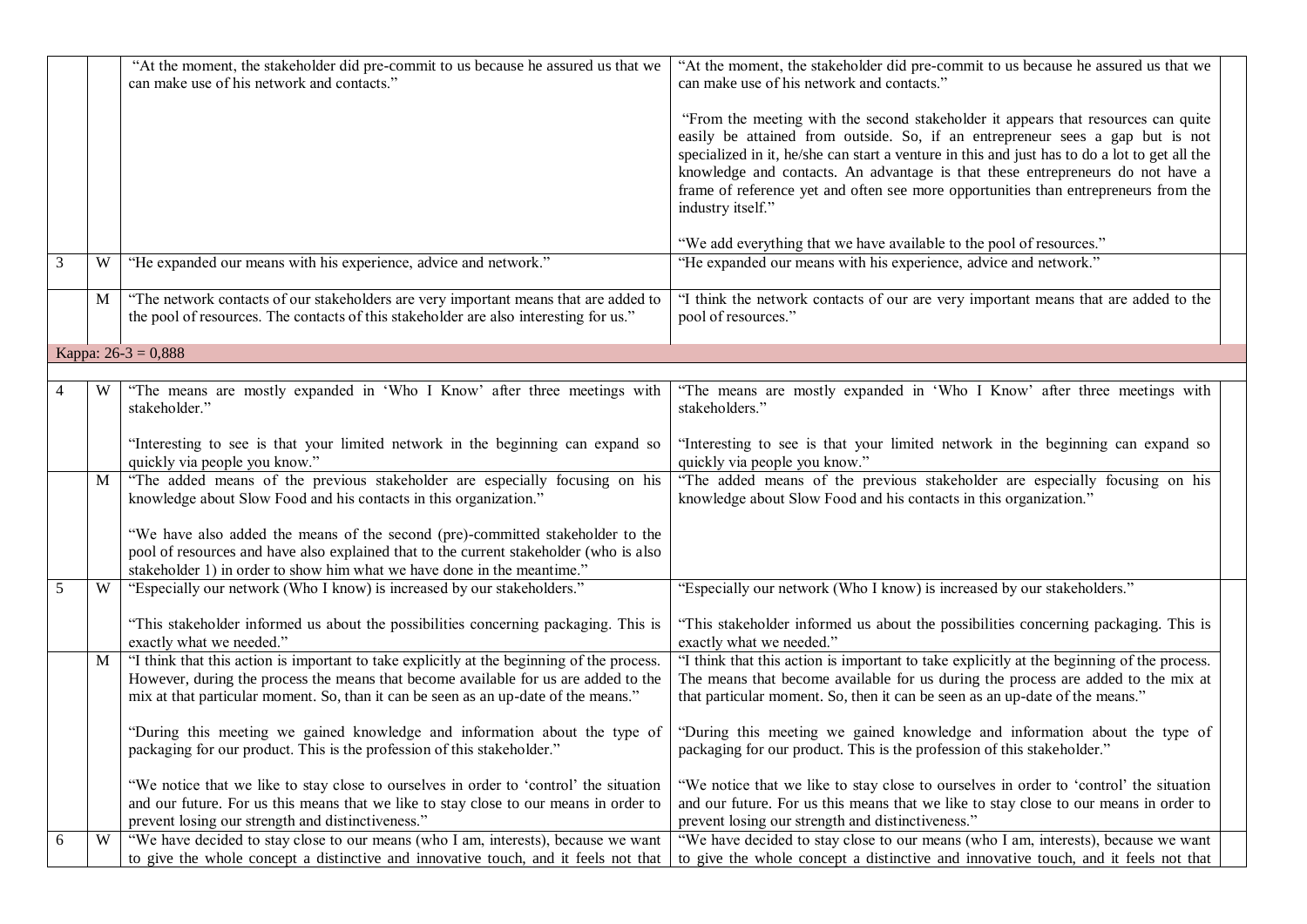|   |   | good if we end up in a normal concept."                                                                                                                                                                                                                                                                                                                                                        | good if we end up in a normal concept."                                                                                                                                                                                                                                              |
|---|---|------------------------------------------------------------------------------------------------------------------------------------------------------------------------------------------------------------------------------------------------------------------------------------------------------------------------------------------------------------------------------------------------|--------------------------------------------------------------------------------------------------------------------------------------------------------------------------------------------------------------------------------------------------------------------------------------|
|   |   |                                                                                                                                                                                                                                                                                                                                                                                                |                                                                                                                                                                                                                                                                                      |
|   |   | "This is a relation/contact of the second stakeholder, so we make use of the network                                                                                                                                                                                                                                                                                                           |                                                                                                                                                                                                                                                                                      |
|   |   | of a pre-committed stakeholder (who I know)."                                                                                                                                                                                                                                                                                                                                                  |                                                                                                                                                                                                                                                                                      |
|   | M | Kappa: $18-2 = 0,896$                                                                                                                                                                                                                                                                                                                                                                          |                                                                                                                                                                                                                                                                                      |
|   |   |                                                                                                                                                                                                                                                                                                                                                                                                |                                                                                                                                                                                                                                                                                      |
|   | W | "In the first cycles it was important to expend our network to come across new                                                                                                                                                                                                                                                                                                                 | "In the first cycles it was important to expend our network to come across new                                                                                                                                                                                                       |
|   |   | insights to develop the initial idea."                                                                                                                                                                                                                                                                                                                                                         | insights to develop the initial idea."                                                                                                                                                                                                                                               |
|   |   | "In the last cycles it becomes more and more important to get some useful knowledge<br>and access to expert experiences. This in order to be able to make a decent decision<br>about which option to choose."                                                                                                                                                                                  | "In the last cycles it becomes more and more important to get some useful knowledge<br>and access to expert experiences. This in order to be able to make a decent decision<br>about which option to choose."                                                                        |
|   | M | "Since the last cycle our current means are especially expanded with knowledge<br>(what I know) that we gained during conversations with others. We have more<br>insight in the various 'imagined ends' now."                                                                                                                                                                                  | "Since the last cycle our current means are especially expanded with knowledge<br>(what I know) that we gained during conversations with others. We have more<br>insight in the various 'imagined ends' now."                                                                        |
| 8 | W | "This contact is emerged after our meeting with our third stakeholder. An<br>organization that we have approached outside our means and that committed their<br>network after the meeting."                                                                                                                                                                                                    | "This contact is emerged after our meeting with our third stakeholder. An<br>organization that we have approached outside our means and that committed their<br>network after the meeting."                                                                                          |
|   |   | "This stakeholder will inform us about interesting topics, so our means (what I know)<br>will expend."                                                                                                                                                                                                                                                                                         | "This stakeholder will inform us about interesting topics, so our means (what I know)<br>will expend."                                                                                                                                                                               |
|   | M | "This stakeholder has self-selected himself through our third stakeholder."                                                                                                                                                                                                                                                                                                                    | "This stakeholder has self-selected himself through our third stakeholder."                                                                                                                                                                                                          |
|   |   | "Both these stakeholders were not within our own network. So, even if the<br>stakeholders are not within our own network, they are willing to help us with their<br>knowledge, ideas and contacts. So, maybe it isn't even necessary to start with a big<br>network?"                                                                                                                          | "Both these stakeholder were not within our own network. So, even if the<br>stakeholders are not within our own network, they are willing to help us with their<br>knowledge, ideas and contacts. So, maybe it isn't even necessary to start with a big<br>network?"                 |
|   |   | "Each cycle we go through, our means (especially 'What I know' and 'Who I know')<br>are expanded. What I notice is that 'Who I am' is expanded with the experience of<br>others. So, they teach us how they do it, or how they should do it, and we add that to<br>our experiences."                                                                                                           | "Each cycle we go through, our means (especially 'What I know' and 'Who I know')<br>are expanded. What I notice is that 'Who I am' is expanded with the experience of<br>others. So, they teach us how they do it, or how they should do it, and we add that to<br>our experiences." |
| 9 | W | "This stakeholder, an employee of the bank, is a colleague of our family, so it is a<br>lead out of our network" (who I know)."                                                                                                                                                                                                                                                                | "This stakeholder, an employee of the bank, is a colleague of our family, so it is a<br>lead out of our network" (who I know)."                                                                                                                                                      |
|   |   | "We want to become aware of the policies and mind set of the bank at the moment,<br>since we have a recession/ financial crisis (what I know)."                                                                                                                                                                                                                                                |                                                                                                                                                                                                                                                                                      |
|   |   | M   "The 'means' that we are going to use for this purpose is my brother who is a bank   "The 'means' that we are going to use for this purpose is my brother who is a bank<br>employee. He is willing to make an appointment with a senior colleague of him. This<br>is not the usual course of action within a bank, so we made use of our network in<br>order to get the desired feedback." | employee. He is willing to make an appointment with a senior colleague of him. This<br>is not the usual course of action within a bank, so we made use of our network in<br>order to get the desired feedback."                                                                      |
|   |   |                                                                                                                                                                                                                                                                                                                                                                                                | "As a result of the meeting, we got all the advice and tips that we needed before we<br>can request a loan of the bank. These are added to 'what I know'."                                                                                                                           |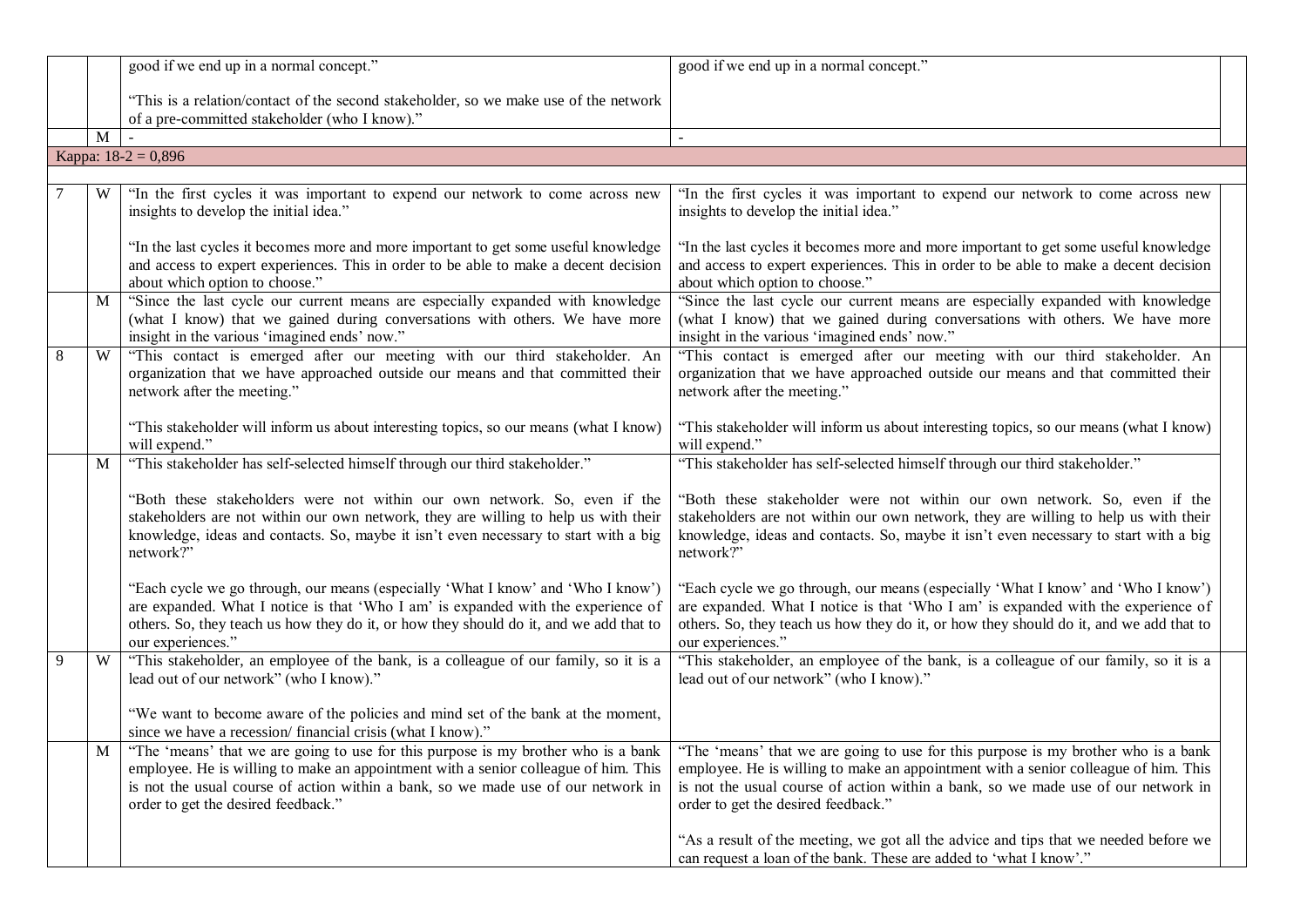|    |   |                                                                                                                                                                                                                                                                                                                                                           | "Another important thing that he gave us was 'confidential' branch figures. The<br>stakeholder told us that he would not give this information to other clients, but<br>because we are family of his colleague, he is willing to give us the confidential<br>information. It was really good to notice that we could make such good use of our<br>network and that people 'trust' you through their network contacts. " |
|----|---|-----------------------------------------------------------------------------------------------------------------------------------------------------------------------------------------------------------------------------------------------------------------------------------------------------------------------------------------------------------|-------------------------------------------------------------------------------------------------------------------------------------------------------------------------------------------------------------------------------------------------------------------------------------------------------------------------------------------------------------------------------------------------------------------------|
|    |   | Kappa: $20-3 = 0,864$                                                                                                                                                                                                                                                                                                                                     |                                                                                                                                                                                                                                                                                                                                                                                                                         |
| 10 | W | "Means are expended by the father of the stakeholder who is willing to help us with<br>the financial paragraph."<br>"This stakeholder gives us advise about practical things, which is interesting in the                                                                                                                                                 | "Means are expended by the father of the stakeholder who is willing to help us with<br>the financial paragraph."                                                                                                                                                                                                                                                                                                        |
|    |   | goal to reduce the need cash."                                                                                                                                                                                                                                                                                                                            |                                                                                                                                                                                                                                                                                                                                                                                                                         |
|    | M | "We can see this committed stakeholder as a supplier of the products that we need.<br>He provides us of things that we don't have ourselves, and that increases our means.'                                                                                                                                                                               | "We can see this committed stakeholder as a supplier of the products that we need.<br>He provides us of things that we don't have ourselves, and that increases our means."                                                                                                                                                                                                                                             |
|    |   | "His wife was also present during the meeting and she was really interested in us.<br>She is an entrepreneur herself so she gave us a lot of tips and tricks. Most of all, she<br>stimulated us to go for it. To work hard in order to make it a success. And to survive<br>the first three years."                                                       | "His wife was also present during the meeting and she was really interested in us.<br>She is an entrepreneur herself so she gave us a lot of tips and tricks. Most of all, she<br>stimulated us to go for it. To work hard in order to make it a success. And to survive<br>the first three years."                                                                                                                     |
|    |   | "In the final phase of the effectual process, we were more looking for stakeholders<br>who possess means that we don't have, while we do need them for our venture goals.<br>This didn't change our venture idea."                                                                                                                                        | "In the final phase of the effectual process, we were more looking for stakeholders<br>who possess means that we don't have, while we do need them for our venture goals.<br>This didn't change our venture idea."                                                                                                                                                                                                      |
|    |   | "During the meeting with this stakeholder, he told us that we could meet his father<br>who is a financial advisor. His father was willing to help us with the financial issues<br>of the venture."<br>"In short he is a supplier of products, taste, expertise and knowledge. These are all<br>means that we don't have but do need for our venture."     | "We add all the knowledge in 'what I know'. Moreover, we have some new network<br>contacts after this 'contingency'. We might want to make use of these network<br>contacts in the future."<br>"During the meeting with the previous stakeholder we gained some extra knowledge<br>about financial aspects (what I know). Furthermore, the means have not really                                                        |
| 11 | W | "This stakeholder brought resources we really needed for continuing the project."                                                                                                                                                                                                                                                                         | changed."<br>"This stakeholder brought resources we really needed for continuing the project."                                                                                                                                                                                                                                                                                                                          |
|    | M | "The means that we are going to make use of during this cycle belong to our network<br>(who I know); my father and brother who have an own company in agriculture."                                                                                                                                                                                       | "The means that we are going to make use of during this cycle belong to our network<br>(who I know); my father and brother who have an own company in agriculture."                                                                                                                                                                                                                                                     |
|    |   | financial constructions, so we like to learn of them."                                                                                                                                                                                                                                                                                                    | "These persons have lots of knowledge and experience about entrepreneurship and   "These persons have lots of knowledge and experience about entrepreneurship and<br>financial constructions, so we like to learn of them."                                                                                                                                                                                             |
|    |   | "The stakeholders are both experienced entrepreneurs. I really notice that they like to<br>teach us about their entrepreneurial expertise. They want us to learn about<br>entrepreneurship in practice; about the tradeoffs that you have to make, about making<br>decisions, working hard in order to be successful, and about the financial issues that | "The stakeholders are both experienced entrepreneurs. I really notice that they like to<br>teach us about their entrepreneurial expertise. They want us to learn about<br>entrepreneurship in practice; about the tradeoffs that you have to make, about making<br>decisions, working hard in order to be successful, and about the financial issues that                                                               |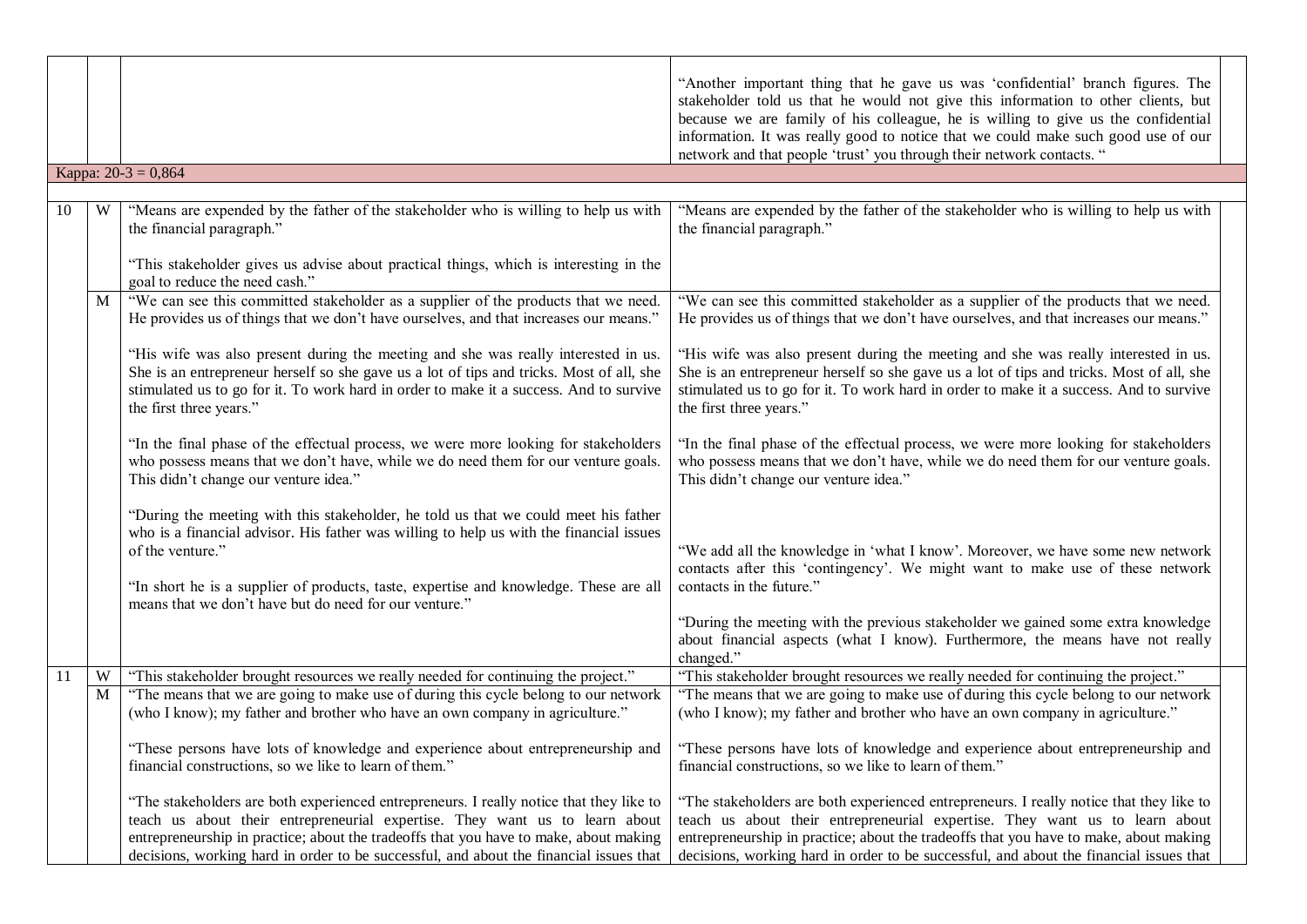|    |   | it brings. For me it feels that they like to be a kind of 'coach' in order to help us to<br>make the right decisions and to make the venture a success. So, to prevent us to make<br>decisions with negative consequences."                                                  | it brings. For me it feels that they like to be a kind of 'coach' in order to help us to<br>make the right decisions and to make the venture a success. So, to prevent us to make<br>decisions with negative consequences."                                                  |
|----|---|------------------------------------------------------------------------------------------------------------------------------------------------------------------------------------------------------------------------------------------------------------------------------|------------------------------------------------------------------------------------------------------------------------------------------------------------------------------------------------------------------------------------------------------------------------------|
|    |   |                                                                                                                                                                                                                                                                              | "I think this is a creative way of generating cash and investment because we make<br>use of an existing relationship within our close network."                                                                                                                              |
| 12 | W | "We will firstly look in our network since this is a very effective way of bringing in<br>the needed resources."                                                                                                                                                             | "We will firstly look in our network since this is a very effective way of bringing in<br>the needed resources."                                                                                                                                                             |
|    |   | "Another remarkable thing was his network of people who can help him (us) with<br>building the truck."                                                                                                                                                                       | "Another remarkable thing was his network of people who can help him (us) with<br>building the truck."                                                                                                                                                                       |
|    |   | "By discussing with people we know we became aware of what we have to take into<br>account when we execute this course of action."                                                                                                                                           | "By discussing with people we know we became aware of what we have to take into<br>account when we execute this course of action."                                                                                                                                           |
|    |   | "After some research within our network, we finally found this potential builder<br>outside our network."                                                                                                                                                                    |                                                                                                                                                                                                                                                                              |
|    | M | "We don't have the means ourselves to rebuild the truck, and we don't have someone<br>in our network who is able to do the complete rebuilding project. So, we have to find<br>an external party. However, we tried to find this party through our own network<br>contacts." | "We don't have the means ourselves to rebuild the truck, and we don't have someone<br>in our network who is able to do the complete rebuilding project. So, we have to find<br>an external party. However, we tried to find this party through our own network<br>contacts." |
|    |   | "His means are very interesting for us. He has a lot of practical knowledge, expertise,<br>and experience and he has a huge network of which we can make use."                                                                                                               | "His means are very interesting for us. He has a lot of practical knowledge, expertise,<br>and experience and he has a huge network of which we can make use."                                                                                                               |
|    |   |                                                                                                                                                                                                                                                                              | "During the meeting with this stakeholder, we noticed that this person knows a lot of<br>other persons who can help us with small aspects of the Food Truck."                                                                                                                |
|    |   | Kappa: $26-8 = 0,746$                                                                                                                                                                                                                                                        |                                                                                                                                                                                                                                                                              |
| 13 | W | "We found this person in our own network. Hopefully he can advice us about<br>practical aspects of the venture concept."                                                                                                                                                     | "We found this person in our own network. Hopefully he can advice us about<br>practical aspects of the venture concept."                                                                                                                                                     |
|    |   | "He was really willing to commit his knowledge and network and was interested in<br>the concept."                                                                                                                                                                            | "He was really willing to commit his knowledge and network and was interested in<br>the concept."                                                                                                                                                                            |
|    |   | "He shared his network of people who can probably help us for getting the needed<br>resources for less money."                                                                                                                                                               | "He shared his network of people who can probably help us for getting the needed<br>resources for less money."                                                                                                                                                               |
|    |   | action which is also close to our means."                                                                                                                                                                                                                                    | "This extra course of action that we will investigate for the second time is a course of "This extra course of action that we will investigate for the second time is a course of<br>action which is also close to our means."                                               |
|    |   | "This extra course of action is interesting because we have special knowledge within<br>our close network contacts about the specific environment/situation."                                                                                                                | "This extra course of action is interesting because we have special knowledge within<br>our close network contacts about the specific environment/situation."                                                                                                                |
|    |   |                                                                                                                                                                                                                                                                              | "The new means of this stakeholder are incorporated in our pool of resources."                                                                                                                                                                                               |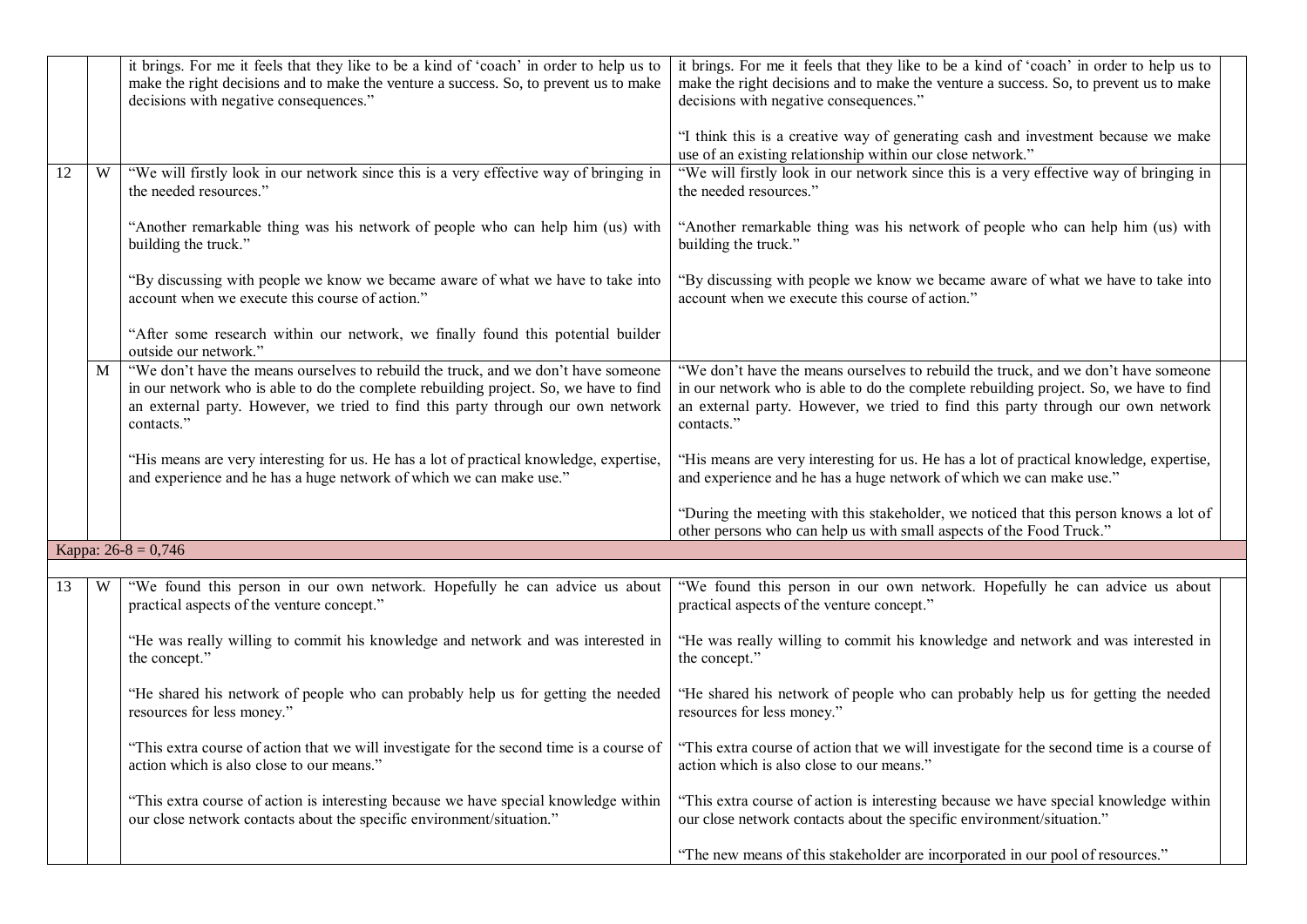|                | $\mathbf{M}$ | "Making use of your own network works well; they are willing to help you with their<br>means and resources in order to make sure that we start off well."                                                                                                                                                                                                                            | "Making use of your own network works well; they are willing to help you with their<br>means and resources in order to make sure that we start off well."                                                                                                                                                                                                                                                                                                                            |  |
|----------------|--------------|--------------------------------------------------------------------------------------------------------------------------------------------------------------------------------------------------------------------------------------------------------------------------------------------------------------------------------------------------------------------------------------|--------------------------------------------------------------------------------------------------------------------------------------------------------------------------------------------------------------------------------------------------------------------------------------------------------------------------------------------------------------------------------------------------------------------------------------------------------------------------------------|--|
|                |              |                                                                                                                                                                                                                                                                                                                                                                                      | "A nephew of entrepreneur 1 has his own company in cool techniques. He has<br>knowledge and contacts that we like to get access to."                                                                                                                                                                                                                                                                                                                                                 |  |
| 14             | W            | "The experience and knowledge of our family is added to our means (what I know)<br>and could be very valuable if we start another course of action.                                                                                                                                                                                                                                  | "The experience and knowledge of our family is added to our means (what I know)<br>and could be very valuable if we start another course of action.                                                                                                                                                                                                                                                                                                                                  |  |
|                | M            | "We started with our means, especially 'who I am'. What do I like to do and what am<br>I interested in. It feels good to stay close to yourself and your own means. I think it<br>reduces the dependency on others, and it is good for you self-esteem that you can do<br>it. It makes that we keep control over de situation and can distinguish ourselves from<br>other concepts." | "We started with our means, especially 'who I am'. What do I like to do and what am<br>I interested in. It feels good to stay close to yourself and your own means. I think it<br>reduces the dependency on others, and it is good for you self-esteem that you can do<br>it. It makes that we keep control over de situation and can distinguish ourselves from<br>other concepts."                                                                                                 |  |
| 15             | W            |                                                                                                                                                                                                                                                                                                                                                                                      |                                                                                                                                                                                                                                                                                                                                                                                                                                                                                      |  |
|                | M            | "What is important in this cycle is that we don't have brand awareness and don't<br>have many network contacts through which we can acquire enough requests during<br>the first period of business. If we can commit those customers we expand our means<br>and work on brand and service awareness."                                                                                | "What is important in this cycle is that we don't have brand awareness and don't<br>have many network contacts through which we can acquire enough requests during<br>the first period of business. In order to build this, we believe in cooperation with<br>established catering suppliers who hire us and the Food Truck. So, we can see them<br>as pre-committed customer. So, if we can commit those customers we expand our<br>means and work on brand and service awareness." |  |
|                |              | Kappa: $18 - 2 = 0,896$                                                                                                                                                                                                                                                                                                                                                              |                                                                                                                                                                                                                                                                                                                                                                                                                                                                                      |  |
|                |              |                                                                                                                                                                                                                                                                                                                                                                                      |                                                                                                                                                                                                                                                                                                                                                                                                                                                                                      |  |
|                |              | <b>Heuristics 2: Look around for slack resources</b>                                                                                                                                                                                                                                                                                                                                 |                                                                                                                                                                                                                                                                                                                                                                                                                                                                                      |  |
| Cycle          | W            | Quotes / Findings in research diaries by Wouter                                                                                                                                                                                                                                                                                                                                      | Quotes / Findings in research diaries by Marleen                                                                                                                                                                                                                                                                                                                                                                                                                                     |  |
|                |              |                                                                                                                                                                                                                                                                                                                                                                                      |                                                                                                                                                                                                                                                                                                                                                                                                                                                                                      |  |
|                |              | "This action is not easy to take. However, it is a valuable action because it reduces<br>cash needs if you find a creative slack resource."                                                                                                                                                                                                                                          | "This action is not easy to take. It is a valuable action because it reduces cash needs if<br>you find creative slack resources."                                                                                                                                                                                                                                                                                                                                                    |  |
|                |              | "Looking for slack resources from behind your desk is not really working, I noticed."                                                                                                                                                                                                                                                                                                | "Looking for slack resources from behind my desk is not really working, I noticed."                                                                                                                                                                                                                                                                                                                                                                                                  |  |
|                | M            | "I think it was difficult to come up with many slack resources because I was really<br>looking for them within the venture concept that we already had."                                                                                                                                                                                                                             | "I think it was difficult to come up with many slack resources because I was really<br>looking for them within the venture concept that I already had."                                                                                                                                                                                                                                                                                                                              |  |
|                |              | "Another way to look at slack resources might be as accidental 'aha' moments in<br>which the entrepreneur sees slack resources for the venture concept or maybe even<br>just slack resources that could be the starting point for a new venture concept."                                                                                                                            | "Another way to look at slack resources might be as accidental 'aha' moments in<br>which the entrepreneur discovers slack resources for the current venture concept or<br>maybe even slack resources that could be the starting point for a new venture<br>concept."                                                                                                                                                                                                                 |  |
|                |              | "Some slack resources you see don't fit in the imagined end."                                                                                                                                                                                                                                                                                                                        | "Some slack resources you see don't fit in the imagined end."                                                                                                                                                                                                                                                                                                                                                                                                                        |  |
|                |              |                                                                                                                                                                                                                                                                                                                                                                                      | "Maybe it is the case with slack resources that you have to come across them, just as<br>with contingencies."                                                                                                                                                                                                                                                                                                                                                                        |  |
| $\overline{2}$ | W            | "Slack resources in the sense of subsidies that we can get from the local and province<br>government for start up our company. So you have to describe the benefits and<br>advantages of your idea to 'solve' a little bit of the problem a local/province or<br>Europe government has."                                                                                             | "Slack resources in the sense of subsidies that we can get from the local and province<br>government for start up our company. So you have to describe the benefits and<br>advantages of your idea to 'solve' a little bit of the problem a local/province or<br>Europe government has."                                                                                                                                                                                             |  |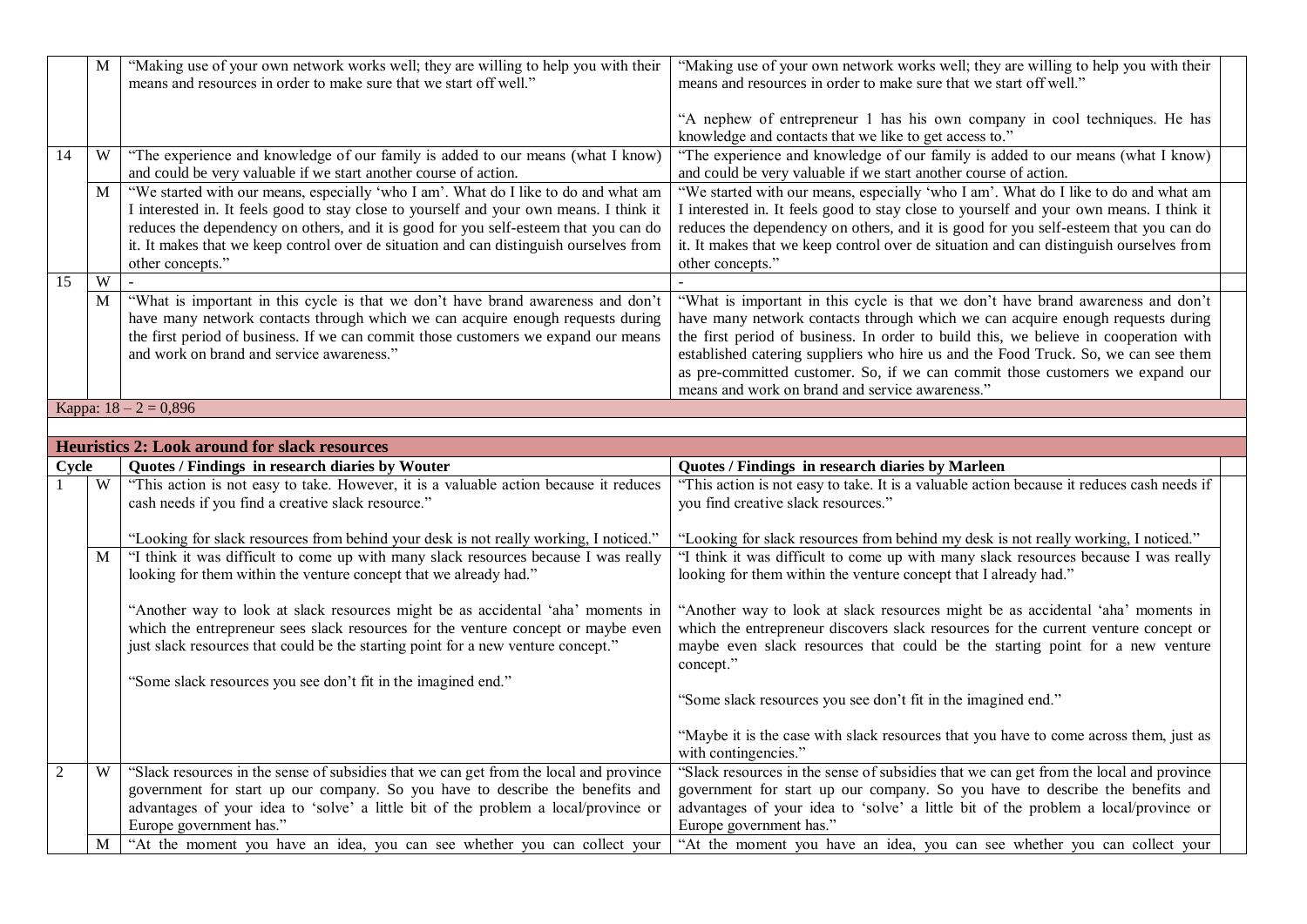|                |                | resources in a creative and cheap way, so you can find slack resources. If you do not                                                                                                                                                                                                                                          | resources in a creative and cheap way, so you can find slack resources. If you do not                                                                                                                                                                                                                                          |  |
|----------------|----------------|--------------------------------------------------------------------------------------------------------------------------------------------------------------------------------------------------------------------------------------------------------------------------------------------------------------------------------|--------------------------------------------------------------------------------------------------------------------------------------------------------------------------------------------------------------------------------------------------------------------------------------------------------------------------------|--|
|                |                | have an idea yet, then you can engage in networks and just look around for<br>contingencies, you might discover slack resources. These are then the basis of your<br>venture idea. So, this might be two different ways to look at slack resources."                                                                           | have an idea yet, then you can engage in networks and just look around for<br>contingencies, you might discover slack resources. These are then the basis of your<br>venture idea. So, this might be two different ways to look at slack resources."                                                                           |  |
|                |                | Stakeholder two; "You can only see slack resources when you mix-up with an<br>industry or people. Only then, you can see 'gaps' and slack resources."                                                                                                                                                                          | Stakeholder two; "You can only see slack resources when you mix-up with an<br>industry or people. Only then, you can see 'gaps' and slack resources."                                                                                                                                                                          |  |
|                |                | "During the meeting the stakeholder inspired us to think of subsidies as slack<br>resources." The stakeholder: "Just try to 'pack' your story in such a way that it<br>corresponds with the policy of the government. So, where are the problems and what<br>can you do with you venture in order to decrease these problems." | "During the meeting the stakeholder inspired us to think of subsidies as slack<br>resources." The stakeholder: "Just try to 'pack' your story in such a way that it<br>corresponds with the policy of the government. So, where are the problems and what<br>can you do with you venture in order to decrease these problems." |  |
| $\overline{3}$ | W              | "Coming up with useful slack resources is still not easy. However, we are still<br>looking for slack resources."                                                                                                                                                                                                               | "Coming up with useful slack resources is still not easy. However, we are still<br>looking for slack resources."                                                                                                                                                                                                               |  |
|                | $\overline{M}$ |                                                                                                                                                                                                                                                                                                                                |                                                                                                                                                                                                                                                                                                                                |  |
|                |                | Kappa: $20-1 = 0,950$                                                                                                                                                                                                                                                                                                          |                                                                                                                                                                                                                                                                                                                                |  |
|                |                |                                                                                                                                                                                                                                                                                                                                |                                                                                                                                                                                                                                                                                                                                |  |
| $\overline{4}$ | W              | "We saw on television that there are so many office spaces not in use, everybody can<br>hire them for less than 300 euro a month. We can use them as distribution points."                                                                                                                                                     | "We saw on television that there are so many office spaces not in use, everybody can<br>hire them for less than 300 euro a month. We can use them as distribution points."                                                                                                                                                     |  |
|                |                | "Hard to come up with new ones."                                                                                                                                                                                                                                                                                               |                                                                                                                                                                                                                                                                                                                                |  |
|                | M              | "During the first couple of interactions with potential stakeholders we saw some                                                                                                                                                                                                                                               | "During the first couple of interactions with potential stakeholders we saw some                                                                                                                                                                                                                                               |  |
|                |                | interesting slack resources, however it was hard to link and incorporate them to our<br>ideas."                                                                                                                                                                                                                                | interesting slack resources, however it was hard to link and incorporate them to our<br>ideas."                                                                                                                                                                                                                                |  |
| 5              | W              | "We haven't found any others slack resource till now."                                                                                                                                                                                                                                                                         | "We haven't found any other slack resources till now."                                                                                                                                                                                                                                                                         |  |
|                | M              | "We don't see different slack resources than before at this moment."                                                                                                                                                                                                                                                           | "We don't see different slack resources than before at this moment."                                                                                                                                                                                                                                                           |  |
|                |                | "I think it is not necessary to think about slack resources every cycle. Unless the<br>stakeholders that you meet have certain slack resources that are interesting for the<br>venture concept."                                                                                                                               | "I think it is not necessary to think about slack resources every cycle. Unless the<br>stakeholders that you meet have certain slack resources that are interesting for the<br>venture concept.                                                                                                                                |  |
| 6              | W              | "Including this slack resource can result in a decrease in needed cash. We don't have<br>to invest in lockers ourselves and also the software of the lockers is already<br>available."                                                                                                                                         | "We added to the discussion the slack resource of the lockers that aren't in use during<br>the day at big flex offices. We asked the stakeholder if it was possible to use them<br>and the answer was yes. So including this slack resource can result in a decrease in                                                        |  |
|                |                | Stakeholder; "Make use of slack resources and try to make use of existing channels<br>or products instead of try to develop this yourself."                                                                                                                                                                                    | needed cash."                                                                                                                                                                                                                                                                                                                  |  |
|                | M              | "The locker system itself is a slack resource that we can use as a distribution channel<br>for our product. The occupy of the lockers is never 100%, so there are always lockers<br>free that we might use for our venture."                                                                                                   | "The locker system itself is a slack resource that we can use as a distribution channel<br>for our product. The occupy of the lockers is never 100%, so there are always lockers<br>free that we might use for our venture."                                                                                                   |  |
|                |                |                                                                                                                                                                                                                                                                                                                                | "The stakeholder agreed that making use of existing things in order to reduce the<br>things that we need is a very good idea. He was surprised by this insight that we<br>might be able to use existing or slack resources."                                                                                                   |  |
|                |                | Kappa: $12-5 = 0,700$                                                                                                                                                                                                                                                                                                          |                                                                                                                                                                                                                                                                                                                                |  |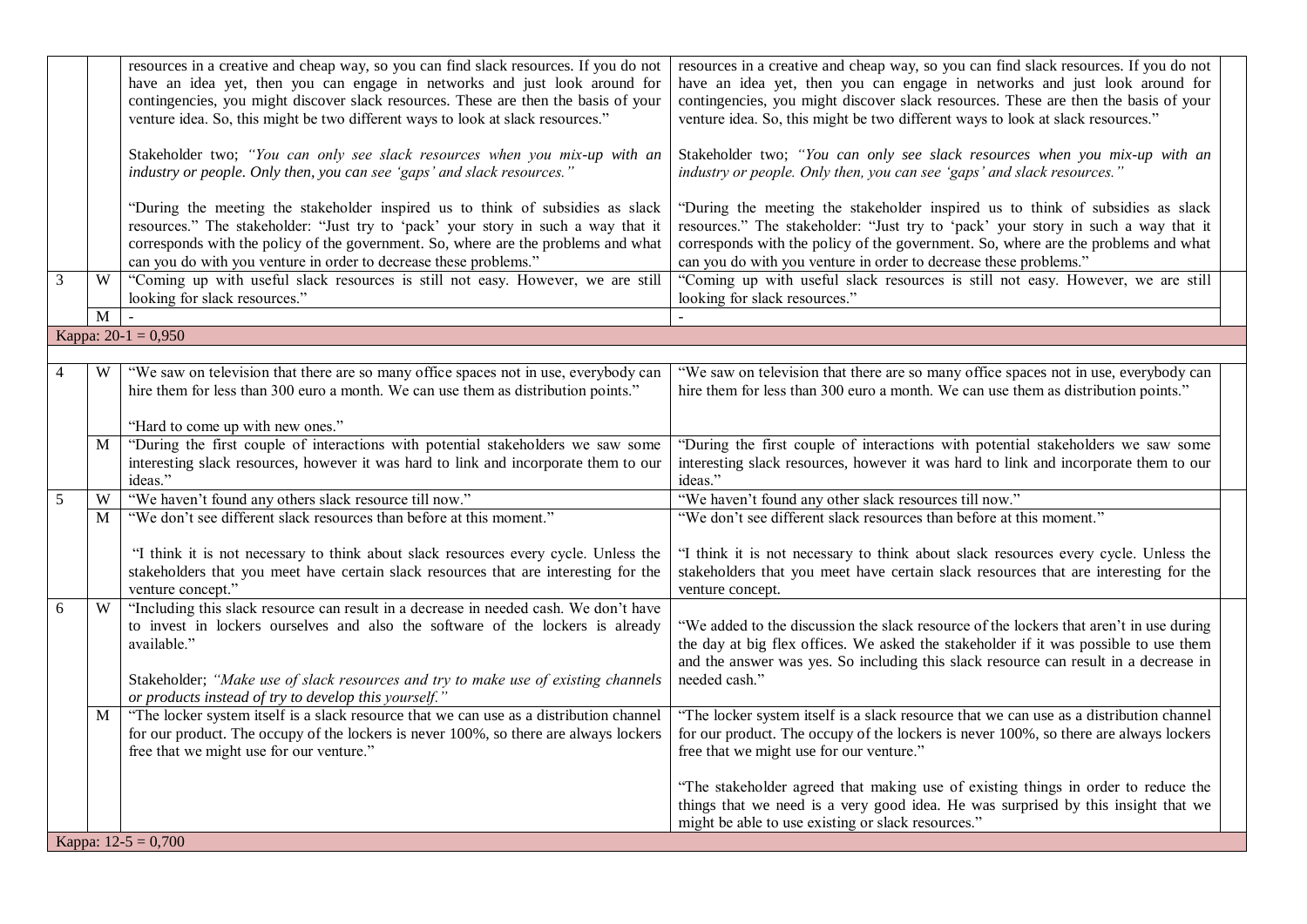|    | W                       | "From the beginning we have seen slack resources in the way of unused kitchens, or      | "From the beginning we have seen slack resources in the way of unused kitchens, or      |
|----|-------------------------|-----------------------------------------------------------------------------------------|-----------------------------------------------------------------------------------------|
|    |                         | to use resources in their downtime. One of our stakeholders came with another slack     | to use resources in their downtime. One of our stakeholders came with another slack     |
|    |                         | resource, to use existing lockers as distribution channel, we see that option also as a | resource, to use existing lockers as distribution channel, we see that option also as a |
|    |                         | slack resource."                                                                        | slack resource."                                                                        |
|    | M                       | These are still the same."                                                              |                                                                                         |
| 8  | W                       | "We see no new slack resources."                                                        | "We see no new slack resources."                                                        |
|    | M                       | "We see no new slack resources for this moment."                                        | "We see no new slack resources for this moment."                                        |
| 9  | $\ensuremath{\text{W}}$ | $\sim$                                                                                  |                                                                                         |
|    | M                       |                                                                                         |                                                                                         |
|    |                         | Kappa: $6-1 = 0,856$                                                                    |                                                                                         |
|    |                         |                                                                                         |                                                                                         |
| 10 | W                       | "Same."                                                                                 |                                                                                         |
|    |                         |                                                                                         | "We are going to use the kitchen facilities of the restaurant and the cook's time in    |
|    |                         |                                                                                         | their spare time."                                                                      |
|    | M                       | "These have not changed."                                                               |                                                                                         |
| 11 | W                       |                                                                                         |                                                                                         |
|    | M                       | "A slack resource that I see is the trust relationship that my father and brother have  | "A slack resource that I see is the trust relationship that my father and brother have  |
|    |                         | with the bank. My family already have a family business for a long time. They have      | with the bank. My family already have a family business for a long time. They have      |
|    |                         | already proven to do good business, also financially."                                  | already proven to do good business, also financially."                                  |
| 12 | W                       | "The only way to make use of slack resources was to make an indication what do we       | "Since the truck isn't that big we have decided to look for leftovers at suppliers."    |
|    |                         | need for to build/re-build the truck and search for those products. Since the truck     |                                                                                         |
|    |                         | isn't that big we have decided to look for leftovers at suppliers."                     |                                                                                         |
|    | $\mathbf{M}$            | "The camper builders that we talked to all say that the winter time is a more quiet     | "The camper builders that we talked to all say that the winter time is a more quiet     |
|    |                         | time for them because people are not planning to travel by camper since it is not the   | time for them because people are not planning to travel by camper since it is not the   |
|    |                         | season. We see this as a slack resource where we can make use of."                      | season. We see this as a slack resource where we can make use of."                      |
|    |                         | Kappa: $6-3 = 0,665$                                                                    |                                                                                         |
|    |                         |                                                                                         |                                                                                         |
| 13 | W                       | "He has also some second hand equipment which we can buy for a very interesting         | 'He knows a lot of people who are in the second hand business concerning kitchen        |
|    |                         | price. He knows a lot of people who are in the second hand business concerning          | equipment which can be very interesting for us because he is able to fix them."         |
|    |                         | equipment which can be very interesting for us because he is able to fix them."         |                                                                                         |
|    | $\mathbf{M}$            | "This stakeholder has many contacts and insights in the branch. Since he knows a lot    | "This stakeholder has many contacts and insights in the catering branch. Since he       |
|    |                         | of people, and visits many companies, he might also have some insight in second         | knows a lot of people, and visits many catering companies, he might also have some      |
|    |                         | hand equipment that is available. Or products that are not used but have some little    | insight in second hand equipment that is available. Or products that are not used but   |
|    |                         | damage or showroom models. This are options to reduce the price that we pay for the     | have some little damage or showroom models. This are options to reduce the price        |
|    |                         | products, without doing concessions regarding the quality of the products."             | that we pay for the products, without doing concessions regarding the quality of the    |
|    |                         |                                                                                         | products."                                                                              |
| 14 | W                       | "For this extra course of action we don't see different or new slack resources.         | "For this extra course of action we don't see different or new slack resources.         |
|    |                         |                                                                                         |                                                                                         |
|    |                         | Although, if we decide to exploit both courses of action we can use the resources of    | Although, if we decide to exploit both courses of action we can use the resources of    |
|    |                         | both for the same purposes."                                                            | both for the same purposes."                                                            |
|    | M                       |                                                                                         |                                                                                         |
| 15 | W                       | "This stakeholder has a lot of unused space around his property. We might be able to    | "This stakeholder has a lot of unused space around his property. We might be able to    |
|    |                         | use some of that for our purpose."                                                      | use some of that for our purpose."                                                      |
|    | $\mathbf M$             | "We might be able to share some resources with pre-committed suppliers or               | "We might be able to share some resources with pre-committed suppliers or               |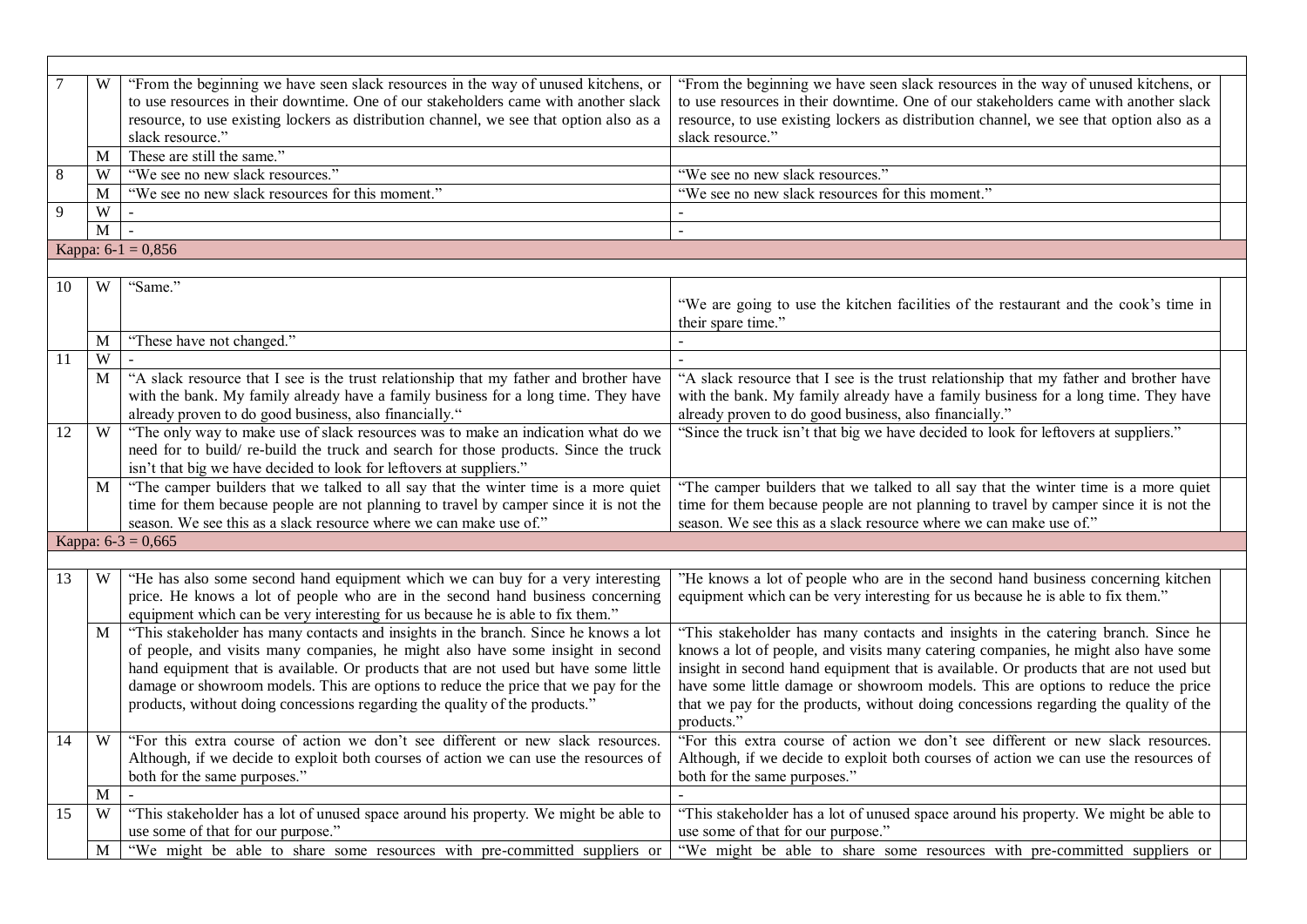customers. So, that we can use some of their facilities and that they can use our Food Truck for their catering activities." customers. So, that we can use some of their facilities and that they can use our Food Truck for their catering activities."

Kappa:  $10-0 = 1,00$ 

|                |   | Heuristic 3: Imagine possible courses of action (imagined ends) based on pool of resources                                                                                                                          |                                                                                                                                                                                                                                                                                                                                                                                                                                                                                                                                                                                                     |  |
|----------------|---|---------------------------------------------------------------------------------------------------------------------------------------------------------------------------------------------------------------------|-----------------------------------------------------------------------------------------------------------------------------------------------------------------------------------------------------------------------------------------------------------------------------------------------------------------------------------------------------------------------------------------------------------------------------------------------------------------------------------------------------------------------------------------------------------------------------------------------------|--|
| Cycle          |   | Quotes / Findings in research diaries by Wouter                                                                                                                                                                     | Quotes / Findings in research diaries by Marleen                                                                                                                                                                                                                                                                                                                                                                                                                                                                                                                                                    |  |
|                | W | "We already have an idea for two years now, so to come up with other imagined ends<br>is more for having an alternative when stakeholder don't like the idea and not giving<br>commitment."                         | "We already have an idea for two years now, so to come up with other imagined ends<br>is more for having an alternative when stakeholder don't like the idea and not giving<br>commitment."                                                                                                                                                                                                                                                                                                                                                                                                         |  |
|                |   | "In the beginning everything is still possible and an option. The longer you are busy<br>with this project, the more insights, the more imagined ends. However, to be honest,<br>you already have your favourites." | "To be honest, you already have your favourites."                                                                                                                                                                                                                                                                                                                                                                                                                                                                                                                                                   |  |
|                |   | "Every kind of service you know, you can describe as imagined end if you combine<br>it with our means. It is hard to set a kind of limit or something."                                                             | "If you want to execute this action, every kind of service you know, you can describe<br>as imagined end if you combine it with our means. It is hard to set a kind of limit."                                                                                                                                                                                                                                                                                                                                                                                                                      |  |
|                | M | "I already had some plans for a venture concept so I am constantly moving towards<br>and thinking about this course of action which makes it difficult for me to come up<br>with different courses of action."      | "Initially, I already had some plans for a venture concept so I was constantly moving<br>towards and thinking about this course of action which made it difficult for me to<br>come up with totally different courses of action. However, within the venture concept<br>I was still open towards how we will fill in everything, like distribution."                                                                                                                                                                                                                                                |  |
|                |   | "Another remark is that my preferences weight very high in thinking about imagined<br>ends. This restricts me to be totally open-minded about all imagined ends that I could<br>possibly do."                       | "My preferences weighted very high in thinking about imagined ends. This restricts<br>me to be totally open-minded about all imagined ends that I could possibly do,<br>because I immediately evaluate these imagined ends on my preferences."<br>"I notice that it is difficult to come up with a large variation of courses of action<br>because I am restricted due to the initial venture concept. The courses of action that<br>we came up with were almost all possible to host/group in one venture or were<br>variations on aspects like marketing tools and distribution of the products." |  |
|                |   | "I think that stakeholders might also come up with such ideas, and then it is good to<br>show that you also thought about more than one possibility."                                                               |                                                                                                                                                                                                                                                                                                                                                                                                                                                                                                                                                                                                     |  |
| $\overline{2}$ | W | "Speaking with another stakeholder result apparently in new insights and ideas, so in<br>new imagined ends."                                                                                                        | "Speaking with another stakeholder result apparently in new insights and ideas, so in<br>new imagined ends."                                                                                                                                                                                                                                                                                                                                                                                                                                                                                        |  |
|                | M |                                                                                                                                                                                                                     |                                                                                                                                                                                                                                                                                                                                                                                                                                                                                                                                                                                                     |  |
| 3              | W | "It is more and more difficult to chose which options would be the best for us, since<br>we speak with more and more people."                                                                                       | "It is more and more difficult to chose which options would be the best for us, since<br>we speak with more and more people."<br>"Since we have pre-commitment of the first stakeholder the possible courses of                                                                                                                                                                                                                                                                                                                                                                                     |  |
|                |   |                                                                                                                                                                                                                     | action are increased."                                                                                                                                                                                                                                                                                                                                                                                                                                                                                                                                                                              |  |
|                | M | $\sim$                                                                                                                                                                                                              |                                                                                                                                                                                                                                                                                                                                                                                                                                                                                                                                                                                                     |  |
|                |   | Kappa: $14-3 = 0,819$                                                                                                                                                                                               |                                                                                                                                                                                                                                                                                                                                                                                                                                                                                                                                                                                                     |  |
|                |   |                                                                                                                                                                                                                     |                                                                                                                                                                                                                                                                                                                                                                                                                                                                                                                                                                                                     |  |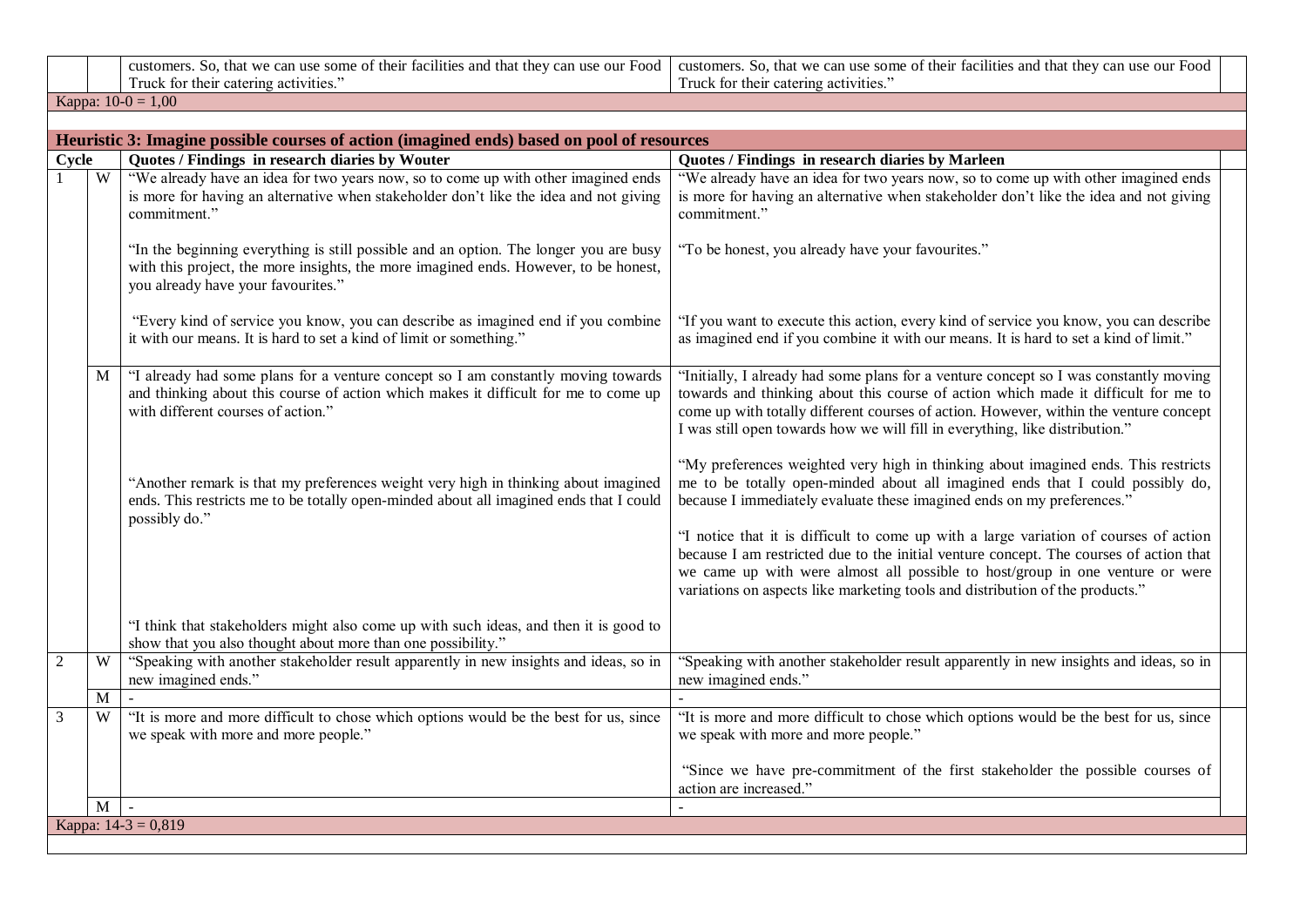|   |   | "I feel that every time I speak with a stakeholder, this time with the first one for the<br>second time, that he has influence on our decision making which imagined ends to<br>consider. Probably do you have so much trust in a professional that everything he<br>says, you think it is true."                                            | "I feel that every time I speak with a stakeholder, this time with the first one for the<br>second time, that he has influence on our decision making which imagined ends to<br>consider. Probably do you have so much trust in a professional that everything he<br>says, you think it is true."                                            |
|---|---|----------------------------------------------------------------------------------------------------------------------------------------------------------------------------------------------------------------------------------------------------------------------------------------------------------------------------------------------|----------------------------------------------------------------------------------------------------------------------------------------------------------------------------------------------------------------------------------------------------------------------------------------------------------------------------------------------|
|   |   | "It is important to be open towards new insights, however you also have to make up<br>your mind during the decision making, is this what we want? Is this close to our<br>means (who I am)?"                                                                                                                                                 | "It is important to be open towards new insights, however you also have to make up<br>your mind during the decision making, is this what we want? Is this close to our<br>means (who I am)?"                                                                                                                                                 |
|   | M | "Everybody is good in something and has ideas about a certain aspect of the venture<br>concept."                                                                                                                                                                                                                                             | "Everybody is good in something and has ideas about a certain aspect of the venture<br>concept. By combining everything, a possible course of action develops."                                                                                                                                                                              |
| 5 | W | Product is clear now, we have to decide which distribution channel we are going to<br>use"                                                                                                                                                                                                                                                   | "Product is clear now, we have to decide which distribution channel we are going to<br>use."                                                                                                                                                                                                                                                 |
|   |   | "We first want to make a good overview of all the courses of action and their<br>potential and opportunities to reduce the cash needs of each action."                                                                                                                                                                                       | "We first want to make a good overview of all the courses of action and their<br>potential and opportunities to reduce the cash needs of each action."                                                                                                                                                                                       |
|   | M | "We are sure which product we are going to use, however, we are still thinking about<br>the venture concept that fits best with this product."                                                                                                                                                                                               | "We are sure which product we are going to use, however, we are still thinking about<br>the venture concept that fits best with this product."                                                                                                                                                                                               |
|   |   |                                                                                                                                                                                                                                                                                                                                              | "For now, we have to make the product that we already agreed on more concrete."                                                                                                                                                                                                                                                              |
| 6 | W | "Product and its packaging is almost chosen. Possible courses of action for this<br>moment are related to the distribution channels."                                                                                                                                                                                                        | "Possible courses of action for this moment are related to the distribution channels."                                                                                                                                                                                                                                                       |
|   |   | "He (Stakeholder) advised us not to wait too long for the best idea, just start with a<br>small business was better. You will learn much more in that setting than in a formal<br>company environment as a employee."                                                                                                                        | "He (Stakeholder) advised us not to wait too long for the best idea, just start with a<br>small business was better. You will learn much more in that setting than in a formal<br>company environment as a employee."                                                                                                                        |
|   | M | "We like to explore the possibilities concerning distribution of these meals. There are<br>various options."                                                                                                                                                                                                                                 | "We like to explore the possibilities concerning distribution of these meals. There are<br>various options."                                                                                                                                                                                                                                 |
|   |   | Stakeholder 6; "Start small with what you can do already. Just buy a  and sell the<br>products next to busy roads. Just try something and take action." I think that this<br>made us open our eyes that, indeed, we just have to take action and start. We have<br>many ideas, but by starting small we can see what works and what doesn't. | Stakeholder 6; "Start small with what you can do already. Just buy a  and sell the<br>products next to busy roads. Just try something and take action." I think that this<br>made us open our eyes that, indeed, we just have to take action and start. We have<br>many ideas, but by starting small we can see what works and what doesn't. |
|   |   |                                                                                                                                                                                                                                                                                                                                              | "At this moment we want to explore the possible course of action that the pre-<br>committed ICT stakeholder came up with during the meeting with him."                                                                                                                                                                                       |
|   |   | Kappa: $20-2 = 0,905$                                                                                                                                                                                                                                                                                                                        |                                                                                                                                                                                                                                                                                                                                              |
|   |   | W   "We have spoken with several stakeholder, friends and family, we came to the   "We have spoken with several stakeholder, friends and family, we came to the                                                                                                                                                                              |                                                                                                                                                                                                                                                                                                                                              |
|   |   | conclusion that we have three options to sell our product(s)."                                                                                                                                                                                                                                                                               | conclusion that we have three options to sell our product(s)."                                                                                                                                                                                                                                                                               |
|   | M | "We have three options that we are thinking about:. The most interesting course of<br>action was mainly because it requires little investment and we thought we could                                                                                                                                                                        | "An issue at the moment is that we really like to start. But how are we going to<br>distribute the products? We have three options that we are thinking about. The most                                                                                                                                                                      |
|   |   | realize it quite quickly. However, we found out that this option is not that easy and                                                                                                                                                                                                                                                        | interesting course of action was mainly because it requires little investment and we                                                                                                                                                                                                                                                         |
|   |   | that chances are small for us. This was a pity, but we still have other options to                                                                                                                                                                                                                                                           | thought we could realize it quite quickly. However, we found out that this option is                                                                                                                                                                                                                                                         |
|   |   | explore."                                                                                                                                                                                                                                                                                                                                    | not that easy and that chances are small for us. This was a pity, but we still have other                                                                                                                                                                                                                                                    |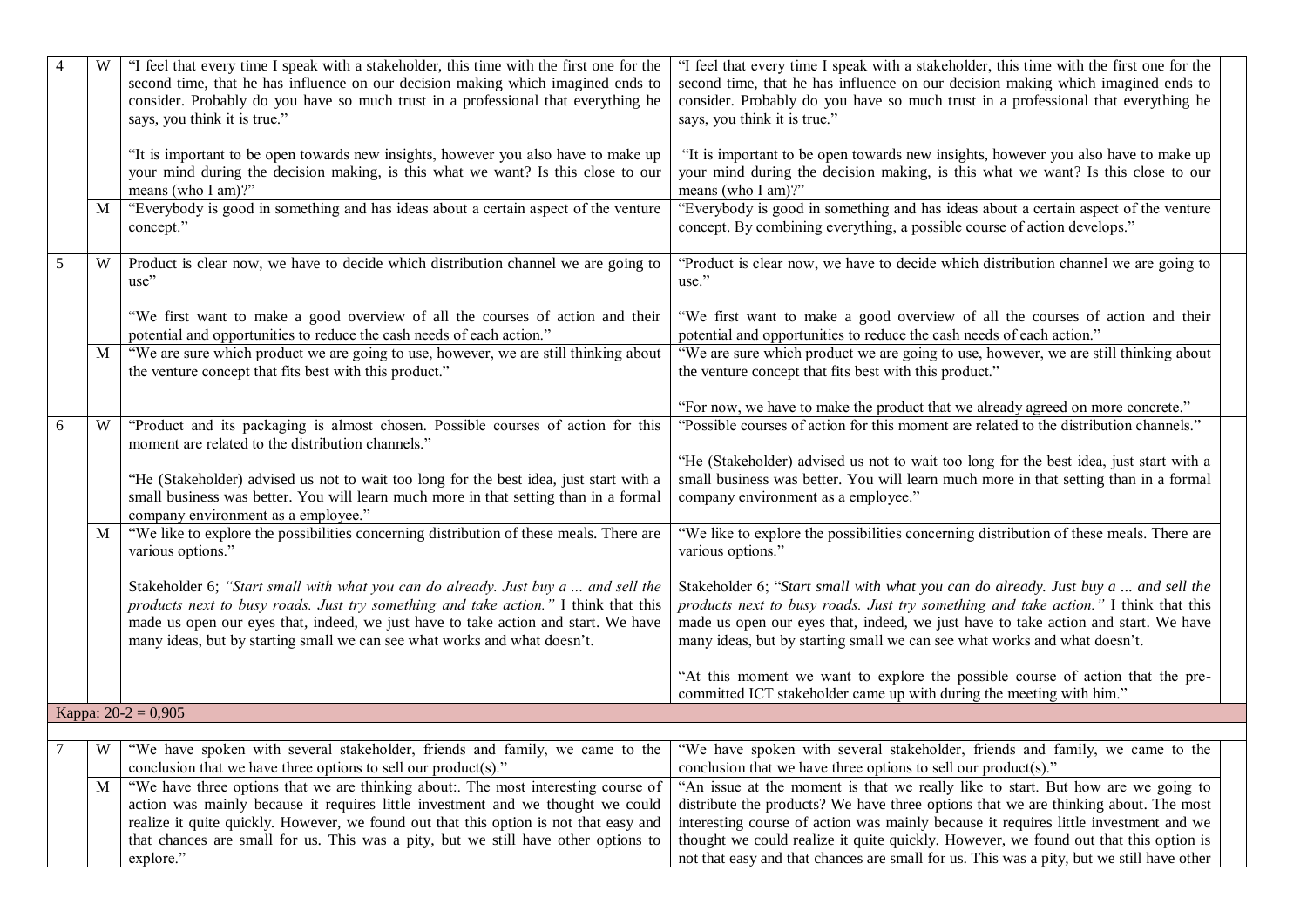|    |                |                                                                                                                                                                         | options to explore."                                                                                                                                                    |  |
|----|----------------|-------------------------------------------------------------------------------------------------------------------------------------------------------------------------|-------------------------------------------------------------------------------------------------------------------------------------------------------------------------|--|
| 8  | W              | "The three possible courses of action are evaluated during the last cycle and the store                                                                                 | "The three possible courses of action are evaluated during the last cycle and the store                                                                                 |  |
|    |                | option is the most preferred one after that. This since the lockers are too complicated                                                                                 | option is the most preferred one after that. This since the lockers are too complicated                                                                                 |  |
|    |                | to realize and the mobile service is unfeasible."                                                                                                                       | to realize and the mobile service is unfeasible."                                                                                                                       |  |
|    | $\mathbf{M}$   | "During the previous cycles and additional meetings we came to the conclusion that                                                                                      | "During the previous cycles and additional meetings we came to the conclusion that                                                                                      |  |
|    |                | mobile distribution and the locker system are not ideal considering the experience                                                                                      | mobile distribution and the locker system are not ideal considering the experience                                                                                      |  |
|    |                | that we want to express and to 'conditions' it requires. Therefore, our preference is a                                                                                 | that we want to express and to 'conditions' it requires. Therefore, our preference is a                                                                                 |  |
|    |                | store in which we can show everybody our food experience."                                                                                                              | store in which we can show everybody our food experience."                                                                                                              |  |
| 9  | $\overline{W}$ | "The three courses of action as mentioned in previous diaries are investigated and we                                                                                   |                                                                                                                                                                         |  |
|    |                | thought that having a store was the best option. However, it was not possible                                                                                           |                                                                                                                                                                         |  |
|    |                | anymore to realize this option. So we focused again on the mobile option; the food                                                                                      |                                                                                                                                                                         |  |
|    |                | truck."                                                                                                                                                                 |                                                                                                                                                                         |  |
|    | M              | "There are still more courses of action that we are interested in. However, we have                                                                                     | "There are still more courses of action that we are interested in. However, we have                                                                                     |  |
|    |                | decided to go for the Food Truck in the first place and to keep the option of other                                                                                     | decided to go for the Food Truck in the first place and to keep the option of other                                                                                     |  |
|    |                | courses of action open for the future."                                                                                                                                 | courses of action open for the future."                                                                                                                                 |  |
|    |                | "We are very flexible and we can easily anticipate on the developments in the food                                                                                      | "We are very flexible and we can easily anticipate on the developments in the food                                                                                      |  |
|    |                | branch and the desires of (potential) customers. This makes the business idea                                                                                           | branch and the desires of (potential) customers. This makes the business idea                                                                                           |  |
|    |                | versatile and flexible, which I really prefer."                                                                                                                         | versatile and flexible, which I really prefer."                                                                                                                         |  |
|    |                |                                                                                                                                                                         |                                                                                                                                                                         |  |
|    |                | "We were flexible to learn of him regarding financial aspects, but he didn't                                                                                            |                                                                                                                                                                         |  |
|    |                | contribute to the concept development (which was also not the goal). He really                                                                                          |                                                                                                                                                                         |  |
|    |                | valued that this is our idea, so he wanted to help us with some attention points that                                                                                   |                                                                                                                                                                         |  |
|    |                | we have to keep in mind."                                                                                                                                               |                                                                                                                                                                         |  |
|    |                | Kappa: $12-2 = 0,854$                                                                                                                                                   |                                                                                                                                                                         |  |
|    |                |                                                                                                                                                                         |                                                                                                                                                                         |  |
| 10 | W              | "Since the broker has called us, we have incorporated this contingency again in our                                                                                     | "Since the broker has called us, we have incorporated this contingency again in our                                                                                     |  |
|    |                | goals; investigate the option to start a store."                                                                                                                        | goals; investigate the option to start a store."                                                                                                                        |  |
|    | M              | "As we move further in the effectual process, the goal becomes more concrete and                                                                                        | "As we move further in the effectual process, the goal becomes more concrete and                                                                                        |  |
|    |                | clear. Every stakeholder had influence on this and that resulted in the effectual                                                                                       | clear. Every stakeholder had influence on this and that resulted in the effectual                                                                                       |  |
|    |                | business plan that we have at the moment."                                                                                                                              | business plan that we have at the moment."                                                                                                                              |  |
|    |                |                                                                                                                                                                         |                                                                                                                                                                         |  |
|    |                | "During this process, there were no new constraints on our goals and objectives. It<br>really appears that the venture concept is concrete now and that we know what we | "During this process, there were no new constraints on our goals and objectives. It<br>really appears that the venture concept is concrete now and that we know what we |  |
|    |                | want after talking to so many people."                                                                                                                                  | want after talking to so many people."                                                                                                                                  |  |
|    |                |                                                                                                                                                                         |                                                                                                                                                                         |  |
|    |                |                                                                                                                                                                         | "The goals are quite formed by now."                                                                                                                                    |  |
| 11 | W              | "We can combine our resources in order to create a very unique service which has a                                                                                      | "We can combine our resources in order to create a very unique service which has a                                                                                      |  |
|    |                | huge competitor advantage."                                                                                                                                             | huge competitor advantage."                                                                                                                                             |  |
|    | M              | "This has not changed."                                                                                                                                                 |                                                                                                                                                                         |  |
| 12 | W              | "We are more and more convinced that the chosen idea is the best first option to                                                                                        | "We are more and more convinced that the chosen idea is the best first option to                                                                                        |  |
|    |                | execute. Therefore, conversations with new people don't have the same effect on new                                                                                     | execute. Therefore, conversations with new people don't have the same effect on new                                                                                     |  |
|    |                | possible courses of action. Neither professionals will influence you that much                                                                                          | possible courses of action."                                                                                                                                            |  |
|    |                | anymore."                                                                                                                                                               |                                                                                                                                                                         |  |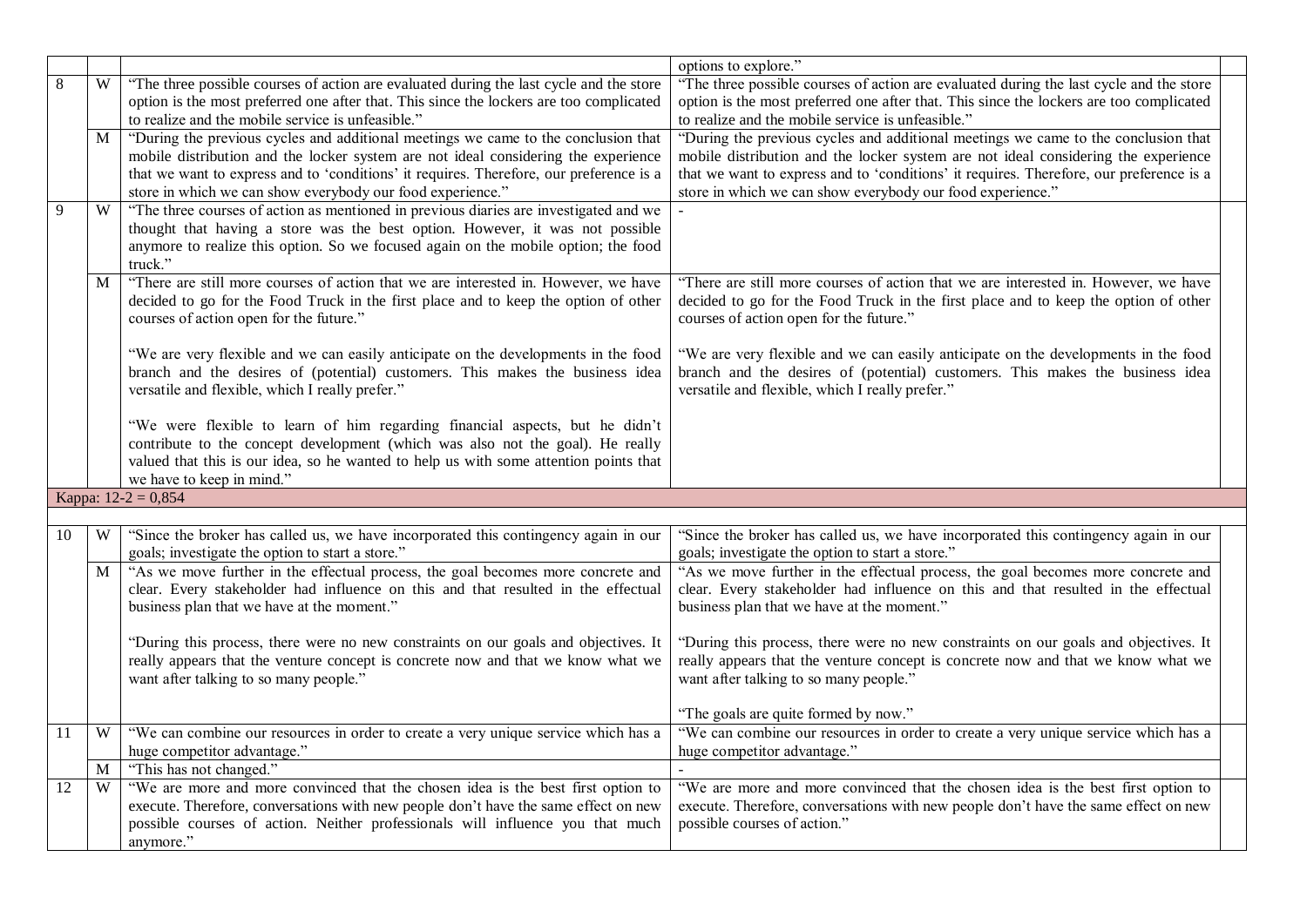|                 |             | "Course of action is chosen and we stick to that decision."                                                                                                                                                                                                                                                                                                                                                                 | "Course of action is chosen and we stick to that decision."                                                                                                                                                                                                                                                                                                                                                                                                                                                                                                                              |
|-----------------|-------------|-----------------------------------------------------------------------------------------------------------------------------------------------------------------------------------------------------------------------------------------------------------------------------------------------------------------------------------------------------------------------------------------------------------------------------|------------------------------------------------------------------------------------------------------------------------------------------------------------------------------------------------------------------------------------------------------------------------------------------------------------------------------------------------------------------------------------------------------------------------------------------------------------------------------------------------------------------------------------------------------------------------------------------|
|                 |             | "This stakeholder pushed us to start already with making money. He would like to<br>see that we already sell our products in the start up phase."                                                                                                                                                                                                                                                                           |                                                                                                                                                                                                                                                                                                                                                                                                                                                                                                                                                                                          |
|                 | M           | "Although our broader concept is clear now, we are still flexible concerning the<br>specific interpretation. This is dependable on all the information and ideas that we<br>keep gathering. We are not the only ones with good ideas, so we are also flexible<br>towards the good ideas of others to give our venture concept a specific<br>implementation."                                                                | "Although our broader concept is clear now, we are still flexible concerning the<br>specific interpretation. This is dependable on all the information and ideas that we<br>keep gathering. We are not the only ones with good ideas, so we are also flexible<br>towards the good ideas of others to give our venture concept a specific<br>implementation."                                                                                                                                                                                                                             |
|                 |             |                                                                                                                                                                                                                                                                                                                                                                                                                             | "There were no constraints on the goals and objectives. This stakeholder does not<br>focus on the venture concept, but on the practical aspects of the rebuilding of the<br>truck."                                                                                                                                                                                                                                                                                                                                                                                                      |
|                 |             | Kappa: $14-4 = 0,772$                                                                                                                                                                                                                                                                                                                                                                                                       |                                                                                                                                                                                                                                                                                                                                                                                                                                                                                                                                                                                          |
|                 |             |                                                                                                                                                                                                                                                                                                                                                                                                                             |                                                                                                                                                                                                                                                                                                                                                                                                                                                                                                                                                                                          |
| $\overline{13}$ | W           |                                                                                                                                                                                                                                                                                                                                                                                                                             |                                                                                                                                                                                                                                                                                                                                                                                                                                                                                                                                                                                          |
|                 | $\mathbf M$ | "I notice that once I made the choice for the Food Truck, I go for it and I am not<br>prepared to chance the whole idea. I am open for ideas about possible actions that we<br>can execute with the Food Truck."                                                                                                                                                                                                            | "I notice that once I made the choice for the Food Truck, I go for it and I am not<br>prepared to chance the whole idea. I am open for ideas about possible actions that we<br>can execute with the Food Truck."                                                                                                                                                                                                                                                                                                                                                                         |
|                 |             |                                                                                                                                                                                                                                                                                                                                                                                                                             | "This course of action will be executed in such a way that we are flexible in the<br>activities that we can possibly perform with the Food Truck."                                                                                                                                                                                                                                                                                                                                                                                                                                       |
| 14              | W           | "We still first focus on our main course of action and besides this we want to<br>investigate again another course of action since we are convinced, and many with us,<br>that this is also a very interesting opportunity."                                                                                                                                                                                                | "We still first focus on our main course of action and besides this we want to<br>investigate again another course of action since we are convinced, and many with us,<br>that this is also a very interesting opportunity."                                                                                                                                                                                                                                                                                                                                                             |
|                 | M           | "Although we are concretely working on another imagined end, we are still interested<br>in this course of action $(2nd)$ due to the potential it has and the combined resources we<br>can use for both imagined ends. We don't want to throw away a chance of success, so<br>we are still interested in this course of action."                                                                                             | "Although we are concretely working on another imagined end, we are still interested<br>in this course of action $(2nd)$ due to the potential it has and the combined resources we<br>can use for both imagined ends. We don't want to throw away a chance of success, so<br>we are still interested in this course of action. Therefore, we are open and flexible<br>towards this option and we like to investigate whether we can exploit this opportunity<br>that we see."                                                                                                            |
|                 |             | "For this moment, we like to explore one of our imagined ends which has most<br>potential according us and our stakeholders. At first site it seemed too expensive and<br>difficult to exploit this opportunity, however, we continuously get new input and<br>information about this course of action. This makes that we are still curious about the<br>options and are open and flexible towards this course of action." | "For this moment, we like to explore one of our imagined ends which has most<br>potential according us and our stakeholders. This is a course of action that we are<br>thinking about for a long time now. At first site it seemed too expensive and difficult<br>to exploit this opportunity, however, we continuously get new input and information<br>about this course of action. This makes that we are still curious about the options and<br>are open and flexible towards this course of action. Although we already have<br>decided to exploit another potential imagined end." |
|                 |             | "If we move through the process and get more information, insights, advice and<br>network contacts, the imagined ends become more concrete. The amount of courses<br>of action that we have in mind reduces and they become more constricted due to the<br>increased insight in what we can do with our (increased) means and what we want<br>and feel comfortable with doing."                                             | "We notice that the possible courses of action in the beginning of the whole process<br>are much more than now. If we move through the process and get more information,<br>insights, advice and network contacts, the imagined ends become more concrete. The<br>amount of courses of action that we have in mind reduces and they become more                                                                                                                                                                                                                                          |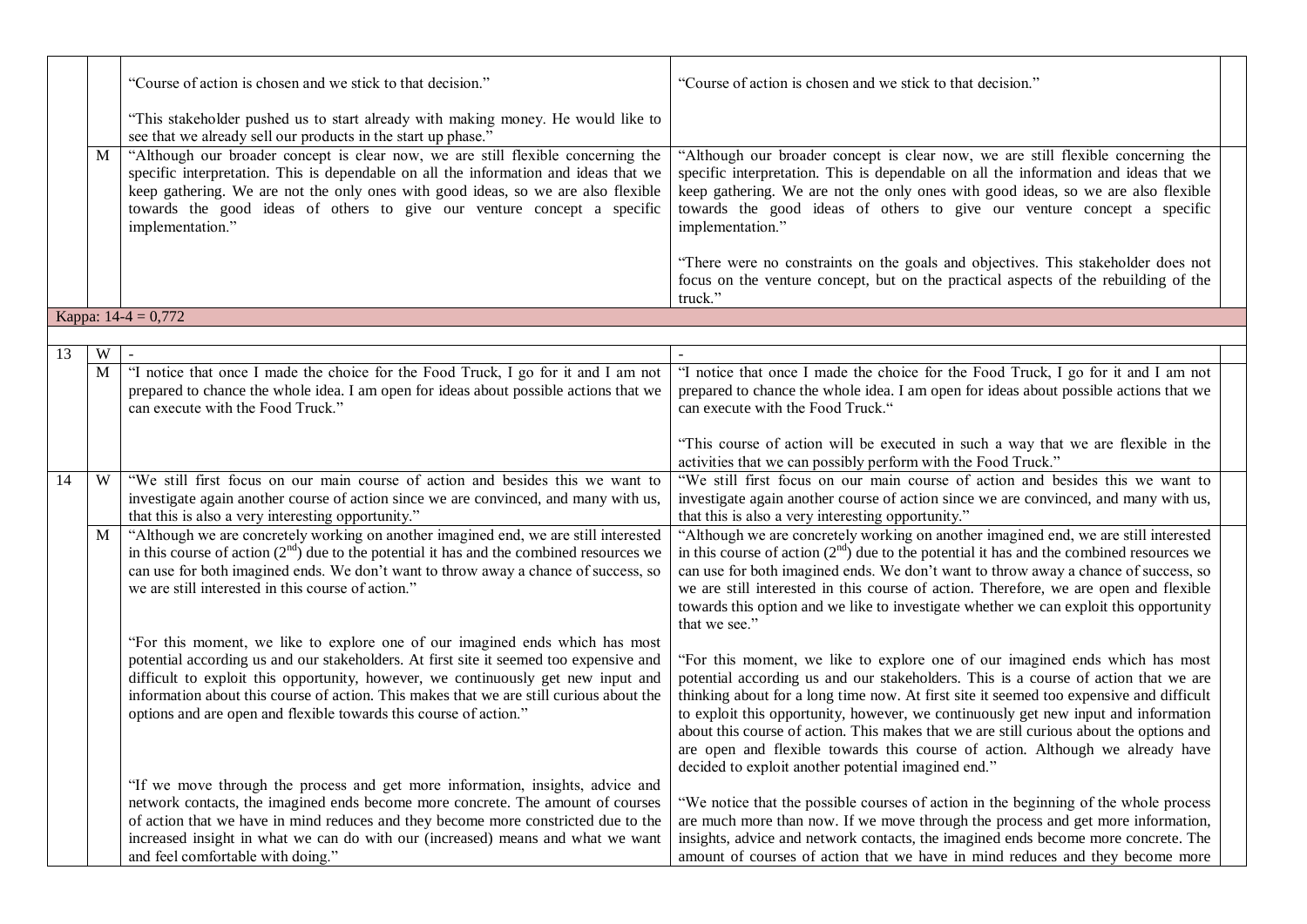|    |                       |                                                                                       | constricted due to the increased insight in what we can do with our (increased) means    |  |
|----|-----------------------|---------------------------------------------------------------------------------------|------------------------------------------------------------------------------------------|--|
|    |                       |                                                                                       | and what we want and feel comfortable with doing."                                       |  |
| 15 | W                     | "Within this action there are several possibilities that will be executed to become   | "Possible courses of action are still within our chosen action. Within this action there |  |
|    |                       | aware of the potential of it. Since we are looking for customers/partners we are open | are several possibilities that will be executed to become aware of the potential of it.  |  |
|    |                       | for new insights about the possibilities within the chosen action."                   | Since we are looking for customers/partners we are open for new insights about the       |  |
|    |                       |                                                                                       | possibilities within the chosen action."                                                 |  |
|    |                       | "The stakeholder came up with several interesting ideas concerning business           |                                                                                          |  |
|    |                       | activities that we can perform with the food truck. For instance, he proposed to rent | "The stakeholder came up with several interesting ideas concerning business              |  |
|    |                       | our Food Truck for his own catering services. We not seriously thought about this     | activities that we can perform with the food truck. For instance, he proposed to rent    |  |
|    |                       | option before, but were open for a pre-committed customer."                           | our Food Truck for his own catering services. We not seriously thought about this        |  |
|    |                       |                                                                                       | option before, but were open for a pre-committed customer."                              |  |
|    | M                     |                                                                                       |                                                                                          |  |
|    | Kappa: $14-1 = 0.931$ |                                                                                       |                                                                                          |  |

|                |   | Heuristic 4: How much do you really need?                                                                                                                                                                                                                                                   |                                                                                                                                                                                                                                                                                                                                                                                                                                                                                                                         |  |
|----------------|---|---------------------------------------------------------------------------------------------------------------------------------------------------------------------------------------------------------------------------------------------------------------------------------------------|-------------------------------------------------------------------------------------------------------------------------------------------------------------------------------------------------------------------------------------------------------------------------------------------------------------------------------------------------------------------------------------------------------------------------------------------------------------------------------------------------------------------------|--|
| Cycle          |   | Quotes / Findings in research diaries by Wouter                                                                                                                                                                                                                                             | Quotes / Findings in research diaries by Marleen                                                                                                                                                                                                                                                                                                                                                                                                                                                                        |  |
|                | W | "Stakeholder also believes that this action is very important for increasing the chance<br>of survival during the venture creation."                                                                                                                                                        |                                                                                                                                                                                                                                                                                                                                                                                                                                                                                                                         |  |
|                |   |                                                                                                                                                                                                                                                                                             | "One thing is sure, we as starters don't have a lot of money to invest and to lose. We<br>have to be creative and are dependent on others."                                                                                                                                                                                                                                                                                                                                                                             |  |
|                | M | "I think that there are some people in our network who can help us with the resources<br>we need. For other resources, we have to get creative."                                                                                                                                            | "Looking at the list with resources we really need, I think that there are some people<br>in our network who can help us with the resources we need. For others, we have to<br>get creative."                                                                                                                                                                                                                                                                                                                           |  |
|                |   | "I think it is difficult to get started with evaluating the imagined ends on affordable<br>loss. I think this is because the venture concept is not very concrete yet, which makes<br>it hard to imagine or put on paper what concrete costs we have to make for each of<br>them."          | "I think it is difficult to get started with evaluating the imagined ends on affordable<br>loss. I think this is because the venture concept is not very concrete yet, which makes<br>it hard to imagine or put on paper what concrete costs we have to make for each of<br>them."                                                                                                                                                                                                                                      |  |
|                |   | "We have not evaluated each imagined end on the basis of affordable loss."<br>"I will look at the resources we really need, and that are most important for the                                                                                                                             | "We have not evaluated each imagined end on the basis of affordable loss."                                                                                                                                                                                                                                                                                                                                                                                                                                              |  |
| $\overline{2}$ | W | venture concept."<br>"If we cannot find such commitment we have to change the current course of action<br>and have to focus on ideas that require lower investments."                                                                                                                       | "So, if we can get creative and can convince people to help us, it might be possible to<br>start this imagined end. However, if we cannot find such commitment we have to<br>change the current course of action and have to focus on ideas that require lower<br>investments."                                                                                                                                                                                                                                         |  |
|                | M | "The stakeholder was positive about our idea that entrepreneurs really have to find<br>out what they actually need for starting the venture and that this investment should be<br>kept low by being creative about the investment types and by using the resources and<br>means of others." | "The stakeholder was positive about the idea that entrepreneurs really have to find<br>out what they actually need for starting the venture and that this investment should be<br>kept low by being creative about the investment types and by using the resources and<br>means of others. For instance, by using other's networks. We do not have to invest<br>much time and money in order to get the same reach as they already have. So, the<br>stakeholder advised us to connect to other entrepreneurs/ventures." |  |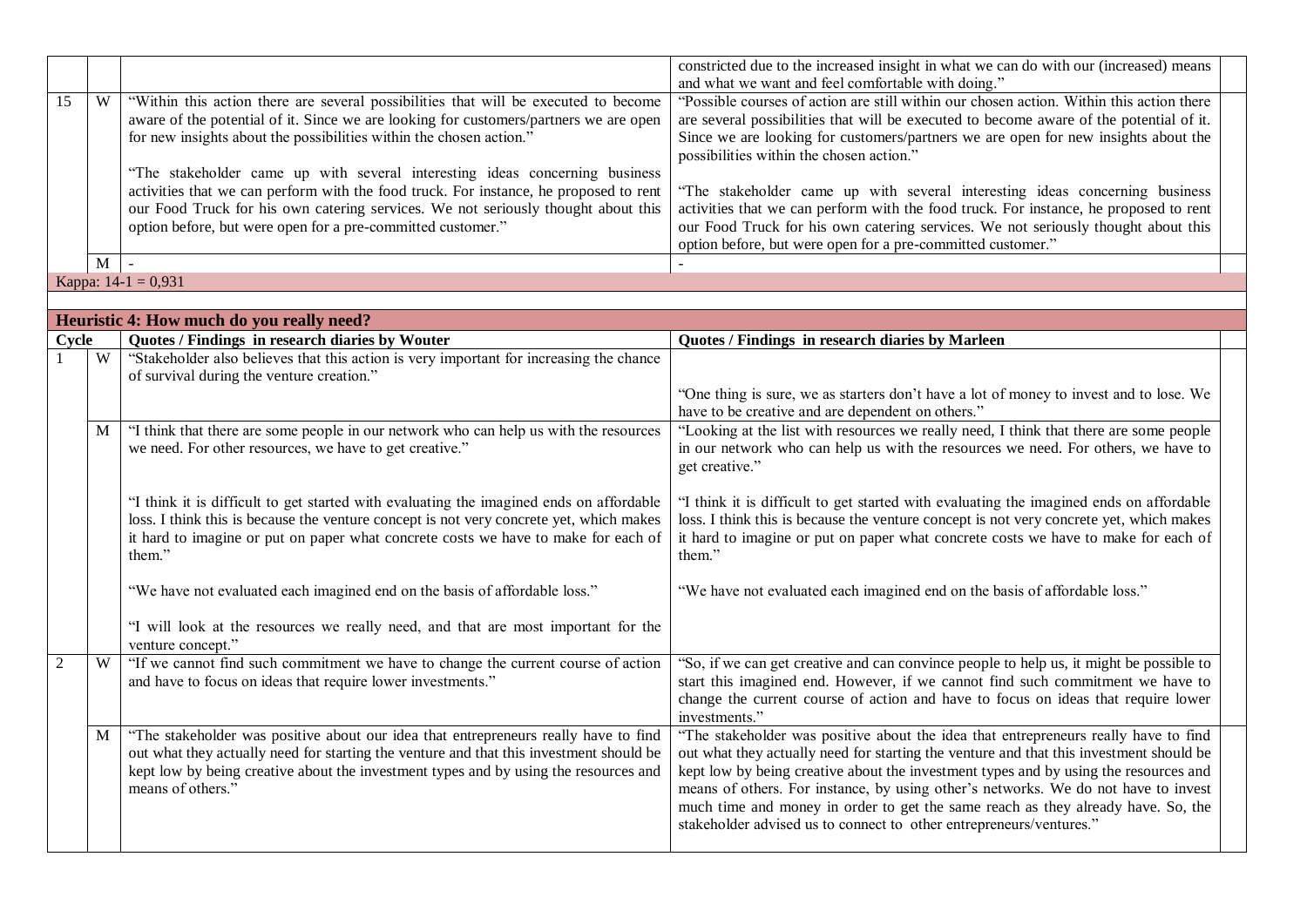|   |                  | "The stakeholder agreed that novice entrepreneurs, but actually every entrepreneur,<br>have to be very critical about the resources he or she really needs. This in order to be<br>independent of a bank. One big solution for this action is to make use of the network<br>of others. Use existing distribution channels and not trying to realize a great channel<br>yourself which is very expansive and hard to realize."<br>"In our eyes, having great ICT applications is very important. However, it will be one<br>of the biggest investments of our venture as we see it at the moment. So, we have to<br>be creative with this investment." | "The stakeholder agreed that novice entrepreneurs, but actually every entrepreneur,<br>have to be very critical about the resources he or she really needs. This in order to be<br>independent of a bank. One big solution for this action is to make use of the network<br>of others. Use existing distribution channels and not trying to realize a great channel<br>yourself which is very expansive and hard to realize."                                           |
|---|------------------|-------------------------------------------------------------------------------------------------------------------------------------------------------------------------------------------------------------------------------------------------------------------------------------------------------------------------------------------------------------------------------------------------------------------------------------------------------------------------------------------------------------------------------------------------------------------------------------------------------------------------------------------------------|-------------------------------------------------------------------------------------------------------------------------------------------------------------------------------------------------------------------------------------------------------------------------------------------------------------------------------------------------------------------------------------------------------------------------------------------------------------------------|
| 3 | W<br>$\mathbf M$ | "Not the case during this meeting."                                                                                                                                                                                                                                                                                                                                                                                                                                                                                                                                                                                                                   | "Not the case during this meeting."                                                                                                                                                                                                                                                                                                                                                                                                                                     |
|   |                  | Kappa: $14-4 = 0,872$                                                                                                                                                                                                                                                                                                                                                                                                                                                                                                                                                                                                                                 |                                                                                                                                                                                                                                                                                                                                                                                                                                                                         |
|   |                  |                                                                                                                                                                                                                                                                                                                                                                                                                                                                                                                                                                                                                                                       |                                                                                                                                                                                                                                                                                                                                                                                                                                                                         |
|   | W                | "Discussing how to be creative in keeping the costs as low as possible is more the                                                                                                                                                                                                                                                                                                                                                                                                                                                                                                                                                                    | "Discussing how to be creative in keeping the costs as low as possible is more the                                                                                                                                                                                                                                                                                                                                                                                      |
|   |                  | case/interesting."                                                                                                                                                                                                                                                                                                                                                                                                                                                                                                                                                                                                                                    | case/interesting."                                                                                                                                                                                                                                                                                                                                                                                                                                                      |
|   |                  | 'Affordable loss is still is a phase were we use it as; don't spend money on things<br>you don't need now. What do we really need to start this venture. We know what is<br>interesting to have in the future, but how can we start without it?"                                                                                                                                                                                                                                                                                                                                                                                                      | "Affordable loss is still in a phase were we use it as; don't spend money on things<br>you don't need now. What do we really need to start this venture. We know what is<br>interesting to have in the future, but how can we start without it?"                                                                                                                                                                                                                        |
|   | M                | "The current course of action also focuses on using the network of existing marketing<br>tools which will reduce the initial investment in marketing."                                                                                                                                                                                                                                                                                                                                                                                                                                                                                                | "The current course of action also focuses on using the network of existing marketing<br>tools which will reduce the initial investment in marketing."                                                                                                                                                                                                                                                                                                                  |
|   |                  | "The current course of action is not really based on affordable loss, since we already<br>know that this will be an expensive way of distributing. So, in case this will not work<br>out in a creative way, we will figure out another way of distributing the ordered<br>products."                                                                                                                                                                                                                                                                                                                                                                  | "The current course of action is not really based on affordable loss, since we already<br>know that this will be an expensive way of distributing. So, in case this will not work<br>out in a creative way, we will figure out another way of distributing the ordered<br>products."                                                                                                                                                                                    |
| 5 | W                | "We first want to get a better view of each course of action. So evaluating on<br>affordable loss isn't really the case at this moment."                                                                                                                                                                                                                                                                                                                                                                                                                                                                                                              | "We first want to get a better view of each course of action. So evaluating on<br>affordable loss isn't really the case at this moment."                                                                                                                                                                                                                                                                                                                                |
|   | M                |                                                                                                                                                                                                                                                                                                                                                                                                                                                                                                                                                                                                                                                       | "Our first committed stakeholder advised us to consider ways of payment in which<br>we can reduce the cash needs beforehand. For instance, he mentioned that we might<br>negotiate with a packaging manufacturer that we want to order 1000 pieces while we<br>are only paying per 50 pieces. This in order to pay after we have earned money. This<br>also concerns our thought about delayed payment terms that we like to receive from a<br>packaging manufacturer." |
| 6 | W                |                                                                                                                                                                                                                                                                                                                                                                                                                                                                                                                                                                                                                                                       |                                                                                                                                                                                                                                                                                                                                                                                                                                                                         |
|   | M                | "The possibility of a locker system will require quite some investment. At least, if we<br>want to buy them ourselves. However, we also see the possibility of using existing<br>locker systems. That possibility should be investigated further on the basis of<br>affordable loss. We just try to find the best option when considering labour,<br>investment needs, efficiency and convenience for the customer and us."                                                                                                                                                                                                                           | "The possibility of a locker system will require quite some investment. At least, if we<br>want to buy them ourselves. However, we also see the possibility of using existing<br>locker systems."                                                                                                                                                                                                                                                                       |
|   |                  | Kappa: $12-1 = 0,921$                                                                                                                                                                                                                                                                                                                                                                                                                                                                                                                                                                                                                                 |                                                                                                                                                                                                                                                                                                                                                                                                                                                                         |
|   |                  |                                                                                                                                                                                                                                                                                                                                                                                                                                                                                                                                                                                                                                                       |                                                                                                                                                                                                                                                                                                                                                                                                                                                                         |
|   | W                | $\sim$                                                                                                                                                                                                                                                                                                                                                                                                                                                                                                                                                                                                                                                | $\sim$                                                                                                                                                                                                                                                                                                                                                                                                                                                                  |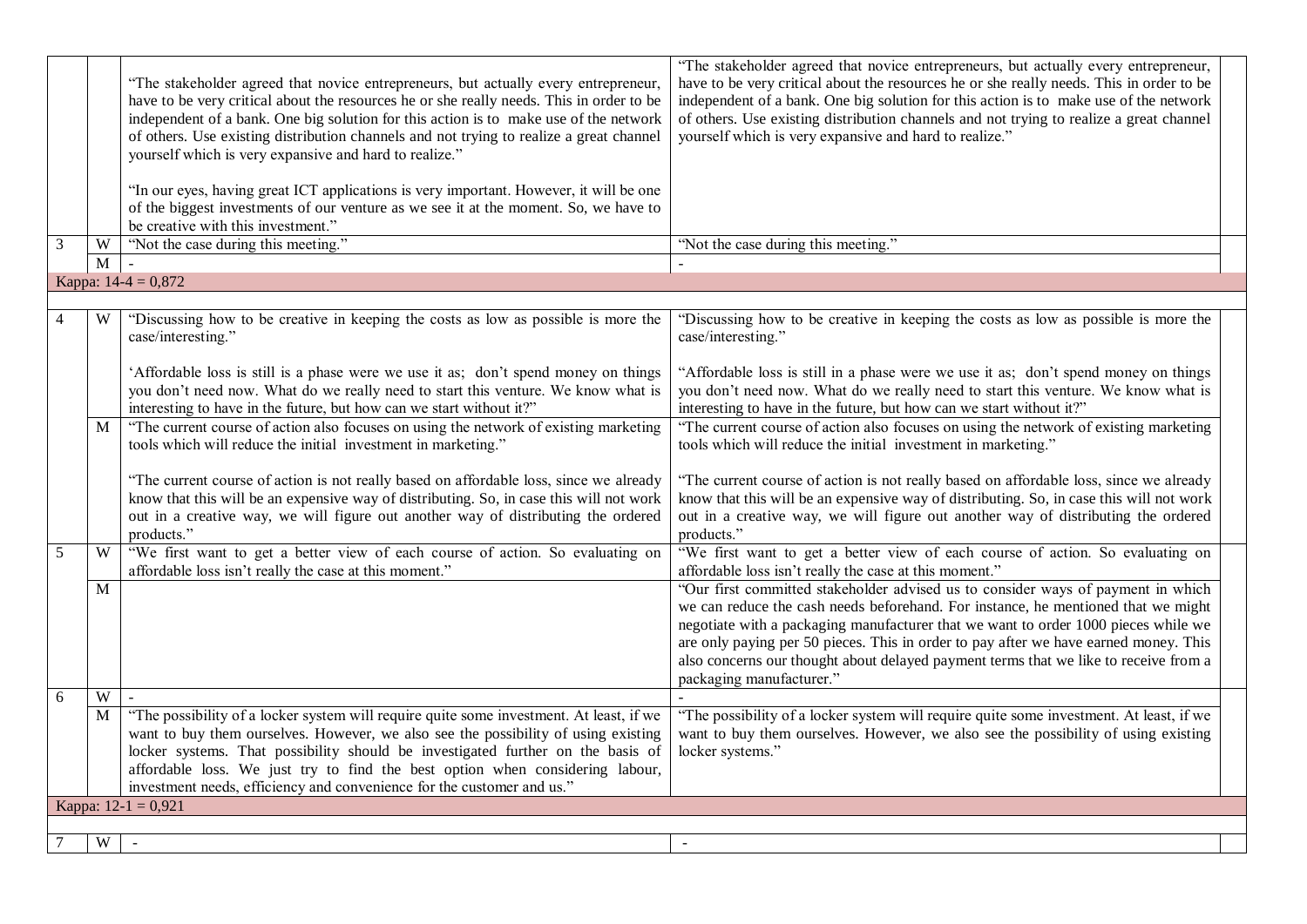|   | M | Stakeholder 7: "First of all, be creative. Look around and see what you can do<br>already."                                                                                                                                                                                                                                                                                                                                                                                                                                                                     | Stakeholder 7: "First of all, be creative. Look around and see what you can do<br>already."                                                                                                                                                                                                                                                                                                                                                                                                                                                                     |
|---|---|-----------------------------------------------------------------------------------------------------------------------------------------------------------------------------------------------------------------------------------------------------------------------------------------------------------------------------------------------------------------------------------------------------------------------------------------------------------------------------------------------------------------------------------------------------------------|-----------------------------------------------------------------------------------------------------------------------------------------------------------------------------------------------------------------------------------------------------------------------------------------------------------------------------------------------------------------------------------------------------------------------------------------------------------------------------------------------------------------------------------------------------------------|
| 8 | W | "We have to find a construction where we downsize the risks and the need for<br>investment. So we have to find a property that we can rent instead of buy. A place<br>where we can live as well would be extra interesting."                                                                                                                                                                                                                                                                                                                                    | "We have to find a construction where we downsize the risks and the need for<br>investment. So we have to find a property that we can rent instead of buy. A place<br>where we can live as well would be extra interesting."                                                                                                                                                                                                                                                                                                                                    |
|   | M | "If we want to have a store, we have to find a creative way of investment, since we<br>don't have start capital. The best solution would be to rent a property so we don't<br>have the risk of losing all the invested money."                                                                                                                                                                                                                                                                                                                                  | "If we want to have a store, we have to find a creative way of investment, since we<br>don't have start capital. The best solution would be to rent a property so we don't<br>have the risk of losing all the invested money."                                                                                                                                                                                                                                                                                                                                  |
|   |   | "It would be even better if we can combine our store/take-away restaurant with a<br>place to live."                                                                                                                                                                                                                                                                                                                                                                                                                                                             | "It would be even better if we can combine our store/take-away restaurant with a<br>place to live."                                                                                                                                                                                                                                                                                                                                                                                                                                                             |
| 9 | W | "A bank likes the idea of reducing the needed resources for a starting business. So<br>being creative in generating resources will reduce cash needs and increase the chance<br>on success since your costs are lower."                                                                                                                                                                                                                                                                                                                                         | "A bank likes the idea of reducing the needed resources for a starting business. So<br>being creative in generating resources will reduce cash needs and increase the chance<br>on success since your costs are lower."                                                                                                                                                                                                                                                                                                                                         |
|   |   | "Concerning lowering the costs of a starting company, you also have to look at<br>'where can we borrow the needed cash with the lowest interest percentage, according<br>to the bank. "With a relative low investment demand, you can probably find other<br>investors besides a bank. For instance family and friends."                                                                                                                                                                                                                                        | "Concerning lowering the costs of a starting company, you also have to look at<br>'where can we borrow the needed cash with the lowest interest percentage, according<br>to the bank. "With a relative low investment demand, you can probably find other<br>investors besides a bank. For instance family and friends."                                                                                                                                                                                                                                        |
|   | M | "We have to make considerations of what will be valuable for the potential customers<br>and us and what is not necessary to integrate in the start. Moreover, we are looking<br>for ways in which to decrease the costs of building."                                                                                                                                                                                                                                                                                                                           | "Within the design, we will look for the things we really need. We have to make<br>considerations of what will be valuable for the potential customers and us and what is<br>not necessary to integrate in the start. Moreover, we are looking for ways in which to<br>decrease the costs of building."                                                                                                                                                                                                                                                         |
|   |   | "Another important thing that we explained, but also added in the effectual business<br>plan that we send him, was that we made decisions on the basis of affordable loss and<br>are looking for creative ways in order to reduce the investment needs. He told us that<br>that was the strength of our effectual business plan: being creative about what you<br>really need for this concept. He explained that by keeping the costs low, the<br>minimum amount that we have to earn will also be lower. This reduces the risks for<br>us and for investors." | "Another important thing that we explained, but also added in the effectual business<br>plan that we send him, was that we made decisions on the basis of affordable loss and<br>are looking for creative ways in order to reduce the investment needs. He told us that<br>that was the strength of our effectual business plan: being creative about what you<br>really need for this concept. He explained that by keeping the costs low, the<br>minimum amount that we have to earn will also be lower. This reduces the risks for<br>us and for investors." |
|   |   |                                                                                                                                                                                                                                                                                                                                                                                                                                                                                                                                                                 | Another important aspect that the stakeholder mentions is a good financial plan.<br>Stakeholder 11: "Underpin what you exactly need and what you have done to<br>decrease this amount of money. So, be creative in order to reduce the costs and<br>investment needs and show that to your investor. Also show the investor what you<br>should minimally earn in order to cover all the costs, so break-even point.                                                                                                                                             |
|   |   | "The stakeholders gave us feedback on our effectual business plan. The thing that he<br>liked most about our plan is that we are creative concerning the things we really<br>need."<br>Kappa: $18-1 = 0,945$                                                                                                                                                                                                                                                                                                                                                    | The stakeholders gave us feedback on our effectual business plan. The thing that he<br>liked most about our plan is that we are creative concerning the things we really<br>need. Stakeholder 11: "For instance, you can decide to let an external party build the<br>truck, this costs more than $E100000$ . By doing this yourself and gaining all the<br>knowledge that is necessary for it, you reduce this amount to $\epsilon$ 70000. That is a good<br>way of thinking. What do you really need."                                                        |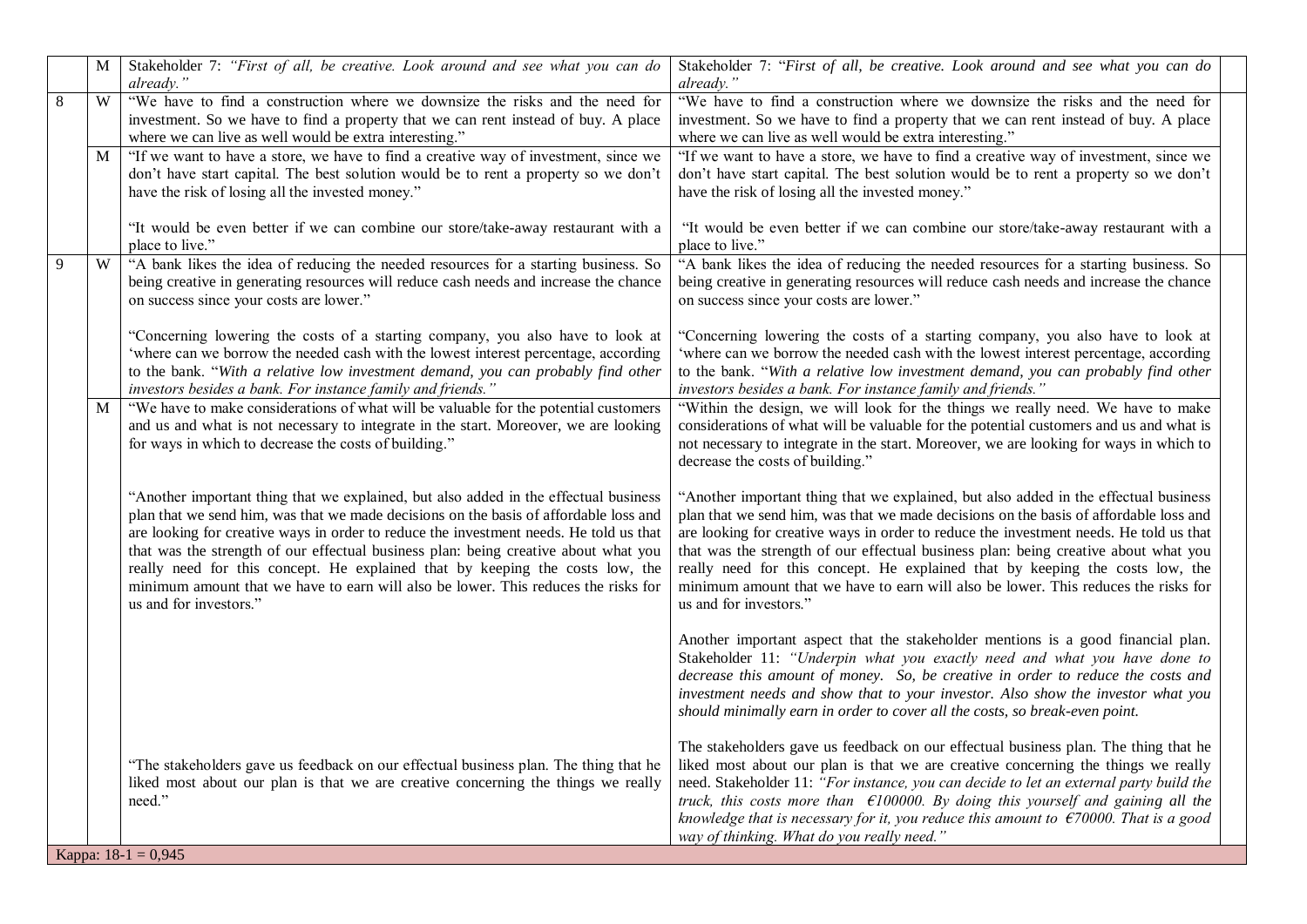| 10 | W            | "We are concentrating on the creative part 'how to generate resources as cheap as<br>possible'. For instance, we have committed this stakeholder on the basis of a<br>partnership in which he delivers half-fabricates for purchase prices. This reduces the<br>money we otherwise needed in order to higher another professional, while it does<br>bring us the needed resources."                                                                                                                                                                                                                                                                                                                                                                                                                                                                                    | "We are concentrating on the creative part 'how to generate resources as cheap as<br>possible'. For instance, we have committed this stakeholder on the basis of a<br>partnership in which he delivers half-fabricates for purchase prices. This reduces the<br>money we otherwise needed in order to higher another professional, while it does<br>bring us the needed resources."                                                                                                                                                                                                                                                                                                                                                                             |
|----|--------------|------------------------------------------------------------------------------------------------------------------------------------------------------------------------------------------------------------------------------------------------------------------------------------------------------------------------------------------------------------------------------------------------------------------------------------------------------------------------------------------------------------------------------------------------------------------------------------------------------------------------------------------------------------------------------------------------------------------------------------------------------------------------------------------------------------------------------------------------------------------------|-----------------------------------------------------------------------------------------------------------------------------------------------------------------------------------------------------------------------------------------------------------------------------------------------------------------------------------------------------------------------------------------------------------------------------------------------------------------------------------------------------------------------------------------------------------------------------------------------------------------------------------------------------------------------------------------------------------------------------------------------------------------|
|    | M            | "What we continuously do is looking for ways to reduce the resources we need."<br>Everybody, including this stakeholder, tells us to be creative regarding the resources<br>we need and to look around us for opportunities in order to reduce the amount of<br>resources and cash we need."                                                                                                                                                                                                                                                                                                                                                                                                                                                                                                                                                                           | "What we continuously do is looking for ways to reduce the resources we need.<br>Everybody, including this stakeholder, tells us to be creative regarding the resources<br>we need and to look around us for opportunities in order to reduce the amount of<br>resources and cash we need."                                                                                                                                                                                                                                                                                                                                                                                                                                                                     |
| 11 | W            |                                                                                                                                                                                                                                                                                                                                                                                                                                                                                                                                                                                                                                                                                                                                                                                                                                                                        |                                                                                                                                                                                                                                                                                                                                                                                                                                                                                                                                                                                                                                                                                                                                                                 |
|    | M            | "The most important thing about affordable loss is that you look for ways in order to<br>reduce the resources you need. Moreover, we are continuously thinking about ways<br>to reduce our cash needs and to make of use of 'slack resources'."                                                                                                                                                                                                                                                                                                                                                                                                                                                                                                                                                                                                                        | "The most important thing about affordable loss is that you look for ways in order to<br>reduce the resources you need. We could start our own restaurant, this is quite<br>expensive. With the Food Truck we think that we have chosen for a cheaper option<br>than a restaurant. Moreover, we are continuously thinking about ways to reduce our<br>cash needs and to make of use of 'slack resources'. For instance, we might be able to<br>make use of stock lots."                                                                                                                                                                                                                                                                                         |
| 12 | W            | "At this moment we are concentrating on looking what do we really need in order to<br>reduce the needed cash and how can we purchase leftovers with a huge discount."                                                                                                                                                                                                                                                                                                                                                                                                                                                                                                                                                                                                                                                                                                  | "At this moment we are concentrating on looking what do we really need in order to<br>reduce the needed cash and how can we purchase leftovers with a huge discount."                                                                                                                                                                                                                                                                                                                                                                                                                                                                                                                                                                                           |
|    | M            | "There might be a chance that we gather enough persons (within our network) who<br>could help us with the design and building of the Food Truck. However, we truly<br>belief that this has to be done professional, so we don't want to rely on all of these<br>persons and rather find one person who can manage the whole building project. So,<br>in that sense we are not reducing the cash needs during the start up phase. However,<br>we are positive that this will influence the quality of the Food Truck and thus think it<br>is worth the investment when we look at the long term."                                                                                                                                                                                                                                                                       |                                                                                                                                                                                                                                                                                                                                                                                                                                                                                                                                                                                                                                                                                                                                                                 |
|    |              | Kappa: $8-1 = 0,888$                                                                                                                                                                                                                                                                                                                                                                                                                                                                                                                                                                                                                                                                                                                                                                                                                                                   |                                                                                                                                                                                                                                                                                                                                                                                                                                                                                                                                                                                                                                                                                                                                                                 |
|    |              |                                                                                                                                                                                                                                                                                                                                                                                                                                                                                                                                                                                                                                                                                                                                                                                                                                                                        |                                                                                                                                                                                                                                                                                                                                                                                                                                                                                                                                                                                                                                                                                                                                                                 |
| 13 | W            | $\mathbf{r}$                                                                                                                                                                                                                                                                                                                                                                                                                                                                                                                                                                                                                                                                                                                                                                                                                                                           | $\sim$                                                                                                                                                                                                                                                                                                                                                                                                                                                                                                                                                                                                                                                                                                                                                          |
|    | $\mathbf{M}$ | "Especially in the phase in which the venture concept is quite concrete, it is useful to<br>think of the needed resources in creative ways. I notice that people around me<br>appreciate this mind-set and really see it as 'entrepreneurial'. For me, this is one of<br>the things that makes the whole process interesting and challenging. Maybe, it is<br>even more important for novice entrepreneurs than for experts. This might be due to<br>the fact that novice don't have own money to spend and are prepared to put in some<br>time in order to search for the best option and solution for the purchase."<br>"We really need quality products. In order to lower the expenses of these resources,<br>we want to look at showroom models and products that have little (visual) damage.<br>Often, these are much cheaper while the quality is still good." | I think that thinking in a creative way about resources we really need and chances to<br>reduce cash needs is a very important action. Especially in the phase in which the<br>venture concept is quite concrete, it is useful to think of the needed resources in<br>creative ways. I notice that people around me appreciate this mind-set and really see<br>it as 'entrepreneurial'. For me, this is one of the things that makes the whole process<br>interesting and challenging. Maybe, it is even more important for novice<br>entrepreneurs than for experts. This might be due to the fact that novice don't have<br>own money to spend and are prepared to put in some time in order to search for the<br>best option and solution for the purchase." |
| 14 | W            |                                                                                                                                                                                                                                                                                                                                                                                                                                                                                                                                                                                                                                                                                                                                                                                                                                                                        |                                                                                                                                                                                                                                                                                                                                                                                                                                                                                                                                                                                                                                                                                                                                                                 |
|    | M            |                                                                                                                                                                                                                                                                                                                                                                                                                                                                                                                                                                                                                                                                                                                                                                                                                                                                        |                                                                                                                                                                                                                                                                                                                                                                                                                                                                                                                                                                                                                                                                                                                                                                 |
| 15 | W            |                                                                                                                                                                                                                                                                                                                                                                                                                                                                                                                                                                                                                                                                                                                                                                                                                                                                        |                                                                                                                                                                                                                                                                                                                                                                                                                                                                                                                                                                                                                                                                                                                                                                 |
|    | M            |                                                                                                                                                                                                                                                                                                                                                                                                                                                                                                                                                                                                                                                                                                                                                                                                                                                                        |                                                                                                                                                                                                                                                                                                                                                                                                                                                                                                                                                                                                                                                                                                                                                                 |
|    |              |                                                                                                                                                                                                                                                                                                                                                                                                                                                                                                                                                                                                                                                                                                                                                                                                                                                                        |                                                                                                                                                                                                                                                                                                                                                                                                                                                                                                                                                                                                                                                                                                                                                                 |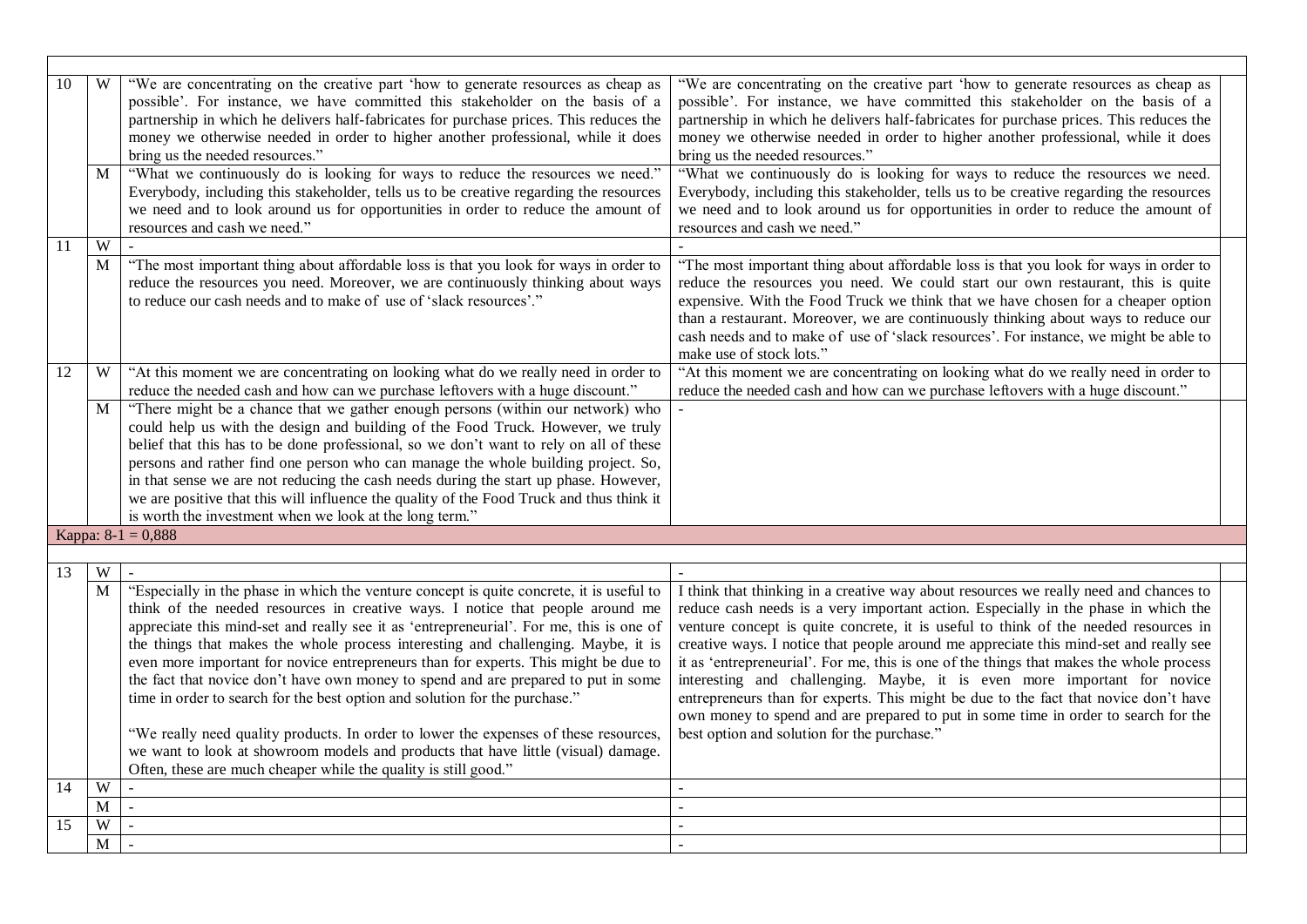|                     | Kappa: $2-1 = 0,666$                                                                                                                                                                                                                                     |                                                                                                                                                                                                                                                                                                                                 |  |  |  |
|---------------------|----------------------------------------------------------------------------------------------------------------------------------------------------------------------------------------------------------------------------------------------------------|---------------------------------------------------------------------------------------------------------------------------------------------------------------------------------------------------------------------------------------------------------------------------------------------------------------------------------|--|--|--|
|                     |                                                                                                                                                                                                                                                          |                                                                                                                                                                                                                                                                                                                                 |  |  |  |
|                     | Heuristic 5: Evaluate imagined ends on affordable loss; what are you really able and willing to lose and earn?)                                                                                                                                          |                                                                                                                                                                                                                                                                                                                                 |  |  |  |
| Cycle               | Quotes / Findings in research diaries by Wouter                                                                                                                                                                                                          | Quotes / Findings in research diaries by Marleen                                                                                                                                                                                                                                                                                |  |  |  |
| W                   | "If you are critical to this action, it felt like it is not really important for this moment<br>to make sure what you would like to afford to lose, since the final idea isn't clear."                                                                   | "If you are critical to this action, it felt like it is not really important for this moment<br>to make sure what you would like to afford to lose, since the final idea isn't clear.<br>Probably we are going to use this action more and more when we are further in the<br>process, but for now it felt not that important." |  |  |  |
|                     | "We discussed it and the stakeholder agreed that this is important to do. In particular<br>minimum to earn, because you have to make money for living."<br>"For this moment I am able to lose max. $\epsilon$ 2.000. To be honest, this is the maximum I | "We discussed it and the stakeholder agreed that this is important to do. In particular<br>minimum to earn, because you have to make money for living."                                                                                                                                                                         |  |  |  |
|                     | have."<br>"I want to earn a min. of $\epsilon$ 500 a month to pay my fixed costs of living."                                                                                                                                                             | "For this moment I am able to lose max. $\epsilon$ 2.000. To be honest, this is the maximum I<br>have."                                                                                                                                                                                                                         |  |  |  |
|                     |                                                                                                                                                                                                                                                          | "I want to earn a min. of $\epsilon$ 500 a month to pay my fixed costs of living."                                                                                                                                                                                                                                              |  |  |  |
| M                   | "I like to invest as much time and effort as needed because I really see it as learning<br>process that I can take with me as experience."                                                                                                               | "I like to invest as much time and effort as needed because I really see it as learning<br>process that I can take with me as experience."                                                                                                                                                                                      |  |  |  |
|                     | "The stakeholder focused more on the absolute minimum he wants to earn, and not<br>that much on what we are willing to lose."                                                                                                                            | "The stakeholder focused more on the absolute minimum he wants to earn, and not<br>that much on what we are willing to lose."                                                                                                                                                                                                   |  |  |  |
|                     | "I have nothing, so I also have nothing to lose."                                                                                                                                                                                                        | "What am I able and willing to lose? I have nothing, so I also have nothing to lose.<br>Even if it does not work out in the worst case, it will still be a learning experience<br>that I can use in the future."                                                                                                                |  |  |  |
|                     | "As a comment, stakeholder 1 mentioned that we need to know how many products<br>we have to sell to cover all the costs."                                                                                                                                | "As a comment, stakeholder 1 mentioned that we need to know how many products<br>we have to sell to cover all the costs."                                                                                                                                                                                                       |  |  |  |
|                     | "A store asks for quite an investment, so that option was not feasible in our eyes.<br>Moreover, this option is interesting because it requires investments that are not<br>worthless if our venture concept does not work out in the worst case."       | "The idea of investing in things that are not worthless in case that it does not work<br>out also influenced the evaluation of courses of action."                                                                                                                                                                              |  |  |  |
|                     | "I am willing to lose $63.000$ . The minimum amount I want to earn in the first period<br>is break-even."                                                                                                                                                | "I am willing to lose $63.000$ . The minimum amount I want to earn in the first period<br>is break-even."                                                                                                                                                                                                                       |  |  |  |
| $\overline{2}$<br>W |                                                                                                                                                                                                                                                          |                                                                                                                                                                                                                                                                                                                                 |  |  |  |
| M                   | "The minimum and maximum calculation is not really discussed during this meeting.<br>However, the stakeholder is familiar with underlying thoughts of the principle of<br>affordable loss."                                                              | "The stakeholder is familiar with underlying thoughts of the principle of affordable<br>loss."                                                                                                                                                                                                                                  |  |  |  |
| W<br>3              | "Not the case during this meeting."                                                                                                                                                                                                                      | "Not the case during this meeting."                                                                                                                                                                                                                                                                                             |  |  |  |
| $\overline{M}$      |                                                                                                                                                                                                                                                          |                                                                                                                                                                                                                                                                                                                                 |  |  |  |
|                     | Kappa: $20-2 = 0,905$                                                                                                                                                                                                                                    |                                                                                                                                                                                                                                                                                                                                 |  |  |  |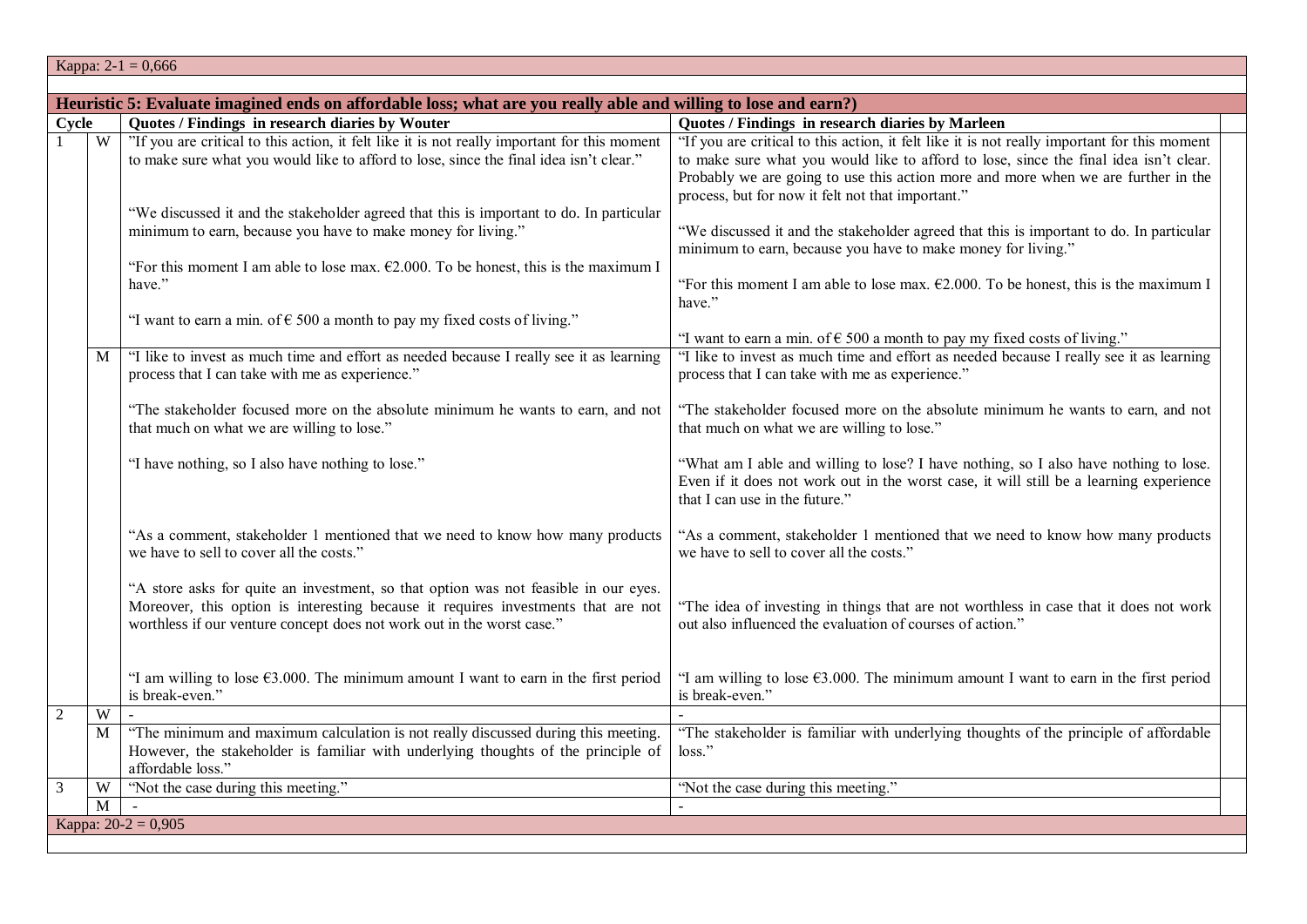| $\overline{4}$ | W | "The longer we are busy with the project, the more we are going to talk about<br>finance. We are now more and more talking about for instance pricing. What does the<br>product have to cost? Related to this is the question what do we need to earn at<br>minimum?"                                                                                                                                                                                              | "The longer we are busy with the project, the more we are going to talk about<br>finance. We are now more and more talking about for instance pricing. What does the<br>products have to cost? Related to this is the question what do we need to earn at<br>minimum?"                                                                                                                                                                                                                                                              |
|----------------|---|--------------------------------------------------------------------------------------------------------------------------------------------------------------------------------------------------------------------------------------------------------------------------------------------------------------------------------------------------------------------------------------------------------------------------------------------------------------------|-------------------------------------------------------------------------------------------------------------------------------------------------------------------------------------------------------------------------------------------------------------------------------------------------------------------------------------------------------------------------------------------------------------------------------------------------------------------------------------------------------------------------------------|
|                | M | "What is the maximum cost price of the products and how many do we need and<br>want to sell at a minimum in order to break even."                                                                                                                                                                                                                                                                                                                                  | "The stakeholder told us that it is important to make an overview of all the costs and<br>prices of the products in order to have a 'standard' and to make the picture more<br>complete for him and the other stakeholders. So, what is the maximum cost price of<br>the products and how many do we need and want to sell at a minimum in order to                                                                                                                                                                                 |
|                |   | "The choice for this course of action is not really based on affordable loss, rather on<br>the potential that it has and the ideas of the people we talk to."                                                                                                                                                                                                                                                                                                      | break even."                                                                                                                                                                                                                                                                                                                                                                                                                                                                                                                        |
| 5              | W | "Affordable loss principle at this moment not really the case. We first want to get a<br>better view of each course of action."                                                                                                                                                                                                                                                                                                                                    | "Affordable loss principle at this moment not really the case. We first want to get a<br>better view of each course of action."                                                                                                                                                                                                                                                                                                                                                                                                     |
|                | M | "The inventory of what I am maximum able to lose and minimum want to earn is<br>something that doesn't change during the process. However, I think if someone<br>comes up with a genius plan, I am willing to invest more than I initially was willing<br>to lose."                                                                                                                                                                                                | "The inventory of what I am maximum able to lose and minimum want to earn is<br>something that doesn't change during the process. However, I think if someone<br>comes up with a genius plan, I am willing to invest more than I initially was willing<br>to lose."                                                                                                                                                                                                                                                                 |
| 6              | W | $\sim$                                                                                                                                                                                                                                                                                                                                                                                                                                                             |                                                                                                                                                                                                                                                                                                                                                                                                                                                                                                                                     |
|                | M | $\sim$                                                                                                                                                                                                                                                                                                                                                                                                                                                             |                                                                                                                                                                                                                                                                                                                                                                                                                                                                                                                                     |
|                |   | Kappa: $7-1 = 0,874$                                                                                                                                                                                                                                                                                                                                                                                                                                               |                                                                                                                                                                                                                                                                                                                                                                                                                                                                                                                                     |
|                |   |                                                                                                                                                                                                                                                                                                                                                                                                                                                                    |                                                                                                                                                                                                                                                                                                                                                                                                                                                                                                                                     |
|                | W | "This stakeholder advised us to make an overview of what we have to earn at a<br>minimum. This is something that can be calculated and it gives an idea if the concept<br>is worth doing."                                                                                                                                                                                                                                                                         | "This stakeholder advised us to make an overview of what we have to earn at a<br>minimum. This is something that can be calculated and it gives an idea if the concept<br>is worth doing."                                                                                                                                                                                                                                                                                                                                          |
|                |   | "This stakeholder has started a company in the past with a time limit and a budget<br>limit. He said to himself; "I have to make money within six months and when there is<br>no money left, I will stop this project." This is a kind of affordable loss principle."                                                                                                                                                                                              | "This stakeholder has started a company in the past with a time limit and a budget<br>limit. He said to himself; "I have to make money within six months and when there is<br>no money left, I will stop this project." This is a kind of affordable loss principle."                                                                                                                                                                                                                                                               |
|                | M | Stakeholder 8: "What you need to know is the minimum you have to earn in order to<br>break-even. Then you have to decide for yourself what the amount of money and<br>time is that you want to spend on this business idea. Then set a deadline, which can<br>of course be adjusted in the meantime, and try to make the best of it. If the money<br>and time is spend, and it doesn't worked out the way you hoped, then just quit and<br>start another project!" | Stakeholder 8: "What you need to know is the minimum you have to earn in order to<br>break-even. Then you have to decide for yourself what the amount of money and<br>time is that you want to spend on this business idea. Then set a deadline, which can<br>of course be adjusted in the meantime, and try to make the best of it. If the money<br>and time is spend, and it doesn't worked out the way you hoped, then just quit and<br>start another project!"                                                                  |
| 8              | W |                                                                                                                                                                                                                                                                                                                                                                                                                                                                    |                                                                                                                                                                                                                                                                                                                                                                                                                                                                                                                                     |
|                | M |                                                                                                                                                                                                                                                                                                                                                                                                                                                                    |                                                                                                                                                                                                                                                                                                                                                                                                                                                                                                                                     |
| 9              | W | "It doesn't have to be build on predictive numbers, but showing what we at minimum<br>have to earn and two positive scenario's are sufficient."                                                                                                                                                                                                                                                                                                                    | "It doesn't have to be build on predictive numbers, but showing what we at minimum<br>have to earn and two positive scenario's are sufficient."                                                                                                                                                                                                                                                                                                                                                                                     |
|                | M | "After estimating the total costs of the concept, we think it is far more expensive than<br>other options. We think we will invest in something valuable which will be worth<br>some money even if it doesn't work out the right way for us. Besides, if we really<br>make a mess of it, the costs can be covered with the jobs that we can potentially go<br>for in the future."                                                                                  | "This course of action is based on affordable loss. After estimating the total costs of<br>the concept, we think it is far less expensive than other options. Moreover, we think<br>we will invest in something valuable which will be worth some money even if it<br>doesn't work out the right way for us. Besides, if we really make a mess of it, the<br>costs can be covered with the jobs that we can potentially go for in the future."<br>"Another important aspect that the stakeholder mentions is a good financial plan. |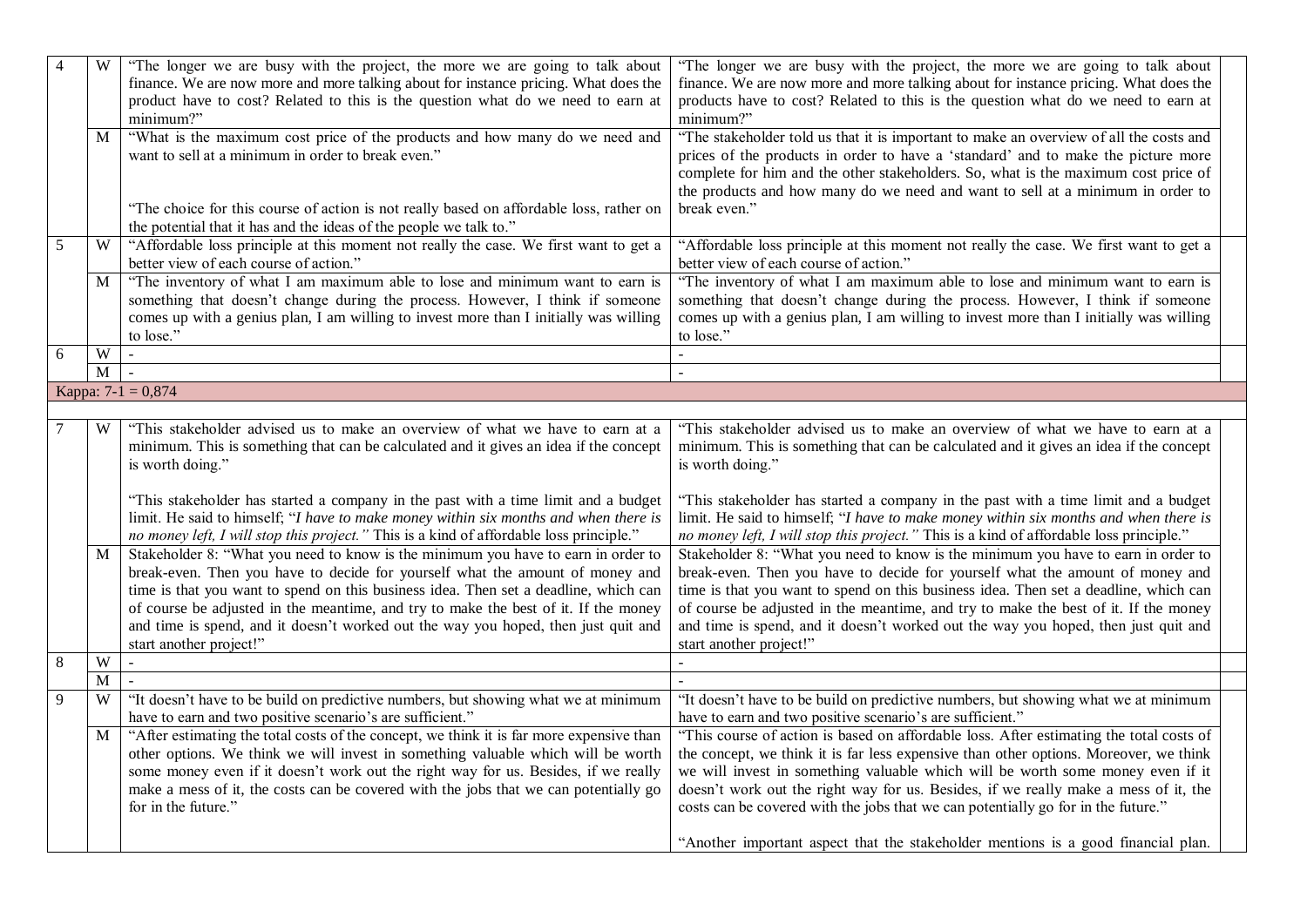|    |                | Another important aspect that the stakeholder mentions is a good financial plan.<br>Stakeholder 9: "Underpin what you exactly need and what you have done to<br>decrease this amount of money. So, be creative in order to reduce the costs and<br>investment needs and show that to your investor. Also show the investor what you<br>should minimally earn in order to cover all the costs, so break-even point." | Stakeholder 9: "Underpin what you exactly need and what you have done to<br>decrease this amount of money. So, be creative in order to reduce the costs and<br>investment needs and show that to your investor. Also show the investor what you<br>should minimally earn in order to cover all the costs, so break-even point." |
|----|----------------|---------------------------------------------------------------------------------------------------------------------------------------------------------------------------------------------------------------------------------------------------------------------------------------------------------------------------------------------------------------------------------------------------------------------|---------------------------------------------------------------------------------------------------------------------------------------------------------------------------------------------------------------------------------------------------------------------------------------------------------------------------------|
|    |                | "I have decided that I am willing to invest all my money in this concept. Previously, I<br>was not willing to put all my money on one project, but I think it is very promising,<br>so I am certain that it is worth it."                                                                                                                                                                                           | "We also explained that we reason on the basis of affordable loss. So, that we invest<br>only in what we can afford to lose. The stakeholder seemed to appreciate and<br>understand our viewpoint in this. They also like entrepreneurs to think about<br>decreasing the amount of money that is needed."                       |
|    |                | Kappa: $12-2 = 0,854$                                                                                                                                                                                                                                                                                                                                                                                               |                                                                                                                                                                                                                                                                                                                                 |
|    |                |                                                                                                                                                                                                                                                                                                                                                                                                                     |                                                                                                                                                                                                                                                                                                                                 |
| 10 | W              |                                                                                                                                                                                                                                                                                                                                                                                                                     |                                                                                                                                                                                                                                                                                                                                 |
|    | $\mathbf M$    | "I have to say that I already exceeded the amount of money that I was maximum<br>willing to lose. I truly belief in this concept, so I am prepared to put in all my money,<br>effort and time."                                                                                                                                                                                                                     | "I have to say that I already exceeded the amount of money that I was maximum<br>willing to lose. I truly belief in this concept, so I am prepared to put in all my money,<br>effort and time."                                                                                                                                 |
| 11 | W              | "We don't have that much money, so we want to lose everything we have to show<br>our investors that we are also willing to invest"                                                                                                                                                                                                                                                                                  | "We don't have that much money, so we want to lose everything we have to show<br>our investors that we are also willing to invest."                                                                                                                                                                                             |
|    | $\mathbf{M}$   | "I am willing to lose the energy and time that I invest in it. I don't see this as 'lost'<br>but as learning and getting to know myself better."                                                                                                                                                                                                                                                                    | "We are young and really like to 'test' our entrepreneurial qualities. So, I am willing<br>to lose the energy and time that I invest in it. I don't see this as 'lost' but as learning<br>and getting to know myself better."                                                                                                   |
|    |                |                                                                                                                                                                                                                                                                                                                                                                                                                     | "It really feels good to use affordable loss in the evaluation of the imagined ends. Our<br>choice of the Food Truck is based on what we are willing and able to lose. I think<br>that we are able to pay back the costs of the Food Truck in case it doesn't work out."                                                        |
| 12 | W              | $\sim$                                                                                                                                                                                                                                                                                                                                                                                                              |                                                                                                                                                                                                                                                                                                                                 |
|    | $\overline{M}$ |                                                                                                                                                                                                                                                                                                                                                                                                                     |                                                                                                                                                                                                                                                                                                                                 |
|    |                | Kappa: $6-1 = 0,856$                                                                                                                                                                                                                                                                                                                                                                                                |                                                                                                                                                                                                                                                                                                                                 |
|    |                |                                                                                                                                                                                                                                                                                                                                                                                                                     |                                                                                                                                                                                                                                                                                                                                 |
| 13 | W              | "Our mindset concerning affordable loss is still the same, we don't have a lot so we<br>put all our money in the project."                                                                                                                                                                                                                                                                                          | "Our mindset concerning affordable loss is still the same, we don't have a lot so we<br>put all our money in the project."                                                                                                                                                                                                      |
|    | $\mathbf{M}$   | "The inventory of what I am maximum able to lose and minimally want to earn is not<br>very relevant anymore in this stage of the process. I think this is more important<br>during the phase in which I make the choice for the most interesting course of<br>action."                                                                                                                                              | "The inventory of what I am maximum able to lose and minimally want to earn is not<br>very relevant anymore in this stage of the process. I think this is more important<br>during the phase in which I make the choice for the most interesting course of<br>action."                                                          |
| 14 | W              | "We cannot afford to lose and risk more since we already have chosen for another<br>course of action."                                                                                                                                                                                                                                                                                                              | "We cannot afford to lose and risk more since we already have chosen for another<br>course of action."                                                                                                                                                                                                                          |
|    |                |                                                                                                                                                                                                                                                                                                                                                                                                                     | "Since we have decided to go for one course of action first, all our financial capital is<br>used. Therefore, this extra course is only feasible when we can design a no-<br>investment-construction."                                                                                                                          |
|    | M              | "It is not doable for us to buy the whole property and to rebuild it. This really                                                                                                                                                                                                                                                                                                                                   | "We immediately said that it is not doable for us to buy the whole property and to                                                                                                                                                                                                                                              |
|    |                | exceeds the maximum I am able to lose. I am not willing to risk such an investment."                                                                                                                                                                                                                                                                                                                                | rebuild it, because we are only interested in the store. This really exceeds the                                                                                                                                                                                                                                                |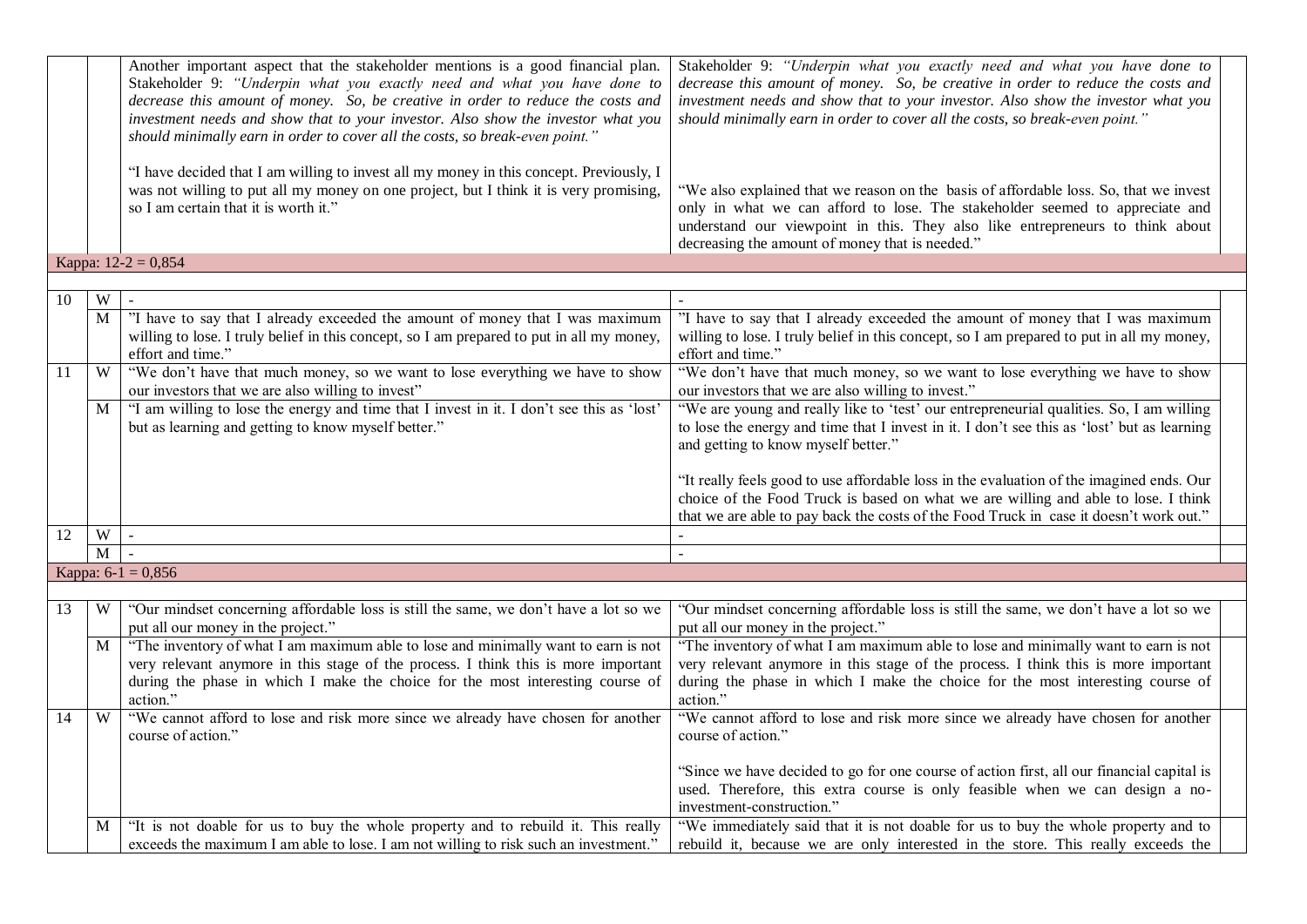| 15    | W              | "Since I am already working on the Food Truck, I have no financial resources that I<br>can invest in this option myself. So, we are totally dependent on external financial<br>resources. On the one hand, this doesn't feel comfortable because I don't like to be<br>totally dependent on others. However, on the other hand, if we can come up with a<br>good financial construction with an investor, it might reduce the risk that we have."<br>$\blacksquare$                                                                             | maximum I am able to lose. I am not willing to risk such an investment. So, if we<br>cannot get creative concerning this course of action, it won't be an interesting option<br>anymore."<br>"Since I am already working on the Food Truck, I have no financial resources that I<br>can invest in this option myself. So, we are totally dependent on external financial<br>resources. On the one hand, this doesn't feel comfortable because I don't like to be<br>totally dependent on others. However, on the other hand, if we can come up with a<br>good financial construction with an investor, it might reduce the risk that we have. If<br>we fail in that case, it is not catastrophic for us and we can move on. I am willing to<br>afford that risk of renting the store of an investor." |  |
|-------|----------------|-------------------------------------------------------------------------------------------------------------------------------------------------------------------------------------------------------------------------------------------------------------------------------------------------------------------------------------------------------------------------------------------------------------------------------------------------------------------------------------------------------------------------------------------------|-------------------------------------------------------------------------------------------------------------------------------------------------------------------------------------------------------------------------------------------------------------------------------------------------------------------------------------------------------------------------------------------------------------------------------------------------------------------------------------------------------------------------------------------------------------------------------------------------------------------------------------------------------------------------------------------------------------------------------------------------------------------------------------------------------|--|
|       | $\overline{M}$ | $\overline{\phantom{a}}$                                                                                                                                                                                                                                                                                                                                                                                                                                                                                                                        | $\mathbb{Z}^+$                                                                                                                                                                                                                                                                                                                                                                                                                                                                                                                                                                                                                                                                                                                                                                                        |  |
|       |                | Kappa: $10-1 = 0,908$                                                                                                                                                                                                                                                                                                                                                                                                                                                                                                                           |                                                                                                                                                                                                                                                                                                                                                                                                                                                                                                                                                                                                                                                                                                                                                                                                       |  |
|       |                |                                                                                                                                                                                                                                                                                                                                                                                                                                                                                                                                                 |                                                                                                                                                                                                                                                                                                                                                                                                                                                                                                                                                                                                                                                                                                                                                                                                       |  |
|       |                | So it can lead to a 'go' decision.                                                                                                                                                                                                                                                                                                                                                                                                                                                                                                              | Heuristic 6: Select the most interesting course of action based on the affordable loss evaluation and on which idea is your favorite and closest to your own means.                                                                                                                                                                                                                                                                                                                                                                                                                                                                                                                                                                                                                                   |  |
| Cycle |                | Quotes / Findings in research diaries by Wouter                                                                                                                                                                                                                                                                                                                                                                                                                                                                                                 | Quotes / Findings in research diaries by Marleen                                                                                                                                                                                                                                                                                                                                                                                                                                                                                                                                                                                                                                                                                                                                                      |  |
|       | W              | "Beginning small is probably the best option concerning affordable loss."                                                                                                                                                                                                                                                                                                                                                                                                                                                                       | "Beginning small is probably the best option concerning affordable loss."                                                                                                                                                                                                                                                                                                                                                                                                                                                                                                                                                                                                                                                                                                                             |  |
|       |                | "It's not that this action concerning affordable loss the best one, but in our eyes the<br>most potential one."<br>"Maybe it is just something to keep in mind when deciding which course of action<br>will be the most interesting. Because also other things, like my own preferences, are<br>part of my evaluation criteria. I will not only choose for the 'affordable loss' way of<br>setting up the venture, but I will also rely on my own intuition, trust and preference<br>when deciding which course of action is most interesting." | "It's not that this action concerning affordable loss the best one, but in our eyes the<br>most potential one."<br>"I will not only choose for the 'affordable loss' way of setting up the venture, but I<br>will also rely on my own intuition, trust and preference when deciding which course<br>of action is most interesting."                                                                                                                                                                                                                                                                                                                                                                                                                                                                   |  |
|       |                | "Starting with those actions which are based on our means (who I know) has a<br>positive effect on getting commitment. These people are enthusiastic and have<br>respect that it is our idea, so we control this action."                                                                                                                                                                                                                                                                                                                       | "Starting with your means has a positive effect on getting commitment. These people<br>(who I know) are enthusiastic and have respect that it is our idea, so we control this<br>action."<br>"Not the cheapest option, but the one with the most potential, we think."                                                                                                                                                                                                                                                                                                                                                                                                                                                                                                                                |  |
|       | M              | "We have chosen this imagined end as the basis of our venture concept because we<br>are most interested in it, we get enthusiastic about it and it seems promising."<br>"We have not made a Go / No Go decision on each imagined end, but did come to<br>the conclusion that the imagined end that we already had in mind does not require<br>tens of thousands of euro's, which means that we think that this idea is feasible and<br>doable considering our low starting capital and what we are willing and able to lose<br>and earn."       | "We have chosen this imagined end as the basis of our venture concept because we<br>are most interested in it, we get enthusiastic about it and it seems promising."<br>"We have not made a Go / No Go decision on each imagined end, but did come to<br>the conclusion that the imagined end that we already had in mind does not require<br>tens of thousands of euro's, which means that we think that this idea is feasible and<br>doable considering our low starting capital and what we are willing and able to lose<br>and earn."                                                                                                                                                                                                                                                             |  |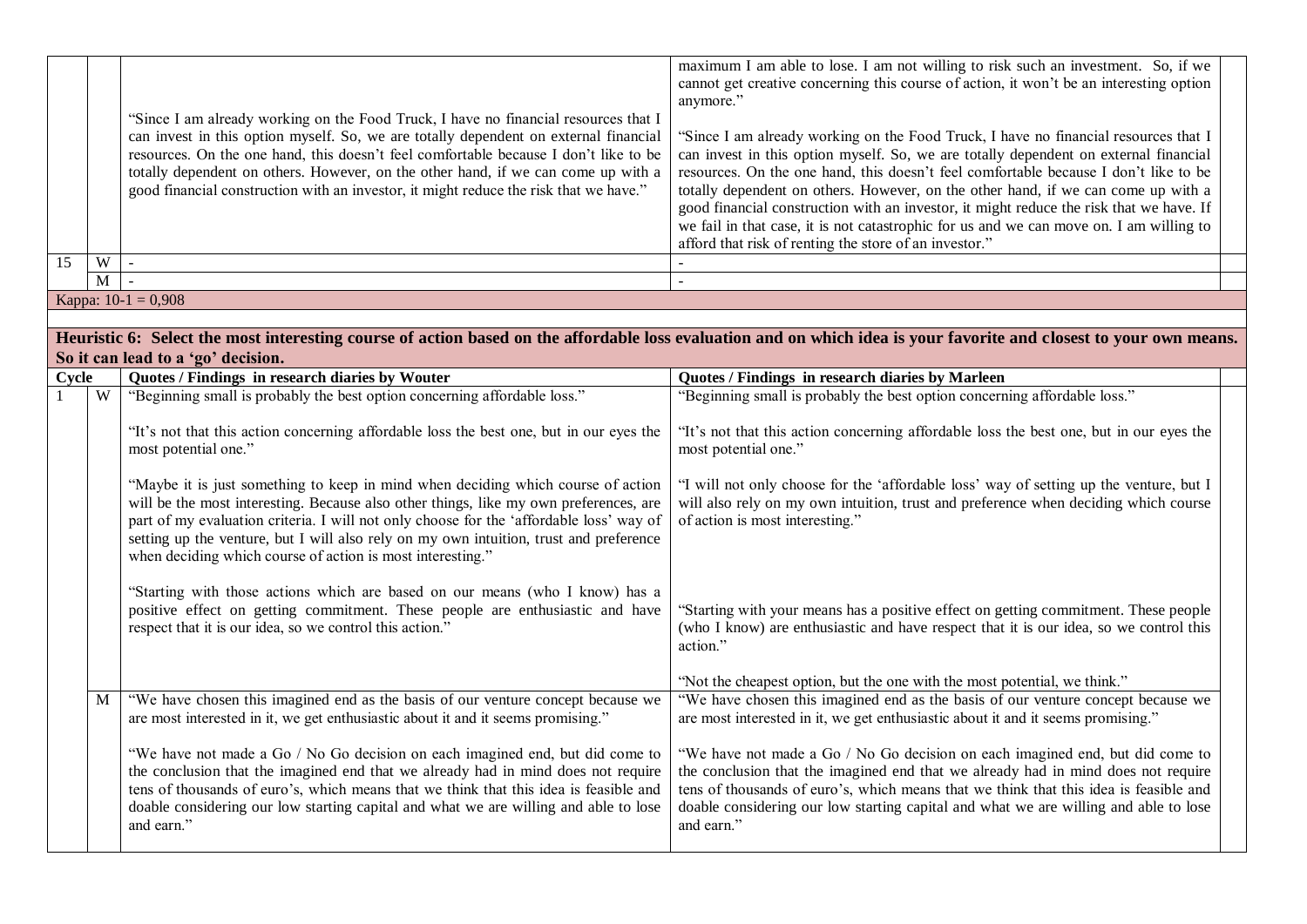|                |             |                                                                                                                                                                                                                                                                                                                                                                          | "Moreover, this option is interesting because it requires investments that are not<br>worthless if our venture concept does not work out in the worst case."                                                                                                                                                                                                             |  |
|----------------|-------------|--------------------------------------------------------------------------------------------------------------------------------------------------------------------------------------------------------------------------------------------------------------------------------------------------------------------------------------------------------------------------|--------------------------------------------------------------------------------------------------------------------------------------------------------------------------------------------------------------------------------------------------------------------------------------------------------------------------------------------------------------------------|--|
| $\overline{2}$ | W           | "We realized that having our current imagined end is not really based on affordable<br>loss. It is more the most preferred one because the stakeholder sees it as the best<br>course of action."                                                                                                                                                                         | "We realized that having our current imagined end is not really based on affordable<br>loss. It is more the most preferred one because the stakeholder sees it as the best<br>course of action."                                                                                                                                                                         |  |
|                |             | "The influence of the meeting with our first stakeholder is 'huge' because he would<br>like to commit his resources for this idea." "Speaking with another stakeholder result<br>apparently in new insights, new ideas, so in new imagined ends. Every stakeholder<br>exchange their thoughts about the idea, its potential and which imagined end has to<br>be chosen." | "The influence of the meeting with our first stakeholder is 'huge' because he would<br>like to commit his resources for this idea." "Speaking with another stakeholder result<br>apparently in new insights, new ideas, so in new imagined ends. Every stakeholder<br>exchange their thoughts about the idea, its potential and which imagined end has to<br>be chosen." |  |
|                |             | "We have not explicitly used affordable loss in deciding which imagined end would<br>be the best option."                                                                                                                                                                                                                                                                | "We have not explicitly used affordable loss in deciding which imagined end would<br>be the best option."                                                                                                                                                                                                                                                                |  |
|                |             |                                                                                                                                                                                                                                                                                                                                                                          | "Stakeholder is thinking big, so the interpretation of affordable loss is also different;<br>not choosing for the cheapest."                                                                                                                                                                                                                                             |  |
|                |             |                                                                                                                                                                                                                                                                                                                                                                          | "Imagined ends are more evaluated on its potential not really on affordable loss.<br>Since several imagined ends are still possible, we discussed the ends on its potential."                                                                                                                                                                                            |  |
|                | M           | "The stakeholder thinks that it is good to work with pilots in order to find out if<br>something works or not."                                                                                                                                                                                                                                                          | "The stakeholder thinks that it is good to work with pilots in order to find out if<br>something works or not."                                                                                                                                                                                                                                                          |  |
|                |             | "We have selected the most interesting course of action. However, we had not yet<br>decided how this would be filled in, in detail, like which type of distribution channel<br>we were planning to use."                                                                                                                                                                 |                                                                                                                                                                                                                                                                                                                                                                          |  |
| 3              | W           | "We evaluated with the second stakeholder the courses of action on potential and the<br>one that fits the most with the trends and 'gap' we see in the market. Not really on<br>affordable loss."                                                                                                                                                                        | "We evaluated with the second stakeholder the courses of action on potential and the<br>one that fits the most with the trends and 'gap' we see in the market. Not really on<br>affordable loss."                                                                                                                                                                        |  |
|                | $\mathbf M$ |                                                                                                                                                                                                                                                                                                                                                                          |                                                                                                                                                                                                                                                                                                                                                                          |  |
|                |             | Kappa: $22-5 = 0,804$                                                                                                                                                                                                                                                                                                                                                    |                                                                                                                                                                                                                                                                                                                                                                          |  |
| $\overline{4}$ | W           | "Imagined ends are still evaluated on potential and preferences."                                                                                                                                                                                                                                                                                                        | "I feel that every time I speak with a stakeholder, this time with the first one for the<br>second time, that he has a lot of influence on our decision making which imagined<br>ends to consider. Probably do you have so much trust in a professional that                                                                                                             |  |
|                |             | "It is important to be open towards new insights, however you also have to make up<br>your mind during the decision making, is this what we want? Is this close to our<br>means (who I am)?"                                                                                                                                                                             | everything he says, you think it is true."                                                                                                                                                                                                                                                                                                                               |  |
|                | M           | "The choice for this course of action is not really based on affordable loss, rather on<br>the potential it has and the ideas of the people we talk to."                                                                                                                                                                                                                 | "So, the choice for this course of action is not really based on affordable loss, rather<br>on the potential it has and the ideas of the people we talk to."                                                                                                                                                                                                             |  |
| 5              | W           | "Hard to chose a course, we like every course of action. Our preference is also very<br>influenced by a stakeholder right after we have spoken with the stakeholder."                                                                                                                                                                                                    | "Our preference is also very influenced by a stakeholder right after we have spoken<br>with the stakeholder."                                                                                                                                                                                                                                                            |  |
|                | M           | "We have evaluated one of the courses of action on the basis of affordable loss and                                                                                                                                                                                                                                                                                      | "We have evaluated one of the courses of action on the basis of affordable loss and                                                                                                                                                                                                                                                                                      |  |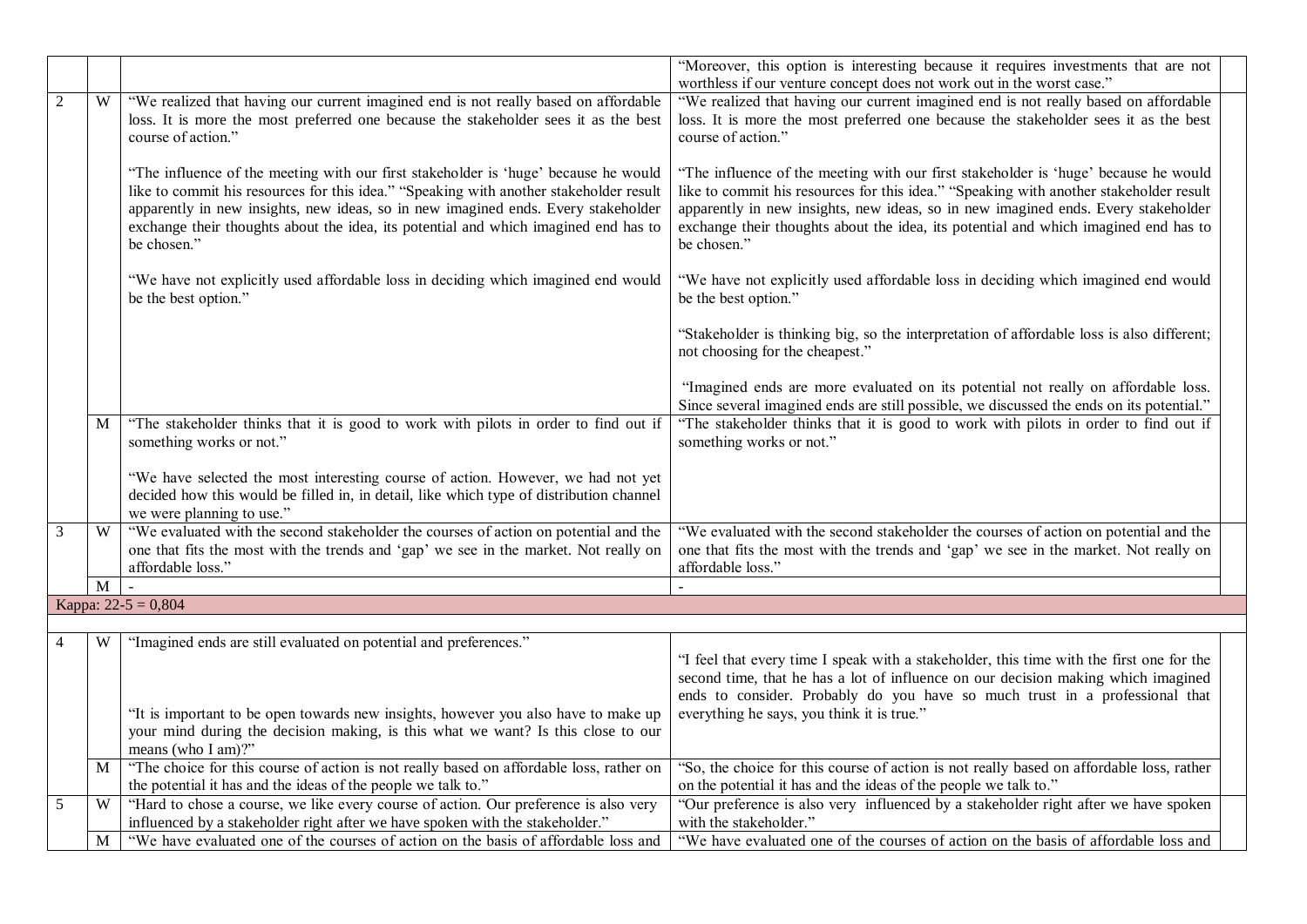|   |   | came to the conclusion that it is far too expensive for a start-up venture concept."<br>"The contacts that we need for this course of action are not within our reach and I am<br>not sure if I want to work together (dependency) with too much persons that are not<br>within my own network."                                                                                                    | came to the conclusion that it is far too expensive for a start-up venture concept. This<br>might be a possibility when our venture concept has proven itself and when the<br>interest, margin and turnover are high."<br>"This time, we based the decision of the course of action that is most interesting at                                                                                     |
|---|---|-----------------------------------------------------------------------------------------------------------------------------------------------------------------------------------------------------------------------------------------------------------------------------------------------------------------------------------------------------------------------------------------------------|-----------------------------------------------------------------------------------------------------------------------------------------------------------------------------------------------------------------------------------------------------------------------------------------------------------------------------------------------------------------------------------------------------|
|   |   |                                                                                                                                                                                                                                                                                                                                                                                                     | the moment partly on affordable loss. We are not willing to invest much money in a<br>expensive way of distributing of the products. We rather like to spend this money on<br>other more attractive options."                                                                                                                                                                                       |
| 6 | W | "Most interesting courses are the ones which are cheap and effective and quickly able<br>to execute."                                                                                                                                                                                                                                                                                               | "Most interesting courses are the ones which are cheap and effective and quickly able<br>to execute."                                                                                                                                                                                                                                                                                               |
|   |   | "Since we don't want to wait any longer to start up the venture. If you want to start<br>quickly you only have your own money and a few committed resources, so we<br>evaluated more and more about affordable loss to get the business started."                                                                                                                                                   | "If you want to start quickly you only have your own money and a few committed<br>resources, so we evaluated more and more about affordable loss to get the business<br>started."                                                                                                                                                                                                                   |
|   | M | Stakeholder 6; "Start small with what you can do already. Just buy a  and sell the<br>products next to busy roads. Just try something and take action." I think that this<br>made us open our eyes that, indeed, we just have to take action and start. We have<br>many ideas, but by starting small we can see what works and what doesn't.                                                        | Stakeholder 6; "Start small with what you can do already. Just buy a  and sell the<br>products next to busy roads. Just try something and take action." I think that this<br>made us open our eyes that, indeed, we just have to take action and start. We have<br>many ideas, but by starting small we can see what works and what doesn't.                                                        |
|   |   | Kappa: $12-5 = 0,700$                                                                                                                                                                                                                                                                                                                                                                               |                                                                                                                                                                                                                                                                                                                                                                                                     |
|   | W | "Since we want to start as quickly as possible, we evaluated the courses more and<br>more on affordable loss. However, since we become more informed about the three<br>options. The courses of action which are the most interesting concerning affordable<br>loss are now not the most feasible ones. So we have to become creative in order to<br>transform the third option in a feasible one." | "Since we want to start as quickly as possible, we evaluated the courses more and<br>more on affordable loss. However, since we become more informed about the three<br>options. The courses of action which are the most interesting concerning affordable<br>loss are now not the most feasible ones. So we have to become creative in order to<br>transform the third option in a feasible one." |
|   |   | "Since we know which options are feasible and which 'not', we think that a store is<br>the best option. In addition, most of our stakeholders recommend us to go for a store.<br>This in order to have a place where people first can discover and experience the<br>products."                                                                                                                     | "Since we know which options are feasible and which 'not', we think that a store is<br>the best option. In addition, most of our stakeholders recommend us to go for a<br>store."                                                                                                                                                                                                                   |
|   |   | Stakeholder 7; "Start as quickly as possible and use the resources you already have<br>in hand. This is a cheap way of starting a business and to become aware of what<br>works or not. Since you don't know what works beforehand."                                                                                                                                                                | Stakeholder 7; "Start as quickly as possible and use the resources you already have<br>in hand. This is a cheap way of starting a business and to become aware of what<br>works or not. Since you don't know what works beforehand."                                                                                                                                                                |
|   |   | "According to stakeholder we just have to start the venture and don't have to wait till<br>everything is in detail formulated and described in a kind of plan, according the<br>stakeholder. Learning by doing, and then we will become aware of which people<br>likes the product, were we can find those people, ect"                                                                             | "According to stakeholder we just have to start the venture and don't have to wait till<br>everything is in detail formulated and described in a kind of plan, according the<br>stakeholder. Learning by doing, and then we will become aware of which people<br>likes the product, were we can find those people, ect"                                                                             |
|   | M | "Both imagined ends require some investment that we don't have and thus cannot<br>afford to lose. However, there are options for trying out these imagined first. So,<br>when they have proven to be successful there is some more security to invest more in<br>it, also with the option of approaching investors."                                                                                | "Both imagined ends require some investment that we don't have and thus cannot<br>afford to lose. However, there are options for trying out these imagined ends first. So,<br>when they have proven to be successful there is some more security to invest more in<br>it, also with the option of approaching investors."                                                                           |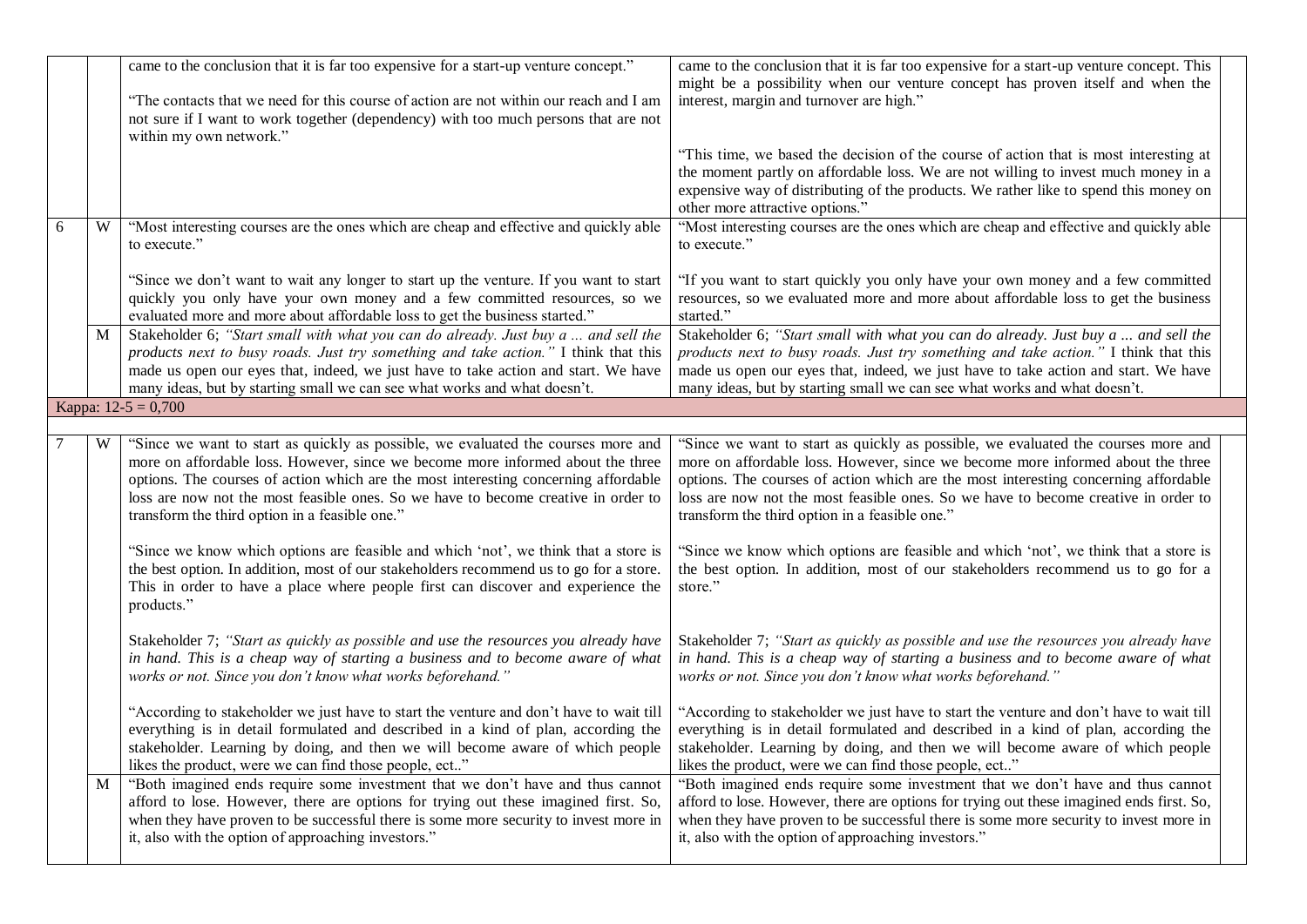|    |   | "First add all the pros and cons to the list, and then look at affordable loss and then<br>make a decision which course of action is most interesting at the moment."<br>"Market research is of limited value the stakeholder says. Therefore, the stakeholder<br>mentioned that it is important to prove yourself first: "Start cheap with the things that<br>you have and the ideas that are feasible at the moment. Than gather information.<br>Does it work? Do we need to adjust? If it works well, than it is time to invest and to | "First add all the pros and cons to the list, and then look at affordable loss and then<br>make a decision which course of action is most interesting at the moment."                                                                                                                                                         |
|----|---|-------------------------------------------------------------------------------------------------------------------------------------------------------------------------------------------------------------------------------------------------------------------------------------------------------------------------------------------------------------------------------------------------------------------------------------------------------------------------------------------------------------------------------------------|-------------------------------------------------------------------------------------------------------------------------------------------------------------------------------------------------------------------------------------------------------------------------------------------------------------------------------|
|    |   | put your hands together and go for it! First prove yourselves, then you can ask<br>something of others."                                                                                                                                                                                                                                                                                                                                                                                                                                  |                                                                                                                                                                                                                                                                                                                               |
| 8  | W | "A store is the most interesting since we noticed during all the meetings and<br>conversations with stakeholders and friend/family that starting with a store has the<br>most potential. In a store we have the opportunity to show what we are doing, to let<br>them taste our products, to create an experience and trust."                                                                                                                                                                                                             | "A store is the most interesting since we noticed during all the meetings and<br>conversations with stakeholders and friend/family that starting with a store has the<br>most potential. In a store we have the opportunity to show what we are doing, to let<br>them taste our products, to create an experience and trust." |
|    | M | "For the venture concept, a store is the most interesting because we notice that people<br>want to experience what we sell. Everybody we talk to thinks that it is the best to<br>have a store to begin with, and to expand to other options once the time is ripe for it."                                                                                                                                                                                                                                                               | "For the venture concept, a store is the most interesting because we notice that people<br>want to experience what we sell. Everybody we talk to thinks that it is the best to<br>have a store to begin with, and to expand to other options once the time is ripe for it."                                                   |
| 9  | W | "Starting a restaurant in a food truck was the most interesting one concerning lower<br>investment needs. Investments we can afford to lose."                                                                                                                                                                                                                                                                                                                                                                                             | "We based our next course of action on affordable loss. Starting a restaurant in a<br>food truck was the most interesting one concerning lower investment needs.<br>Investments we can afford to lose."                                                                                                                       |
|    | M | "After investigating the options we found out that our most interesting course of<br>action is not feasible at the moment. Therefore, we have decided to go for another<br>course of action. Actually, this course of action might 'fit' us even more, because it is<br>distinctive and corresponds with the trends we see."                                                                                                                                                                                                              | "After investigating the options we found out that our most interesting course of<br>action is not feasible at the moment. Therefore, we have decided to go for another<br>course of action. Actually, this course of action might 'fit' us even more, because it is<br>distinctive and corresponds with the trends we see."  |
|    |   | "With a Food Truck we are very flexible and we can easily anticipate on the<br>developments in the food branch and the desires of (potential) customers. This makes<br>the business idea versatile and flexible, which I really prefer."                                                                                                                                                                                                                                                                                                  | "With a Food Truck we are very flexible and we can easily anticipate on the<br>developments in the food branch and the desires of (potential) customers. This makes<br>the business idea versatile and flexible, which I really prefer."                                                                                      |
|    |   | "We think that the required investment (costs) are not too high and that they can be<br>covered, even if it fails."                                                                                                                                                                                                                                                                                                                                                                                                                       |                                                                                                                                                                                                                                                                                                                               |
|    |   | Kappa: $20-4 = 0,826$                                                                                                                                                                                                                                                                                                                                                                                                                                                                                                                     |                                                                                                                                                                                                                                                                                                                               |
| 10 | W | $\sim$                                                                                                                                                                                                                                                                                                                                                                                                                                                                                                                                    | $\sim$                                                                                                                                                                                                                                                                                                                        |
|    | M | "We have chosen for one venture concept and are actually taking action to put this<br>concept in practice."                                                                                                                                                                                                                                                                                                                                                                                                                               | "We have chosen for one venture concept and are actually taking action to put this<br>concept in practice."                                                                                                                                                                                                                   |
| 11 | W | "We are more and more convinced that the chosen idea is the best first option to<br>execute. Therefore, conversations with new people don't have the same effect on new<br>possible courses of action."                                                                                                                                                                                                                                                                                                                                   | "We are more and more convinced that the chosen idea is the best first option to<br>execute. Therefore, conversations with new people don't have the same effect on new<br>possible courses of action."                                                                                                                       |
|    | M | "The choice for this course of action is also based on our own experience. We like to<br>stay close to our own means in order to stay in control. This also means that we<br>prefer a financial loan of someone who is close to us, rather than a bank or external                                                                                                                                                                                                                                                                        | "The choice for this course of action is also based on our own experience. We like to<br>stay close to our own means in order to stay in control."                                                                                                                                                                            |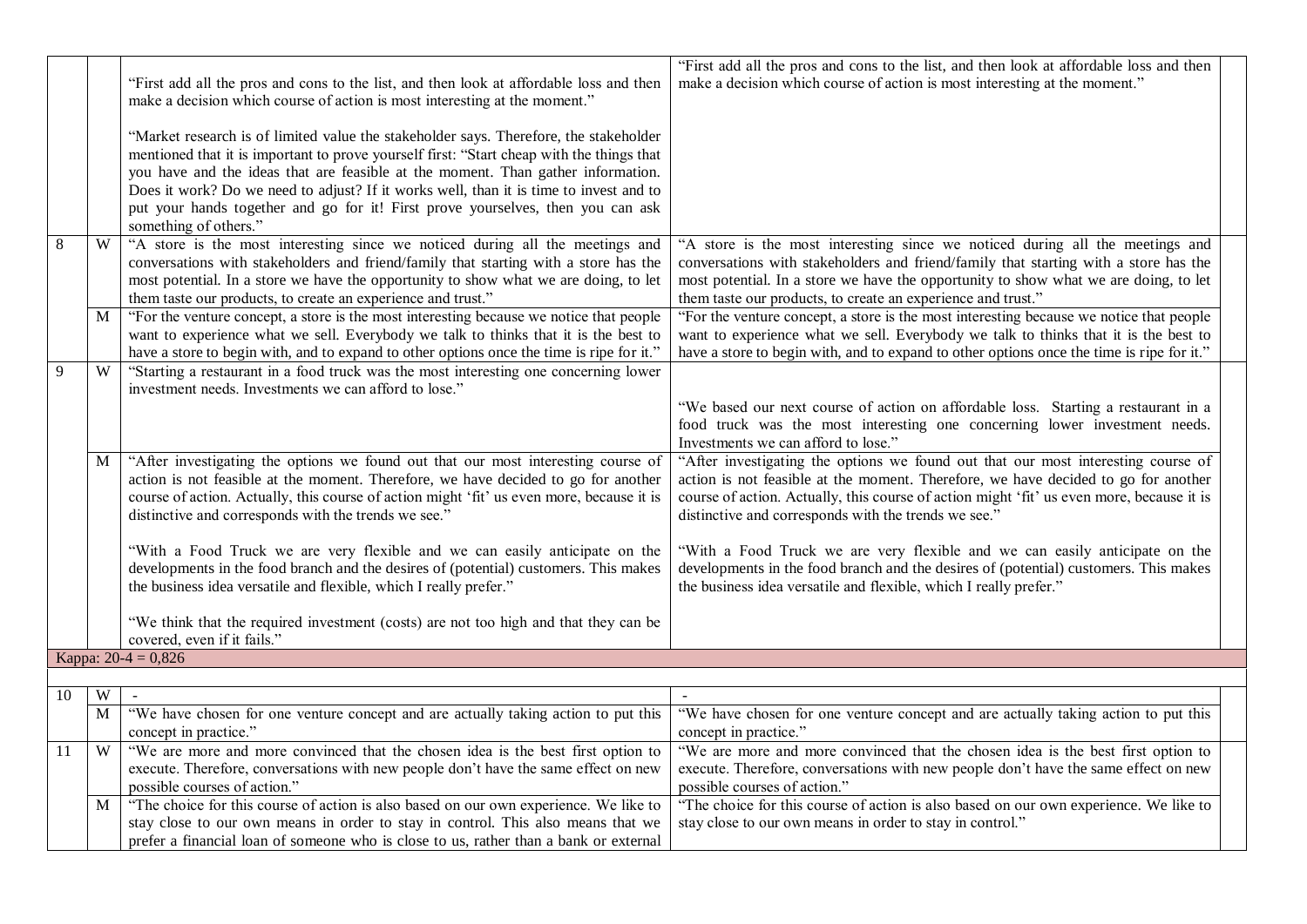|                      | investor."                                                                                                                                                                                                                                                                                                                                                                                                          |                                                                                                                                                                                                                                                                                                                                                                                                                                                                                                                                                            |
|----------------------|---------------------------------------------------------------------------------------------------------------------------------------------------------------------------------------------------------------------------------------------------------------------------------------------------------------------------------------------------------------------------------------------------------------------|------------------------------------------------------------------------------------------------------------------------------------------------------------------------------------------------------------------------------------------------------------------------------------------------------------------------------------------------------------------------------------------------------------------------------------------------------------------------------------------------------------------------------------------------------------|
|                      | "It really feels good to use affordable loss in the evaluation of the imagined ends."                                                                                                                                                                                                                                                                                                                               |                                                                                                                                                                                                                                                                                                                                                                                                                                                                                                                                                            |
|                      | "We have chosen for the Food Truck because it is a huge trend in America and we<br>also see this happening for the Netherlands. The business activities are numerous<br>with the food truck, which makes the risk lower in my eyes. If one thing doesn't<br>work, we can start with another activity. It really feels good that we have chosen for<br>the most flexible options."                                   | "We have chosen for the Food Truck because it is a huge trend in America and we<br>also see this happening for the Netherlands. The business activities are numerous<br>with the food truck, which makes the risk lower in my eyes. If one thing doesn't<br>work, we can start with another activity. It really feels good that we have chosen for<br>the most flexible options."                                                                                                                                                                          |
| 12<br>W              | $\mathbb{Z}^2$                                                                                                                                                                                                                                                                                                                                                                                                      |                                                                                                                                                                                                                                                                                                                                                                                                                                                                                                                                                            |
| $\mathbf{M}$         | $\overline{a}$                                                                                                                                                                                                                                                                                                                                                                                                      |                                                                                                                                                                                                                                                                                                                                                                                                                                                                                                                                                            |
|                      | Kappa: $8-1 = 0,888$                                                                                                                                                                                                                                                                                                                                                                                                |                                                                                                                                                                                                                                                                                                                                                                                                                                                                                                                                                            |
|                      |                                                                                                                                                                                                                                                                                                                                                                                                                     |                                                                                                                                                                                                                                                                                                                                                                                                                                                                                                                                                            |
| $\overline{W}$<br>13 | $\blacksquare$                                                                                                                                                                                                                                                                                                                                                                                                      |                                                                                                                                                                                                                                                                                                                                                                                                                                                                                                                                                            |
| M                    | "I notice that once I made the choice for the Food Truck, I go for it and I am not<br>prepared to chance the whole idea. I am open for ideas about possible business<br>activities that we can execute with the Food Truck."                                                                                                                                                                                        | "I notice that once I made the choice for the Food Truck, I go for it and I am not<br>prepared to chance the whole idea. I am open for ideas about possible business<br>activities that we can execute with the Food Truck."                                                                                                                                                                                                                                                                                                                               |
|                      | "This course of action will be executed in such a way that we are flexible in the<br>activities that we can possibly perform with the food truck."                                                                                                                                                                                                                                                                  | "This course of action will be executed in such a way that we are flexible in the<br>activities that we can possibly perform with the food truck."                                                                                                                                                                                                                                                                                                                                                                                                         |
| $\overline{W}$<br>14 |                                                                                                                                                                                                                                                                                                                                                                                                                     | "We still first focus on our main course of action and besides this we want to<br>investigate again another course of action since we are convinced, and many with us,<br>that this is also a very interesting opportunity."                                                                                                                                                                                                                                                                                                                               |
| M                    | "It feels good to take action in order to find out if something is an opportunity or is<br>moving towards a 'dead-end'. I can feel that people in our social environment really<br>appreciate this active and creative mind-set. Don't only think and dream, but take<br>action and decide what you want, go or no go. And even more important, be creative<br>concerning the resources that you need and attract." | "It feels good to take action in order to find out if something is an opportunity or is<br>moving towards a 'dead-end'. I can feel that people in our social environment really<br>appreciate this active and creative mind-set. Don't only think and dream, but take<br>action and decide what you want, go or no go."<br>"The most interesting course of action is still the Food Truck. We are already<br>working on that course of action because we really see potential in it and have<br>control over the resources that we already have and need." |
|                      |                                                                                                                                                                                                                                                                                                                                                                                                                     | "However, we like to keep the option of a store open because we thought it was a<br>good concept when we consider our interests and possibilities. So, we are still<br>thinking about this course of action and take action in order to find out if we can<br>exploit it or not. This means that I think it is not necessary to choose for one option<br>and to put all energy and time in that option, but that it might also be possible to keep<br>other options and imagined ends open for investigation."                                             |
| $\mathbf W$<br>15    | $\omega$                                                                                                                                                                                                                                                                                                                                                                                                            |                                                                                                                                                                                                                                                                                                                                                                                                                                                                                                                                                            |
| M                    | $\sim$                                                                                                                                                                                                                                                                                                                                                                                                              |                                                                                                                                                                                                                                                                                                                                                                                                                                                                                                                                                            |
|                      | Kappa: $6-3 = 0,665$                                                                                                                                                                                                                                                                                                                                                                                                |                                                                                                                                                                                                                                                                                                                                                                                                                                                                                                                                                            |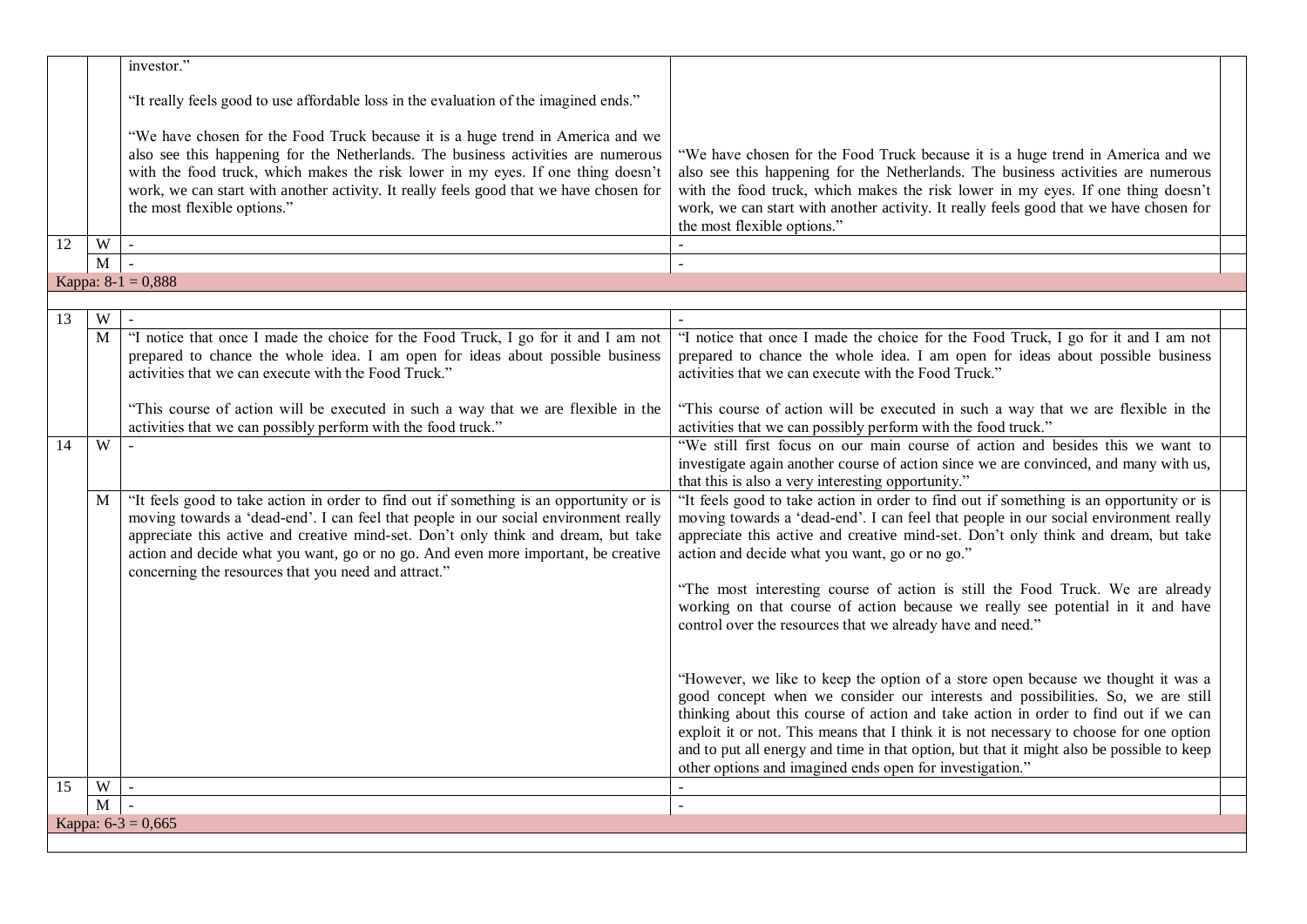|       | Principle 3: Crazy Quilt                                                                                      |                                                                                                                                                                                                                                                                                                                                                                                                |                                                                                                                                                                                                                                                                                                                                                                                         |  |
|-------|---------------------------------------------------------------------------------------------------------------|------------------------------------------------------------------------------------------------------------------------------------------------------------------------------------------------------------------------------------------------------------------------------------------------------------------------------------------------------------------------------------------------|-----------------------------------------------------------------------------------------------------------------------------------------------------------------------------------------------------------------------------------------------------------------------------------------------------------------------------------------------------------------------------------------|--|
|       | Heuristic 7: Make a priority list of stakeholders you know and who are worth interacting or co-creating with. |                                                                                                                                                                                                                                                                                                                                                                                                |                                                                                                                                                                                                                                                                                                                                                                                         |  |
| Cycle |                                                                                                               | Quotes / Findings in research diaries by Wouter                                                                                                                                                                                                                                                                                                                                                | Quotes / Findings in research diaries by Marleen                                                                                                                                                                                                                                                                                                                                        |  |
|       | W                                                                                                             | "He was the person out of our pool of resources (who I know) who has valuable<br>resources we are interested in."                                                                                                                                                                                                                                                                              | "He was the person out of our pool of resources (who I know) who has valuable<br>resources we are interested in."                                                                                                                                                                                                                                                                       |  |
|       |                                                                                                               | "At the end of the meeting the stakeholder proposed an interesting next potential<br>stakeholder from his own network. This is also an ex colleague of him and my<br>partner and has an ICT company." Stakeholder 1: "Say that I committed to the<br>project and that he also has to commit now." "We immediately approached this next<br>stakeholder and we have a meeting next week."        | "At the end of the meeting the stakeholder proposed an interesting next potential<br>stakeholder from his own network. This is also an ex colleague of him and my<br>partner and has an ICT company." Stakeholder 1: "Say that I committed to the<br>project and that he also has to commit now." "We immediately approached this next<br>stakeholder and we have a meeting next week." |  |
|       |                                                                                                               | "Interesting was the fact that he advised us to look for people around you, if they can<br>help you with, for instance, building a website."                                                                                                                                                                                                                                                   | "Interesting was the fact that he advised us to look for people around you, if they can<br>help you with, for instance, building a website."                                                                                                                                                                                                                                            |  |
|       |                                                                                                               | "We thought that we also have to talk with suppliers in the beginning but this is at<br>this moment not the most important kind of stakeholder. After a meeting this list can<br>change."                                                                                                                                                                                                      |                                                                                                                                                                                                                                                                                                                                                                                         |  |
|       | M                                                                                                             | "It is easier to approach people we already know than a stranger of whom we do not<br>know how he/she actually thinks about things. By approaching people from our own<br>network, it seems to be easy to convince and commit people because you already<br>know what you can offer each other and there is already a kind of trust relationship."                                             | "It is easier to approach people we already know than a stranger of whom we do not<br>know how he/she actually thinks about things. By approaching people from our own<br>network, it seems to be easy to convince and commit people because you already<br>know what you can offer each other and there is already a kind of trust relationship."                                      |  |
|       |                                                                                                               | Stakeholder 1: "If you tell this person that I am in, than he will also commit."<br>"Therefore, we think this is as an opportunity and we see this potential stakeholder as<br>the next important stakeholder on our priority list."                                                                                                                                                           | Stakeholder 1: "If you tell this person that I am in, than he will also commit."<br>"Therefore, we think this is as an opportunity and we see this potential stakeholder as<br>the next important stakeholder on our priority list."                                                                                                                                                    |  |
|       |                                                                                                               | "Since I already knew this stakeholder (I have worked with him for years) it was not<br>difficult to approach him. I have tried to keep the first contact lightly and to explain<br>that we are in the development phase of a venture concept concerning slow food and<br>need some extra insights and inspiration of him. He immediately responded<br>positively and was open for a meeting." | "Since I already knew this stakeholder from my own network, it was not difficult to<br>approach him."                                                                                                                                                                                                                                                                                   |  |
|       |                                                                                                               | "Before actually approaching the stakeholder as stakeholder, we 'accidentally' met<br>him and talked a while with him. This was very inspiring for us and confirmed that<br>this person would be the first stakeholder to approach."                                                                                                                                                           |                                                                                                                                                                                                                                                                                                                                                                                         |  |
|       |                                                                                                               | "We could easily decide which stakeholder to approach first because we started with<br>the resource we needed most."                                                                                                                                                                                                                                                                           | "We could easily decide which stakeholder to approach first because we started with<br>the resource we needed most."                                                                                                                                                                                                                                                                    |  |
|       |                                                                                                               | "The stakeholder has a large network of entrepreneurs and suppliers." "We would<br>like to get access to these resources."                                                                                                                                                                                                                                                                     | "The stakeholder has a large network of entrepreneurs and suppliers." "We would<br>like to get access to these resources."                                                                                                                                                                                                                                                              |  |
|       |                                                                                                               |                                                                                                                                                                                                                                                                                                                                                                                                | "We have made a list of potential stakeholders of the people in our network. We                                                                                                                                                                                                                                                                                                         |  |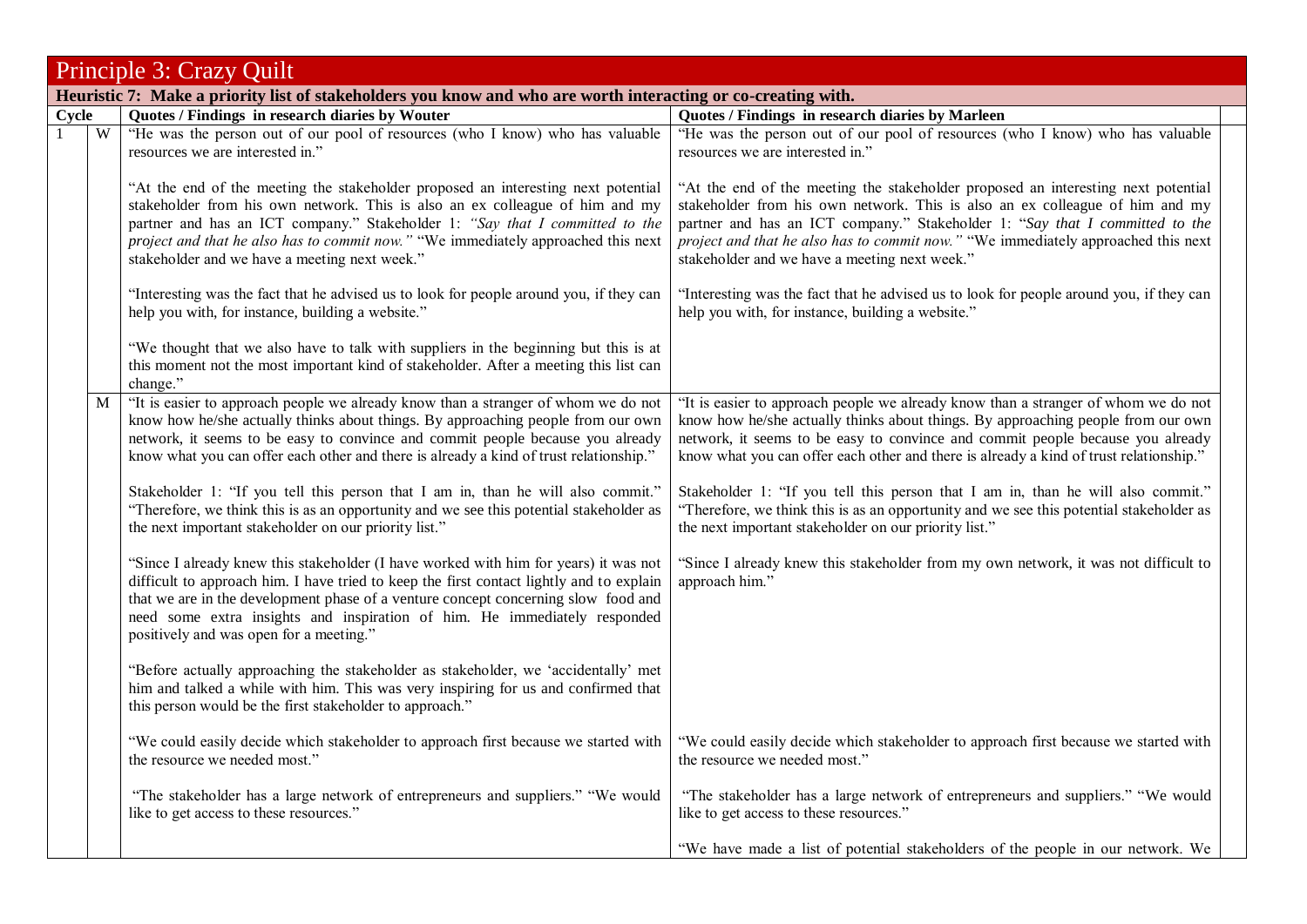|                |   |                                                                                                                                                                                                                                                                                                                                                                          | already decided beforehand that the most important stakeholder would be a<br>specialized, enthusiastic and skilled cook because that is a prominent resource that<br>we do not possess. Without commitment for this resource we cannot set up the<br>current venture idea."<br>"I have to take into account that the first stakeholder is an acquaintance (ex-<br>colleague) of me and that he knows me considering work and effort that I want to<br>take and I know how he wants to be approached and work. Therefore, I assume it was<br>easier to commit him than if it would be a 'stranger' or someone with more distance<br>from us." |
|----------------|---|--------------------------------------------------------------------------------------------------------------------------------------------------------------------------------------------------------------------------------------------------------------------------------------------------------------------------------------------------------------------------|----------------------------------------------------------------------------------------------------------------------------------------------------------------------------------------------------------------------------------------------------------------------------------------------------------------------------------------------------------------------------------------------------------------------------------------------------------------------------------------------------------------------------------------------------------------------------------------------------------------------------------------------|
| 2              | W | "ICT is a major part of the idea it has the highest priority after committing a cook."                                                                                                                                                                                                                                                                                   | "ICT is a major part of the idea it has the highest priority after committing a cook."                                                                                                                                                                                                                                                                                                                                                                                                                                                                                                                                                       |
|                | M | "After the meeting with the first stakeholder it was very clear that the next<br>stakeholder would be this person. He is an acquaintance of both me and the first<br>stakeholder and he seems the designated person to contact.                                                                                                                                          | "After the meeting with the first stakeholder it was very clear that the next<br>stakeholder would be this person. He is an acquaintance of both me and the first<br>stakeholder and he seems the designated person to contact. Or as the first stakeholder<br>puts it: "Just tell him that I am in, then he will also commit." It seems that making<br>use of each other's network, and to approach people from the network of committed<br>stakeholders is a good way of handling."                                                                                                                                                        |
|                |   | "Looking at our current venture concept, which was formed in correspondence with<br>the first stakeholder, we now have to find someone who is willing to commit his/her<br>resources regarding ICT to our venture concept. This is the second most important<br>stakeholder on our priority list of stakeholders."                                                       | "Looking at our current venture concept, which was formed in correspondence with<br>the first stakeholder, we now have to find someone who is willing to commit his/her<br>resources regarding ICT to our venture concept. This is the second most important<br>stakeholder on our priority list of stakeholders."                                                                                                                                                                                                                                                                                                                           |
| 3              | W | "This stakeholder is on our priority list because he has a huge network in our field of<br>interest, so we are interested in getting access to this network."                                                                                                                                                                                                            | "This stakeholder is on our priority list because he has a huge network in our field of<br>interest, so we are interested in getting access to this network."<br>"The list is not really based on priority. Some meetings are planned which has to be<br>taken place to keep forward the project. This meeting is planned in order to make a<br>decision concerning the role that the product has to get in the whole idea."                                                                                                                                                                                                                 |
|                | M | "For us it was not important to put this stakeholder at top of our priority list because<br>we do not need commitment of him, but just information and inspiration that we can<br>use for the development of the concept."                                                                                                                                               | "For us it was not important to put this stakeholder at top of our priority list because<br>we do not need commitment of him, but just information and inspiration that we can<br>use for the development of the concept."                                                                                                                                                                                                                                                                                                                                                                                                                   |
| Kappa: 0,835   |   |                                                                                                                                                                                                                                                                                                                                                                          |                                                                                                                                                                                                                                                                                                                                                                                                                                                                                                                                                                                                                                              |
| $\overline{4}$ | W | "We would like to get some feedback on the new imagined ends, formulated after the<br>meetings with stakeholder 2 and 3. Plans are changed and we want to know if<br>stakeholder 1 will still commit."<br>"The concept is further developed so we have to communicate that with our pre-<br>committed stakeholder."                                                      | "We would like to get some feedback on the new imagined ends, formulated after the<br>meetings with stakeholder 2 and 3. Plans are changed and we want to know if<br>stakeholder 1 will still commit."                                                                                                                                                                                                                                                                                                                                                                                                                                       |
|                | M | "For now, it is important to go back to the committed stakeholder 1, in order to see<br>whether he is still willing to help us. If we have his commitment affirmed, we can<br>move on with more certainty to the next stakeholder. Because, without the definite<br>commitment of this stakeholder, our concept is not strong enough to approach other<br>stakeholders." | "For now, it is important to go back to the committed stakeholder 1, in order to see<br>whether he is still willing to help us. If we have his commitment affirmed, we can<br>move on with more certainty to the next stakeholder. Because, without the definite<br>commitment of this stakeholder, our concept is not strong enough to approach other<br>stakeholders."                                                                                                                                                                                                                                                                     |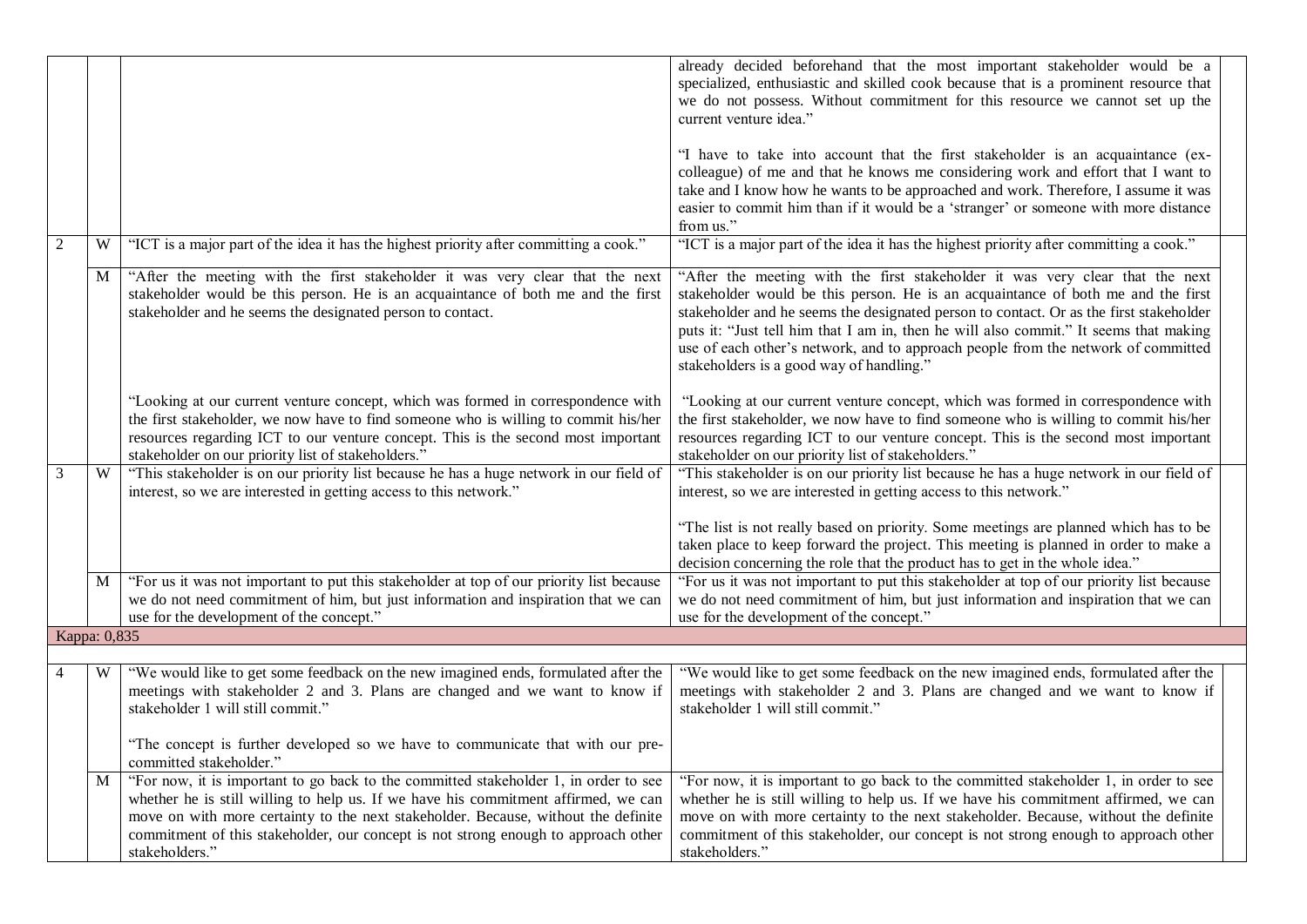| 5 | W                       | "Since we have pre-committed the two most important stakeholders to the project, it<br>is important to approach companies that are specialized in packaging because this has<br>to become one of our unique selling points."                                                                                                                                                                                                    | "Since we have pre-committed the two most important stakeholders to the project, it<br>is important to approach companies that are specialized in packaging because this has<br>to become one of our unique selling points."                                                                                                                                                                                                    |
|---|-------------------------|---------------------------------------------------------------------------------------------------------------------------------------------------------------------------------------------------------------------------------------------------------------------------------------------------------------------------------------------------------------------------------------------------------------------------------|---------------------------------------------------------------------------------------------------------------------------------------------------------------------------------------------------------------------------------------------------------------------------------------------------------------------------------------------------------------------------------------------------------------------------------|
|   | M                       | "We still have some interesting companies/persons on our priority list."                                                                                                                                                                                                                                                                                                                                                        | "We still have some interesting companies/persons on our priority list. These are not<br>within our own reach/network so we have to be sure that we only contact them if we<br>have a good story to offer and are really serious about using their product or service."                                                                                                                                                         |
|   |                         | "I was quite surprised that our stakeholder knew someone of a packaging<br>manufacturer. Strange to notice that you can reach so many people through your own<br>network contact."                                                                                                                                                                                                                                              |                                                                                                                                                                                                                                                                                                                                                                                                                                 |
| 6 | W                       | "In this stage we will approach the people/companies that can give us the needed<br>information to make an decision which courses of action are doable, cheap and<br>realizable."                                                                                                                                                                                                                                               | "In this stage we will approach the people/companies that can give us the needed<br>information to make an decision which courses of action are doable, cheap and<br>realizable."                                                                                                                                                                                                                                               |
|   | $\mathbf M$             | "For this possibility we need a stakeholder who works for a company that offers these<br>locker systems. One of our pre-committed stakeholders came up with an employee of<br>an interesting company in this industry."                                                                                                                                                                                                         | "For this possibility we need a stakeholder who works for a company that offers these<br>locker systems. One of our pre-committed stakeholders came up with an employee of<br>an interesting company in this industry. We have made an appointment with him in<br>order to find out whether this option is interesting for our venture concept."                                                                                |
|   |                         | Kappa: $12-2 = 0,854$                                                                                                                                                                                                                                                                                                                                                                                                           |                                                                                                                                                                                                                                                                                                                                                                                                                                 |
|   | W                       | "We have investigated all the three options and we want to get advice of an<br>entrepreneur who has more experience with making choices like this. Also since we<br>have found evidence in papers that successful entrepreneurs are better in making<br>choices than novice entrepreneurs as we are."                                                                                                                           | "We have investigated all the three options and we want to get advice of an<br>entrepreneur who has more experience with making choices like this."                                                                                                                                                                                                                                                                             |
|   |                         | "He was already standing on our list since he is close to our means, however we<br>waited till we needed him the most. We are now at a point that we have to chose for<br>one option, and since a couple of days we have more information about those<br>options."                                                                                                                                                              | "He was already standing on our list since he is close to our means, however we<br>waited till we needed him the most. We are now at a point that we have to chose for<br>one option, and since a couple of days we have more information about those options.<br>This is the time to approach this stakeholder."                                                                                                               |
|   |                         | "We got some advice of previous stakeholders to search for an experienced<br>entrepreneur who would like to help and support us during the development of the<br>concept. So that's a reason as well to approach this entrepreneur."                                                                                                                                                                                            | "We got some advice of previous stakeholders to search for an experienced<br>entrepreneur who would like to help and support us during the development of the<br>concept. So that's a reason as well to approach this entrepreneur."                                                                                                                                                                                            |
|   | M                       | "We have investigated the options considering distribution of the products. We know<br>most of the pros and cons and have relatively good insight in the possibilities. We<br>really like to talk to an experienced entrepreneur in order to find out what he would<br>do in our case. It feels comfortable to 'test' the options and to gain further insight into<br>the venture concept by talking to an experienced person." | "We have investigated the options considering distribution of the products. We know<br>most of the pros and cons and have relatively good insight in the possibilities. We<br>really like to talk to an experienced entrepreneur in order to find out what he would<br>do in our case. It feels comfortable to 'test' the options and to gain further insight into<br>the venture concept by talking to an experienced person." |
|   |                         | "This person was already on our priority list, but we wanted to wait until we knew<br>some more so he could help us make it a bit more concrete."                                                                                                                                                                                                                                                                               | "This person was already on our priority list, but we wanted to wait until we knew<br>some more so he could help us make it a bit more concrete."                                                                                                                                                                                                                                                                               |
| 8 | $\ensuremath{\text{W}}$ | "This is a self selected stakeholder and he wants to give us some information about<br>our field of interest. Besides, he wants to help us developing the concept idea and we<br>would like to know what his opinion is about the three possible courses of action."                                                                                                                                                            | "This is a self selected stakeholder and he wants to give us some information about<br>our field of interest. Besides, he wants to help us developing the concept idea and we<br>would like to know what his opinion is about the three possible courses of action."                                                                                                                                                            |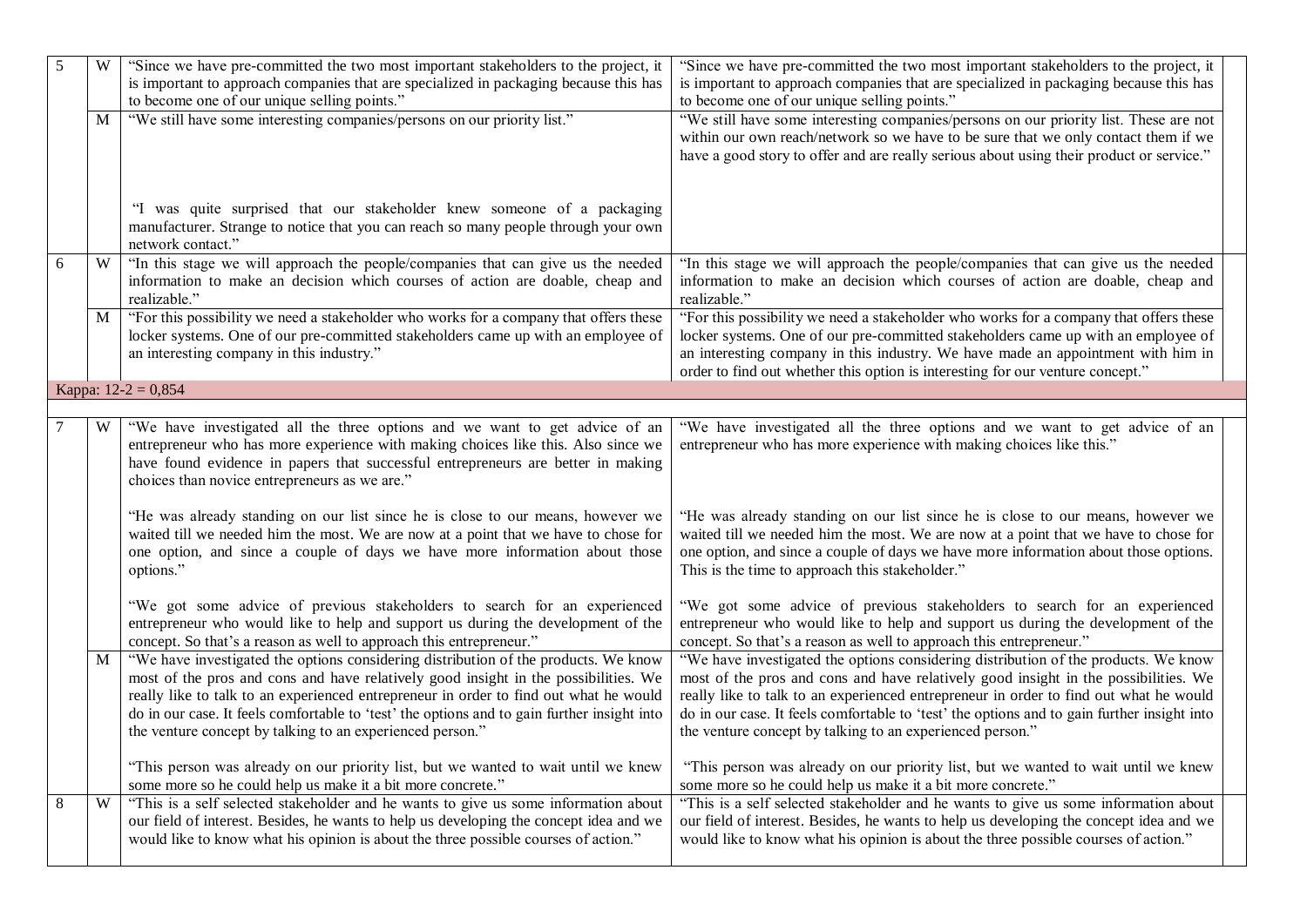|    | M | "This is a person we approached at last in a row of stakeholders who can help us<br>deciding which course of action to chose and to help us developing the concept. After<br>this meeting we will go back to the first stakeholder who already pre-committed to<br>our concept and we will ask them for real commitment since the concept has become<br>concrete."<br>"The next stakeholder who we are going to meet is a self-selected stakeholder. He<br>was interested in our venture concept and in the possibilities it has. The stakeholder is<br>a consultant in our field of interest. He wants to help us (non-committal) with his<br>knowledge and ideas in order to develop our venture concept." | "This is a person we approached at last in a row of stakeholders who can help us<br>deciding which course of action to chose and to help us developing the concept."<br>"The next stakeholder who we are going to meet is a self-selected stakeholder. He<br>was interested in our venture concept and in the possibilities it has. The stakeholder is<br>a consultant in our field of interest. He wants to help us (non-committal) with his<br>knowledge and ideas in order to develop our venture concept."                       |  |
|----|---|--------------------------------------------------------------------------------------------------------------------------------------------------------------------------------------------------------------------------------------------------------------------------------------------------------------------------------------------------------------------------------------------------------------------------------------------------------------------------------------------------------------------------------------------------------------------------------------------------------------------------------------------------------------------------------------------------------------|--------------------------------------------------------------------------------------------------------------------------------------------------------------------------------------------------------------------------------------------------------------------------------------------------------------------------------------------------------------------------------------------------------------------------------------------------------------------------------------------------------------------------------------|--|
|    |   |                                                                                                                                                                                                                                                                                                                                                                                                                                                                                                                                                                                                                                                                                                              | "We already contacted this stakeholder a while ago. It was not necessary to talk to<br>him earlier and this was the first opportunity to meet. This stakeholder does not have<br>to commit, but might help us to develop our venture concept."                                                                                                                                                                                                                                                                                       |  |
| 9  | W | "It was also a recommendation of a stakeholder to go to the bank and to ask them<br>their opinion about the idea. A positive result of this meeting can be used in the<br>persuasion to other potential investors."                                                                                                                                                                                                                                                                                                                                                                                                                                                                                          | "For this moment we are looking for investors and we would like to start with the<br>bank. When the bank is not willing to invest we will look further for private<br>financers. It feels safe to deal with a bank, that's the reason why we first ask them. In<br>addition, the employee of the bank is a colleague of our family, so it is a lead out of<br>our network."                                                                                                                                                          |  |
|    | M | "We would like to 'test' our effectual business plan and get feedback on it from an<br>experienced account manager of the bank. This is an institution that sees a lot of<br>entrepreneurs and has branch data, so we like to find out if we have something in our<br>hands that is promising."                                                                                                                                                                                                                                                                                                                                                                                                              | "We would like to 'test' our effectual business plan and get feedback on it from an<br>experienced account manager of the bank. This is an institution that sees a lot of<br>entrepreneurs and has branch data, so we like to find out if we have something in our<br>hands that is promising."                                                                                                                                                                                                                                      |  |
|    |   | "When we were talking to my brother, who is a bank employee, he put forth that we<br>should present our ideas to the bank in order to get feedback on it."                                                                                                                                                                                                                                                                                                                                                                                                                                                                                                                                                   | "When we were talking to my brother, who is a bank employee, he put forth that we<br>should present our ideas to the bank in order to get feedback on it. We were also<br>looking for the feedback of a professional so we really thought it was a good idea to<br>do that. Therefore, my brother has arranged a meeting with an account manager of<br>the bank for us. This is normally not possible, but because he asked it, this account<br>manager was willing to help us and give us feedback on our effectual business plan." |  |
|    |   | Kappa: $20-3 = 0,864$                                                                                                                                                                                                                                                                                                                                                                                                                                                                                                                                                                                                                                                                                        |                                                                                                                                                                                                                                                                                                                                                                                                                                                                                                                                      |  |
| 10 | W | "Since we have spoken with the bank and noticed their enthusiasm about the idea, we<br>wanted to inform this pre-committed stakeholder. After this meeting we will also<br>approach family and friend in order to find someone who is willing to commit the<br>needed cash."                                                                                                                                                                                                                                                                                                                                                                                                                                 | "Since we have spoken with the bank and noticed their enthusiasm about the idea, we<br>wanted to inform this pre-committed stakeholder."                                                                                                                                                                                                                                                                                                                                                                                             |  |
|    | M | "Before we can make a financial plan with more calculations of what we need, we<br>have to discuss the financial construction with our most important committed<br>stakeholder."                                                                                                                                                                                                                                                                                                                                                                                                                                                                                                                             | "Before we can make a financial plan with more calculations of what we need, we<br>have to discuss the financial construction with our most important committed<br>stakeholder."                                                                                                                                                                                                                                                                                                                                                     |  |
| 11 | W | "The meeting with the bank resulted in an advise of the bank to look for a privet<br>investor and simultaneously our family self-select themselves into the project.<br>Therefore this stakeholder was standing on the top of our priority list."                                                                                                                                                                                                                                                                                                                                                                                                                                                            | "The meeting with the bank resulted in an advise of the bank to look for a privet<br>investor and simultaneously our family self-select themselves into the project.<br>Therefore this stakeholder was standing on the top of our priority list."                                                                                                                                                                                                                                                                                    |  |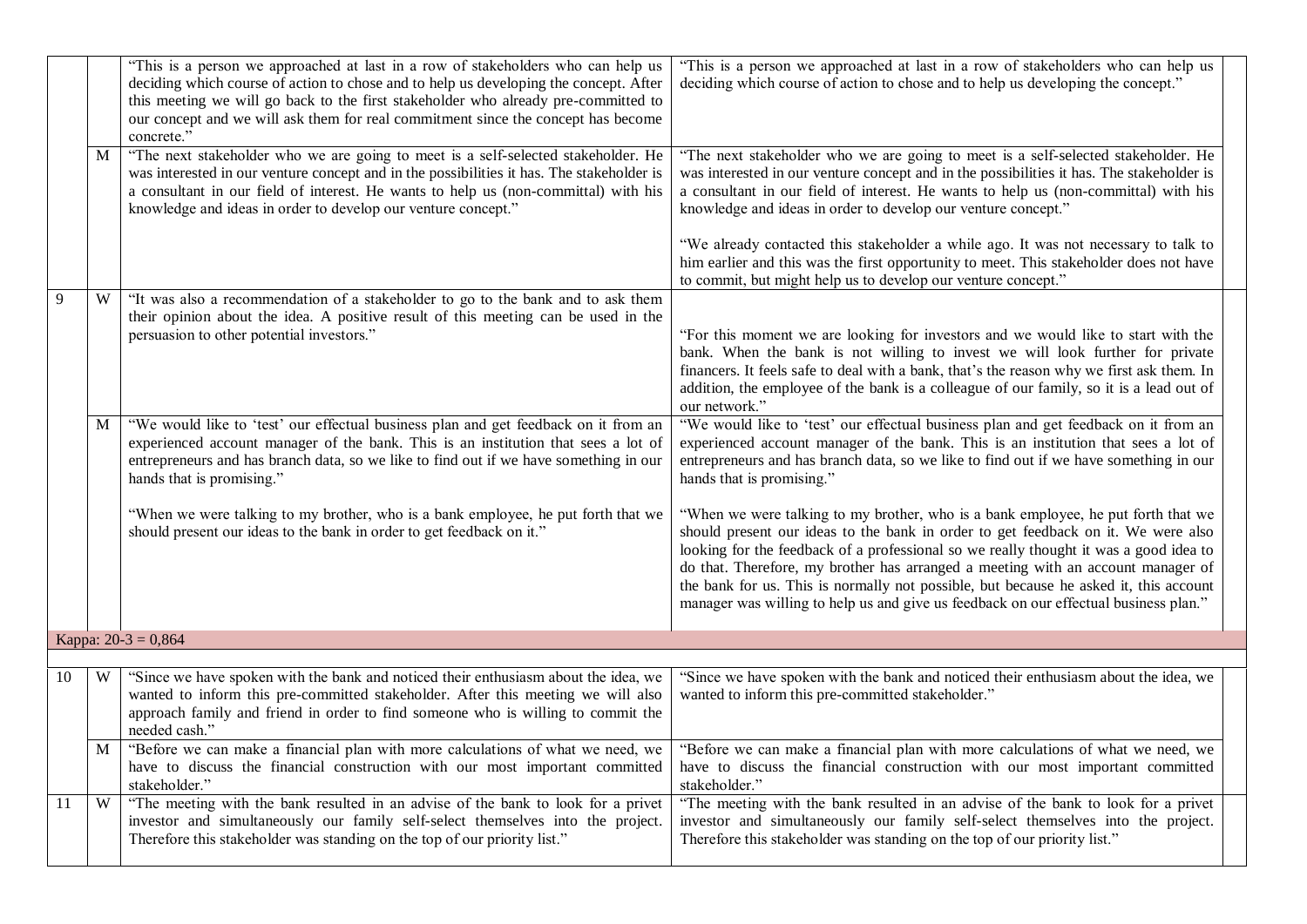|    |   |                                                                                                                                                                                                                                                                                                                                                                                                      | "Since the bank advised us to look for someone within your network to finance the<br>needed cash, we approached our family."                                                                                                                                                                                                                                                                                                                                                                                                                                                         |
|----|---|------------------------------------------------------------------------------------------------------------------------------------------------------------------------------------------------------------------------------------------------------------------------------------------------------------------------------------------------------------------------------------------------------|--------------------------------------------------------------------------------------------------------------------------------------------------------------------------------------------------------------------------------------------------------------------------------------------------------------------------------------------------------------------------------------------------------------------------------------------------------------------------------------------------------------------------------------------------------------------------------------|
|    | M | "For now, it is important to find a way to finance our project. We like to find out if<br>our family can support us with that."                                                                                                                                                                                                                                                                      | "For now, it is important to find a way to finance our project. We like to find out if<br>our family can support us with that. Therefore, the next meeting is with my father and<br>brother in order to see if we can lend some money of them, and under what<br>conditions. We rather like to lend the money of them than of the 'expensive' bank.<br>Also if they lend us money, they are more triggered to help us with feedback and<br>advice in order to make the venture concept a success."<br>"We are curious what our own family can do for us concerning the money that we |
| 12 | W | "This is the most important supplier we need and after this we will concentrate on the<br>suppliers where we can purchase more important products we need."                                                                                                                                                                                                                                          | need during the start-up and investment phase."                                                                                                                                                                                                                                                                                                                                                                                                                                                                                                                                      |
|    | M | "On top of our priority list is a camper builder who can manage the whole 'building<br>project' in correspondence with us. We have asked around in our network and we<br>have searched on the internet. Finally we came at a professional camper builder who<br>has his own company."                                                                                                                | "On top of our priority list is a camper builder who can manage the whole 'building<br>project' in correspondence with us. We have asked around in our network and we<br>have searched on the internet. Finally we came at a professional camper builder who<br>has his own company."                                                                                                                                                                                                                                                                                                |
|    |   | Kappa: $10-2 = 0,831$                                                                                                                                                                                                                                                                                                                                                                                |                                                                                                                                                                                                                                                                                                                                                                                                                                                                                                                                                                                      |
| 13 | W | "Purchasing kitchen equipment has a major priority since it is one of the most                                                                                                                                                                                                                                                                                                                       |                                                                                                                                                                                                                                                                                                                                                                                                                                                                                                                                                                                      |
|    |   | expensive purchases. Making use of my nephew is the most important thing now."                                                                                                                                                                                                                                                                                                                       |                                                                                                                                                                                                                                                                                                                                                                                                                                                                                                                                                                                      |
|    | M | "During a conversation with the family of my partner, we came to the wonderful<br>insight that a nephew of them is a mechanic in cool technique and catering<br>equipment. He has a lot of contacts and insights in this branch, so hopefully he can<br>help us further with the practical design of the Food Truck. This is very important at<br>the moment, so he is on top of our priority list." | "During a conversation with the family of my partner, we came to the wonderful<br>insight that a nephew of them is a mechanic in cool technique and catering<br>equipment. He has a lot of contacts and insights in this branch, so hopefully he can<br>help us further with the practical design of the Food Truck. This is very important at<br>the moment, so he is on top of our priority list."                                                                                                                                                                                 |
| 14 | W | "Since we want to become aware of the intentions of the potential investor for this<br>extra course of action, we have decided to put him high in our priority list."                                                                                                                                                                                                                                | "Since we want to become aware of the intentions of the potential investor for this<br>extra course of action, we have decided to put him high in our priority list."                                                                                                                                                                                                                                                                                                                                                                                                                |
|    | M | "After some months, the broker called us to say that he found a potential investor for<br>the property. Although we had already decided to go for another course of action, the<br>food truck, we are still open for this opportunity and told him that we are still<br>interested."                                                                                                                 | "After some months, the broker called us to say that he found a potential investor for<br>the property. Although we had already decided to go for another course of action, the<br>food truck, we are still open for this opportunity and told him that we are still<br>interested."<br>"We made an appointment with the broker and potential investor in order to talk                                                                                                                                                                                                              |
| 15 | W | "We are looking for partners who can combine our services with their services in<br>order to realize new unique concepts."                                                                                                                                                                                                                                                                           | though the possibilities."<br>"We are looking for partners who can combine our services with their services in<br>order realize new unique concepts. Before we decided to take action a self selecting<br>customer already approached us. So we decided to meet him first."                                                                                                                                                                                                                                                                                                          |
|    |   | "Since we speak with a lot of people about our plans, there are more and more people<br>who are interested in a partnership with us. A concrete example of this is a potential<br>customer who has approached us and invited us for a meeting in order to discuss the                                                                                                                                | "Since we speak with a lot of people about our plans, there are more and more people<br>who are interested in a partnership with us. A concrete example of this is a potential<br>customer who has approached us and invited us for a meeting in order to discuss the<br>possibilities for a partnership."                                                                                                                                                                                                                                                                           |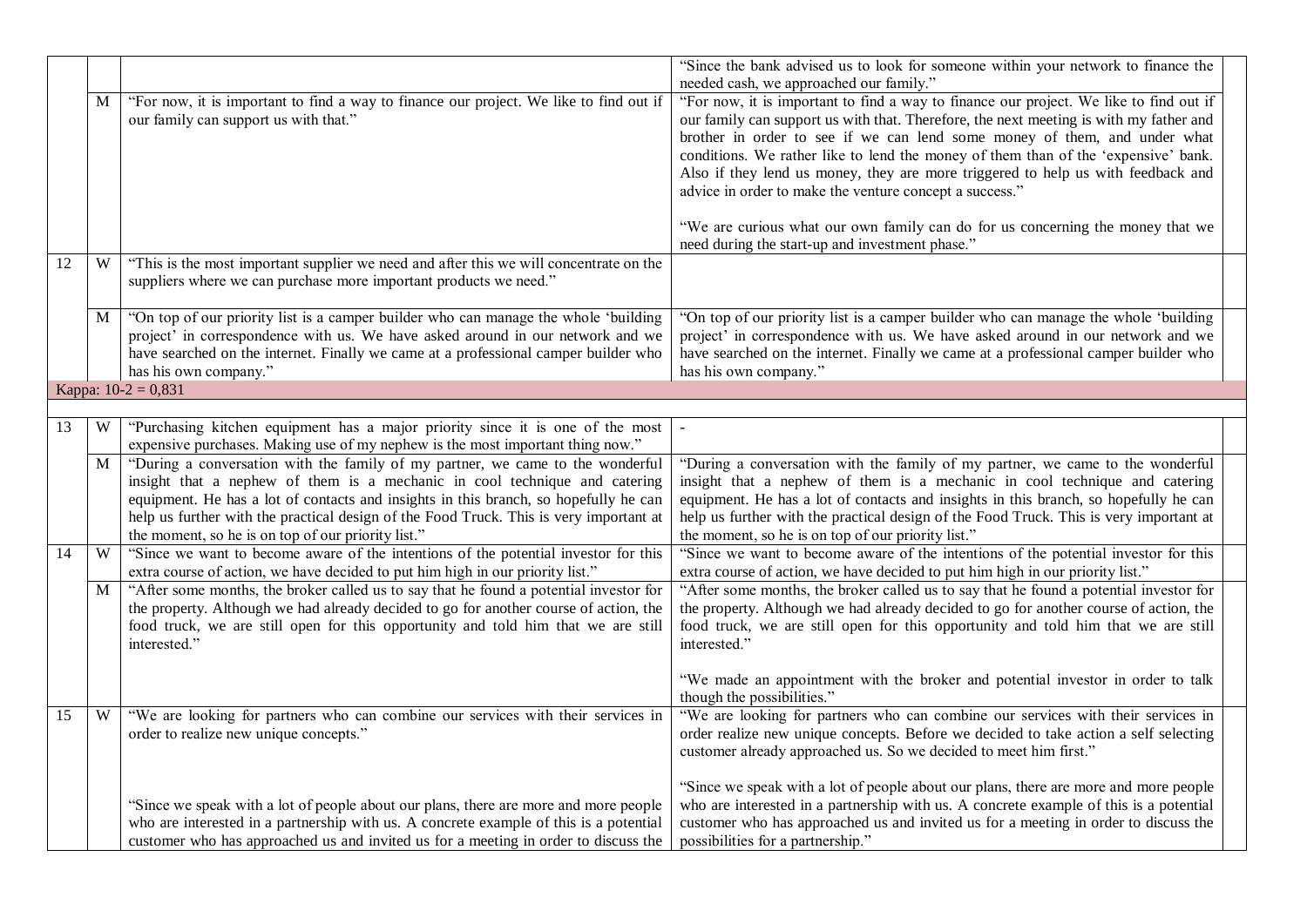|       |   | possibilities for a partnership."                                                                                                                                           |                                                                                                                                                                             |  |
|-------|---|-----------------------------------------------------------------------------------------------------------------------------------------------------------------------------|-----------------------------------------------------------------------------------------------------------------------------------------------------------------------------|--|
|       |   | "Before we decided to take action a self selecting customer already approached us.                                                                                          |                                                                                                                                                                             |  |
|       |   | So we decided to meet him first."                                                                                                                                           |                                                                                                                                                                             |  |
|       | M | "We have some friends/acquaintances who have an own restaurant or catering                                                                                                  | "We have some friends/acquaintances who have an own restaurant or catering                                                                                                  |  |
|       |   | service. We didn't have to make a priority list because the first one, the stakeholder                                                                                      | service. We didn't have to make a priority list because the first one, the stakeholder                                                                                      |  |
|       |   | of this cycle, already approached us to ask what the possibilities are and if we were                                                                                       | of this cycle, already approached us to ask what the possibilities are and if we were                                                                                       |  |
|       |   | willing to cooperate with him."                                                                                                                                             | willing to cooperate with him."                                                                                                                                             |  |
|       |   | Карра: 12-3=0,796                                                                                                                                                           |                                                                                                                                                                             |  |
|       |   |                                                                                                                                                                             |                                                                                                                                                                             |  |
|       |   |                                                                                                                                                                             | Heuristic 8: Interact with potential stakeholders and pitch your effectual business plan in order to communicate what it may take to co-create value for everyone           |  |
| Cycle |   | involved. (Underlying strategy of the pitch)<br>Quotes / Findings in research diaries by Wouter                                                                             | Quotes / Findings in research diaries by Marleen                                                                                                                            |  |
|       | W | "Starting point of our story/ idea is to tell him about a tangible success story of a store                                                                                 | "Starting point of our story/ idea is to tell him about a tangible success story of a store                                                                                 |  |
|       |   | in Arnhem (Neighbourfood). We would like to restart that kind of business and give                                                                                          | in Arnhem (Neighbourfood). We would like to restart that kind of business and give                                                                                          |  |
|       |   | it our own interpretation/touch."                                                                                                                                           | it our own interpretation/touch."                                                                                                                                           |  |
|       |   |                                                                                                                                                                             |                                                                                                                                                                             |  |
|       |   |                                                                                                                                                                             | "We will pitch the idea and we will ask him for his opinion, we would like to know                                                                                          |  |
|       |   |                                                                                                                                                                             | what has to be changed or done to convince him as a stakeholder, some trends and                                                                                            |  |
|       |   |                                                                                                                                                                             | experiences in his own life."                                                                                                                                               |  |
|       | M | "The strategy of this meeting is to start with explaining the current venture concept<br>and to tell Stakeholder 1 why and how we came to the current venture concept (also | "The strategy of this meeting is to start with explaining the current venture concept<br>and to tell Stakeholder 1 why and how we came to the current venture concept (also |  |
|       |   | including the early start and the initial venture concept Neighbourfood to make it                                                                                          | including the early start and the initial venture concept Neighbourfood to make it                                                                                          |  |
|       |   | more tangible)."                                                                                                                                                            | more tangible)."                                                                                                                                                            |  |
|       |   |                                                                                                                                                                             |                                                                                                                                                                             |  |
|       |   | "We will try to explain that our venture idea can change according to the wishes of                                                                                         | "We will try to explain that our venture idea can change according to the wishes of                                                                                         |  |
|       |   | stakeholders who are willing to commit. So, that we have a certain starting point                                                                                           | stakeholders who are willing to commit. So, that we have a certain starting point                                                                                           |  |
|       |   | (current imagined end 'slow on the go') but that this has to be developed further."                                                                                         | (current imagined end 'slow on the go') but that this has to be developed further."                                                                                         |  |
|       |   | "We have tried to keep the first contact lightly and to explain that we are in the                                                                                          | "We have tried to keep the first contact lightly and to explain that we are in the                                                                                          |  |
|       |   | development phase of a venture concept and need some extra insights and aspiration                                                                                          | development phase of a venture concept and need some extra insights and aspiration                                                                                          |  |
|       |   | from a professional. The stakeholder immediately responded positive and was open                                                                                            | from a professional. The stakeholder immediately responded positive and was open                                                                                            |  |
|       |   | for a meeting."                                                                                                                                                             | for a meeting."                                                                                                                                                             |  |
| 2     | W | "To be prepared for this meeting I asked my nephew, who is an ICT consultant, if it                                                                                         | "To be prepared for this meeting I asked my nephew, who is an ICT consultant, if it                                                                                         |  |
|       |   | is common to ask an ICT supplier to work on provision base and what would be the                                                                                            | is common to ask an ICT supplier to work on provision base and what would be the                                                                                            |  |
|       |   | best way to pitch this idea to the stakeholder. He answered by stating that it depends                                                                                      | best way to pitch this idea to the stakeholder. He answered by stating that it depends                                                                                      |  |
|       |   | on the portfolio of clients the ICT company has. A company cannot start only<br>projects on provision base."                                                                | on the portfolio of clients the ICT company has. A company cannot start only<br>projects on provision base."                                                                |  |
|       |   |                                                                                                                                                                             |                                                                                                                                                                             |  |
|       |   | "I think it is a good thing to make an announcement in the first e-mail to stakeholder                                                                                      |                                                                                                                                                                             |  |
|       |   | 2, which states that we already have spoken with a partner of him; stakeholder 1. This                                                                                      |                                                                                                                                                                             |  |
|       |   | in order to take advantage of the good relationship between the two."                                                                                                       |                                                                                                                                                                             |  |
|       | M | "Just like the previous meeting, we will inform the stakeholder about our plans, so we                                                                                      | "Just like the previous meeting, we will inform the stakeholder about our plans, so we                                                                                      |  |
|       |   | will 'pitch' the effectual business plan. We will start with this from the beginning and                                                                                    | will 'pitch' the effectual business plan. We will start with this from the beginning and                                                                                    |  |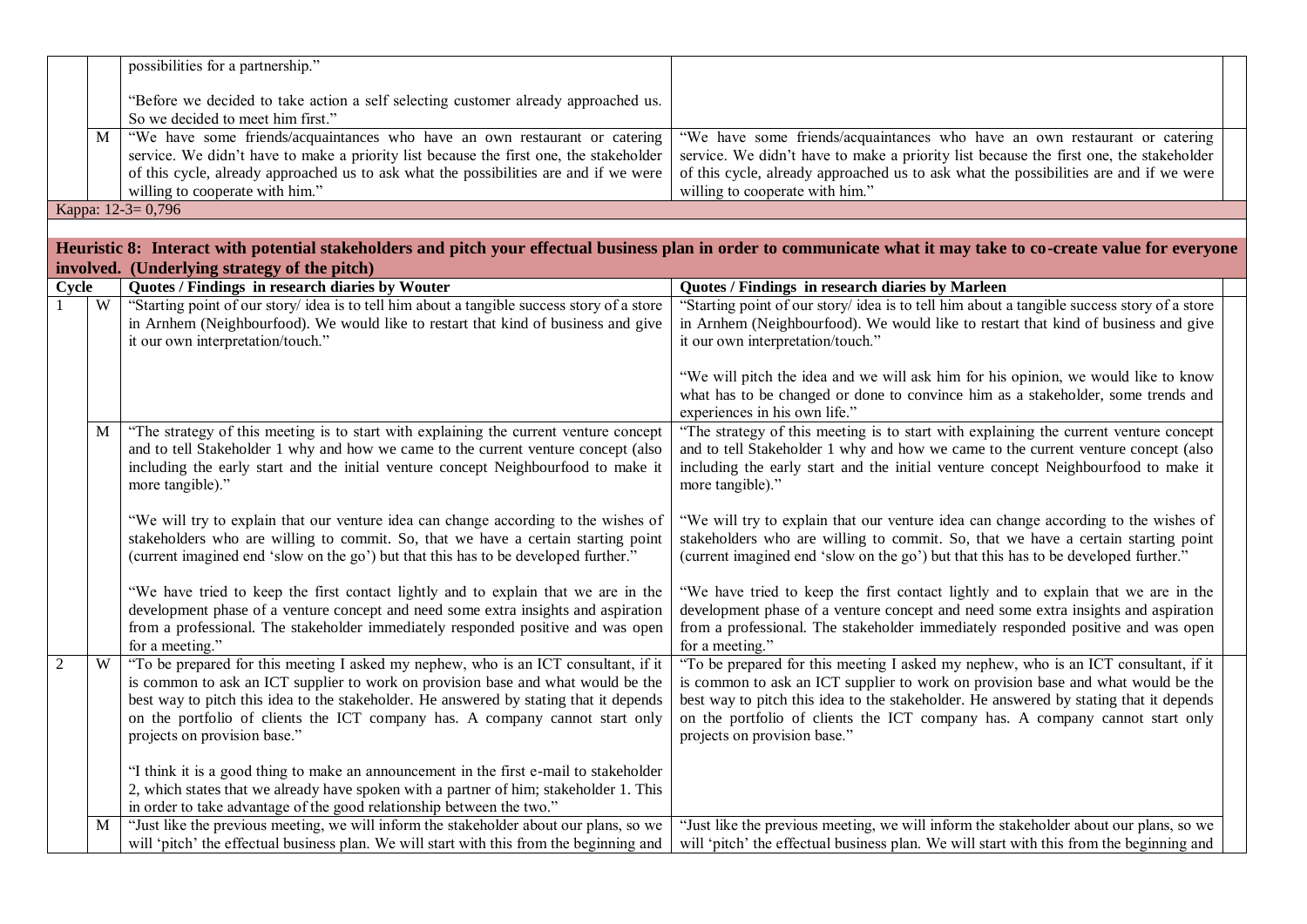|   |   | will explain how and why this venture concept changed towards the ideas we have<br>now."                                                                                                                                                                                                                                                                                                                                                   | will explain how and why this venture concept changed towards the ideas we have<br>now."                                                                                                                                                                                                                                                                   |
|---|---|--------------------------------------------------------------------------------------------------------------------------------------------------------------------------------------------------------------------------------------------------------------------------------------------------------------------------------------------------------------------------------------------------------------------------------------------|------------------------------------------------------------------------------------------------------------------------------------------------------------------------------------------------------------------------------------------------------------------------------------------------------------------------------------------------------------|
|   |   |                                                                                                                                                                                                                                                                                                                                                                                                                                            | "We will tell him that we are flexible concerning these plans and are open for new<br>ideas. Moreover, we will explain that we are approaching stakeholders who might be<br>interested to commit to our venture concept and that they also have influence on the<br>venture concept. Besides, we have to make clear that we do not have starting capital." |
| 3 | W | "During the meeting we pitched our idea very loosely. We were a little bit afraid that<br>he has contacts that also have a kind of ambition to create a new venture concerning<br>slow food in Arnhem. Since this person is not someone out of our network (who I<br>know), we took no risks in being too naïve and telling him the whole story."<br>"The strategy is to convince the person that we have serious thoughts to include slow | "During the meeting we pitched our idea very loosely. We were a little bit afraid that<br>he has contacts that also have a kind of ambition to create a new venture concerning<br>slow food in Arnhem. Since this person is not someone out of our network (who I<br>know), we took no risks in being too naïve and telling him the whole story."          |
|   | M | food in the concept and that we are professional."<br>"The strategy is to explain our effectual business plan, but not in detail. We do this to<br>prevent him to 'walk away' with our ideas."                                                                                                                                                                                                                                             | "The strategy is to explain our effectual business plan, but not in detail. We will<br>explain the big lines and will tell the stakeholder that we are still looking for and<br>discussing about the exact interpretation. We do this to prevent him to 'walk away'<br>with our ideas."                                                                    |
|   |   | "We will not communicate all the ideas (like locker system) towards stakeholder 3<br>because we do not know him."                                                                                                                                                                                                                                                                                                                          |                                                                                                                                                                                                                                                                                                                                                            |
|   |   | Kappa: $16-5 = 0,755$                                                                                                                                                                                                                                                                                                                                                                                                                      |                                                                                                                                                                                                                                                                                                                                                            |
|   |   |                                                                                                                                                                                                                                                                                                                                                                                                                                            |                                                                                                                                                                                                                                                                                                                                                            |
|   | W | "Not really a well defined strategy plan. We planned this meeting to discuss the<br>development of the project and hopefully we can convince him that the new insights<br>are also beneficial for him."                                                                                                                                                                                                                                    | "We planned this meeting to discuss the development of the project and hopefully we<br>can convince him that the new insights are also beneficial for him."                                                                                                                                                                                                |
|   |   |                                                                                                                                                                                                                                                                                                                                                                                                                                            | "This meeting is for holding him on board since the plans are changed after meetings<br>with other stakeholders."                                                                                                                                                                                                                                          |
|   | М | "The strategy of the meeting is to introduce the ideas of the second and third<br>stakeholder to him and to find out if he is still willing to commit to our venture<br>concept."                                                                                                                                                                                                                                                          | "The strategy of the meeting is to introduce the ideas of the second and third<br>stakeholder to him and to find out if he is still willing to commit to our venture<br>concept."                                                                                                                                                                          |
|   |   | "During this meeting we like to become a bit more concrete about the construction of<br>payment etc. that we will handle with this stakeholder. So what are the conditions<br>under which he likes to deliver the food to us. "                                                                                                                                                                                                            | "During this meeting we like to become a bit more concrete about the construction of<br>payment etc. that we will handle with this stakeholder. So what are the conditions<br>under which he likes to deliver the food to us. "                                                                                                                            |
|   |   |                                                                                                                                                                                                                                                                                                                                                                                                                                            | "The purpose is to up-date the first committed stakeholder considering the ideas of<br>our second (pre)-committed stakeholder and to find out what he thinks about these<br>ideas and whether he is willing to commit to these ideas and thus has a flexible stance<br>towards the input of others in the process."                                        |
|   |   |                                                                                                                                                                                                                                                                                                                                                                                                                                            | "During the meeting today, we like to find out if it is possible to make use of the<br>slack resources of the stakeholder."                                                                                                                                                                                                                                |
|   |   |                                                                                                                                                                                                                                                                                                                                                                                                                                            | "Pitching is not really necessary during the second meeting with this stakeholder. We<br>just told the stakeholder the ideas of the other pre-committed stakeholders and asked                                                                                                                                                                             |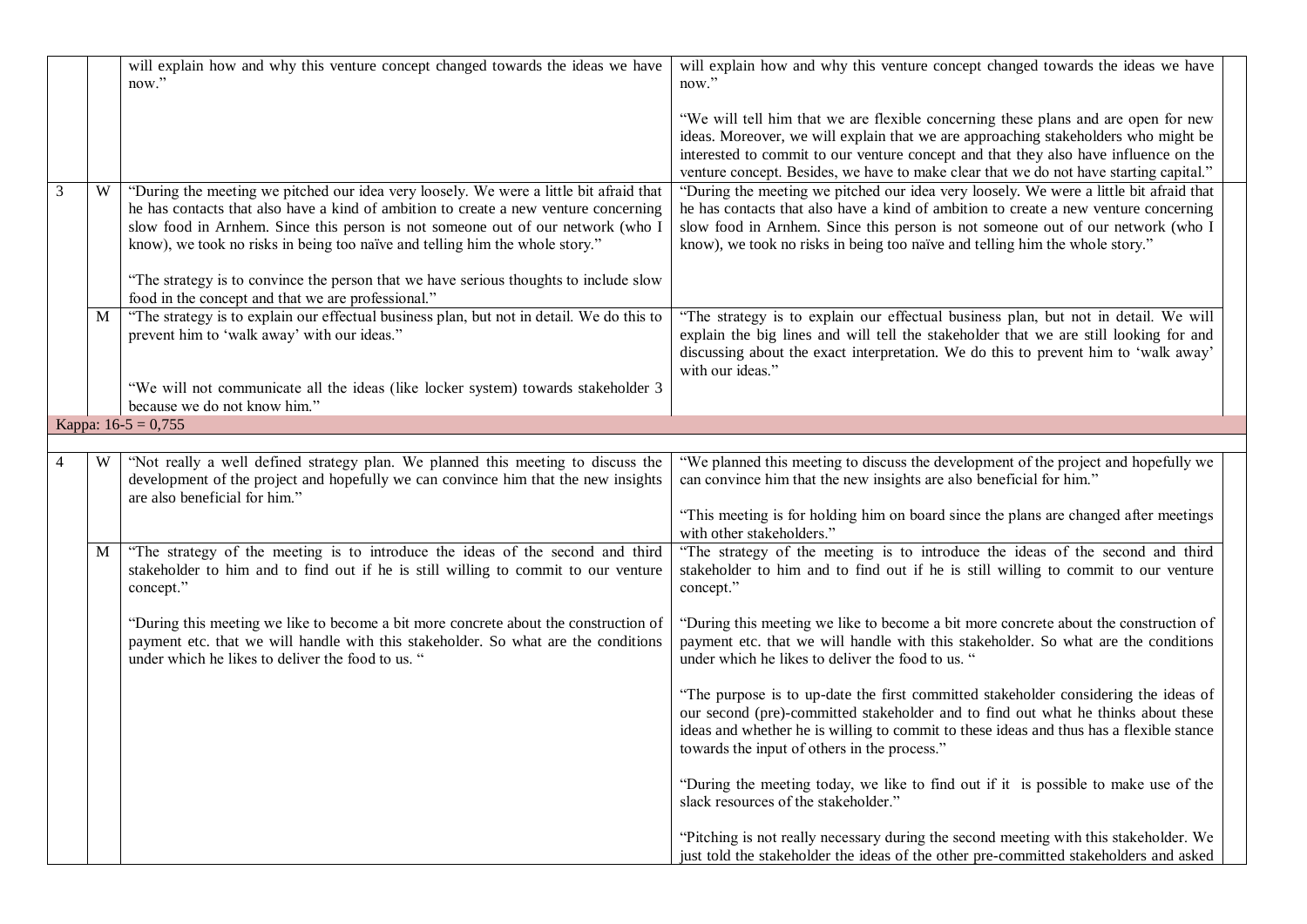|   |   |                                                                                                                                                                                                                                                                                                                                                                                                                                                                                                         | him what he thought of it and whether it was a positive contribution to the initial<br>ideas we had with this stakeholder."                                                                                                                                                                                                                                                                                                                                                                             |
|---|---|---------------------------------------------------------------------------------------------------------------------------------------------------------------------------------------------------------------------------------------------------------------------------------------------------------------------------------------------------------------------------------------------------------------------------------------------------------------------------------------------------------|---------------------------------------------------------------------------------------------------------------------------------------------------------------------------------------------------------------------------------------------------------------------------------------------------------------------------------------------------------------------------------------------------------------------------------------------------------------------------------------------------------|
| 5 | W | "The strategy is to tell him the story about Neighbourfood because that was<br>successful during the first three meetings."                                                                                                                                                                                                                                                                                                                                                                             | The strategy is to tell him the story about Neighbourfood because that was successful<br>during the first three meetings.                                                                                                                                                                                                                                                                                                                                                                               |
|   |   | "We have to make the stakeholder curious and interested about the concept without<br>telling him in detail what our plans are. This in order to reduce the chance that he will<br>tell everything to other clients. He has to believe that we have a great idea in hands.<br>When we realize that, hopefully he will invest in the design and development of the<br>preferred product."                                                                                                                 | "We have to make the stakeholder curious and interested about the concept without<br>telling him in detail what our plans are. This in order to reduce the chance that he will<br>tell everything to other clients. When we realize that, hopefully he will invest in the<br>design and development of the preferred product.                                                                                                                                                                           |
|   | M | "The strategy is the same as with the previous stakeholders. We will start with the<br>Neighbourfood story and will explain how and why we have developed this concept<br>towards the ideas we have know. We will try to keep this superficial because we<br>don't want to give away our whole venture concept that easily"                                                                                                                                                                             | "The strategy is the same as with the previous stakeholders. We will start with the<br>Neighbourfood story and will explain how and why we have developed this concept<br>towards the ideas we have know. We will try to keep this superficial because we<br>don't want to give away our whole venture concept that easily.                                                                                                                                                                             |
|   |   | "Another subject that we hope to discuss are the payment terms and ways in which<br>they can support and help young entrepreneurs."                                                                                                                                                                                                                                                                                                                                                                     | "Another subject that we hope to discuss are the payment terms and ways in which<br>they can support and help young entrepreneurs."                                                                                                                                                                                                                                                                                                                                                                     |
|   |   | "During the meeting we will reveal our 'problem' that we are young entrepreneurs<br>without money and start capital. This in order to express that we are looking for a<br>good deal considering packaging."                                                                                                                                                                                                                                                                                            | "During the meeting we will reveal our 'problem' that we are young entrepreneurs<br>without money and start capital. This in order to express that we are looking for a<br>good deal considering packaging."                                                                                                                                                                                                                                                                                            |
|   |   |                                                                                                                                                                                                                                                                                                                                                                                                                                                                                                         | "Before the meeting, we send him our ideas. We have not send him our complete<br>effectual business plan because we don't know him yet and we think it is not<br>necessary for this person to know everything of our venture concept."                                                                                                                                                                                                                                                                  |
|   |   |                                                                                                                                                                                                                                                                                                                                                                                                                                                                                                         | "This meeting is an introductory meeting. Since we might be a new 'lead' for the<br>stakeholder and they might want to 'make a sale' themselves, we have decided<br>beforehand not to commit to them directly because we like to search for the best deal<br>and also like to talk to other packaging manufacturers. Also considering the contacts<br>we already have through our second pre-committed stakeholder."                                                                                    |
| 6 | W | "First of all we will pitch the idea with enthusiasm and passion in order to create a<br>positive atmosphere and where he would like to help young entrepreneurs. Secondly,<br>the strategy is to introduce our concept and to tell him that we don't know yet which<br>distribution channel to chose."                                                                                                                                                                                                 | "First of all we will pitch the idea with enthusiasm and passion in order to create a<br>positive atmosphere and would like to help young entrepreneurs. Secondly, the<br>strategy is to introduce our concept and to tell him that we don't know yet which<br>distribution channel to chose."                                                                                                                                                                                                          |
|   |   | "We want to pitch our idea so he can give feedback and we want to ask him about his<br>entrepreneurial experience, tips /tricks, and we want to know if he knows people who<br>might be interesting to speak with for the development of the concept."                                                                                                                                                                                                                                                  | "We want to pitch our idea so he can give feedback and we want to ask him about his<br>entrepreneurial experience, tips /tricks, and we want to know if he knows people who<br>might be interesting to speak with for the development of the concept."                                                                                                                                                                                                                                                  |
|   | M | "The strategy is to introduce ourselves, our venture concept and the way in which we<br>came up with the locker system. We just want to gather some information and ideas<br>about this and are not really looking for commitment. However, we do like to scan<br>about his ideas of young entrepreneurs and the way we can cooperate with his<br>company. So, to what extend are they open for young entrepreneurs (without<br>investment possibilities) and are willing to think creatively with us." | "The strategy is to introduce ourselves, our venture concept and the way in which we<br>came up with the locker system. We just want to gather some information and ideas<br>about this and are not really looking for commitment. However, we do like to scan<br>about his ideas of young entrepreneurs and the way we can cooperate with his<br>company. So, to what extend are they open for young entrepreneurs (without<br>investment possibilities) and are willing to think creatively with us.' |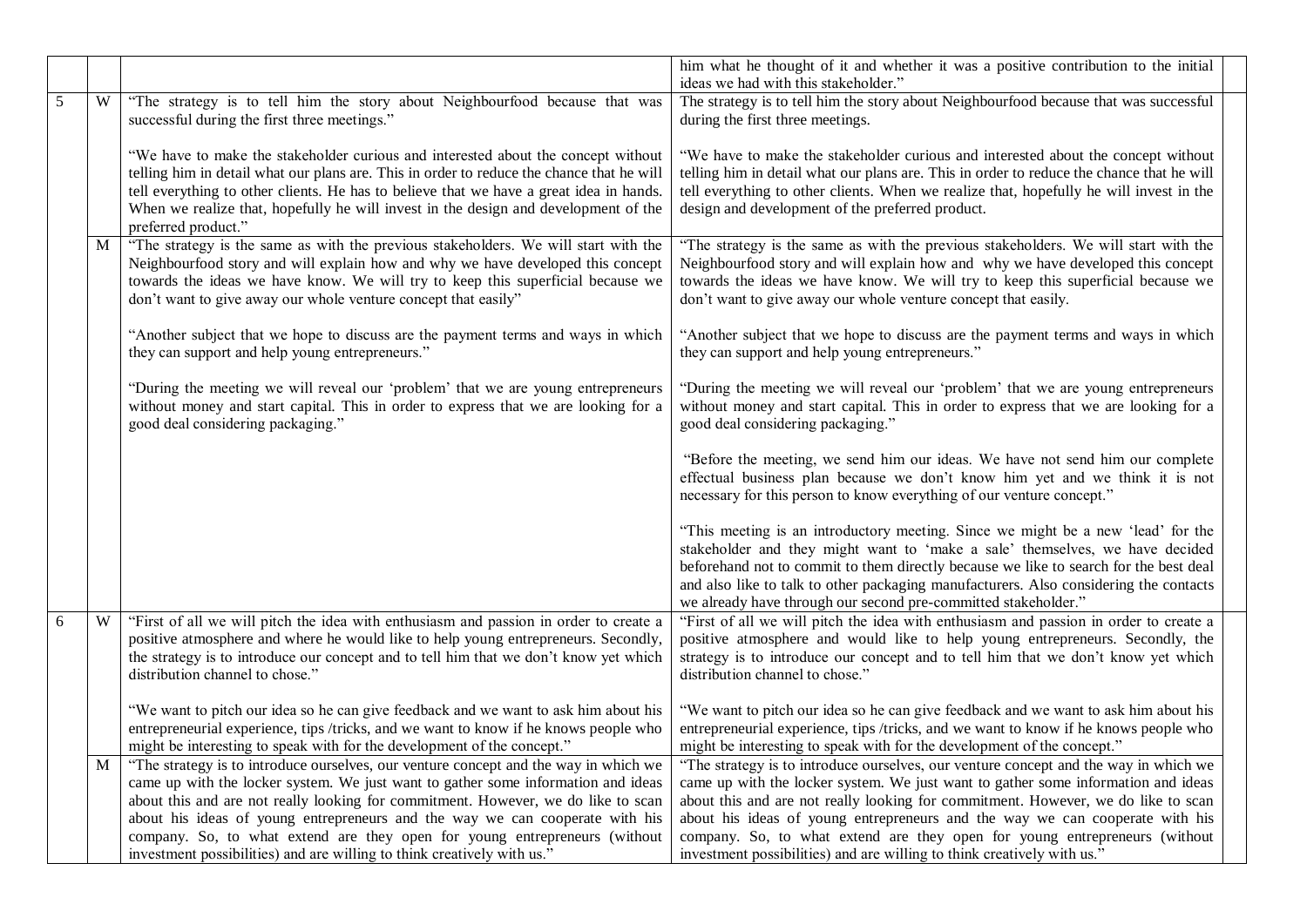|   |   |                                                                                                                                                                                                                                                                                                                                                                                                                                                                         | "We want to find out what the possibilities of the locker systems are and whether it<br>is an option for distributing our product. So, we just want to gather information and<br>advice and are not yet thinking about committing to this idea of distribution and to<br>this company in particular."<br>"Within his mail, he expressed the feeling that he was open to help us further with the<br>development of the venture concept so if the meeting also takes that direction, we are                                                                                                                                                             |  |
|---|---|-------------------------------------------------------------------------------------------------------------------------------------------------------------------------------------------------------------------------------------------------------------------------------------------------------------------------------------------------------------------------------------------------------------------------------------------------------------------------|--------------------------------------------------------------------------------------------------------------------------------------------------------------------------------------------------------------------------------------------------------------------------------------------------------------------------------------------------------------------------------------------------------------------------------------------------------------------------------------------------------------------------------------------------------------------------------------------------------------------------------------------------------|--|
|   |   |                                                                                                                                                                                                                                                                                                                                                                                                                                                                         | open for it."                                                                                                                                                                                                                                                                                                                                                                                                                                                                                                                                                                                                                                          |  |
|   |   | Kappa: $22-8 = 0,717$                                                                                                                                                                                                                                                                                                                                                                                                                                                   |                                                                                                                                                                                                                                                                                                                                                                                                                                                                                                                                                                                                                                                        |  |
|   |   |                                                                                                                                                                                                                                                                                                                                                                                                                                                                         |                                                                                                                                                                                                                                                                                                                                                                                                                                                                                                                                                                                                                                                        |  |
|   | W | "We will pitch the three options and we ask him what in his opinion is the best<br>option. We will use the same introduction as we have used in previous cycles, so he<br>gets a good idea of what our values are concerning the initial idea and how we would<br>like to be entrepreneurial."                                                                                                                                                                          | "We will pitch the three options and we ask him what in his opinion is the best<br>option. We will use the same introduction as we have used in previous cycles, so he<br>gets a good idea of what our values are concerning the initial idea and how we would<br>like to be entrepreneurial."                                                                                                                                                                                                                                                                                                                                                         |  |
|   | M | "Our strategy is to introduce the concept and to ask him what he thinks of it<br>(feedback). Then, we will explain our 'problem' that we don't know which direction<br>to go from here, and cannot make the venture concept very concrete. Besides, we                                                                                                                                                                                                                  | "Our strategy is to introduce the concept and to ask him what he thinks of it<br>(feedback). Then, we will explain our 'problem' that we don't know which direction<br>to go from here, and cannot make the venture concept very concrete. Besides, we                                                                                                                                                                                                                                                                                                                                                                                                 |  |
|   |   | hope that the stakeholder will talk a lot about his own experience and ideas so we can<br>gain new insight in entrepreneurship and our venture concept."                                                                                                                                                                                                                                                                                                                | hope that the stakeholder will talk a lot about his own experience and ideas so we can<br>gain new insight in entrepreneurship and our venture concept."                                                                                                                                                                                                                                                                                                                                                                                                                                                                                               |  |
| 8 | W | "We will tell him the same as we told the third stakeholder. We don't prepare<br>ourselves differently from the other meetings."                                                                                                                                                                                                                                                                                                                                        | "We don't prepare ourselves differently from the other meetings."                                                                                                                                                                                                                                                                                                                                                                                                                                                                                                                                                                                      |  |
|   | M | "We will tell our story so far. We have not a different strategy than with the other<br>meetings."                                                                                                                                                                                                                                                                                                                                                                      | "We have not a different strategy than with the other meetings."                                                                                                                                                                                                                                                                                                                                                                                                                                                                                                                                                                                       |  |
| 9 | W |                                                                                                                                                                                                                                                                                                                                                                                                                                                                         | The plan is to pitch our effectual plan and to get feedback on it in order to raise the<br>chance that we will get a loan of the bank.                                                                                                                                                                                                                                                                                                                                                                                                                                                                                                                 |  |
|   | M | "We have pitched our effectual business ideas with enthusiasm and drive and tried to<br>show him who we are. We also explained the effectual process that we have gone<br>through, so that we started with our own means and have looked what we could do<br>with that."                                                                                                                                                                                                | "We have pitched our effectual business ideas with enthusiasm and drive and tried to<br>show him who we are. We also explained the effectual process that we have gone<br>through, so that we started with our own means and have looked what we could do<br>with that."                                                                                                                                                                                                                                                                                                                                                                               |  |
|   |   | "A very important aspect was that we explained that we talked to a lot of people<br>(professionals, entrepreneurs, family etc.) in order to develop the effectual business<br>plan. The stakeholder really seemed to appreciate this strategy because that makes<br>that the final plan is well underpinned, not really with estimations of the future but<br>with the ideas, trust and enthusiasm of people in and outside the branch and in our<br>own environment."  | "A very important aspect was that we explained that we talked to a lot of people<br>(professionals, entrepreneurs, family etc.) in order to develop the effectual business<br>plan. The stakeholder really seemed to appreciate this strategy because that makes<br>that the final plan is well underpinned, not really with estimations of the future but<br>with the ideas, trust and enthusiasm of people in and outside the branch and in our<br>own environment."                                                                                                                                                                                 |  |
|   |   | plan that we send him, was that we made decisions on the basis of affordable loss and<br>are looking for creative ways in order to reduce the investment needs. He told us that<br>that was the strength of our effectual business plan: being creative about what you<br>really need for this concept. He explained that by keeping the costs low, the<br>minimum amount that we have to earn will also be lower. This reduces the risks for<br>us and for investors." | "Another important thing that we explained, but also added in the effectual business   "Another important thing that we explained, but also added in the effectual business<br>plan that we send him, was that we made decisions on the basis of affordable loss and<br>are looking for creative ways in order to reduce the investment needs. He told us that<br>that was the strength of our effectual business plan: being creative about what you<br>really need for this concept. He explained that by keeping the costs low, the<br>minimum amount that we have to earn will also be lower. This reduces the risks for<br>us and for investors." |  |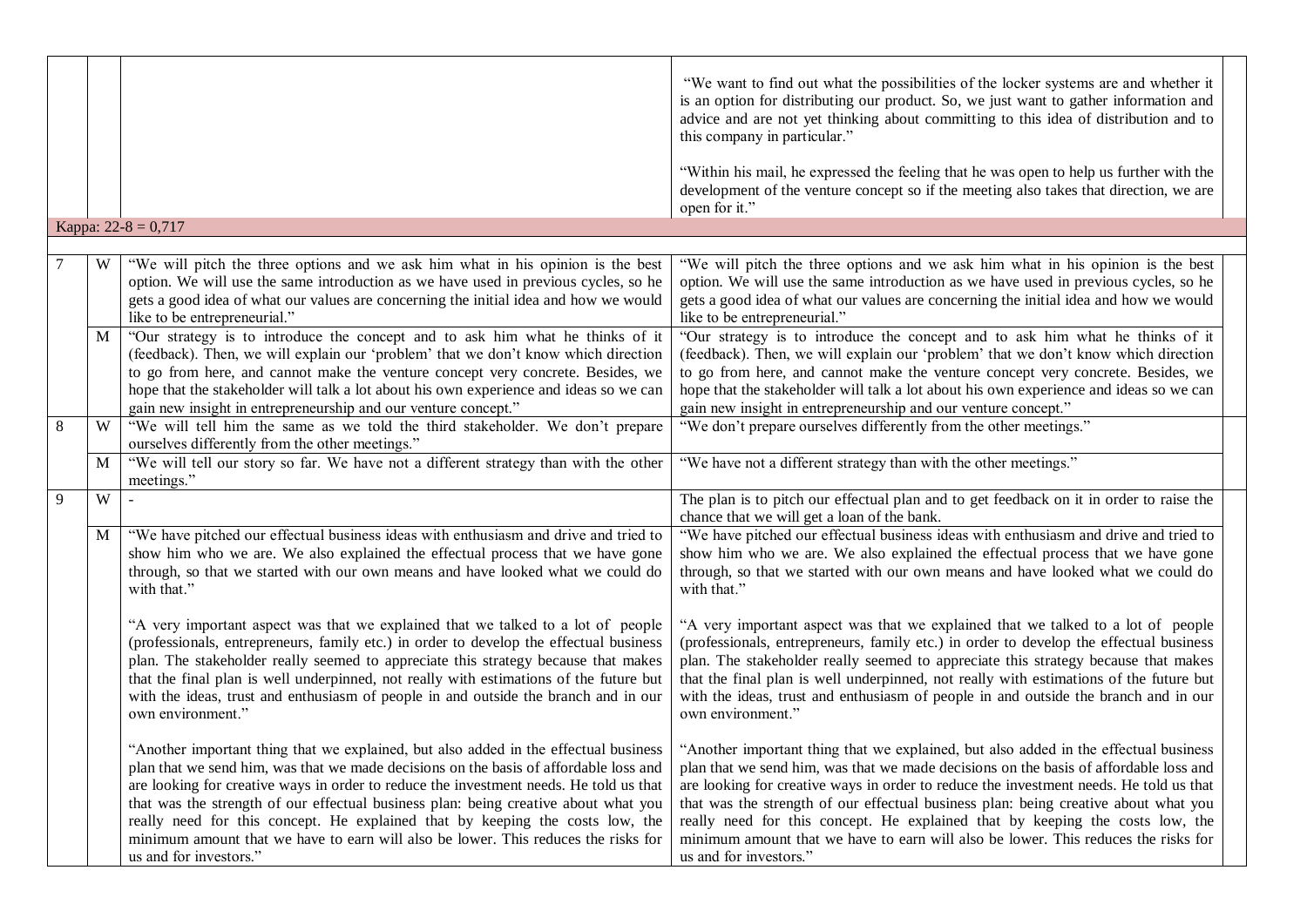|    |              |                                                                                                                                                                                                                                                                                                                                                                                                                                                                                      | "We would like to 'test' our effectual business plan and get feedback on it from<br>experienced account manager of the bank. This is an institution that sees a lot of<br>entrepreneurs and has branch data, so we like to find out if we have something in our<br>hands that is promising."                                                                                                                                                                                         |
|----|--------------|--------------------------------------------------------------------------------------------------------------------------------------------------------------------------------------------------------------------------------------------------------------------------------------------------------------------------------------------------------------------------------------------------------------------------------------------------------------------------------------|--------------------------------------------------------------------------------------------------------------------------------------------------------------------------------------------------------------------------------------------------------------------------------------------------------------------------------------------------------------------------------------------------------------------------------------------------------------------------------------|
|    |              |                                                                                                                                                                                                                                                                                                                                                                                                                                                                                      | "The meeting is with an account manager of a bank. Before looking for investors or<br>other constructions to generate cash to cover the investment needs, we like to find out<br>what the chances are for a loan of the bank. And what we should do for that. Maybe,                                                                                                                                                                                                                 |
|    |              |                                                                                                                                                                                                                                                                                                                                                                                                                                                                                      | the stakeholder can advice us what to do with the investment needs."                                                                                                                                                                                                                                                                                                                                                                                                                 |
|    |              | Kappa: $14-3 = 0,819$                                                                                                                                                                                                                                                                                                                                                                                                                                                                |                                                                                                                                                                                                                                                                                                                                                                                                                                                                                      |
|    |              |                                                                                                                                                                                                                                                                                                                                                                                                                                                                                      |                                                                                                                                                                                                                                                                                                                                                                                                                                                                                      |
| 10 | W            |                                                                                                                                                                                                                                                                                                                                                                                                                                                                                      |                                                                                                                                                                                                                                                                                                                                                                                                                                                                                      |
|    | M            | "During the meeting we have continuously tried to explain how and why we have<br>tried to reduce the costs and the cash that we need. So that we express the feeling that<br>we are not spending money on things that are not necessary. Especially because we<br>are not in the position (young entrepreneurs) to spend much money, because we don't<br>have own money, but have to lend it of others. We want to show others that we can<br>manage the money issues."              | "During the meeting we have continuously tried to explain how and why we have<br>tried to reduce the costs and the cash that we need. So that we express the feeling that<br>we are not spending money on things that are not necessary. Especially because we<br>are not in the position (young entrepreneurs) to spend much money, because we don't<br>have own money, but have to lend it of others. We want to show others that we can<br>manage the money issues."              |
| 11 | W<br>M       | "Since this stakeholder is following us from the start of the project, he knows already<br>al lot concerning our decisions. Therefore, we don't have to convince him about our<br>business idea."<br>"The stakeholders of this cycle already know our ideas because we have a very close<br>relationship with them. We often discuss the effectual business plan with them and<br>they help us with the development of the ideas. They give us advice and feedback all<br>the time." | "Since this stakeholder is following us from the start of the project, he knows already<br>al lot concerning our decisions. Therefore, we don't have to convince him about our<br>business idea."<br>"The stakeholders of this cycle already know our ideas because we have a very close<br>relationship with them. We often discuss the effectual business plan with them and<br>they help us with the development of the ideas. They give us advice and feedback all<br>the time." |
|    |              | "Since it is our family they are familiar with our venture concept. This made it not<br>necessary to pitch our venture idea. However, there were some opportunities and<br>developments that we wanted to 'pitch' in order to make them even more<br>enthusiastic."                                                                                                                                                                                                                  | "Since it is our family they are familiar with our venture concept. This made it not<br>necessary to pitch our venture idea. However, there were some opportunities and<br>developments that we wanted to 'pitch' in order to make them even more<br>enthusiastic."                                                                                                                                                                                                                  |
| 12 | W            | "This pitch was different. We focused quickly on practical issues and requirements."                                                                                                                                                                                                                                                                                                                                                                                                 | "This pitch was different. We focused quickly on practical issues and requirements."                                                                                                                                                                                                                                                                                                                                                                                                 |
|    |              | "Since this person is not someone out of our network, we have the objective to<br>become aware of his profession, his personality and ambition to do something like<br>this which is different from what he is normally doing. Besides, we want to know if<br>there is any chance to be creative in the sense of reducing the cash needs by cutting<br>costs."                                                                                                                       |                                                                                                                                                                                                                                                                                                                                                                                                                                                                                      |
|    | $\mathbf{M}$ | $\mathbf{r}$                                                                                                                                                                                                                                                                                                                                                                                                                                                                         | $\mathbf{r}$                                                                                                                                                                                                                                                                                                                                                                                                                                                                         |
|    |              | Kappa: $10-1 = 0,908$                                                                                                                                                                                                                                                                                                                                                                                                                                                                |                                                                                                                                                                                                                                                                                                                                                                                                                                                                                      |
|    |              |                                                                                                                                                                                                                                                                                                                                                                                                                                                                                      |                                                                                                                                                                                                                                                                                                                                                                                                                                                                                      |
| 13 | W            | $\sim$                                                                                                                                                                                                                                                                                                                                                                                                                                                                               |                                                                                                                                                                                                                                                                                                                                                                                                                                                                                      |
|    | $\mathbf M$  | $\omega$                                                                                                                                                                                                                                                                                                                                                                                                                                                                             | $\sim$                                                                                                                                                                                                                                                                                                                                                                                                                                                                               |
| 14 | W            | $\sim$                                                                                                                                                                                                                                                                                                                                                                                                                                                                               |                                                                                                                                                                                                                                                                                                                                                                                                                                                                                      |
|    |              |                                                                                                                                                                                                                                                                                                                                                                                                                                                                                      |                                                                                                                                                                                                                                                                                                                                                                                                                                                                                      |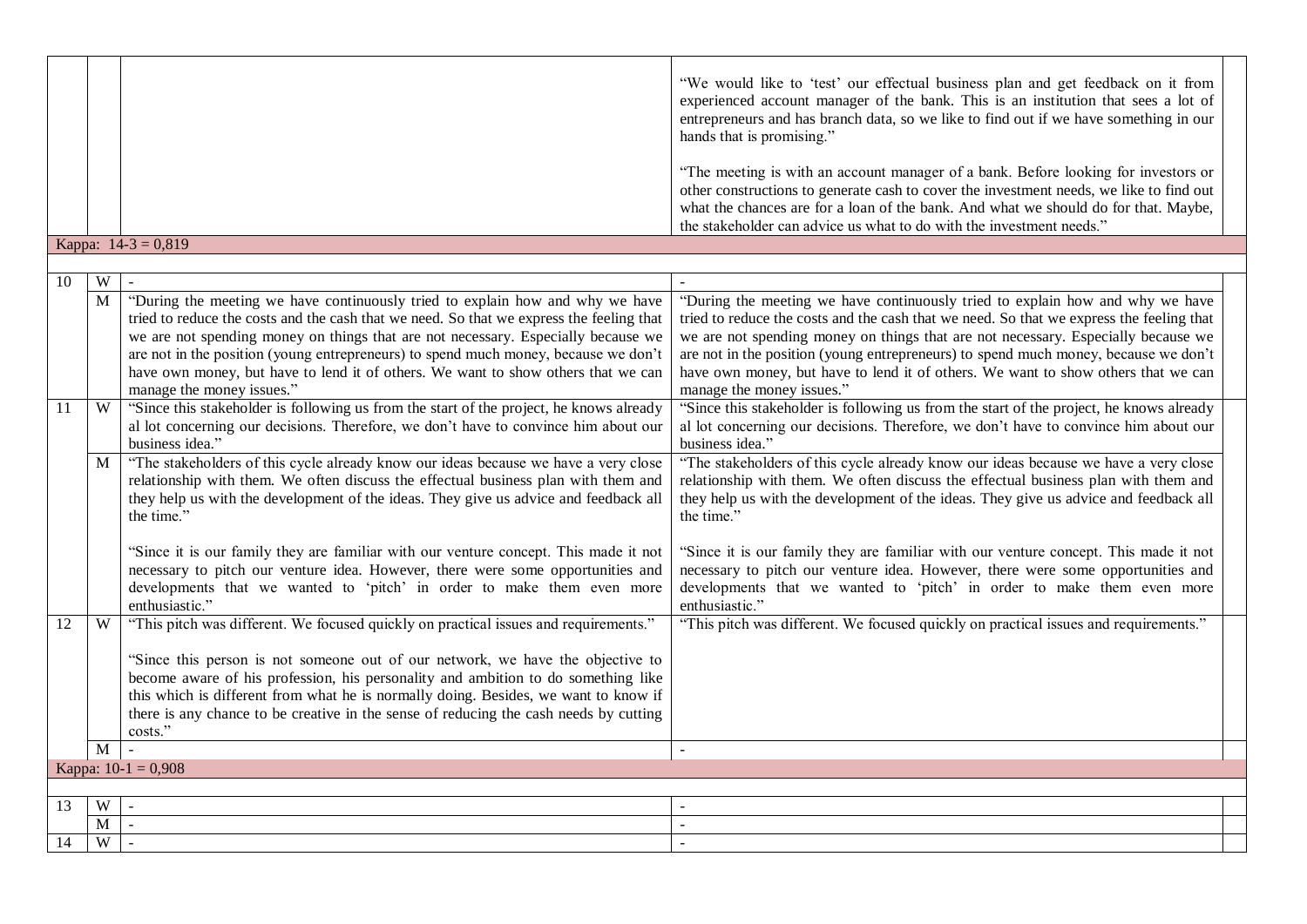|                 | $\overline{M}$ | $\sim$                                                                                   | $\mathbb{Z}^2$                                                                                                                                                    |
|-----------------|----------------|------------------------------------------------------------------------------------------|-------------------------------------------------------------------------------------------------------------------------------------------------------------------|
| $\overline{15}$ | $\overline{W}$ |                                                                                          |                                                                                                                                                                   |
|                 |                |                                                                                          |                                                                                                                                                                   |
|                 | M              | "He knew about our plans because he is an acquaintance of us and we work for his         | "He knew about our plans because he is an acquaintance of us and we work for his                                                                                  |
|                 |                | catering company once in a while. During those 'meetings' we talk about our plans        | catering company once in a while. During those 'meetings' we talk about our plans                                                                                 |
|                 |                | and how he sees it. So, it seemed to me that he was pitching his ideas to us."           | and how he sees it. So, it seemed to me that he was pitching his ideas to us."                                                                                    |
|                 |                | Kappa: $2-0 = 1,00$                                                                      |                                                                                                                                                                   |
|                 |                |                                                                                          |                                                                                                                                                                   |
|                 |                |                                                                                          | Heuristic 8: Interact with potential stakeholders and pitch your effectual business plan in order to communicate what it may take to co-create value for everyone |
|                 |                | involved.(Results)                                                                       |                                                                                                                                                                   |
| Cycle           |                | Quotes / Findings in research diaries by Wouter                                          | Quotes / Findings in research diaries by Marleen                                                                                                                  |
|                 | W              | "Making a story of our concept on the basis of an successful equivalent food concept     | "Making a story of our concept on the basis of an successful equivalent food concept                                                                              |
|                 |                | was useful method to make a kind of overview and to underpin what we have in             | was useful method to make a kind of overview and to underpin what we have in                                                                                      |
|                 |                |                                                                                          |                                                                                                                                                                   |
|                 |                | mind."                                                                                   | mind."                                                                                                                                                            |
|                 |                |                                                                                          |                                                                                                                                                                   |
|                 |                | "The kind of service we had in mind was something he was also aware of in his own        | "The kind of service we had in mind was something he was also aware of in his own                                                                                 |
|                 |                | business. In addition, he told us that this kind of concept is also something he is good | business. In addition, he told us that this kind of concept is also something he is good                                                                          |
|                 |                | in. So concluding, all of this is very similar to our idea, therefore I think the        | in. So concluding, all of this is very similar to our idea, therefore I think the                                                                                 |
|                 |                | awareness had a positive effect on his decision to commit."                              | awareness had a positive effect on his decision to commit."                                                                                                       |
|                 |                |                                                                                          |                                                                                                                                                                   |
|                 |                | "Pitching is very important. Show the potential stakeholder that you are serious and     | "Pitching is very important. Show the potential stakeholder that you are serious and                                                                              |
|                 |                | know what you want."                                                                     | know what you want."                                                                                                                                              |
|                 |                |                                                                                          |                                                                                                                                                                   |
|                 |                | "The concept is also based on some major trends of a respected organization and          | "The concept is also based on some major trends of a respected organization and                                                                                   |
|                 |                | therefore he was more and more getting sense about our plans."                           | therefore he was more and more getting sense about our plans."                                                                                                    |
|                 |                |                                                                                          |                                                                                                                                                                   |
|                 |                | "He likes the idea of not making any (business) plan beforehand. He also never did it.   |                                                                                                                                                                   |
|                 |                | "You explain somebody what your plans are and try to make them enthusiastic and          |                                                                                                                                                                   |
|                 |                | then you ask him; is this something for you or not; are you joining me or not."          |                                                                                                                                                                   |
|                 |                |                                                                                          | "The pitch went well and was clear and that had a major impact on his decision to                                                                                 |
|                 |                |                                                                                          | commit I think."                                                                                                                                                  |
|                 | M              | "The meeting was also a confirmation of our ideas for the venture and that we are on     | "The meeting was also a confirmation of our ideas for the venture and that we are on                                                                              |
|                 |                | the right track."                                                                        | the right track."                                                                                                                                                 |
|                 |                |                                                                                          |                                                                                                                                                                   |
|                 |                |                                                                                          |                                                                                                                                                                   |
|                 |                | "A good and enthusiastic story is key in informing and convincing people. The story      | "A good and enthusiastic story is key in informing and convincing people. The story                                                                               |
|                 |                | has to be 'close' to their own ideas and they should be able to imagine how we see it,   | has to be 'close' to their own ideas and they should be able to imagine how we see it,                                                                            |
|                 |                | when they listen to the story."                                                          | when they listen to the story."                                                                                                                                   |
|                 |                |                                                                                          |                                                                                                                                                                   |
|                 |                | "The stakeholder was easily convinced about our venture concept (including his           | "The stakeholder was easily convinced about our venture concept (including his                                                                                    |
|                 |                | ideas) and immediately said that he was willing to help us with his knowledge about      | ideas) and immediately said that he was willing to help us with his knowledge about                                                                               |
|                 |                | products, margins and his network."                                                      | products, margins and his network."                                                                                                                               |
|                 |                |                                                                                          |                                                                                                                                                                   |
|                 |                |                                                                                          | "I have to take into account that the first stakeholder is an acquaintance (ex-                                                                                   |
|                 |                |                                                                                          | colleague) of me and that he knows me considering work and effort that I want to                                                                                  |
|                 |                |                                                                                          | take and I know how he wants to be approached and work. Therefore, I assume it was                                                                                |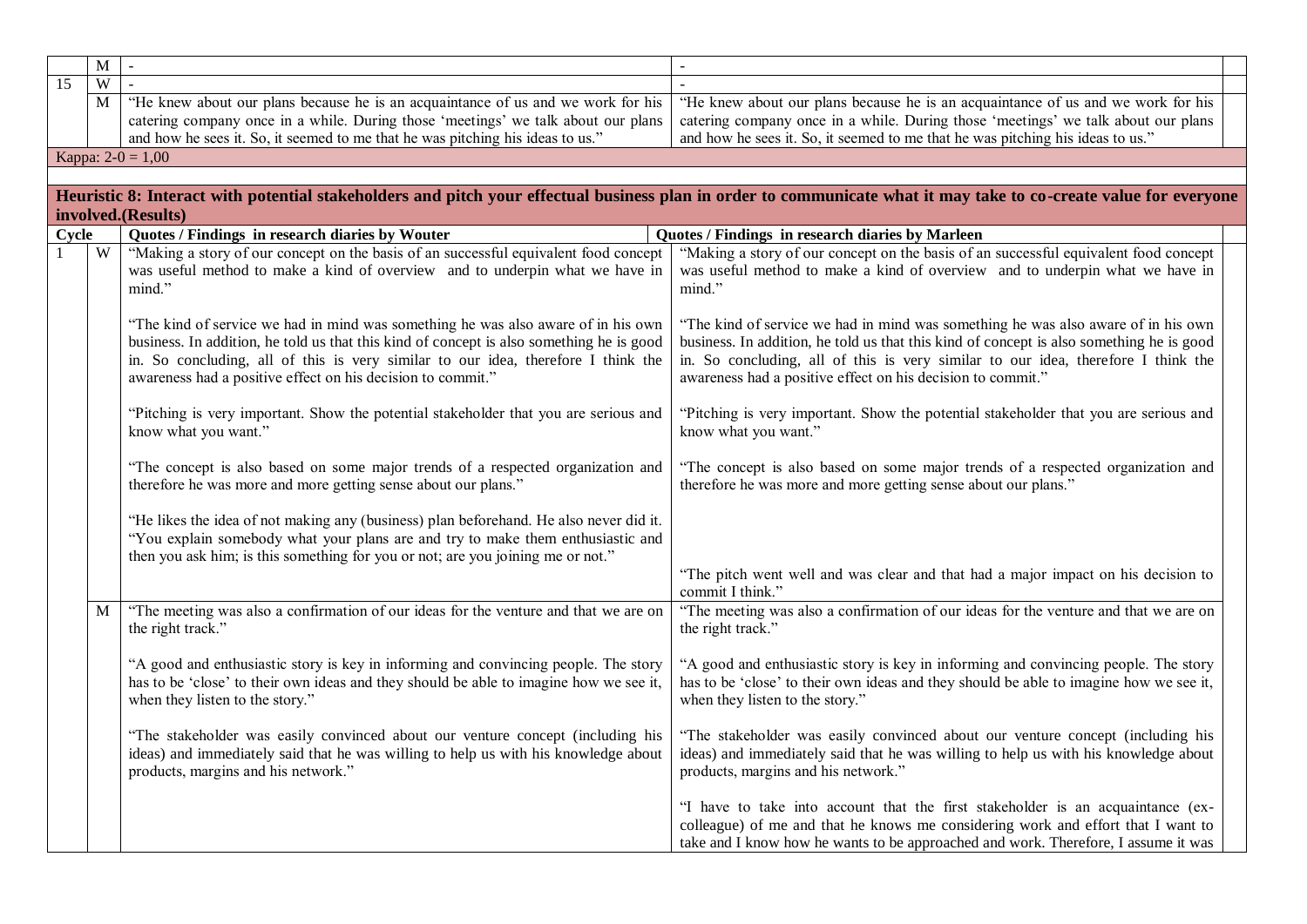|                |   |                                                                                                                                                                                                                                                                                                                          | easier to commit him than if it would be a 'stranger' or someone with more distance<br>from us."                                                                                                                                                                                                                         |  |
|----------------|---|--------------------------------------------------------------------------------------------------------------------------------------------------------------------------------------------------------------------------------------------------------------------------------------------------------------------------|--------------------------------------------------------------------------------------------------------------------------------------------------------------------------------------------------------------------------------------------------------------------------------------------------------------------------|--|
| $\overline{2}$ | W | "We used the same pitching strategy as we did during the meeting with the first<br>stakeholder; making a story of our concept on the basis of an successful equivalent<br>food concept Again this was a success. This time we only added the means of the<br>committed stakeholder into the concept idea."               | "We used the same pitching strategy as we did during the meeting with the first<br>stakeholder; making a story of our concept on the basis of an successful equivalent<br>food concept Again this was a success. This time we only added the means of the<br>committed stakeholder into the concept idea."               |  |
|                |   | "Speaking with another stakeholder results apparently in new insights, new ideas, so<br>in new imagined ends."                                                                                                                                                                                                           | "Speaking with another stakeholder results apparently in new insights, new ideas, so<br>in new imagined ends."                                                                                                                                                                                                           |  |
|                |   |                                                                                                                                                                                                                                                                                                                          | "Above our expectations he already had thought about the initial idea we sent him a<br>couple of days before we met him. He came with a lot of options and interesting<br>insights how to develop this idea into a more strong definite concept."                                                                        |  |
|                | M | "It was fruitful to 'pitch' the venture idea via e-mail and to talk about it during a<br>meeting."                                                                                                                                                                                                                       | "Due to the preparation of the stakeholder we had a very interesting meeting; within a<br>relatively short time we talked about many things and ideas. It was fruitful to 'pitch'<br>the venture idea via mail and to talk about it during a meeting."                                                                   |  |
|                |   | Advise Stakeholder 2: "It asks a lot of people to start a venture and you have to make<br>sure that you arrange everything, like insurance etc. So, within this process of start-up<br>a venture you might want to learn of experienced entrepreneurs or connect to them.<br>You do not have to do everything yourself." | Advise Stakeholder 2: "It asks a lot of people to start a venture and you have to make<br>sure that you arrange everything, like insurance etc. So, within this process of start-up<br>a venture you might want to learn of experienced entrepreneurs or connect to them.<br>You do not have to do everything yourself." |  |
|                |   |                                                                                                                                                                                                                                                                                                                          | "He was very understanding when we explained that the venture concept is still open<br>towards input from others (stakeholders) and that we are flexible to consider other<br>courses of action."                                                                                                                        |  |
| 3              | W | "This third person is also very enthusiastic about our ideas. It becomes more and<br>more clear that we have something in our mind that could be a success."                                                                                                                                                             |                                                                                                                                                                                                                                                                                                                          |  |
|                | M | "It really seemed that the stakeholder saw himself as mediator between us and the<br>suppliers of special food. He gave us many ideas and contacts considering suppliers<br>(who I know)."                                                                                                                               | "It really seemed that the stakeholder saw himself as mediator between us and the<br>suppliers of special food. He gave us many ideas and contacts considering suppliers<br>(who I know)."                                                                                                                               |  |
|                |   | Kappa: $24-6 = 0,786$                                                                                                                                                                                                                                                                                                    |                                                                                                                                                                                                                                                                                                                          |  |
|                | W | "If you come with good reasoning the stakeholder will still commit to the developed<br>idea. Complement it with an example is working even better."                                                                                                                                                                      | "If you come with good reasoning the stakeholder will still commit to the developed<br>idea. Complement it with an example is working even better."                                                                                                                                                                      |  |
|                |   | "The benefits of including these new elements into the concept are discussed and the<br>stakeholder was enthusiastic because these elements can solve the 'problem' how to                                                                                                                                               | "The benefits of including these new elements into the concept are discussed and the<br>stakeholder was enthusiastic because these elements can solve the 'problem' how to                                                                                                                                               |  |
|                |   | sell it to the customer/how to reach that customer. This is always a major issue for the<br>stakeholder. To come up with an idea is not that difficult, but to bring it to the market<br>is much harder."                                                                                                                | sell it to the customer/how to reach that customer. This is always a major issue for the<br>stakeholder. To come up with an idea is not that difficult, but to bring it to the market<br>is much harder."                                                                                                                |  |
|                | M | "We just told the stakeholder the ideas of the other pre-committed stakeholders and<br>asked him what he thought of it and whether it was a positive contribution to the<br>initial ideas we had with this stakeholder." He still commits.                                                                               | "The second meeting with this stakeholder was really different than the first. It really<br>felt that we had absolute commitment of the stakeholder and that he was willing to<br>advice us what was feasible and not. Also because we are not experienced, while he                                                     |  |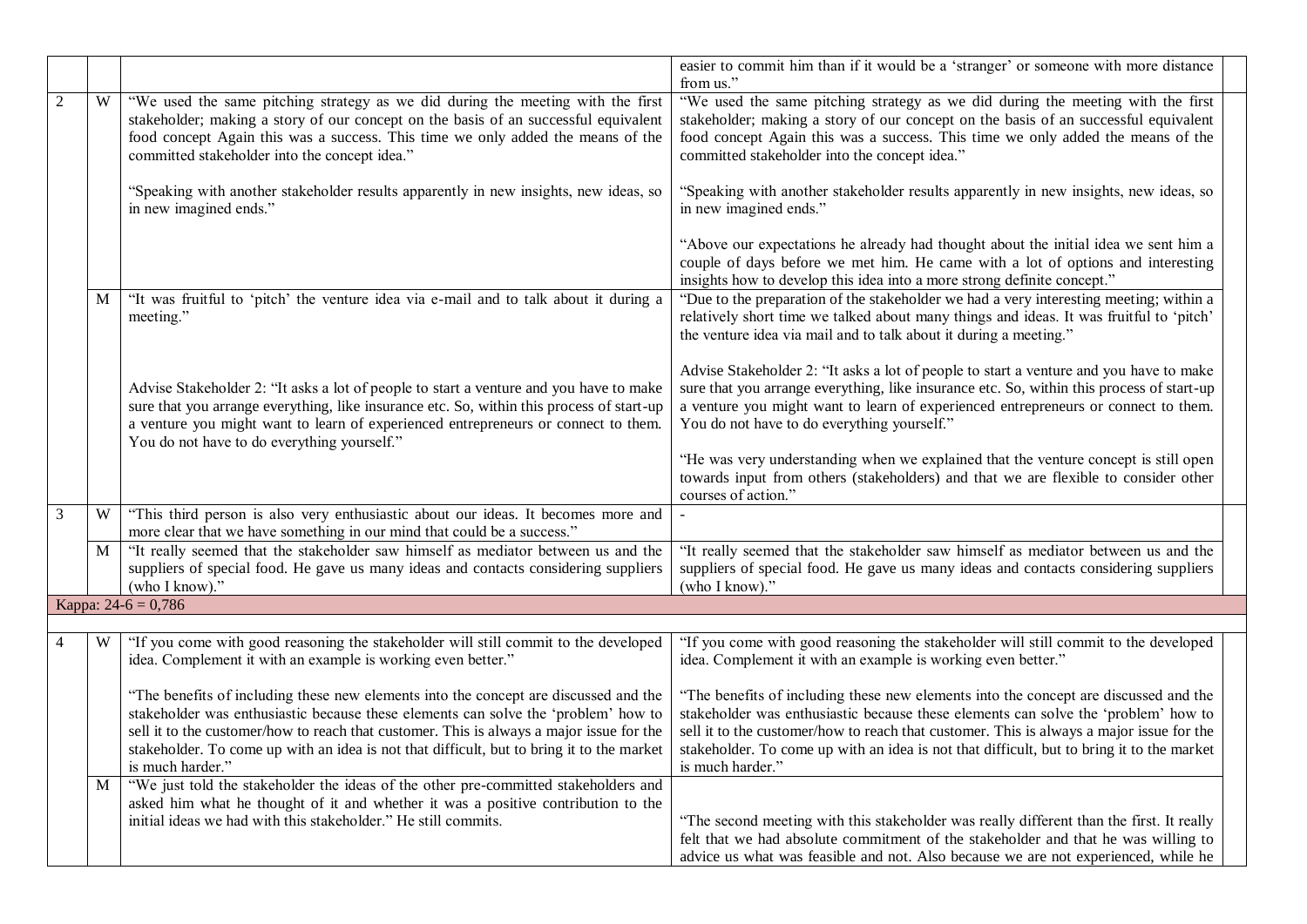|   |   |                                                                                                                                                                                                                                                                                                                                                                                                                                                                                                                                                                                                                                                                                                                                                                                                    | $is.$ "                                                                                                                                                                                                                                                                                                                                                                                                                                                                                                                                                                                                                             |
|---|---|----------------------------------------------------------------------------------------------------------------------------------------------------------------------------------------------------------------------------------------------------------------------------------------------------------------------------------------------------------------------------------------------------------------------------------------------------------------------------------------------------------------------------------------------------------------------------------------------------------------------------------------------------------------------------------------------------------------------------------------------------------------------------------------------------|-------------------------------------------------------------------------------------------------------------------------------------------------------------------------------------------------------------------------------------------------------------------------------------------------------------------------------------------------------------------------------------------------------------------------------------------------------------------------------------------------------------------------------------------------------------------------------------------------------------------------------------|
| 5 | W | "We tried to tell him the main elements of the concept without telling him in detail<br>what the plans are. This worked not that well. To pitch your idea it becomes<br>necessary that you pitch it that concrete as possible to make is clear for the<br>stakeholder to imagine what our plans are. The stakeholder will ask you things to                                                                                                                                                                                                                                                                                                                                                                                                                                                        | "We tried to tell him the main elements of the concept without telling him in detail<br>what the plans are. This worked not that well. To pitch your idea it becomes<br>necessary that you pitch it that concrete as possible to make is clear for the<br>stakeholder to imagine what our plans are. The stakeholder will ask you things to                                                                                                                                                                                                                                                                                         |
|   |   | make it as clear as possible. So in the end, you have told him almost everything."<br>"Since we told him that we don't have a lot of money he proposed more and more to<br>use the available designs to make it doable. In this industry it goes about volumes<br>which influences the price a lot. A starting company doesn't know how large the<br>volumes will be. Moreover, he supports novice entrepreneurs so he would like to<br>think as us in reducing cash needs but also he see the need for a distinctive design."<br>"Elements of effectuation we indirectly used to structure our story were agreed by the<br>stakeholder. Experimentation was a good thing to do in his eyes to become aware of<br>what will be successful or not. The need to reduce cash needs and be creative in | make it as clear as possible. So in the end, you have told him almost everything."<br>"Since we told him that we don't have a lot of money he proposed more and more to<br>use the available designs to make it doable. In this industry it goes about volumes<br>which influences the price a lot. A starting company doesn't know how large the<br>volumes will be. Moreover, he supports novice entrepreneurs so he would like to<br>think as us in reducing cash needs but also he see the need for a distinctive design."                                                                                                      |
|   | M | investments was also a thing you see more and more he told us."<br>"He mentioned that our wishes are not available yet and that it is hard to make them<br>customized for us because we are just staring entrepreneurs and have no idea yet of<br>the amount of products that we need in the future. This customization would be an<br>option for the future, but not for now."                                                                                                                                                                                                                                                                                                                                                                                                                    | "He mentioned that our wishes concerning packaging are not available yet and that it<br>is hard to make them customized for us because we are just staring entrepreneurs and<br>have no idea yet of the amount of products that we need in the future. This<br>customization would be an option for the future, but not for now."                                                                                                                                                                                                                                                                                                   |
|   |   | "He was convinced that market research is not always valuable. He also seems to<br>understand and support our vision to keep the investments as low as possible.<br>Unfortunately he didn't respond by coming up with creative ways of investment and<br>lowering cash needs from his viewpoint as manufacturer. He did mention that we can<br>get some discount and can get delayed payment terms. But most probably that will be<br>the case for each new lead of the company and not only for us as young starting<br>entrepreneurs."                                                                                                                                                                                                                                                           | "He was convinced that market research is not always valuable. He also seems to<br>understand and support our vision to keep the investments as low as possible."                                                                                                                                                                                                                                                                                                                                                                                                                                                                   |
|   |   | "Moreover, it seems to me that it is not important for the stakeholder what strategy<br>(effectuation or causation) we execute since he is only interested in selling us a<br>product."                                                                                                                                                                                                                                                                                                                                                                                                                                                                                                                                                                                                            |                                                                                                                                                                                                                                                                                                                                                                                                                                                                                                                                                                                                                                     |
| 6 | W | "Better preparation could result in a more structured meeting whereby we quicker<br>come to the interesting topics. Our only goal was to discuss the possibilities, but the<br>next time we have to prepare more in-depth scenarios.                                                                                                                                                                                                                                                                                                                                                                                                                                                                                                                                                               | "Better preparation could result in a more structured meeting whereby we quicker<br>come to the interesting topics. Our only goal was to discuss the possibilities, but the<br>next time we have to prepare more in-depth scenarios.                                                                                                                                                                                                                                                                                                                                                                                                |
|   |   | already was developed. It was hard to pitch your idea very structured as he is<br>questioning that much. Therefore, during this meeting we forgot to tell what our main<br>principles are concerning the concept, so during our pitch it was not really clear what<br>the role of the lockers has to become. This is something we have to take into account<br>for future meetings. Why are you approaching a stakeholder and underpin your<br>decisions."                                                                                                                                                                                                                                                                                                                                         | "The stakeholder asked us a lot of questions to become aware of how well the idea   "The stakeholder asked us a lot of questions to become aware of how well the idea<br>already was developed. It was hard to pitch your idea very structured as he is<br>questioning that much. Therefore, during this meeting we forgot to tell what our main<br>principles are concerning the concept, so during our pitch it was not really clear what<br>the role of the lockers has to become. This is something we have to take into account<br>for future meetings. Why are you approaching a stakeholder and underpin your<br>decisions." |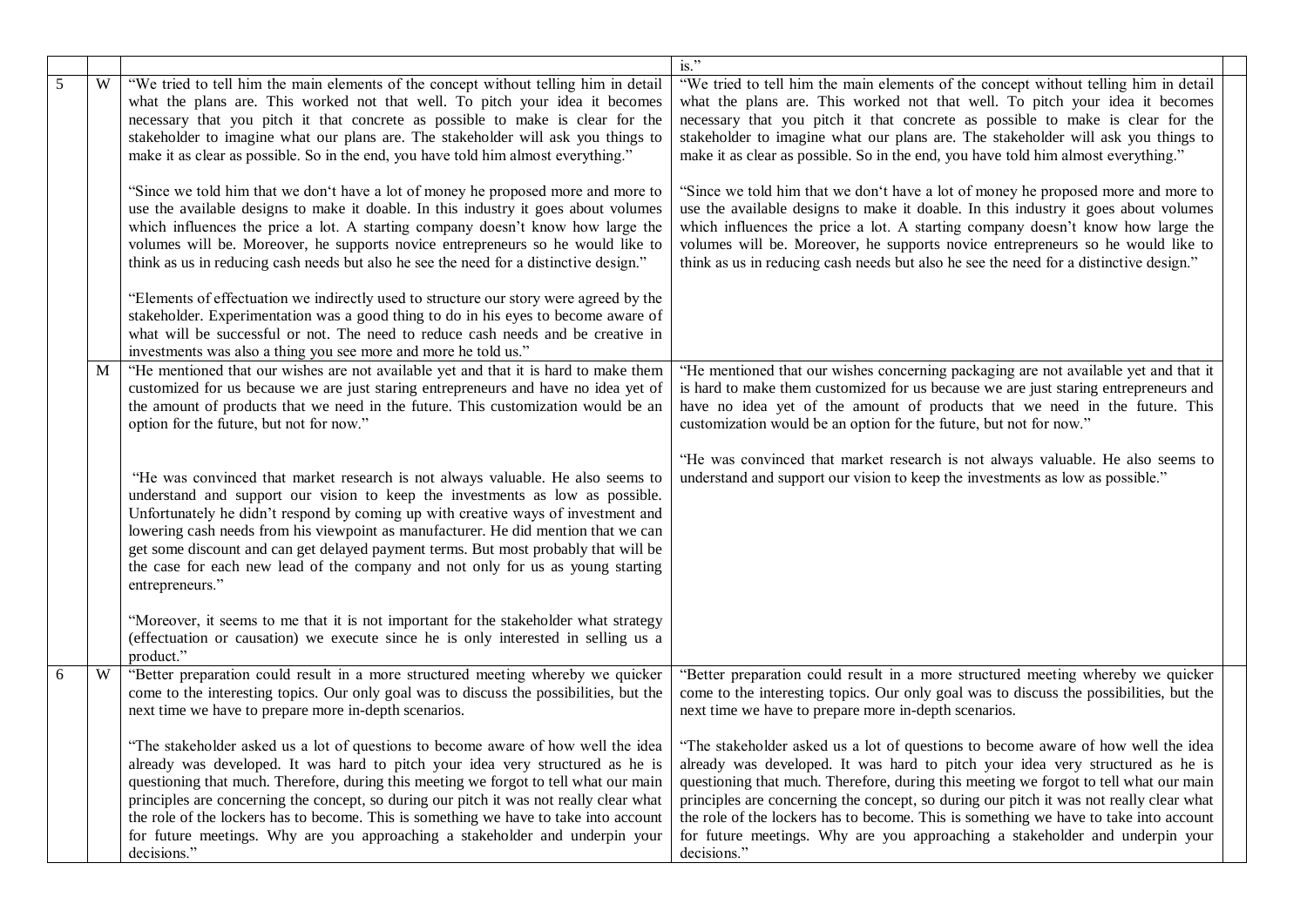|   | "The fact that he was thinking out of the box is something remarkable for us. His<br>thinking went beyond the normal commercial conversation he has with potential<br>clients."                                                                                                                                                                                                                                                                                                                                                                                                                                                      | "The fact that he was thinking out of the box is something remarkable for us. His<br>thinking went beyond the normal commercial conversation he has with potential<br>clients."                                                                                                                                                                                                                                                                                                                                                                                                                                                      |
|---|--------------------------------------------------------------------------------------------------------------------------------------------------------------------------------------------------------------------------------------------------------------------------------------------------------------------------------------------------------------------------------------------------------------------------------------------------------------------------------------------------------------------------------------------------------------------------------------------------------------------------------------|--------------------------------------------------------------------------------------------------------------------------------------------------------------------------------------------------------------------------------------------------------------------------------------------------------------------------------------------------------------------------------------------------------------------------------------------------------------------------------------------------------------------------------------------------------------------------------------------------------------------------------------|
|   | "What surprised me was that the stakeholder was not really searching for a new lead<br>for his company, but more there to help us with developing our concept. Several<br>times he noticed that the company where he is working for cannot help us that much<br>and we have to go to others. However, after a while he became more and more<br>interested in our idea and became seeing some new opportunities for his company. So<br>we reached another level of talking and we were discussing new things. We were<br>unconsciously thinking out of the box. We came to new insights. We want to use a<br>locker for a new thing." | "What surprised me was that the stakeholder was not really searching for a new lead<br>for his company, but more there to help us with developing our concept. Several<br>times he noticed that the company where he is working for cannot help us that much<br>and we have to go to others. However, after a while he became more and more<br>interested in our idea and became seeing some new opportunities for his company. So<br>we reached another level of talking and we were discussing new things. We were<br>unconsciously thinking out of the box. We came to new insights. We want to use a<br>locker for a new thing." |
|   | "Speaking with passion for entrepreneurship results in more respect and<br>commitment."                                                                                                                                                                                                                                                                                                                                                                                                                                                                                                                                              | "We have to make sure that we communicate our values and basic ideas of the<br>concept to avoid a bad start of the meeting. We raised to much questions which were<br>unnecessary."                                                                                                                                                                                                                                                                                                                                                                                                                                                  |
| M | "Next time, we should prepare a bit better and should update the effectual business<br>plan beforehand. That makes it easier to communicate our venture concept and the<br>motives behind the choices for that."                                                                                                                                                                                                                                                                                                                                                                                                                     | "Next time, we should prepare a bit better and should update the effectual business<br>plan beforehand. That makes it easier to communicate our venture concept and the<br>motives behind the choices for that."                                                                                                                                                                                                                                                                                                                                                                                                                     |
|   | "We have introduced ourselves and pitched effectual business plan. The stakeholder<br>was very interested and asked a lot of questions. Also some questions to test us<br>whether we know what we are doing. Sometimes this was difficult to answer, because<br>we didn't prepare it that way, but it was good for us to think about our venture<br>concept very deeply."                                                                                                                                                                                                                                                            | "We have introduced ourselves and pitched effectual business plan. The stakeholder<br>was very interested and asked a lot of questions. Also some questions to test us<br>whether we know what we are doing. Sometimes this was difficult to answer, because<br>we didn't prepare it that way, but it was good for us to think about our venture<br>concept very deeply."                                                                                                                                                                                                                                                            |
|   | "Such a meeting also contributes to thinking 'out of the box'. Although, he noticed<br>that there was maybe not an extensive role for his company, he was prepared to think<br>about other options with us. It is always good to notice that someone wants to help<br>you and that he has the same ideas that we have."                                                                                                                                                                                                                                                                                                              | "In addition, such a meeting also contributes to thinking 'out of the box'. Although,<br>he noticed that there was maybe not an extensive role for his company, he was<br>prepared to think about other options with us. It is always good to notice that<br>someone wants to help you and that he has the same ideas that we have. This is a sort<br>of reassurance that our venture concept is promising and feasible."                                                                                                                                                                                                            |
|   | "It is really not the case that the potential entrepreneurs are only looking if there is<br>something in it for them, they are also open and willing to help and advice us for our<br>benefit."                                                                                                                                                                                                                                                                                                                                                                                                                                      | "Considering the venture concept, we can see this meeting as a sort of 'feedback'<br>moment in which someone within the network of our network gives us feedback<br>about our current venture concept and the feasibility and possibilities. Step for step,<br>the venture concept gets more concrete due to the 'testing' of it during meetings. It is<br>really not the case that the potential entrepreneurs are only looking if there is<br>something in it for them, they are also open and willing to help and advice us for our<br>benefit."                                                                                  |
|   | Kappa: $26-6 = 0,798$                                                                                                                                                                                                                                                                                                                                                                                                                                                                                                                                                                                                                |                                                                                                                                                                                                                                                                                                                                                                                                                                                                                                                                                                                                                                      |
|   |                                                                                                                                                                                                                                                                                                                                                                                                                                                                                                                                                                                                                                      |                                                                                                                                                                                                                                                                                                                                                                                                                                                                                                                                                                                                                                      |
| W |                                                                                                                                                                                                                                                                                                                                                                                                                                                                                                                                                                                                                                      | "Nowadays, there is a huge variety in people who are buying products which cannot which cannot in Nowadays, there is a huge variety in people who are buying products which cannot                                                                                                                                                                                                                                                                                                                                                                                                                                                   |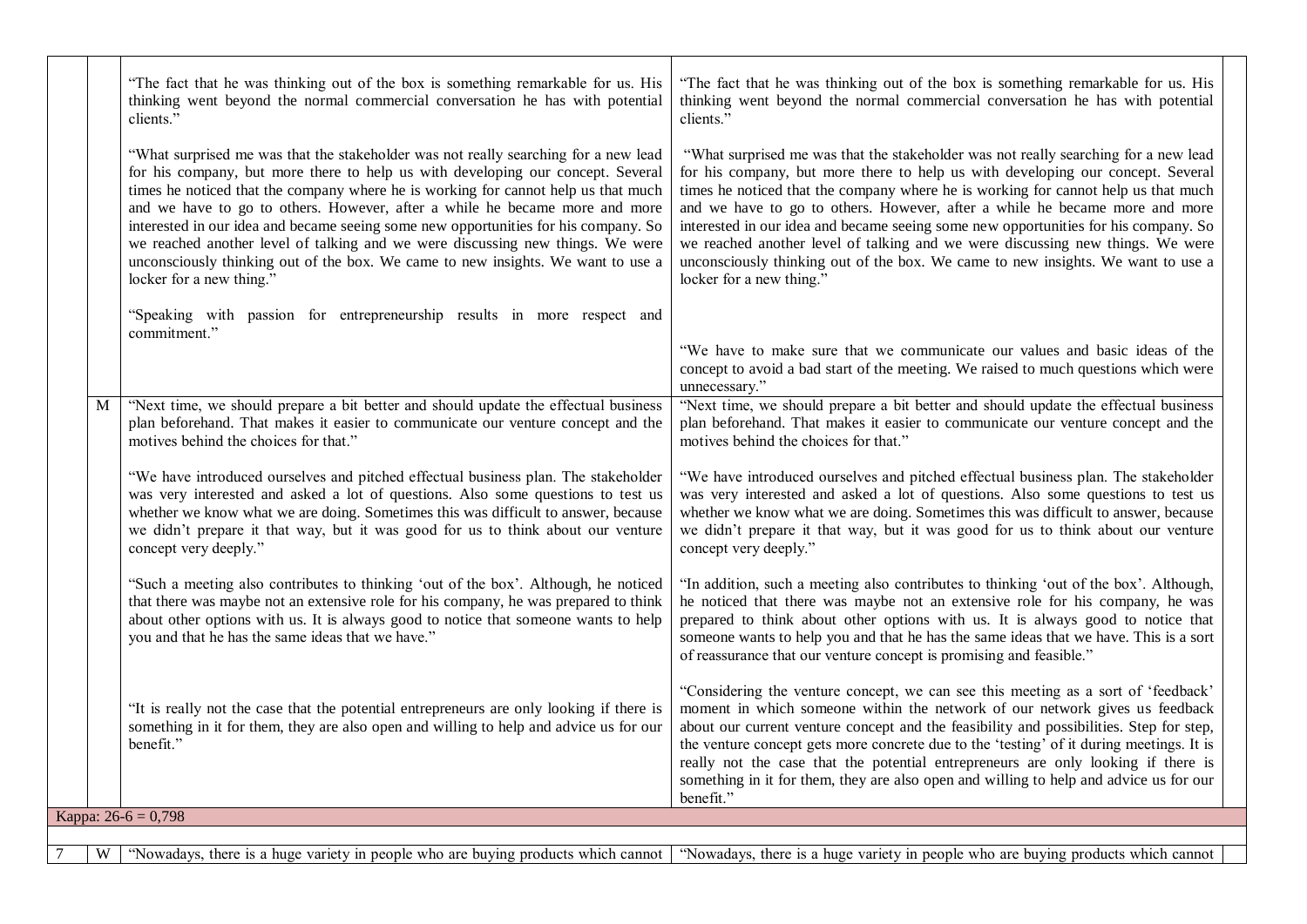|   | be divided in kind of target groups (age, gender, income etc.). So he advised us to put<br>'all' the effort in company awareness/branding. So that people will see you and hear<br>from you, and then people will come to you and those people you put into a target<br>group."                                                                                                                                                                                                                                       | be divided in kind of target groups (age, gender, income etc.). So he advised us to put<br>'all' the effort in company awareness/branding. So that people will see you and hear<br>from you, and then people will come to you and those people you put into a target<br>group."                                                                                                                          |
|---|-----------------------------------------------------------------------------------------------------------------------------------------------------------------------------------------------------------------------------------------------------------------------------------------------------------------------------------------------------------------------------------------------------------------------------------------------------------------------------------------------------------------------|----------------------------------------------------------------------------------------------------------------------------------------------------------------------------------------------------------------------------------------------------------------------------------------------------------------------------------------------------------------------------------------------------------|
|   | This stakeholder advised us to just start a company; "don't wait until you have<br>planned everything in detail. Just start, learn and adjust. That is the best way to start a<br>new venture."                                                                                                                                                                                                                                                                                                                       | This stakeholder advised us to just start a company; "don't wait until you have<br>planned everything in detail. Just start, learn and adjust. That is the best way to start a<br>new venture."                                                                                                                                                                                                          |
|   | "Elevator pitch; you don't get the time to tell them the whole story in a row. Since all<br>the stakeholders are very interested and enthusiastic, they will interrupt very quickly<br>most of the time. So sometimes the subject will change very quickly without getting<br>the time to underpin your thoughts.                                                                                                                                                                                                     | "Elevator pitch; you don't get the time to tell them the whole story in a row. Since all<br>the stakeholders are very interested and enthusiastic, they will interrupt very quickly<br>most of the time. So sometimes the subject will change very quickly without getting<br>the time to underpin your thoughts."                                                                                       |
|   | "Again, he advised us to put 'all' the effort in company awareness/branding. This has<br>to be realized with creative tools and have to be cheap. Think in the way of publicity<br>stunts which will result in free publicity in the news papers or social media, or let<br>people try your products for free. Important here is that you have to calculate if it<br>worth doing and not too expensive."                                                                                                              | "Again, he advised us to put 'all' the effort in company awareness/branding. This has<br>to be realized with creative tools and have to be cheap. Think in the way of publicity<br>stunts which will result in free publicity in the news papers or social media, or let<br>people try your products for free. Important here is that you have to calculate if it<br>worth doing and not too expensive." |
|   | "Decrease your risks by betting on more than one source of revenues. If one source<br>performs badly, than another source will hopefully perform better financially. So<br>spread your risks and don't be too dependent on one source."                                                                                                                                                                                                                                                                               | "Decrease your risks by betting on more than one source of revenues. If one source<br>performs badly, than another source will hopefully perform better financially. So<br>spread your risks and don't be too dependent on one source."                                                                                                                                                                  |
|   | "We experience that starting with a kind of tangible story in the pitch is working very<br>well."                                                                                                                                                                                                                                                                                                                                                                                                                     | "We experience that starting with a kind of tangible story in the pitch is working very<br>well."                                                                                                                                                                                                                                                                                                        |
|   | "We pitched the initial idea as we did during all the other meetings and also this time<br>it worked very well. And we pitched the three options as mentioned before."<br>"Starting companies have to make customers curious and willing to have your<br>products since you make the products 'special'. They have to think that the product is<br>very special and that everyone likes it so much since your company is very busy.<br>They want to be part of the community that also is able to get your products." | "This stakeholder advised us to make an overview of what we have to earn at a<br>minimum. This is something you can calculate and it gives an idea if the concept is<br>worth doing."                                                                                                                                                                                                                    |
| M | "They gave us tips about practical things that we have to keep in mind."                                                                                                                                                                                                                                                                                                                                                                                                                                              | "They gave us tips about practical things that we have to keep in mind."                                                                                                                                                                                                                                                                                                                                 |
|   | "Just start. Don't wait until you have planned everything in detail. Just start, learn and<br>adjust. That is the best way to start a new venture."                                                                                                                                                                                                                                                                                                                                                                   | "Just start. Don't wait until you have planned everything in detail. Just start, learn and<br>adjust. That is the best way to start a new venture."                                                                                                                                                                                                                                                      |
|   | "First of all, be creative. Look around and see what you can do already."                                                                                                                                                                                                                                                                                                                                                                                                                                             | "First of all, be creative. Look around and see what you can do already."                                                                                                                                                                                                                                                                                                                                |
|   | "You have to spread risk: "Make sure that you are not dependent on one thing, it will<br>be a disaster if this one thing doesn't work out. That will make you insecure. Of<br>course, start with something small and grow, but also try new things."                                                                                                                                                                                                                                                                  | "You have to spread risk: "Make sure that you are not dependent on one thing, it will<br>be a disaster if this one thing doesn't work out. That will make you insecure. Of<br>course, start with something small and grow, but also try new things.                                                                                                                                                      |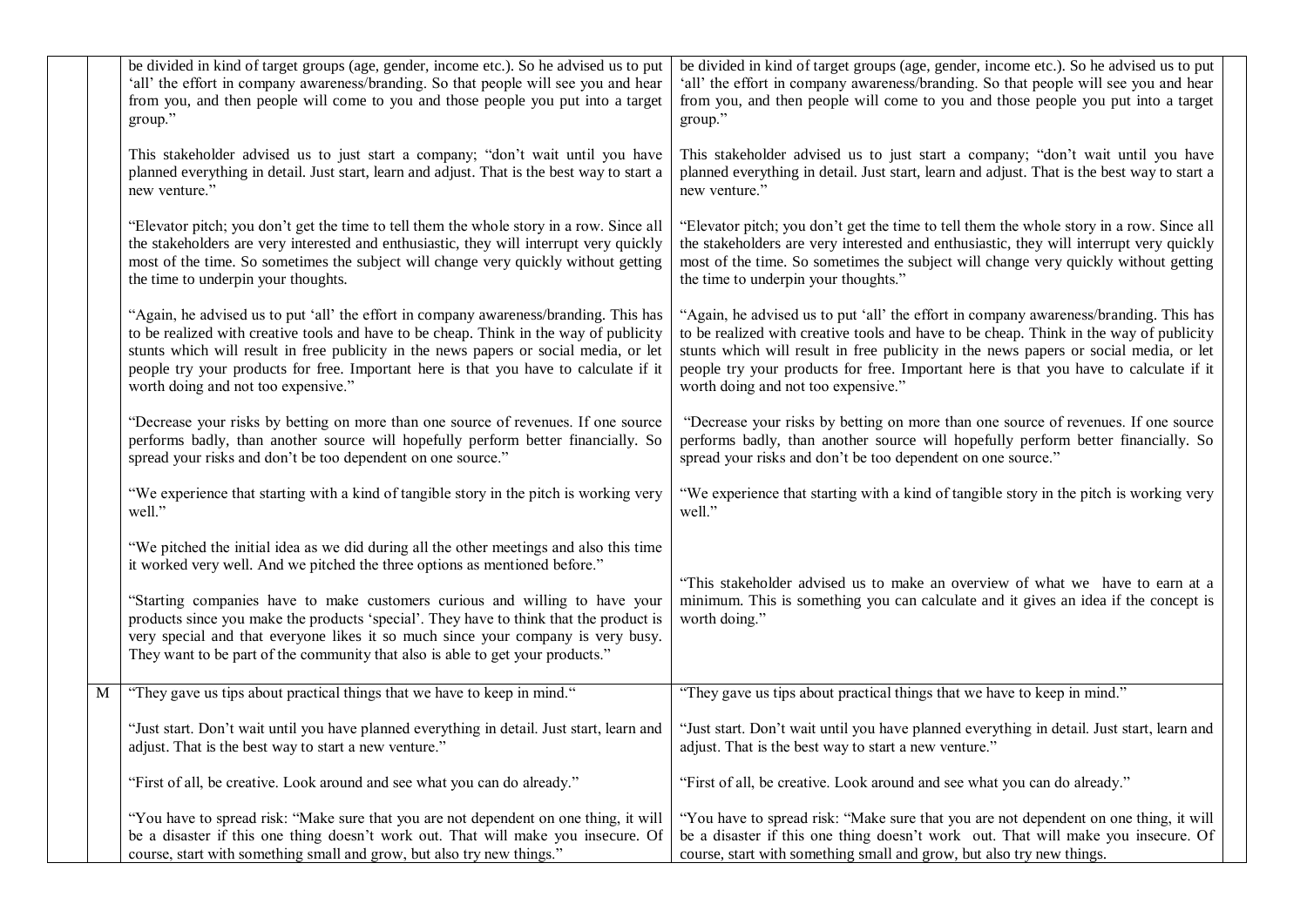|   |   | "But you have to find out what your added value is for others. Why do they want to<br>cooperate with you? Why should they commit to the venture concept? What is your<br>distinctive factor? Make sure that you have a clear picture of that, then you can<br>convince others."<br>"This also means that you need to have your own identity. Create an environment in<br>which people know who you are and what they can expect of you. People also want<br>some certainty." | "The stakeholder argued that market research is of limited value. Therefore, the<br>stakeholder mentioned that it is important to prove yourself first: "Start cheap with<br>the things that you have and the ideas that are feasible at the moment. Than gather<br>information. Does it work? Do we need to adjust? If it works well, than it is time to<br>invest and to put your hands together and go for it! First prove yourselves, then you<br>can ask something of others." |  |
|---|---|------------------------------------------------------------------------------------------------------------------------------------------------------------------------------------------------------------------------------------------------------------------------------------------------------------------------------------------------------------------------------------------------------------------------------------------------------------------------------|-------------------------------------------------------------------------------------------------------------------------------------------------------------------------------------------------------------------------------------------------------------------------------------------------------------------------------------------------------------------------------------------------------------------------------------------------------------------------------------|--|
| 8 | W | "We pitched our plans not differently than at other meetings. This time we made sure<br>that we got the chance to tell the stakeholder the whole story. Since other<br>stakeholders were so enthusiastic and started questioning during the pitch, we weren't<br>able to tell the whole process."                                                                                                                                                                            | "The pitch went well again. The stakeholder was very enthusiastic. We experience<br>that people want to know very quickly what we have in mind, but we want to tell the<br>whole story. This was in other meetings sometimes difficult, but this time is went<br>well."                                                                                                                                                                                                             |  |
|   |   | "Again, making a story of our concept on the basis of a successful equivalent food<br>concept was a success. After telling that, he was willing to commit his knowledge."                                                                                                                                                                                                                                                                                                    | "Again, making a story of our concept on the basis of a successful equivalent food<br>concept was a success. After telling that he was willing to commit his knowledge."                                                                                                                                                                                                                                                                                                            |  |
|   |   | "Stakeholder 8: If you start from home (as a hobby) you can try to find audience for<br>your product. If you have find them you can also it commercial."                                                                                                                                                                                                                                                                                                                     |                                                                                                                                                                                                                                                                                                                                                                                                                                                                                     |  |
|   | M | "During the meeting we noticed that he was also looking if there was something in it<br>for him. He was also thinking about starting his own business with some friends." We<br>had information of the local government about their policy concerning the food<br>industry. It felt good to give him something back for his advice and information that<br>he gave us."                                                                                                      | "During the meeting we noticed that he was also looking if there was something in it<br>for him. He was also thinking about starting his own business with some friends." We<br>had information of the local government about their policy concerning the food<br>industry. It felt good to give him something back for his advice and information that<br>he gave us."                                                                                                             |  |
|   |   | "Also, even if there is nothing to worry about, in the sense that 'there is nothing to<br>lose', make sure that you are professional from the start. Don't mess around. You can<br>start small in order to prove yourselves but make sure that your attitude is<br>professional and reliable."                                                                                                                                                                               | "Make sure that you are professional from the start. Don't mess around. You can start<br>small in order to prove yourselves but make sure that your attitude is professional and<br>reliable."                                                                                                                                                                                                                                                                                      |  |
|   |   | "I would not invest my own money in the start-up. I would go to a bank or investor<br>and present my plan. If they want to give me the money, they think that the plan is<br>promising. If I don't get financing of my plan, it is most probably not good enough so<br>I have to think of something else. So, use external investors as test if the plan is<br>promising."                                                                                                   | "I would not invest my own money in the start-up. I would go to a bank or investor<br>and present my plan. If they want to give me the money, they think that the plan is<br>promising. If I don't get financing of my plan, it is most probably not good enough so<br>I have to think of something else. So, use external investors as test if the plan is<br>promising."                                                                                                          |  |
|   |   | "As young entrepreneurs you have to map the risks and pitfalls of the venture concept<br>in order to be prepared for 'entrepreneurship'. This prevents unnecessary<br>disappointments."                                                                                                                                                                                                                                                                                      | "The stakeholder gave us good inspiration and advice concerning our venture<br>concept. He explained us how he would do it, and what direction we should take."                                                                                                                                                                                                                                                                                                                     |  |
|   |   | "Moreover, you really have to make sure that you don't work for 100 hours a week<br>and you don't save time to develop the concept and to expand you business to other<br>cities. That is what you want, so reserve time for looking at the future. That is an<br>often made mistake among young entrepreneurs."                                                                                                                                                             |                                                                                                                                                                                                                                                                                                                                                                                                                                                                                     |  |
| 9 | W | "The pitch went well, but was a little bit different because we already send him a                                                                                                                                                                                                                                                                                                                                                                                           | The pitch went well, but was a little bit different because we already send him a                                                                                                                                                                                                                                                                                                                                                                                                   |  |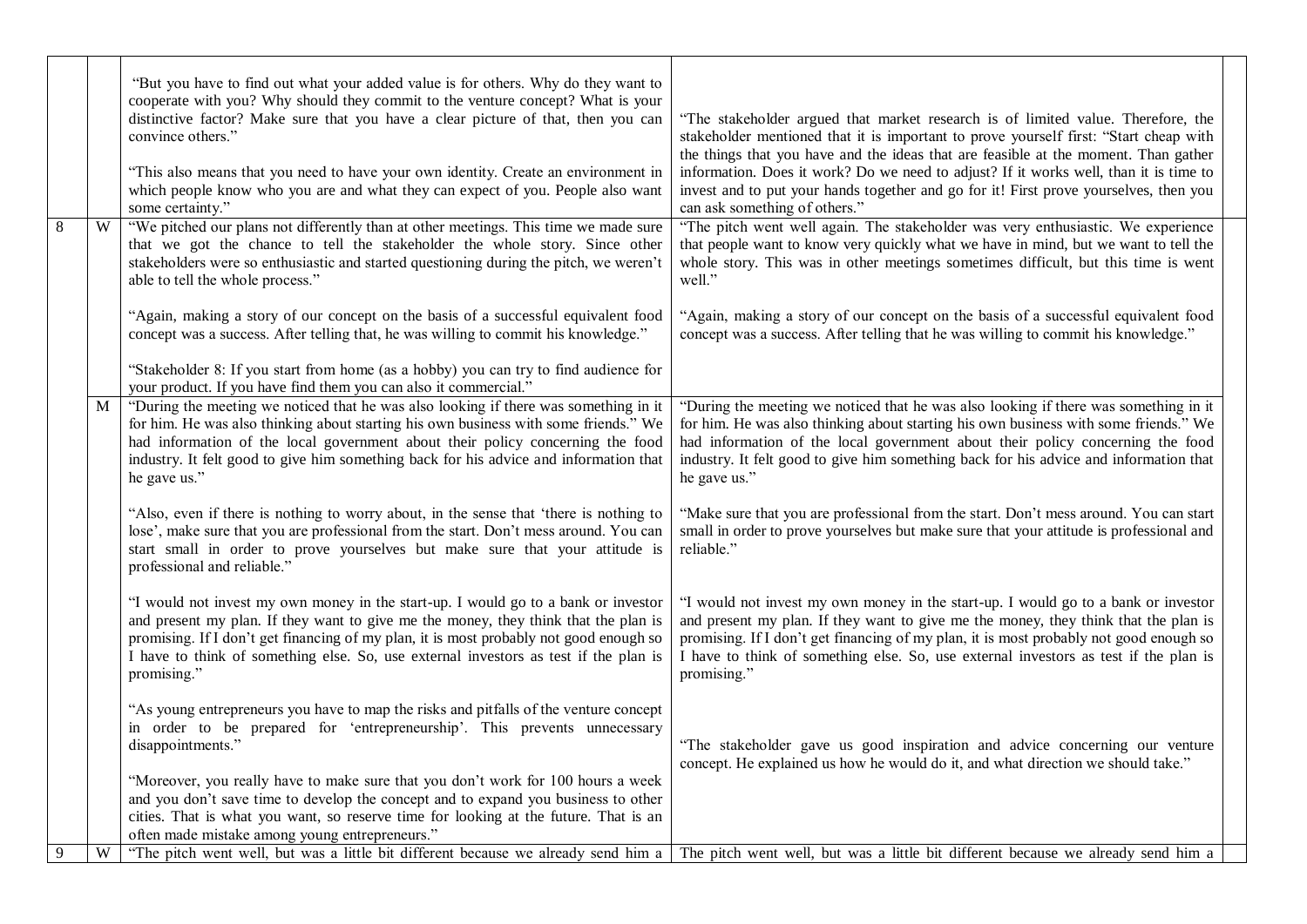|    |   | business plan in advance. This resulted in a very well prepared stakeholder who liked<br>the idea a lot and was questioning from the start of the meeting."<br>"The interpretation of making use of predictive figures is different than I thought. It is<br>more a method to get an indication if the business idea is financially interesting and<br>feasible. With some indication of pricing in combination with time, is it realistic to,<br>for instance, break-even. What kind of costs do you have in some periods of the year?<br>Are there some reasons to think that you will not be that busy in some parts of the<br>year, and what would you do about it to make enough money to pay all the bills?"<br>"A bank isn't only interested in predictive figures, they want to know if the idea is<br>underpinned with the trends in the industry."<br>"A bank is asking other questions than other people we have spoken with. Therefore,<br>we learned that we also have to prepare differently for these kind of meetings. The<br>meeting was more concentrating on the financial part, how to overcome weaknesses<br>of the concept idea and future issues (ambition). Not really about re-designing the<br>initial idea." | business plan in advance. This resulted in a very well prepared stakeholder who liked<br>the idea a lot and was questioning from the start of the meeting.<br>"The interpretation of making use of predictive figures is different than I thought. It is<br>more a method to get an indication if the business idea is financially interesting and<br>feasible. With some indication of pricing in combination with time, is it realistic to,<br>for instance, break-even. What kind of costs do you have in some periods of the year?<br>Are there some reasons to think that you will not be that busy in some parts of the<br>year, and what would you do about it to make enough money to pay all the bills?"<br>"A bank isn't only interested in predictive figures, they want to know if the idea is<br>underpinned with the trends in the industry." |  |
|----|---|-----------------------------------------------------------------------------------------------------------------------------------------------------------------------------------------------------------------------------------------------------------------------------------------------------------------------------------------------------------------------------------------------------------------------------------------------------------------------------------------------------------------------------------------------------------------------------------------------------------------------------------------------------------------------------------------------------------------------------------------------------------------------------------------------------------------------------------------------------------------------------------------------------------------------------------------------------------------------------------------------------------------------------------------------------------------------------------------------------------------------------------------------------------------------------------------------------------------------------------------|-------------------------------------------------------------------------------------------------------------------------------------------------------------------------------------------------------------------------------------------------------------------------------------------------------------------------------------------------------------------------------------------------------------------------------------------------------------------------------------------------------------------------------------------------------------------------------------------------------------------------------------------------------------------------------------------------------------------------------------------------------------------------------------------------------------------------------------------------------------|--|
|    | M | "We got all the advice and tips that we needed before we can request a loan of the<br>bank. He also advised us to look further than the bank and to think about other<br>investors or angels."<br>"He gave us, 'confidential' branch figures which contains the indicators of the<br>catering industry and the way the bank looks towards this branch. The stakeholder<br>told us that he would not give this information to other clients, but because we are<br>family of his colleague, he is willing to give us the confidential information. It was                                                                                                                                                                                                                                                                                                                                                                                                                                                                                                                                                                                                                                                                                | As a result of the meeting, we got all the advice and tips that we needed before we<br>can request a loan of the bank. The stakeholder exactly told us what is important,<br>especially financially speaking, and what we have to do better.<br>Another important thing that he gave us, was 'confidential' branch figures which<br>contains the indicators of the catering industry and the way the bank looks towards<br>this branch. The stakeholder told us that he would not give this information to other<br>clients, but because we are family of his colleague, he is willing to give us the<br>confidential information. It was really good to notice that we could make such good                                                                                                                                                                |  |
|    |   | really good to notice that we could make such good use of our network and that<br>people 'trust' you through their network contacts.<br>"We made decisions on the basis of affordable loss and are looking for creative ways<br>in order to reduce the investment needs. He told us that that was the strength of our<br>effectual business plan: being creative about what you really need for this concept.<br>He explained that by keeping the costs low, the minimum amount that we have to<br>earn will also be lower. This reduces the risks for us and for investors."                                                                                                                                                                                                                                                                                                                                                                                                                                                                                                                                                                                                                                                           | use of our network and that people 'trust' you through their network contacts.<br>The stakeholders gave us feedback on our effectual business plan. The thing that he<br>liked most about our plan is that we are creative concerning the things we really need.<br>Stakeholder 11: "For instance, you can decide to let an external party build the<br>truck, this costs more than $\epsilon$ 100000. By doing this yourself and gaining all the<br>knowledge that is necessary for it, you reduce this amount to $\epsilon$ 70000. That is a good<br>way of thinking. What do you really need."                                                                                                                                                                                                                                                           |  |
|    |   | Kappa: $42-13 = 0,706$                                                                                                                                                                                                                                                                                                                                                                                                                                                                                                                                                                                                                                                                                                                                                                                                                                                                                                                                                                                                                                                                                                                                                                                                                  |                                                                                                                                                                                                                                                                                                                                                                                                                                                                                                                                                                                                                                                                                                                                                                                                                                                             |  |
|    |   |                                                                                                                                                                                                                                                                                                                                                                                                                                                                                                                                                                                                                                                                                                                                                                                                                                                                                                                                                                                                                                                                                                                                                                                                                                         |                                                                                                                                                                                                                                                                                                                                                                                                                                                                                                                                                                                                                                                                                                                                                                                                                                                             |  |
| 10 | W | "This was not necessary during this meeting because the stakeholder already knew<br>our venture concept."                                                                                                                                                                                                                                                                                                                                                                                                                                                                                                                                                                                                                                                                                                                                                                                                                                                                                                                                                                                                                                                                                                                               | "This was not necessary during this meeting because the stakeholder already knew<br>our venture concept."                                                                                                                                                                                                                                                                                                                                                                                                                                                                                                                                                                                                                                                                                                                                                   |  |
|    | M |                                                                                                                                                                                                                                                                                                                                                                                                                                                                                                                                                                                                                                                                                                                                                                                                                                                                                                                                                                                                                                                                                                                                                                                                                                         |                                                                                                                                                                                                                                                                                                                                                                                                                                                                                                                                                                                                                                                                                                                                                                                                                                                             |  |
| 11 | W | "Pitching was not really needed. They were up to date about our plans"                                                                                                                                                                                                                                                                                                                                                                                                                                                                                                                                                                                                                                                                                                                                                                                                                                                                                                                                                                                                                                                                                                                                                                  | "Pitching was not really needed. They were up to date about our plans"                                                                                                                                                                                                                                                                                                                                                                                                                                                                                                                                                                                                                                                                                                                                                                                      |  |
|    | M | "Since it is our family they are familiar with our venture concept. This made it not<br>necessary to pitch our venture idea."                                                                                                                                                                                                                                                                                                                                                                                                                                                                                                                                                                                                                                                                                                                                                                                                                                                                                                                                                                                                                                                                                                           |                                                                                                                                                                                                                                                                                                                                                                                                                                                                                                                                                                                                                                                                                                                                                                                                                                                             |  |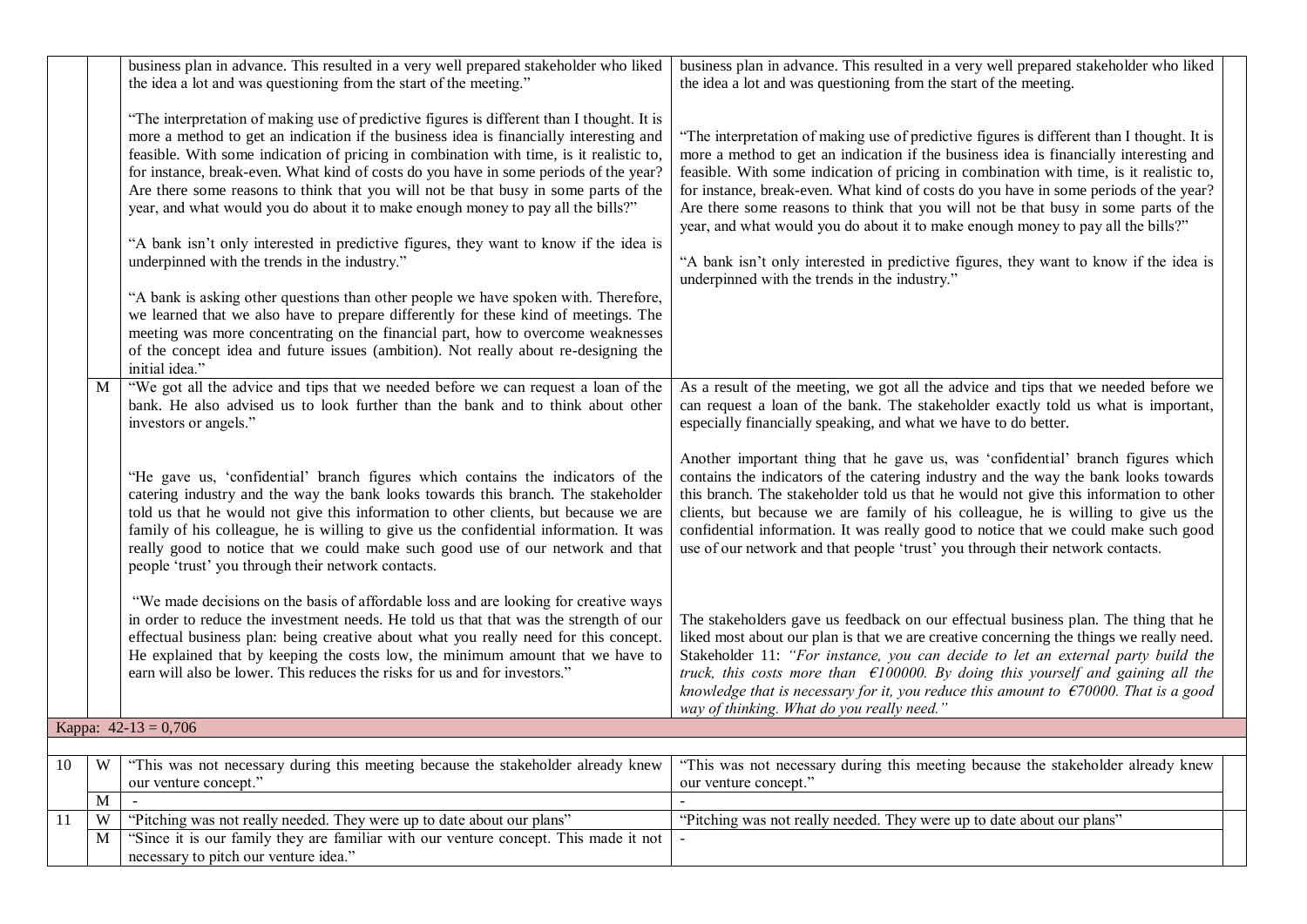| 12 | W           | "This pitch was different. We focused quickly on practical issues/requirements."                                                                                                                                                                                                                                                                                                                                                                                                                              | The stakeholders are both experienced entrepreneurs. I really notice that they like to<br>teach us about their entrepreneurial expertise. They want us to learn about<br>entrepreneurship in practice; about the tradeoffs that you have to make, about making<br>decisions, working hard in order to be successful, and about the financial issues that it<br>brings. For me it feels that they like to be a kind of 'coach' in order to help us to<br>make the right decisions and to make the venture a success. So, to prevent us to make<br>decisions with negative consequences. However, they are aware that we have to learn<br>in practice and that they cannot outline the path that we have to go through within<br>this entrepreneurial journey.<br>"This pitch was different. We focused quickly on practical issues/requirements." |
|----|-------------|---------------------------------------------------------------------------------------------------------------------------------------------------------------------------------------------------------------------------------------------------------------------------------------------------------------------------------------------------------------------------------------------------------------------------------------------------------------------------------------------------------------|--------------------------------------------------------------------------------------------------------------------------------------------------------------------------------------------------------------------------------------------------------------------------------------------------------------------------------------------------------------------------------------------------------------------------------------------------------------------------------------------------------------------------------------------------------------------------------------------------------------------------------------------------------------------------------------------------------------------------------------------------------------------------------------------------------------------------------------------------|
|    | $\mathbf M$ | $\blacksquare$                                                                                                                                                                                                                                                                                                                                                                                                                                                                                                |                                                                                                                                                                                                                                                                                                                                                                                                                                                                                                                                                                                                                                                                                                                                                                                                                                                  |
|    |             | Kappa: $6-2 = 0,748$                                                                                                                                                                                                                                                                                                                                                                                                                                                                                          |                                                                                                                                                                                                                                                                                                                                                                                                                                                                                                                                                                                                                                                                                                                                                                                                                                                  |
| 13 | W           | "He gives us advice which products we have to chose. He shared his network of<br>people who can probably help us for getting the needed resources for less money.<br>Finally, he is willing to look for us where he can find second hand equipment which<br>is still sufficient for us."                                                                                                                                                                                                                      | "He gives us advice which products we have to chose. He shared his network of<br>people who can probably help us for getting the needed resources for less money.<br>Finally, he is willing to look for us where he can find second hand equipment which<br>is still sufficient for us."                                                                                                                                                                                                                                                                                                                                                                                                                                                                                                                                                         |
|    | M           | "He was very enthusiastic and interested in our venture concept. During the meeting<br>he came up with many options and ideas that we didn't think about yet. So, he<br>triggered us to think different and to make the best choice."                                                                                                                                                                                                                                                                         | "He was very enthusiastic and interested in our venture concept. During the meeting<br>he came up with many options and ideas that we didn't think about yet. So, he<br>triggered us to think different and to make the best choice."                                                                                                                                                                                                                                                                                                                                                                                                                                                                                                                                                                                                            |
| 14 | W           | "Pitch went very well. Since we are not dependent on this extra course of action, we<br>noticed that we talk very differently to the potential stakeholder. We were not afraid<br>to fail. We were strong in our reasoning. Probably when we are not dependent on the<br>result of the meeting, we are more relaxed and have more confidence."<br>"Our standard pitch worked for this meeting very well. Only the financial part is<br>changed since we have no money saved for this extra course of action." | "Pitch went very well. Since we are not dependent on this extra course of action, we<br>noticed that we talk very differently to the potential stakeholder. We were not afraid<br>to fail. We were strong in our reasoning. Probably when we are not dependent on the<br>result of the meeting, we are more relaxed and have more confidence."                                                                                                                                                                                                                                                                                                                                                                                                                                                                                                   |
|    | M           | "During the meeting we have discussed the mutual opportunities, chances and<br>responsibilities. For us, it is already quite clear on which basis we might go for a<br>partnership with them."<br>"We have explained why we are interested in the property and how we see a possible<br>construction in which there is something in it for both of us. We have not explained<br>the whole venture concept because we thought that was not really of added value."                                             | "During the meeting we have discussed the mutual opportunities, chances and<br>responsibilities. For us, it is already quite clear on which basis we might go for a<br>partnership with them."                                                                                                                                                                                                                                                                                                                                                                                                                                                                                                                                                                                                                                                   |
| 15 | W           | "This pitch was already more a commercial talk about the advantages of our product.<br>This in order to convince him that a potential partnership would be beneficial for<br>both."                                                                                                                                                                                                                                                                                                                           |                                                                                                                                                                                                                                                                                                                                                                                                                                                                                                                                                                                                                                                                                                                                                                                                                                                  |
|    | M           | "We have not pitched the effectual business plan for the purpose to commit the<br>stakeholder. He knew about our plans because he is an acquaintance of us and we<br>work for his catering company once in a while."                                                                                                                                                                                                                                                                                          | "We have not pitched the effectual business plan for the purpose to commit the<br>stakeholder. He knew about our plans because he is an acquaintance of us and we<br>work for his catering company once in a while."                                                                                                                                                                                                                                                                                                                                                                                                                                                                                                                                                                                                                             |
|    |             | "It seemed to me that he was pitching his ideas to us; that he is interested in renting<br>the Food Truck for some more exclusive and higher budget catering services that he<br>does. He has some clients who come to him every year, so he can already give us a                                                                                                                                                                                                                                            | "It seemed to me that he was pitching his ideas to us; that he is interested in renting<br>the Food Truck for some more exclusive and higher budget catering services that he<br>does. He has some clients who come to him every year, so he can already give us a                                                                                                                                                                                                                                                                                                                                                                                                                                                                                                                                                                               |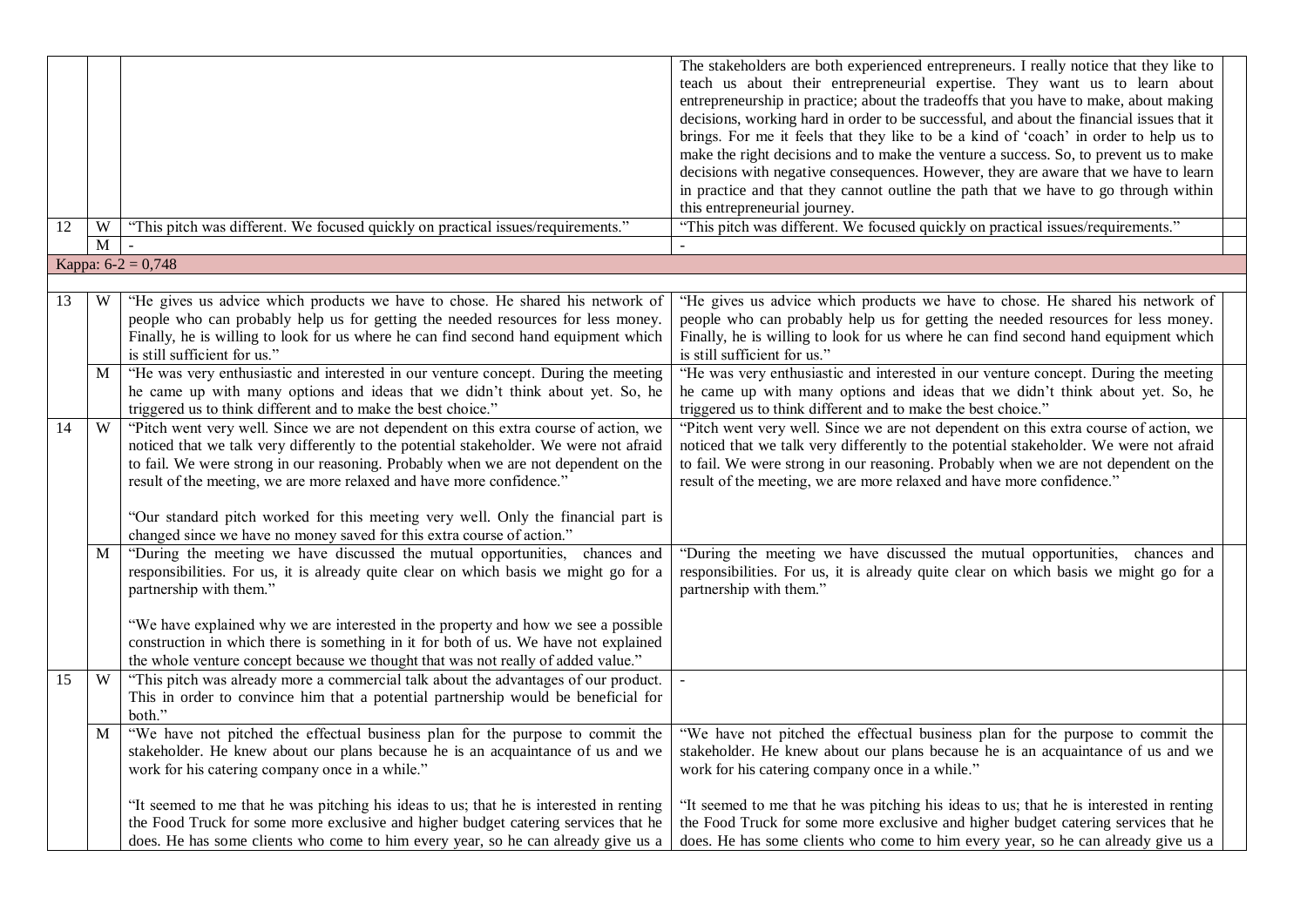guarantee that he will need us a few times a year." guarantee that he will need us a few times a year."

Kappa: 12-3 = 0,796

|            | Heuristic 9: Be open towards self-selected stakeholders, who are potential contributors to the process. |                                                                                                                                                                                                                                                                                                                                                                                                                                                                                                                                                                                                                                                 |                                                                                                                                                                                                                                                                                                                                                                                                                                                                                                                                                                                                                                                 |  |
|------------|---------------------------------------------------------------------------------------------------------|-------------------------------------------------------------------------------------------------------------------------------------------------------------------------------------------------------------------------------------------------------------------------------------------------------------------------------------------------------------------------------------------------------------------------------------------------------------------------------------------------------------------------------------------------------------------------------------------------------------------------------------------------|-------------------------------------------------------------------------------------------------------------------------------------------------------------------------------------------------------------------------------------------------------------------------------------------------------------------------------------------------------------------------------------------------------------------------------------------------------------------------------------------------------------------------------------------------------------------------------------------------------------------------------------------------|--|
| Cycle      |                                                                                                         | Quotes / Findings in research diaries by Wouter                                                                                                                                                                                                                                                                                                                                                                                                                                                                                                                                                                                                 | Quotes / Findings in research diaries by Marleen                                                                                                                                                                                                                                                                                                                                                                                                                                                                                                                                                                                                |  |
|            | $\overline{W}$                                                                                          | "We are aware of the benefits it has to be open towards self-selected stakeholder.<br>During this meeting we noticed that the stakeholder was very enthusiastic. He gave<br>us a lot of advice and inspiration. And at the end he self-selected himself to the<br>venture concept. We pitched our idea and without asking him for his resources. As a                                                                                                                                                                                                                                                                                           | "We are aware of the benefits it has to be open towards self-selected stakeholder.<br>During this meeting we noticed that the stakeholder was very enthusiastic. He gave<br>us a lot of advice and inspiration. And at the end he self-selected himself to the<br>venture concept. We pitched our idea and without asking him for his resources. As a                                                                                                                                                                                                                                                                                           |  |
|            | M                                                                                                       | response on this he said: "I'm in. I will help you."<br>"During the meeting with this stakeholder we noticed that he was very enthusiastic<br>about our ideas. He was asking a lot of interesting questions and gave us a lot of<br>feedback. At the end of the meeting, we were almost positive that he was willing to<br>help us. However, we did not ask him but he self-selected himself into the venture<br>idea. Without a doubt he said: "I'm in. I will help you."<br>"During the first cycle we have come across one self-selected stakeholder. This                                                                                   | response on this he said: "I'm in. I will help you."<br>"During the meeting with this stakeholder we noticed that he was very enthusiastic<br>about our ideas. He was asking a lot of interesting questions and gave us a lot of<br>feedback. At the end of the meeting, we were almost positive that he was willing to<br>help us. However, we did not ask him but he self-selected himself into the venture<br>idea. Without a doubt he said: "I'm in. I will help you."<br>"During the first cycle we have come across one self-selected stakeholder. This                                                                                   |  |
|            |                                                                                                         | person is a colleague of me and was very interested in the venture concept. Since we<br>were already meeting with stakeholder 1, and this self-selected stakeholder has the<br>same resources as stakeholder 1, we could not be totally open towards this self-<br>selected stakeholder."<br>"It is nice to know that a self-selected stakeholder is interested in our venture<br>concept. This gives us esteem and confirmation about our ideas. Also when<br>considering possible expansion towards other cities and locations."                                                                                                              | person is a colleague of me and was very interested in the venture concept. Since we<br>were already meeting with stakeholder 1, and this self-selected stakeholder has the<br>same resources as stakeholder 1, we could not be totally open towards this self-<br>selected stakeholder."<br>"It is nice to know that a self-selected stakeholder is interested in our venture<br>concept. This gives us esteem and confirmation about our ideas. Also when<br>considering possible expansion towards other cities and locations."<br>"By being open about our idea, we found out that there are people in our                                  |  |
|            |                                                                                                         |                                                                                                                                                                                                                                                                                                                                                                                                                                                                                                                                                                                                                                                 | network/environment who are interested in our idea and might even be open for<br>committing to the idea in some sort of way."                                                                                                                                                                                                                                                                                                                                                                                                                                                                                                                   |  |
| $\sqrt{2}$ | W                                                                                                       |                                                                                                                                                                                                                                                                                                                                                                                                                                                                                                                                                                                                                                                 |                                                                                                                                                                                                                                                                                                                                                                                                                                                                                                                                                                                                                                                 |  |
|            | M                                                                                                       | "We have not come across self-selected stakeholders in this cycle."                                                                                                                                                                                                                                                                                                                                                                                                                                                                                                                                                                             | "We have not come across self-selected stakeholders in this cycle."                                                                                                                                                                                                                                                                                                                                                                                                                                                                                                                                                                             |  |
| 3          | W                                                                                                       | "This stakeholder told our story to a colleague of him who is also committed to the<br>same organization and he self-selected himself as a kind of consultant. He would like<br>to help us with the development of our idea and he could help us advising how to<br>reduce and prevent food waste. We are open for these kind of self-selected<br>stakeholders because it is for free."                                                                                                                                                                                                                                                         | "This stakeholder told our story to a colleague of him who is also committed to the<br>same organization and he self-selected himself as a kind of consultant. He would like<br>to help us with the development of our idea and he could help us advising how to<br>reduce and prevent food waste. We are open for these kind of self-selected<br>stakeholders because it is for free."                                                                                                                                                                                                                                                         |  |
|            | M                                                                                                       | "After our meeting with this stakeholder, he talked to an acquaintance from an<br>organization in the food industry. This person works as a consultant in the food<br>branch and was interested in our concept. So, the third stakeholder told us that we<br>could ask him for a meeting in order to brainstorm about the venture concept. This<br>would all be on voluntary basis. This person can be seen as a self-selected<br>stakeholder. We are open to this, because this person apparently sees a role for him<br>and I also think that the more people we will talk to, the more we learn and the more<br>we can develop our concept." | "After our meeting with this stakeholder, he talked to an acquaintance from an<br>organization in the food industry. This person works as a consultant in the food<br>branch and was interested in our concept. So, the third stakeholder told us that we<br>could ask him for a meeting in order to brainstorm about the venture concept. This<br>would all be on voluntary basis. This person can be seen as a self-selected<br>stakeholder. We are open to this, because this person apparently sees a role for him<br>and I also think that the more people we will talk to, the more we learn and the more<br>we can develop our concept." |  |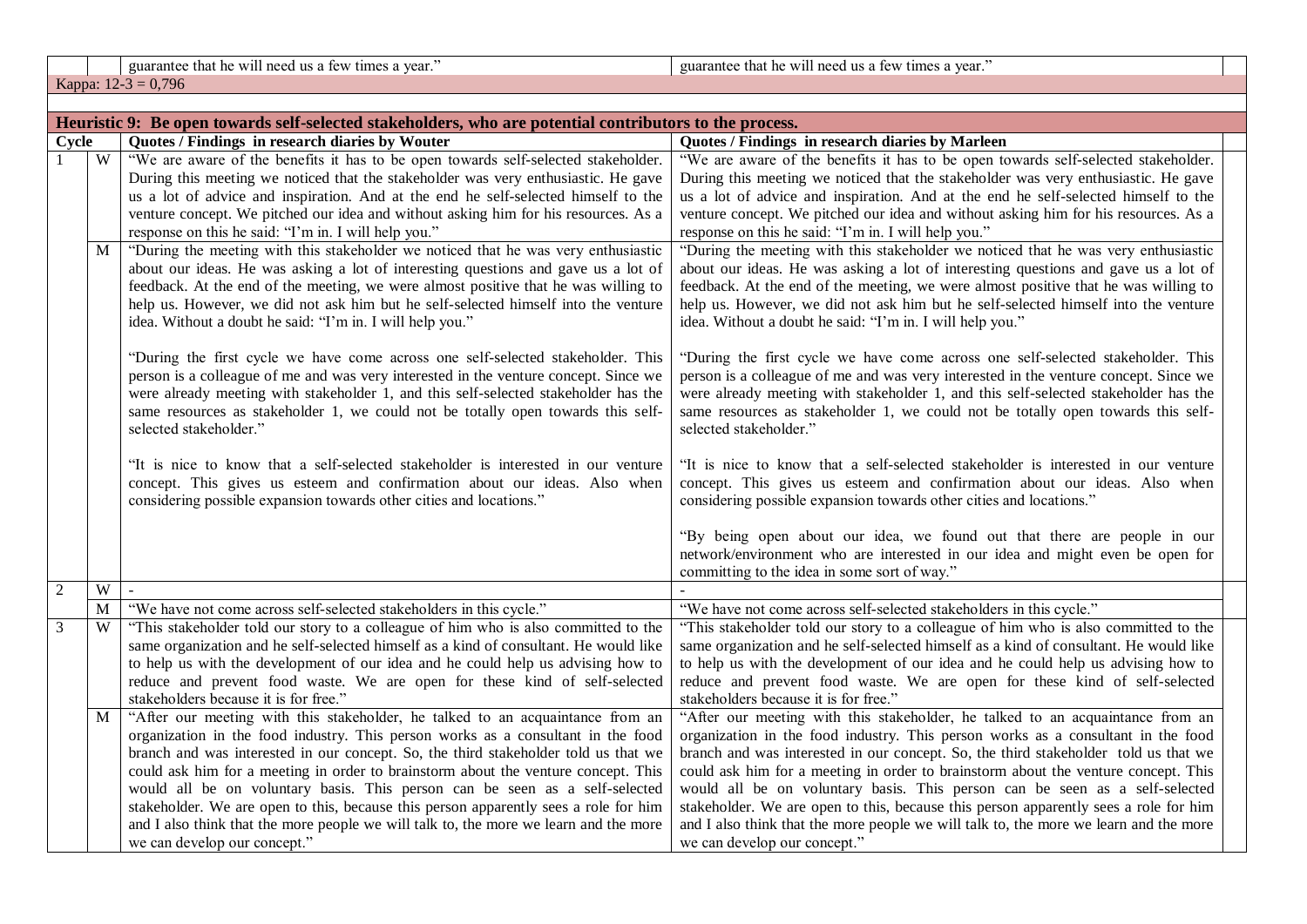|            | Kappa: $14-1 = 0,931$   |                                                                                           |                                                                                           |  |  |
|------------|-------------------------|-------------------------------------------------------------------------------------------|-------------------------------------------------------------------------------------------|--|--|
|            |                         |                                                                                           |                                                                                           |  |  |
|            | W                       | "We have approached the person who has self-select himself to our project for free in     | "We have approached the person who has self-select himself to our project for free in     |  |  |
|            |                         | order to give us advise about logistics and 'no waste issues'."                           | order to give us advise about logistics and 'no waste issues'."                           |  |  |
|            | M                       | "We are always open towards self-selected stakeholders, although we did not come          | "We are always open towards self-selected stakeholders, although we did not come          |  |  |
|            |                         | across one during this cycle."                                                            | across one during this cycle."                                                            |  |  |
| $\sqrt{5}$ | W                       | "Being open towards self-selected stakeholder was not the case during this meeting."      |                                                                                           |  |  |
|            | M                       |                                                                                           |                                                                                           |  |  |
| 6          | $\ensuremath{\text{W}}$ |                                                                                           | $\mathbf{r}$                                                                              |  |  |
|            | M                       |                                                                                           | $\overline{a}$                                                                            |  |  |
|            |                         | Kappa: $4-1 = 0,799$                                                                      |                                                                                           |  |  |
|            |                         |                                                                                           |                                                                                           |  |  |
|            | W                       |                                                                                           |                                                                                           |  |  |
|            | M                       | "Each time we present our idea to others, we get very enthusiastic response of them.      | "Each time we present our idea to others, we get very enthusiastic response of them.      |  |  |
|            |                         | They all say that they want to buy our products. So, in that sense, they are all self-    | They all say that they want to buy our products. So, in that sense, they are all self-    |  |  |
|            |                         | selected customers because they are interested in our product and give us feedback on     | selected customers because they are interested in our product and give us feedback on     |  |  |
|            |                         | how we can develop it."                                                                   | how we can develop it."                                                                   |  |  |
| 8          | W                       | "This is a self selected stakeholder and he wants to give us some information about       | "This is a self selected stakeholder and he wants to give us some information about       |  |  |
|            |                         | food waste and chain management concerning food. Besides, he wants to help us             | food waste and chain management concerning food. Besides, he wants to help us             |  |  |
|            |                         | developing the concept idea and we would like to know what his opinion is about the       | developing the concept idea and we would like to know what his opinion is about the       |  |  |
|            |                         | three possible courses of action."                                                        | three possible courses of action."                                                        |  |  |
|            | M                       | "The next stakeholder who we are going to meet is a self-selected stakeholder. He         | "The next stakeholder who we are going to meet is a self-selected stakeholder. He         |  |  |
|            |                         | was interested in our venture concept and in the possibilities it has. The stakeholder is | was interested in our venture concept and in the possibilities it has. The stakeholder is |  |  |
|            |                         | a consultant in food chain management and reducing food waste. He wants to help us        | a consultant in food chain management and reducing food waste. He wants to help us        |  |  |
|            |                         | (non-committal) with his knowledge and ideas in order to develop our venture              | (non-committal) with his knowledge and ideas in order to develop our venture              |  |  |
|            |                         | concept."                                                                                 | concept."                                                                                 |  |  |
| 9          | W                       | "Since we have talked with the bank and they have told us what the costs are for          | "Since we have talked with the bank and they have told us what the costs are for          |  |  |
|            |                         | getting a loan, family is approaching us with the opportunity to get a loan via them      | getting a loan, family is approaching us with the opportunity to get a loan via them      |  |  |
|            |                         | because this is much cheaper. In this case, it looks like family is self-selecting        | because this is much cheaper. In this case, it looks like family is self-selecting        |  |  |
|            |                         | themselves in the project."                                                               | themselves in the project."                                                               |  |  |
|            | M                       |                                                                                           | "In a sense this was a self-selected stakeholder. My brother approached him with our      |  |  |
|            |                         |                                                                                           | plans and he was immediately open to help us. The stakeholder told us that this is not    |  |  |
|            |                         |                                                                                           | the normal procedure but that we are lucky that my brother is his colleague and that      |  |  |
|            |                         |                                                                                           | he likes helping young entrepreneurs. Besides, new catering concepts are his 'hobby'.     |  |  |
|            |                         |                                                                                           | So, he decided himself to take a look at our plans and to give feedback and advice."      |  |  |
|            |                         | Kappa: $8-1 = 0,888$                                                                      |                                                                                           |  |  |
|            |                         |                                                                                           |                                                                                           |  |  |
| 10         | W                       | "This stakeholder has self-select himself to the project and hopefully he is still        | "This stakeholder has self-select himself to the project and hopefully he is still        |  |  |
|            |                         | enthusiastic and willing to commit his resources."                                        | enthusiastic and willing to commit his resources."                                        |  |  |
|            | M                       |                                                                                           |                                                                                           |  |  |
| 11         | W                       | "The meeting with the bank resulted in an advise of the bank to look for a privet         | "The meeting with the bank resulted in an advise of the bank to look for a privet         |  |  |
|            |                         | investor and simultaneously our family self-select themselves into the project."          | investor and simultaneously our family self-select themselves into the project."          |  |  |
|            |                         |                                                                                           |                                                                                           |  |  |
|            |                         | "We were very open towards self selected stakeholders. This stakeholder brought           | "We were very open towards self selected stakeholders. This stakeholder brought           |  |  |
|            |                         |                                                                                           |                                                                                           |  |  |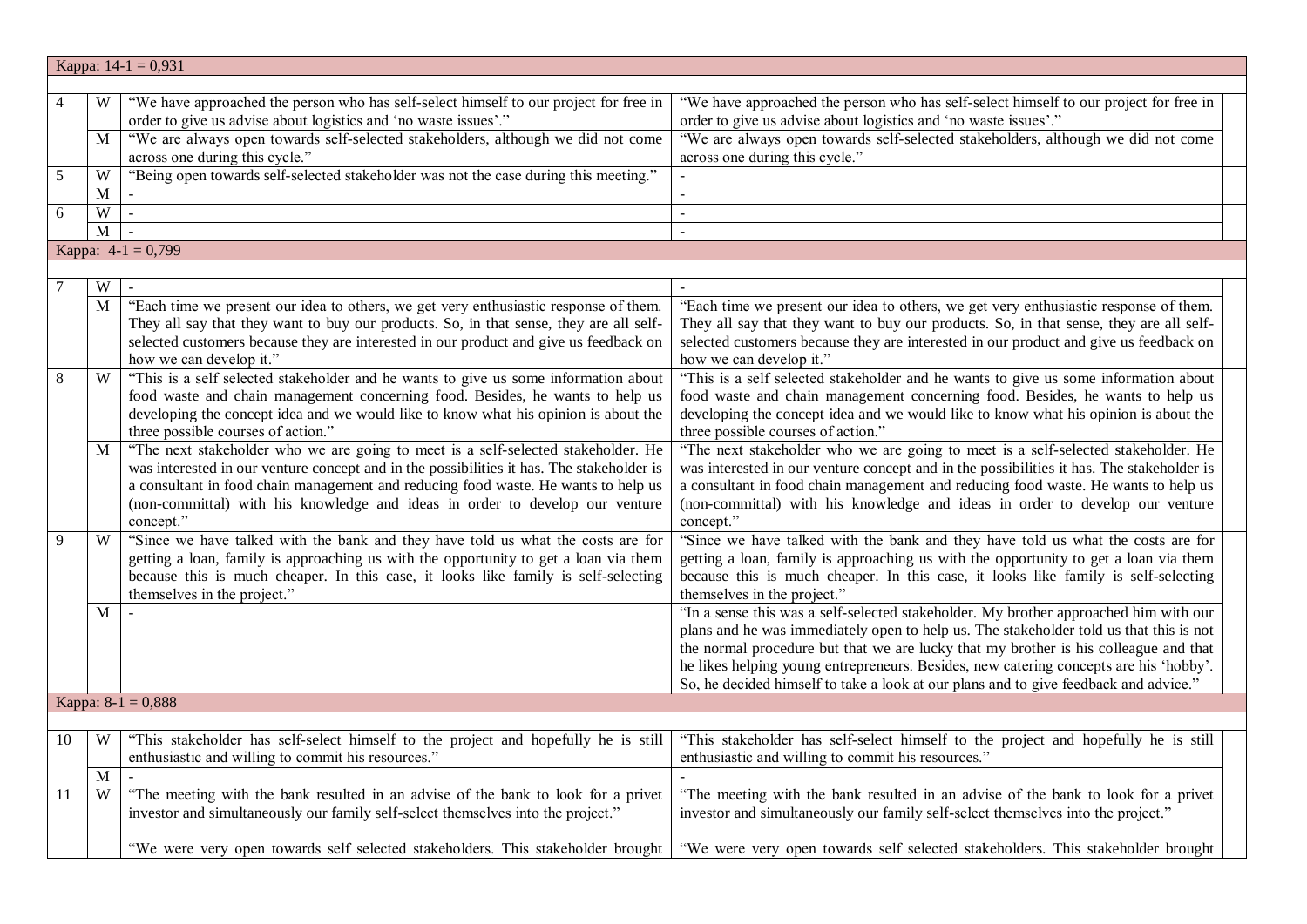|    |             | resources we really needed for continuing the project."                                                                                                                                                                                                                                                                                                                                                                                                                             | resources we really needed for continuing the project."                                                                                                                                                                                                                                                                                                                                                                                                                          |
|----|-------------|-------------------------------------------------------------------------------------------------------------------------------------------------------------------------------------------------------------------------------------------------------------------------------------------------------------------------------------------------------------------------------------------------------------------------------------------------------------------------------------|----------------------------------------------------------------------------------------------------------------------------------------------------------------------------------------------------------------------------------------------------------------------------------------------------------------------------------------------------------------------------------------------------------------------------------------------------------------------------------|
|    |             |                                                                                                                                                                                                                                                                                                                                                                                                                                                                                     | "Self selected for giving us the opportunity to borrow money with a very low interest<br>rate is of course surprisingly. Probably only family will do this because they know<br>that you pay the money back even if the business will be a failure."                                                                                                                                                                                                                             |
|    | M           | "In a sense, we can call my family self-selected stakeholders. We always inform them<br>about our (changing) plans so they are really up to date about that. We talked about<br>financial aspects quite often, but we never asked for a loan. They were enthusiastic<br>about our plans and, as family, were prepared to help us with that. So, they offered us<br>to lend us the money that we needed."                                                                            | "In a sense, we can call my family self-selected stakeholders. We always inform them<br>about our (changing) plans so they are really up to date about that. We talked about<br>financial aspects quite often, but we never asked for a loan. They were enthusiastic<br>about our plans and, as family, were prepared to help us with that. So, they offered us<br>to lend us the money that we needed."                                                                         |
| 12 | W           | "Since we approached him directly with the question if this is something for him, you<br>cannot speak about a self-selected stakeholder. However, he likes the project from the<br>beginning and sees it as a special project and a challenge. Therefore, it felt like he<br>was self selecting himself into the project."                                                                                                                                                          | "However, he likes the project from the beginning and sees it as a special project and<br>a challenge. Therefore, it felt like he was self selecting himself into the project."                                                                                                                                                                                                                                                                                                  |
|    | M           | "This stakeholder was very interested in our project and seemed to be more than<br>willing to get the assignment. He really sees it as a challenge to build the Food Truck.<br>Therefore, it felt like he self-selected himself in the actual assignment."                                                                                                                                                                                                                          |                                                                                                                                                                                                                                                                                                                                                                                                                                                                                  |
|    |             | Kappa: $10-2 = 0,831$                                                                                                                                                                                                                                                                                                                                                                                                                                                               |                                                                                                                                                                                                                                                                                                                                                                                                                                                                                  |
| 13 | W           | "Again somebody who self-select himself into the project and is willing to help<br>young entrepreneurs with their resources like network contacts, experience and<br>knowledge."<br>"During the process we were always open towards self-selected stakeholders.<br>However, most of the times these people are not asking for control or ownership.<br>They would like to share 'inexpensive' resources like network, knowledge and time<br>but they don't like to risk something." | 'Again somebody who self-select himself into the project and is willing to help young<br>entrepreneurs with their resources like network contacts, experience and knowledge."<br>"During the process we were always open towards self-selected stakeholders.<br>However, most of the times these people are not asking for control or ownership.<br>They would like to share 'inexpensive' resources like network, knowledge and time<br>but they don't like to risk something." |
|    |             |                                                                                                                                                                                                                                                                                                                                                                                                                                                                                     | "We are quite good in asking the right questions about things we don't know. This in<br>order to learn as much as possible from people who are self selecting themselves into<br>the project. So it feels safe to ask those people a lot of useful questions."                                                                                                                                                                                                                   |
|    | M           | "This stakeholder came up with the payment construction himself. We only asked for<br>some help and advice and he offered us to buy the equipment for us because he can<br>order it much cheaper due to his dealership. So, in that sense he self-selected him in<br>the start up phase of the venture, after we contacted him for help."                                                                                                                                           | "This stakeholder came up with the payment construction himself. We only asked for<br>some help and advice and he offered us to buy the equipment for us because he can<br>order it much cheaper due to his dealership. So, in that sense he self-selected him in<br>the start up phase of the venture, after we contacted him for help."                                                                                                                                        |
| 14 | W           |                                                                                                                                                                                                                                                                                                                                                                                                                                                                                     | "We approached the broker and we pitched him our plans. The broker found and<br>investor who likes the property and is interested in our plans. After this meeting, were<br>we pitched our plans to the investor, the investor was positive and self selecting into<br>the construction."                                                                                                                                                                                        |
|    | $\mathbf M$ | "The investor can be seen as a self-selected stakeholder because he was interested in<br>the property and came to us to discuss a possible cooperation structure. We are not<br>going to convince him to invest in the property."                                                                                                                                                                                                                                                   | "The investor can be seen as a self-selected stakeholder because he was interested in<br>the property and came to us to discuss a possible cooperation structure. We are not<br>going to convince him to invest in the property, he has to decide whether that it has<br>potential or not. If it has potential, he will do us an offer and we will see if that is<br>attractive or not."                                                                                         |
|    |             | "We are not focusing on convincing the stakeholder to commit. We rather like him to                                                                                                                                                                                                                                                                                                                                                                                                 | "We are not focusing on convincing the stakeholder to commit. We rather like him to                                                                                                                                                                                                                                                                                                                                                                                              |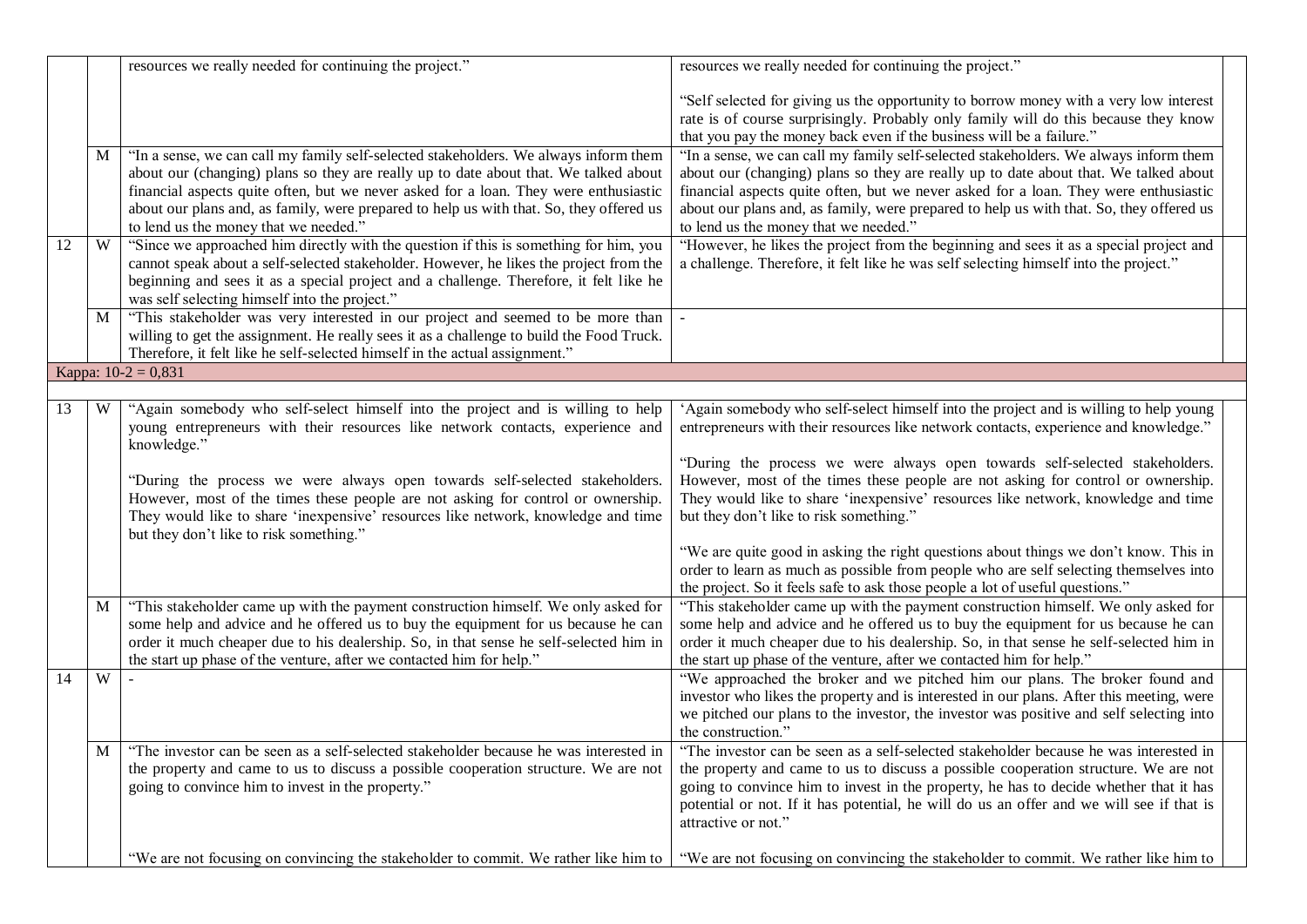|              |   | self-select into the commitment if he sees enough potential in it."                                                                                                                                                                                                                                            | self-select into the commitment if he sees enough potential in it. That is also a<br>guarantee for us that the venture concept has potential and is interesting enough to go<br>for. So, we don't think that in this situation we have to convince him, he has to make                                                                                                                  |  |
|--------------|---|----------------------------------------------------------------------------------------------------------------------------------------------------------------------------------------------------------------------------------------------------------------------------------------------------------------|-----------------------------------------------------------------------------------------------------------------------------------------------------------------------------------------------------------------------------------------------------------------------------------------------------------------------------------------------------------------------------------------|--|
|              |   | "From his point of view, we might also be self-selected stakeholders because we told                                                                                                                                                                                                                           | the choice if it is interesting enough."                                                                                                                                                                                                                                                                                                                                                |  |
|              |   | the broker that we are interested in a rent construction if an investor would be                                                                                                                                                                                                                               |                                                                                                                                                                                                                                                                                                                                                                                         |  |
|              |   | interested in the property. Neither of us were searching for each other, we just met                                                                                                                                                                                                                           |                                                                                                                                                                                                                                                                                                                                                                                         |  |
|              |   | each other because we are both interested in the same property."                                                                                                                                                                                                                                               |                                                                                                                                                                                                                                                                                                                                                                                         |  |
| 15           | W | "Before we decided to take action a self selecting customer already approached us."                                                                                                                                                                                                                            | "We are looking for partners who can combine our services with their services in<br>order realize new unique concepts. Before we decided to take action a self selecting<br>customer already approached us. So we decided to meet him first."                                                                                                                                           |  |
|              |   | "Since we speak with a lot of people about our plans, there are more and more people<br>who are interested in a partnership with us."                                                                                                                                                                          | "Since we speak with a lot of people about our plans, there are more and more people<br>who are interested in a partnership with us. A concrete example of this is a potential<br>customer who has approached us and invited us for a meeting in order to discuss the<br>possibilities for a partnership."                                                                              |  |
|              |   | "We were surprised about the fact that even customers are self-selecting themselves<br>to the company."                                                                                                                                                                                                        | "We were surprised about the fact that even customers are self-selecting themselves<br>to the company."                                                                                                                                                                                                                                                                                 |  |
|              | M | "We can say that this stakeholder has self-selected him into the process. He knew<br>about our plans and asked us if he could rent the Food Truck for the more quality and<br>exclusive catering services that he offers his fixed clients."                                                                   | "We can say that this stakeholder has self-selected him into the process. He knew<br>about our plans and asked us if he could rent the Food Truck for the more quality and<br>exclusive catering services that he offers his fixed clients. So, he presented himself as<br>a customer or a service that we can possibly focus on when the Food Truck is<br>establishing his own brand." |  |
|              |   | Kappa: $18-3 = 0,852$                                                                                                                                                                                                                                                                                          |                                                                                                                                                                                                                                                                                                                                                                                         |  |
|              |   |                                                                                                                                                                                                                                                                                                                |                                                                                                                                                                                                                                                                                                                                                                                         |  |
|              |   | Heuristic 10: Negotiate creative ways of investment                                                                                                                                                                                                                                                            |                                                                                                                                                                                                                                                                                                                                                                                         |  |
| Cycle        |   | Quotes / Findings in research diaries by Wouter                                                                                                                                                                                                                                                                | Quotes / Findings in research diaries by Marleen                                                                                                                                                                                                                                                                                                                                        |  |
| $\mathbf{1}$ | W | "Because this was the first meeting it felt not right to discuss immediately the                                                                                                                                                                                                                               | "Because this was the first meeting it felt not right to discuss immediately the                                                                                                                                                                                                                                                                                                        |  |
|              |   | creative ways of financing issues."                                                                                                                                                                                                                                                                            | creative ways of financing issues."                                                                                                                                                                                                                                                                                                                                                     |  |
|              |   | "We discussed some creative ways for generating resources at low costs concerning<br>to other stakeholder, but 'forgot' to discuss this for our own relationship during this<br>first meeting. Probably because we were excited about the fact the he was willing to<br>commit which was key for the project." | "We discussed some creative ways for generating resources at low costs concerning<br>to other stakeholder, but 'forgot' to discuss this for our own relationship during this<br>first meeting. Probably because we were excited about the fact the he was willing to<br>commit which was key for the project."                                                                          |  |
|              |   | "With this construction of seeing this stakeholder as a supplier and not as a employer,<br>saves us a lot of money. Therefore, we see this construction as a creative way of<br>committing expensive resources in a cheaper way."                                                                              | "With this construction of seeing this stakeholder as a supplier and not as a employer,<br>saves us a lot of money. Therefore, we see this construction as a creative way of<br>committing expensive resources in a cheaper way."                                                                                                                                                       |  |
|              |   | "Furthermore, he warned us that it is not easy to get investors on your side with<br>creative ways, because they all would like to have certainties."                                                                                                                                                          |                                                                                                                                                                                                                                                                                                                                                                                         |  |
|              |   |                                                                                                                                                                                                                                                                                                                | "(Pre-)Commitment was very key at this moment and we noticed that the stakeholder<br>also act with the principles of the theory of effectuation. He also used kind of creative<br>ways himself during his own start up, so he could also expect a kind of question from                                                                                                                 |  |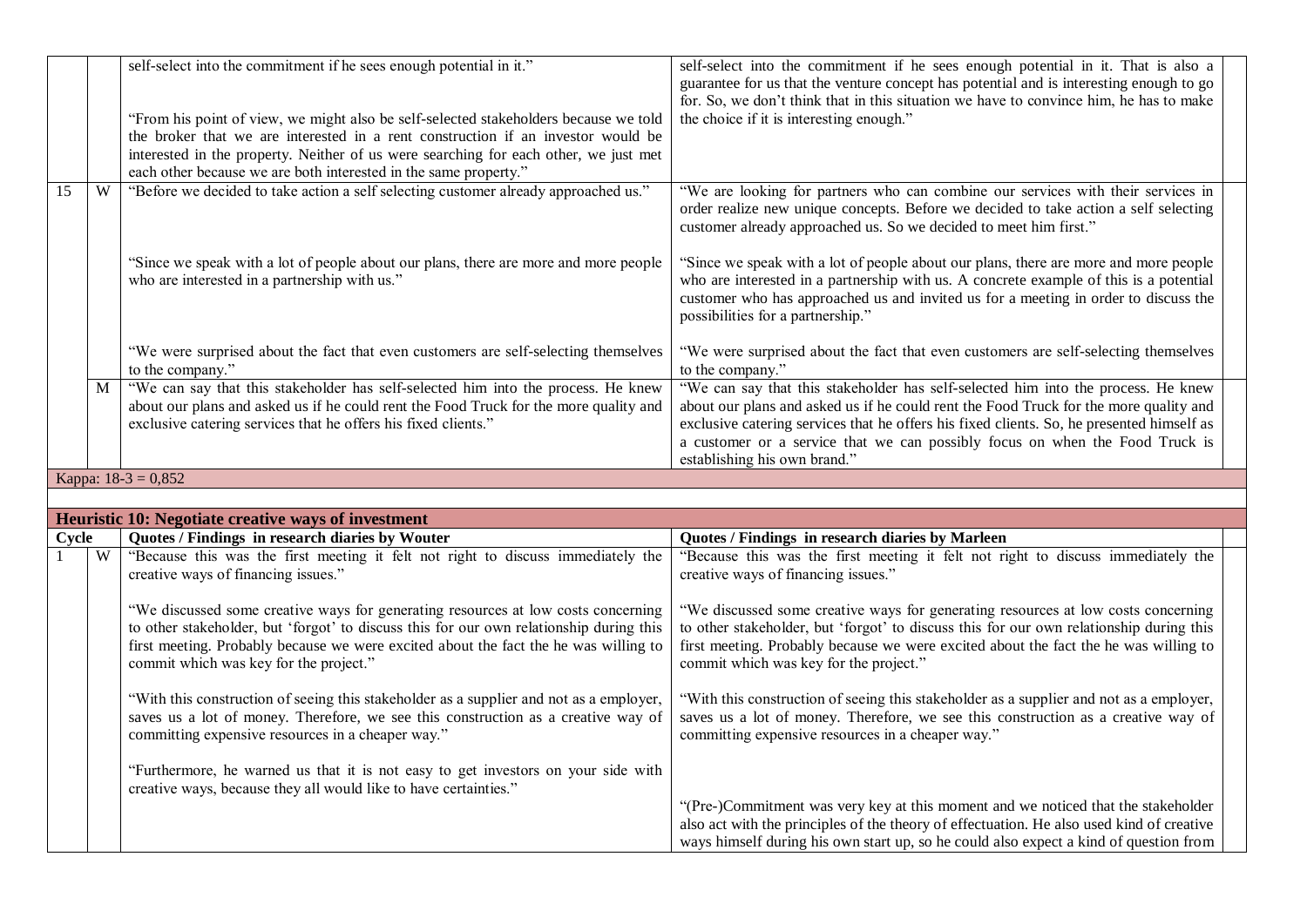|                |   |                                                                                                                                                                                                                                                                                                                                                                                              | us in the second meeting."                                                                                                                                                                                                                                                                                                                                                                                                                    |
|----------------|---|----------------------------------------------------------------------------------------------------------------------------------------------------------------------------------------------------------------------------------------------------------------------------------------------------------------------------------------------------------------------------------------------|-----------------------------------------------------------------------------------------------------------------------------------------------------------------------------------------------------------------------------------------------------------------------------------------------------------------------------------------------------------------------------------------------------------------------------------------------|
|                | M | "We have not negotiated creative ways of investment with the first stakeholder                                                                                                                                                                                                                                                                                                               | "We have not negotiated creative ways of investment with the first stakeholder                                                                                                                                                                                                                                                                                                                                                                |
|                |   | because we noticed it was too soon in the process since the venture concept was not<br>concrete yet."                                                                                                                                                                                                                                                                                        | because we noticed it was too soon in the process since the venture concept was not<br>concrete yet."                                                                                                                                                                                                                                                                                                                                         |
|                |   | "With saying these things, it seems that if he commits to us, that he will be willing to<br>think about 'creative ways of investment and generating cash' for himself and other<br>stakeholders."                                                                                                                                                                                            | "With saying these things, it seems that if this stakeholder commits to us, that he will<br>be willing to think about 'creative ways of investment and generating cash' for<br>himself and other stakeholders."                                                                                                                                                                                                                               |
|                |   | Stakeholder 1; "Not everybody is open for creative ways of payment, like provision<br>and percentage of margins. However, you have to search for the right people who<br>believe in you, then it is possible."                                                                                                                                                                               | Stakeholder 1: "It is not easy to commit people to invest in you. Not everybody is<br>open for creative ways of payment, like provision and percentage of margins. This<br>makes it difficult to generate cash for investment needs. However, you have to search<br>for the right people who believe in you, then it is possible. For example, if you find a<br>website builder who believes in the concept, you might pay him after a year." |
|                |   | "We did not negotiate concretely what he likes to get in return. He did hint that we<br>can see him as supplier and that we pay him for the products and production hours<br>that he delivers."                                                                                                                                                                                              |                                                                                                                                                                                                                                                                                                                                                                                                                                               |
|                |   | "However, we talked about the ways in which this stakeholder has generated cash<br>and investment during his start-up three years ago."                                                                                                                                                                                                                                                      |                                                                                                                                                                                                                                                                                                                                                                                                                                               |
| $\overline{2}$ | W | The stakeholder; "So you have to make use of existing distribution channels in order<br>to increase your sales range and reduce cash needs instead of developing one<br>yourself"."                                                                                                                                                                                                          | "The stakeholder; "So you have to make use of existing distribution channels in order<br>to increase your sales range and reduce cash needs instead of developing one<br>yourself."                                                                                                                                                                                                                                                           |
|                |   | "This all in order to realize a partnership that is dependent on the success of this<br>project. In addition, we don't have the money yet to pay him per hour, so we want to<br>pay him when we also make money."                                                                                                                                                                            | "This all in order to realize a partnership that is dependent on the success of this<br>project. We think he will put more effort in his own designed applications because it<br>generates money. In addition, we don't have the money yet to pay him per hour, so<br>we want to pay him when we also make money."                                                                                                                            |
|                | M | "We have not negotiated creative ways of generating cash, but we did ask this<br>stakeholder what he thought about working on the basis of provision. Stakeholder 2;<br>"I do some work on the basis of provision. However, I also need some security so I<br>cannot do all the jobs on this basis. I really need to be excited about the venture<br>concept and it needs to have ambition." | "We have not negotiated creative ways of generating cash, but we did ask this<br>stakeholder what he thought about working on the basis of provision. Stakeholder 2:<br>"I do some work on the basis of provision. However, I also need some security so I<br>cannot do all the jobs on this basis. I really need to be excited about the venture<br>concept and it needs to have ambition."                                                  |
|                |   | "He was reserved about talking about the construction of a possible commitment<br>between him and us."                                                                                                                                                                                                                                                                                       | "The stakeholder did respond on our questions how he does it and understood that we<br>had to find creative ways for cash because we do not have much, but he was reserved<br>about talking about the construction of a possible commitment between him and us."                                                                                                                                                                              |
|                |   | Stakeholder 2: "It is too soon to think about financial constructions. I cannot and will<br>not do statements about that."                                                                                                                                                                                                                                                                   | Stakeholder 2: "It is too soon to think about financial constructions. I cannot and will<br>not do statements about that."                                                                                                                                                                                                                                                                                                                    |
|                |   | 'Since the venture idea is not concrete yet, we felt that this stakeholder did not feel<br>much for discussing and negotiating what would convince him to come on board."                                                                                                                                                                                                                    | 'Since the venture idea is not concrete yet, we felt that this stakeholder did not feel<br>much for discussing and negotiating what would convince him to come on board."                                                                                                                                                                                                                                                                     |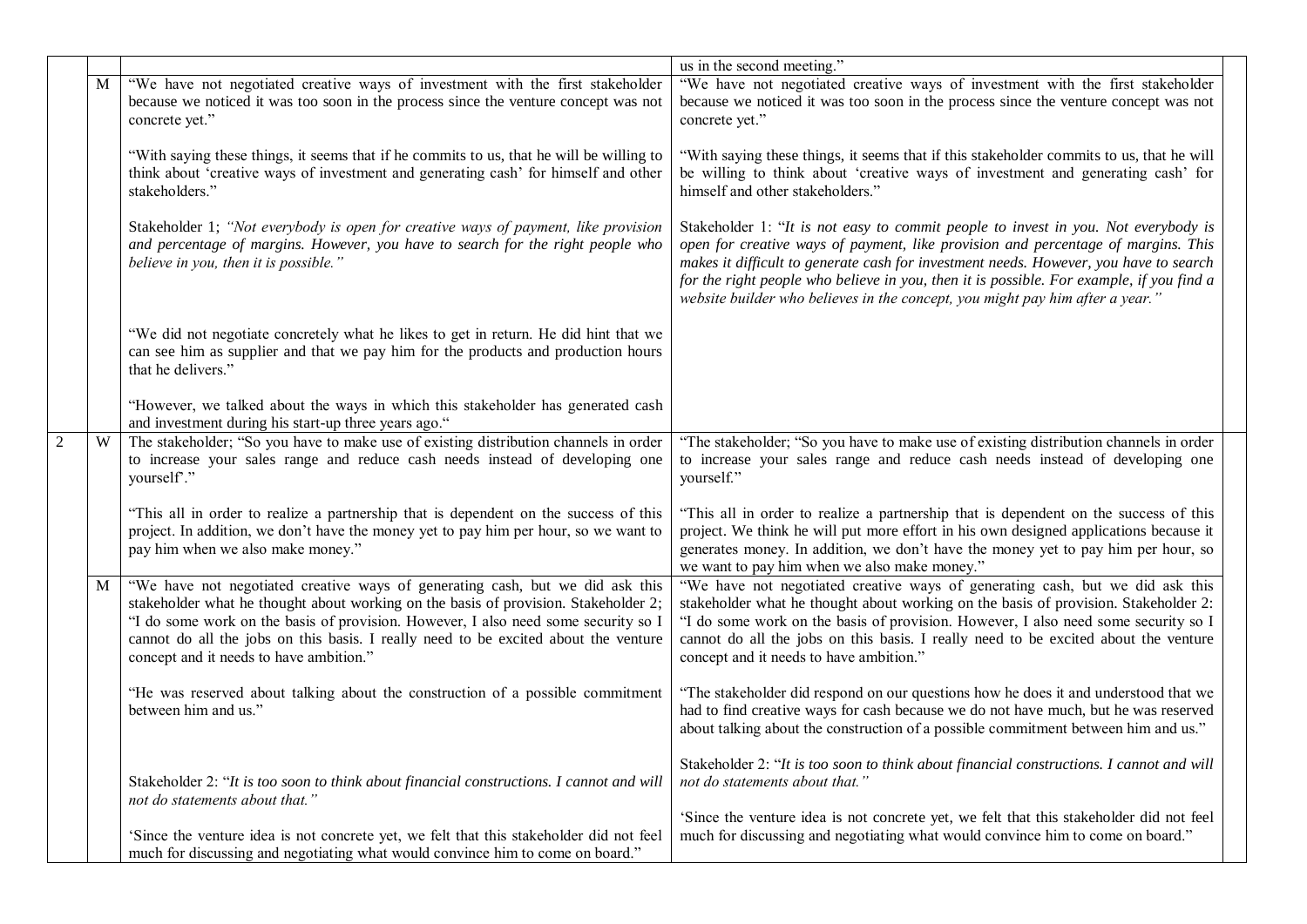| 3 | W | "This was not a stakeholder that would like to earn some money from us."                                                                                                                                                                                                                                                                                                                    | "This was not a stakeholder that would like to earn some money from us."                                                                                                                                                                                                                                                                                                                                                                                                                                                                                                                                                              |  |
|---|---|---------------------------------------------------------------------------------------------------------------------------------------------------------------------------------------------------------------------------------------------------------------------------------------------------------------------------------------------------------------------------------------------|---------------------------------------------------------------------------------------------------------------------------------------------------------------------------------------------------------------------------------------------------------------------------------------------------------------------------------------------------------------------------------------------------------------------------------------------------------------------------------------------------------------------------------------------------------------------------------------------------------------------------------------|--|
|   | M | "This was not necessary to discuss during the meeting. This was not a subject that we                                                                                                                                                                                                                                                                                                       | "This was not necessary to discuss during the meeting. This was not a subject that we                                                                                                                                                                                                                                                                                                                                                                                                                                                                                                                                                 |  |
|   |   | wanted to discuss with him."                                                                                                                                                                                                                                                                                                                                                                | wanted to discuss with him."                                                                                                                                                                                                                                                                                                                                                                                                                                                                                                                                                                                                          |  |
|   |   | Kappa: $28-4 = 0.864$                                                                                                                                                                                                                                                                                                                                                                       |                                                                                                                                                                                                                                                                                                                                                                                                                                                                                                                                                                                                                                       |  |
|   |   |                                                                                                                                                                                                                                                                                                                                                                                             |                                                                                                                                                                                                                                                                                                                                                                                                                                                                                                                                                                                                                                       |  |
|   | W | "We negotiated a little bit about how we are going to pay stakeholder 1 for his<br>services, and in order to minimum the risks. He proposed that he is willing to commit<br>on the basis that we only have to pay him per sold product. In other words, we buy<br>100 products on Monday, but after we week we have only sold 50, we only have to<br>pay him for the 50 products."          | "We negotiated a little bit about how we are going to pay him for his services, and in<br>order to minimum the risks. He proposed that he is willing to commit on the basis<br>that we only have to pay him per sold menu."                                                                                                                                                                                                                                                                                                                                                                                                           |  |
|   | M | "He told us that we could pay him for every product that we sell. So, for instance, he<br>makes enough food for 100 products, but if we only sell 70, we only have to pay him<br>for these 70 products. This puts a lot of our risk on our stakeholder."                                                                                                                                    | "During the meeting with this stakeholder, the stakeholder himself came up with a<br>creative way of payments. He told us that we could pay him for every meal that we<br>sell. So, for instance, he makes enough food for 100 products, but if we only sell 70,<br>we only have to pay him for these 70 products. This puts a lot of our risk on our<br>stakeholder. We have not discussed yet how much we have to pay per sold product.<br>Indirectly this means that he has huge confidence in the concept and that he believes<br>it will be a success. Otherwise, he wouldn't have come up with such a payment<br>construction." |  |
|   |   | "You can try to negotiate with a packaging supplier that you are willing to buy for<br>instance thousand pieces, but want to pay in terms of 50 pieces. That reduces the cost<br>beforehand which makes it easier to earn some money. Moreover, just tell them that<br>you are young entrepreneurs and need some help for the start-up. Don't be afraid to<br>ask somebody for their help." | "Another thing that this stakeholder mentioned was: "You can try to negotiate with a<br>packaging supplier that you are willing to buy for instance thousand pieces, but want<br>to pay in terms of 50 pieces. That reduces the cost beforehand which makes it easier<br>to earn some money. Moreover, just tell them that you are young entrepreneurs and<br>need some help for the start-up. Don't be afraid to ask somebody for their help."                                                                                                                                                                                       |  |
| 5 | W | "We proposed to delay the payments terms up to 4 weeks. And he confirmed. In<br>addition, we will get some reduction on the prices which they ask on their webshop."                                                                                                                                                                                                                        | "We proposed to delay the payments terms up to 4 weeks. And he confirmed. In<br>addition, we will get some reduction on the prices which they ask on their webshop."                                                                                                                                                                                                                                                                                                                                                                                                                                                                  |  |
|   |   |                                                                                                                                                                                                                                                                                                                                                                                             | "The need to reduce cash needs and be creative in investments was also a thing you<br>see more and more he told us."                                                                                                                                                                                                                                                                                                                                                                                                                                                                                                                  |  |
|   | M | "The stakeholder offered us discount on the products that are also in their webshop<br>(so prices are lower than in webshop) and a delayed payment term (from 21 days to<br>30 days)."                                                                                                                                                                                                      | "The stakeholder offered us discount on the products that are also in their webshop<br>(so prices are lower than in webshop) and a delayed payment term (from 21 days to<br>30 days). I have the feeling this is just because he wants us as new lead, so that it is a<br>standard procedure and not because we are young entrepreneurs. Although it might<br>help us to make a good start with our venture."                                                                                                                                                                                                                         |  |
|   |   | "What the stakeholder did say was: "Young entrepreneurship is always very nice and<br>interesting, we should help them during their start-up." So, in that sense I think that<br>this potential stakeholder might be willing to help us as young entrepreneurs,<br>although I didn't really feel it during the meeting."                                                                    | "It is hard to negotiate creative ways of investment and generating cash, and terms                                                                                                                                                                                                                                                                                                                                                                                                                                                                                                                                                   |  |
|   |   |                                                                                                                                                                                                                                                                                                                                                                                             | and conditions with a stakeholder. At least, it is hard to start this discussion. In that<br>case I am too much waiting (wait-and-see) on the input of the stakeholder. This might<br>be due to my restricted experience in this."                                                                                                                                                                                                                                                                                                                                                                                                    |  |
| 6 | W | "We discussed the use of slack resources which is a really creative way of decreasing<br>the needed cash."                                                                                                                                                                                                                                                                                  | "We discussed the use of slack resources which is a really creative way of decreasing<br>the needed cash."                                                                                                                                                                                                                                                                                                                                                                                                                                                                                                                            |  |
|   |   | "Not the case for this first meeting."                                                                                                                                                                                                                                                                                                                                                      |                                                                                                                                                                                                                                                                                                                                                                                                                                                                                                                                                                                                                                       |  |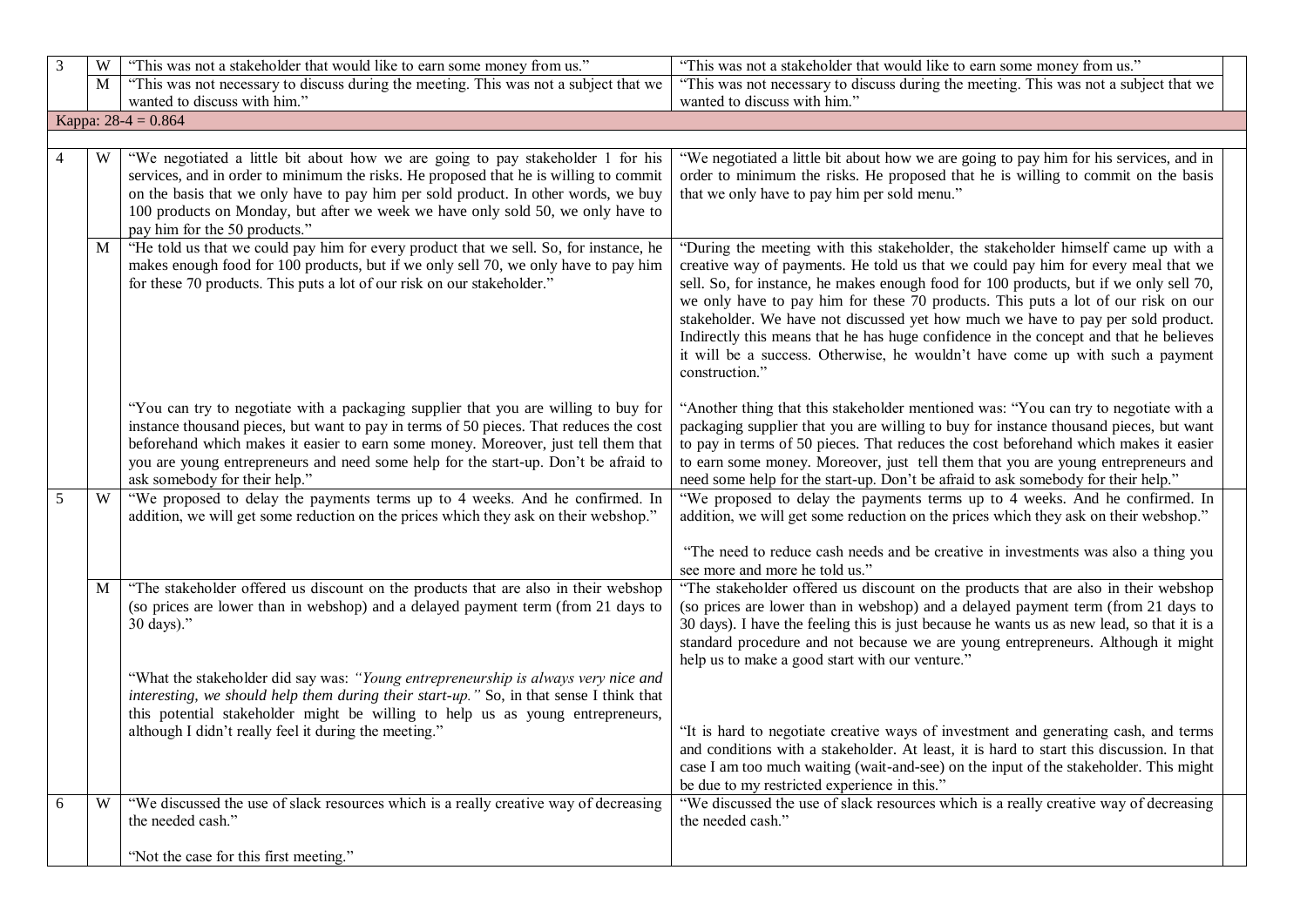|         | M | "This is not really necessary at this moment because we are only exploring the<br>possibility of the locker systems."                                                                                                                                                                                                                                                                                                                                                                              | "This is not really necessary at this moment because we are only exploring the<br>possibility of the locker systems."                                                                                                                                                                                                                                                                                                         |  |
|---------|---|----------------------------------------------------------------------------------------------------------------------------------------------------------------------------------------------------------------------------------------------------------------------------------------------------------------------------------------------------------------------------------------------------------------------------------------------------------------------------------------------------|-------------------------------------------------------------------------------------------------------------------------------------------------------------------------------------------------------------------------------------------------------------------------------------------------------------------------------------------------------------------------------------------------------------------------------|--|
|         |   | "So, just be creative considering the resources you need and just start small and<br>experiment what works and what doesn't. You've got nothing to lose!"                                                                                                                                                                                                                                                                                                                                          | "When we came up with the idea of using existing lockers and software, he said that<br>that is the way to think as young entrepreneurs: "So, just be creative considering the<br>resources you need and just start small and experiment what works and what doesn't.<br>You've got nothing to lose!"                                                                                                                          |  |
|         |   | "I think that this stakeholder agreed with us that we, as young entrepreneurs, have to<br>be creative about the resources we need. When we told him that we are looking for<br>slack resources, he was thrilled by this idea and it even seemed that we made him<br>think."                                                                                                                                                                                                                        | "I think that this stakeholder agreed with us that we, as young entrepreneurs, have to<br>be creative about the resources we need. When we told him that we are looking for<br>slack resources, he was thrilled by this idea and it even seemed that we made him<br>think."                                                                                                                                                   |  |
|         |   |                                                                                                                                                                                                                                                                                                                                                                                                                                                                                                    | "Due to the fact that the stakeholder was not really keen on committing his company<br>to our venture idea, we are sure that we cannot negotiate creative ways of investment<br>with him. It really seemed that he wanted to help us with his ideas and inspiration,<br>but that he didn't saw a role for his company in our venture development. He even<br>mentioned some other companies who would be interesting for us." |  |
|         |   | Kappa: $18-5 = 0.774$                                                                                                                                                                                                                                                                                                                                                                                                                                                                              |                                                                                                                                                                                                                                                                                                                                                                                                                               |  |
|         |   |                                                                                                                                                                                                                                                                                                                                                                                                                                                                                                    |                                                                                                                                                                                                                                                                                                                                                                                                                               |  |
|         | W | "Since we don't see him as a potential stakeholder, we don't have considered creative<br>ways of investment. However, we want to ask him for help and support, and that will<br>cost him some time, so we have to realize that it is obvious that he will help us for<br>free."                                                                                                                                                                                                                    | "Since we don't see him as a potential stakeholder, we don't have considered creative<br>ways of investment. However, we want to ask him for help and support, and that will<br>cost him some time, so we have to realize that it is obvious that he will help us for<br>free."                                                                                                                                               |  |
|         |   | "Since the usefulness of thinking in target groups is decreased, he advised us to put<br>effort in the beginning in company awareness/branding. So people know you. This<br>has to be realized with creative tools and have to be cheap. Think in the way of<br>publicity stunts which will result in free publicity in the news papers or social media,<br>or let people try your products for free. Important here is that you have to calculate if<br>it is worth doing and not too expensive." |                                                                                                                                                                                                                                                                                                                                                                                                                               |  |
|         | M | "This stakeholder does not have to commit to us. Therefore, we have not considered<br>creative ways of investment beforehand. During the meeting, we did discuss this<br>topic in order to learn of his ideas and experience concerning creative ways of<br>investment and generating cash."                                                                                                                                                                                                       | "This stakeholder does not have to commit to us. Therefore, we have not considered<br>creative ways of investment beforehand. During the meeting, we did discuss this<br>topic in order to learn of his ideas and experience concerning creative ways of<br>investment and generating cash."                                                                                                                                  |  |
|         |   |                                                                                                                                                                                                                                                                                                                                                                                                                                                                                                    | "The stakeholder; "You don't have to do everything yourself, make use of the things<br>of others. However, make sure that there is also something in it for them. So, don't<br>expect that you can 'just' make use of it. Again, what is the added value for them?<br>Why would they participate?"                                                                                                                            |  |
| $\,8\,$ | W | "I see no opportunities for creative ways of investments and generating cash."                                                                                                                                                                                                                                                                                                                                                                                                                     | "I see no opportunities for creative ways of investments and generating cash."                                                                                                                                                                                                                                                                                                                                                |  |
|         | M | "This is not really a stakeholder who has to commit to us in the sense that he has a                                                                                                                                                                                                                                                                                                                                                                                                               | "This is not really a stakeholder who has to commit to us in the sense that he has a                                                                                                                                                                                                                                                                                                                                          |  |
| 9       | W | stake in the venture or that we have to buy/sell him something."<br>"Concerning lowering the costs of a starting company, you also have to look at                                                                                                                                                                                                                                                                                                                                                 | stake in the venture or that we have to buy/sell him something."<br>"Concerning lowering the costs of a starting company, you also have to look at                                                                                                                                                                                                                                                                            |  |
|         |   | 'where can we borrow the needed cash with the lowest interest percentage, according                                                                                                                                                                                                                                                                                                                                                                                                                | 'where can we borrow the needed cash with the lowest interest percentage, according                                                                                                                                                                                                                                                                                                                                           |  |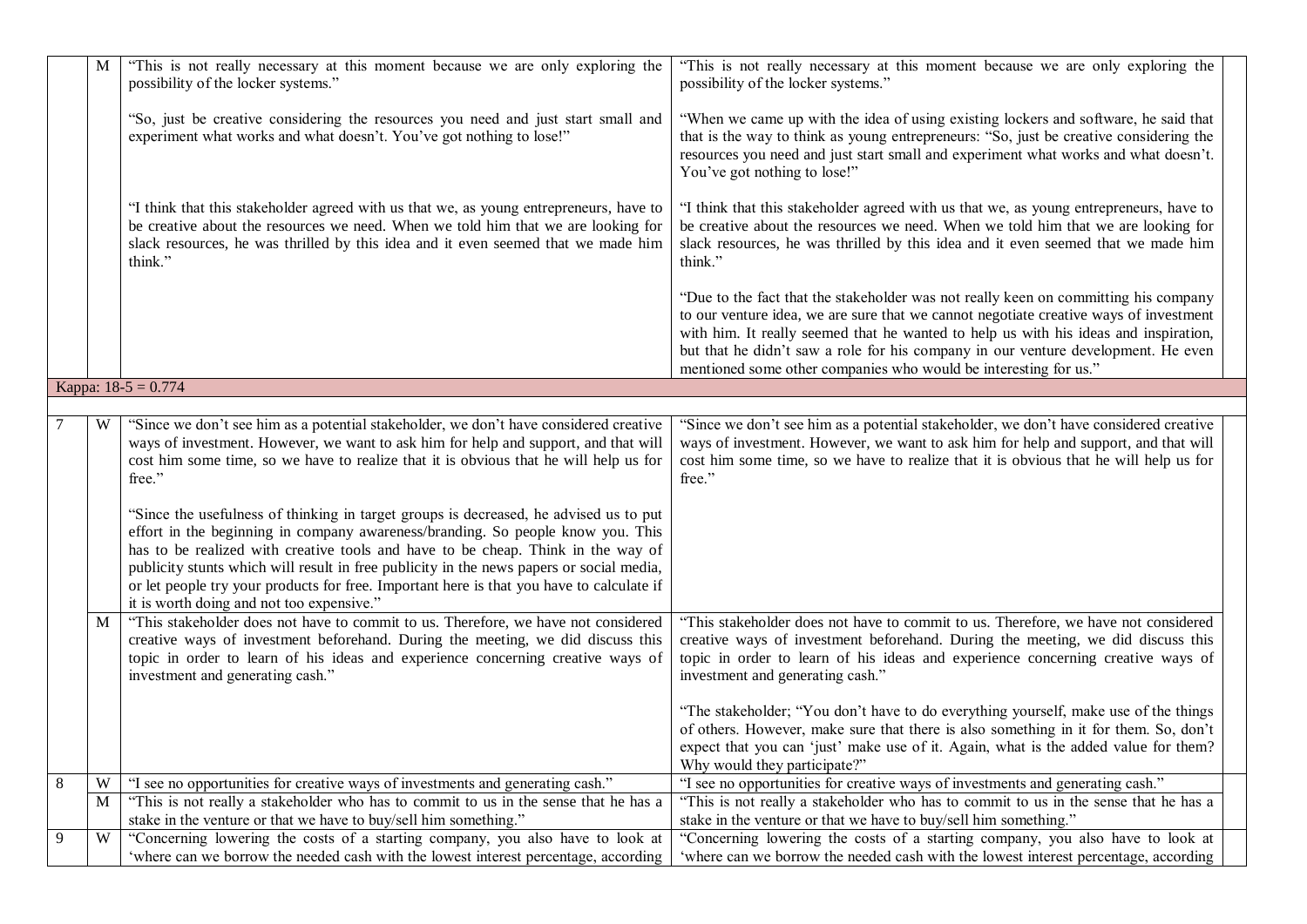|    |   | to the bank. With a relative low investment demand, you can probably find other<br>investors besides a bank. For instance family and friends."                                                                                                                                                                                                                                                                                                                                  | to the bank. With a relative low investment demand, you can probably find other<br>investors besides a bank. For instance family and friends."                                                                                                                                                                                                                                                                                                                                                                                                                                                                                                                                                                                        |
|----|---|---------------------------------------------------------------------------------------------------------------------------------------------------------------------------------------------------------------------------------------------------------------------------------------------------------------------------------------------------------------------------------------------------------------------------------------------------------------------------------|---------------------------------------------------------------------------------------------------------------------------------------------------------------------------------------------------------------------------------------------------------------------------------------------------------------------------------------------------------------------------------------------------------------------------------------------------------------------------------------------------------------------------------------------------------------------------------------------------------------------------------------------------------------------------------------------------------------------------------------|
|    |   | "The bank can offer us money with an interest percentage around 6, and then we also<br>have some additional costs. On the other hand we have the opportunity that our<br>family will loan the needed money for us with a lower amount of interest and no<br>additional costs since they are already a client of the bank. This opportunity will save<br>us thousands of Euros."                                                                                                 | "The bank can offer us money with an interest percentage around 6, and then we also<br>have some additional costs. On the other hand we have the opportunity that our<br>family will loan the needed money for us with a lower amount of interest and no<br>additional costs since they are already a client of the bank. This opportunity will save<br>us thousands of Euros."                                                                                                                                                                                                                                                                                                                                                       |
|    |   | "Although we have been creative concerning our needed resources, we still need<br>some investments."                                                                                                                                                                                                                                                                                                                                                                            |                                                                                                                                                                                                                                                                                                                                                                                                                                                                                                                                                                                                                                                                                                                                       |
|    | M | "The stakeholder advised us to look further than the bank for creative ways of<br>investment. For instance, he mentioned that family or acquaintances might be able to<br>lend us money for a more attractive interest rate."                                                                                                                                                                                                                                                   | "The stakeholder advised us to look further than the bank for creative ways of<br>investment. For instance, he mentioned that family or acquaintances might be able to<br>lend us money for a more attractive interest rate."                                                                                                                                                                                                                                                                                                                                                                                                                                                                                                         |
|    |   | "The thing that he liked most about our plan is that we are creative concerning the<br>things we really need. Stakeholder 11: "For instance, you can decide the let an<br>external party build the truck, this costs more than $\epsilon$ 100000. By doing this yourself<br>and gaining all the knowledge that is necessary for it, you reduce this amount to<br>$\epsilon$ 70000. That is a good way of thinking. What do you really need."                                    | "The stakeholders gave us feedback on our effectual business plan. The thing that he<br>liked most about our plan is that we are creative concerning the things we really need.<br>Stakeholder 11: "For instance, you can decide to let an external party build the<br>truck, this costs more than $\epsilon$ 100000. By doing this yourself and gaining all the<br>knowledge that is necessary for it, you reduce this amount to $\epsilon$ 70000. That is a good<br>way of thinking. What do you really need."                                                                                                                                                                                                                      |
|    |   | Kappa: $16-3 = 0.837$                                                                                                                                                                                                                                                                                                                                                                                                                                                           |                                                                                                                                                                                                                                                                                                                                                                                                                                                                                                                                                                                                                                                                                                                                       |
| 10 | W | "We will benefit from his network and businesses which will result in our first                                                                                                                                                                                                                                                                                                                                                                                                 | "We will benefit from his network and businesses which will result in our first                                                                                                                                                                                                                                                                                                                                                                                                                                                                                                                                                                                                                                                       |
|    |   | revenues."                                                                                                                                                                                                                                                                                                                                                                                                                                                                      | revenues."                                                                                                                                                                                                                                                                                                                                                                                                                                                                                                                                                                                                                                                                                                                            |
|    | M | Stakeholder 10: "The costs in the first year should be as low as possible in order to<br>'survive'. This is really a good venture concept, so you need to have the chance to<br>make the best of it. Therefore, I will make half-fabricates for you and you can buy<br>them of me for purchase price (inkoopprijs). So, I won't calculate the hours that I put<br>in. This is the construction for the first year. After one year, we have to consider<br>alternative options." | During the meeting, we discussed the financial construction of the cooperation with<br>the stakeholder. He assured us that he is going to help us in the first year because that<br>is an important year for a new venture in the catering market. Stakeholder 10: "The<br>costs in the first year should be as low as possible in order to 'survive'. This is really<br>a good venture concept, so you need to have the chance to make the best of it.<br>Therefore, I will make half-fabricates for you and you can buy them of me for<br>purchase price (inkoopprijs). So, I won't calculate the hours that I put in. This is the<br>construction for the first year. After one year, we have to consider alternative<br>options." |
|    |   | "Moreover, he told us that we should already commit customers in order to create<br>some security."                                                                                                                                                                                                                                                                                                                                                                             | "He told us that we should already commit customers in order to create some<br>security."                                                                                                                                                                                                                                                                                                                                                                                                                                                                                                                                                                                                                                             |
|    |   | "The stakeholder told us that we don't have to buy all the equipment new, we can<br>make use of second hand equipment in order to reduce the start up costs."                                                                                                                                                                                                                                                                                                                   | "During the meeting we have continuously tried to explain how and why we have<br>tried to reduce the costs and the cash that we need. So that we express the feeling that                                                                                                                                                                                                                                                                                                                                                                                                                                                                                                                                                             |
|    |   | "The basis of the cooperation structure with this stakeholder is that we buy half<br>fabricates of the stakeholder and that we have to pay him for the costs of the<br>products, not for his own labour. In this partnership he is a supplier of us which saves                                                                                                                                                                                                                 | we are not spending money on things that are not necessary. Especially because we<br>are not in the position (young entrepreneurs) to spend much money, because we don't<br>have own money, but have to lend it of others. We want to show others that we can                                                                                                                                                                                                                                                                                                                                                                                                                                                                         |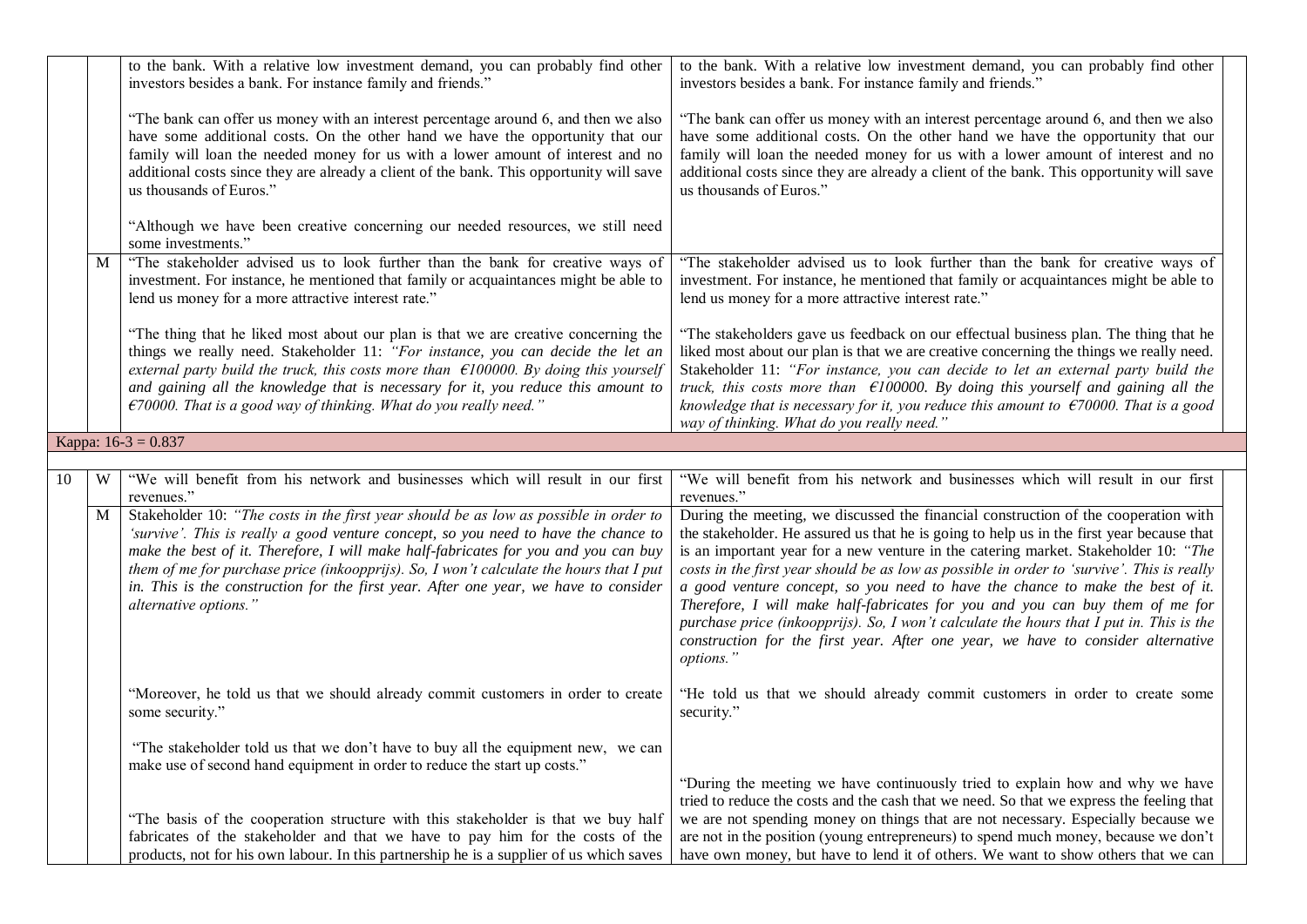|    |   | a lot of money."                                                                                                                                                                                                                                                                                                                                                                                 | manage the money issues."                                                                                                                                                                                                                                                                                                                                                                                                                                                                                                                                                                                                               |
|----|---|--------------------------------------------------------------------------------------------------------------------------------------------------------------------------------------------------------------------------------------------------------------------------------------------------------------------------------------------------------------------------------------------------|-----------------------------------------------------------------------------------------------------------------------------------------------------------------------------------------------------------------------------------------------------------------------------------------------------------------------------------------------------------------------------------------------------------------------------------------------------------------------------------------------------------------------------------------------------------------------------------------------------------------------------------------|
| 11 | W | "Low percentage of interest since we can borrow money from the bank via family.<br>They have other terms and conditions which is thousands of Euros cheaper.<br>Percentage of interest 3 instead of 6 (for novice entrepreneurs), no additional fees<br>$(1\%)$ ."                                                                                                                               | "Low percentage of interest since we can borrow money from the bank via family.<br>They have other terms and conditions which is thousands of Euros cheaper.<br>Percentage of interest 3 instead of 6 (for novice entrepreneurs), no additional fees<br>$(1\%)$ ."                                                                                                                                                                                                                                                                                                                                                                      |
|    |   |                                                                                                                                                                                                                                                                                                                                                                                                  | "This construction on its own is a creative way of investment. It saves us a lot of<br>money concerning fixed costs."                                                                                                                                                                                                                                                                                                                                                                                                                                                                                                                   |
|    |   |                                                                                                                                                                                                                                                                                                                                                                                                  | "This stakeholder pushed us to start already with making money. He would like to<br>see that we already sell our products in the start up phase."                                                                                                                                                                                                                                                                                                                                                                                                                                                                                       |
|    | M | "Since the stakeholder has a good (trust) and professional relationship with the bank,<br>he can lend money for less interest than we would have to pay. So, this is cheaper<br>money. We can lend this money of him for the same interest rate that he has to pay."                                                                                                                             | "Since the stakeholder has a good (trust) and professional relationship with the bank,<br>he can lend money for less interest than we would have to pay. So, this is cheaper<br>money. We can lend this money of him for the same interest rate that he has to pay."                                                                                                                                                                                                                                                                                                                                                                    |
|    |   |                                                                                                                                                                                                                                                                                                                                                                                                  | "The stakeholders are willing to help us with their financial resources, without really<br>benefitting of it themselves. They just believe in the venture concept and want to help<br>us during the start up of the venture. However, they do say continuously that we have<br>to pay the money back per month over a period of six years. Also if the venture<br>doesn't become successful we have to find a job in order to pay back all the money.<br>So, it is not an investment of the stakeholders but a loan that has to be paid back in<br>the future."                                                                         |
| 12 | W | "The creative part of this partnership is that we can put effort in finding the best<br>deals. This to make sure that the builder of the truck is only doing what his profession<br>is and is not doing things we can do as well. This in order to reduce his working<br>hours that he will put on the invoice."                                                                                 | "At this moment we concentrating on looking what do we really need in order to<br>reduce the needed cash and how can we purchase leftovers with a huge discount."                                                                                                                                                                                                                                                                                                                                                                                                                                                                       |
|    | M | "He will set a target price of the hours he works on the rebuilding. If he exceeds this<br>amount of hours (money), he will not calculate that in the final costs. If the amount of<br>hours is lower than the amount he has estimated beforehand, he also won't calculate<br>it. This seems like a nice construction in which we have little risk, while we do have a<br>professional builder." | "The stakeholder wants to work with us on the basis of a financial construction in<br>which he has some risks. Since this is a totally new project for him, he was not sure<br>how many hours he would be busy with the project. So, he will set a target price of<br>the hours he works on the rebuilding. If he exceeds this amount of hours (money), he<br>will not calculate that in the final costs. If the amount of hours is lower than the<br>amount he has estimated beforehand, he also won't calculate it. This seems like a<br>nice construction in which we have little risk, while we do have a professional<br>builder." |
|    |   | Kappa: $12-8 = 0.591$                                                                                                                                                                                                                                                                                                                                                                            |                                                                                                                                                                                                                                                                                                                                                                                                                                                                                                                                                                                                                                         |
| 13 | W | "This person is willing to help us with buying all the kitchen equipment directly from                                                                                                                                                                                                                                                                                                           | "This person is willing to help us with buying all the kitchen equipment directly from                                                                                                                                                                                                                                                                                                                                                                                                                                                                                                                                                  |
|    |   | compensation for it. However, he is a maintenance mechanic and we need a person<br>who can execute the needed service/maintenance for all the equipment. Therefore, he<br>will also benefit from this partnership."                                                                                                                                                                              | the factory. This will save us thousands of Euros. He didn't want to get a the factory. This will save us thousands of Euros. He didn't want to get a<br>compensation for it. However, he is a maintenance mechanic and we need a person<br>who can execute the needed service/maintenance for all the equipment. Therefore, he<br>will also benefit from this partnership."                                                                                                                                                                                                                                                            |
|    | M | "Especially in the phase in which the venture concept is quite concrete, it is useful to<br>think of the needed resources in creative ways. I notice that people around me<br>appreciate this mind-set and really see it as 'entrepreneurial'."                                                                                                                                                  | "Especially in the phase in which the venture concept is quite concrete, it is useful to<br>think of the needed resources in creative ways. I notice that people around me<br>appreciate this mind-set and really see it as 'entrepreneurial'."                                                                                                                                                                                                                                                                                                                                                                                         |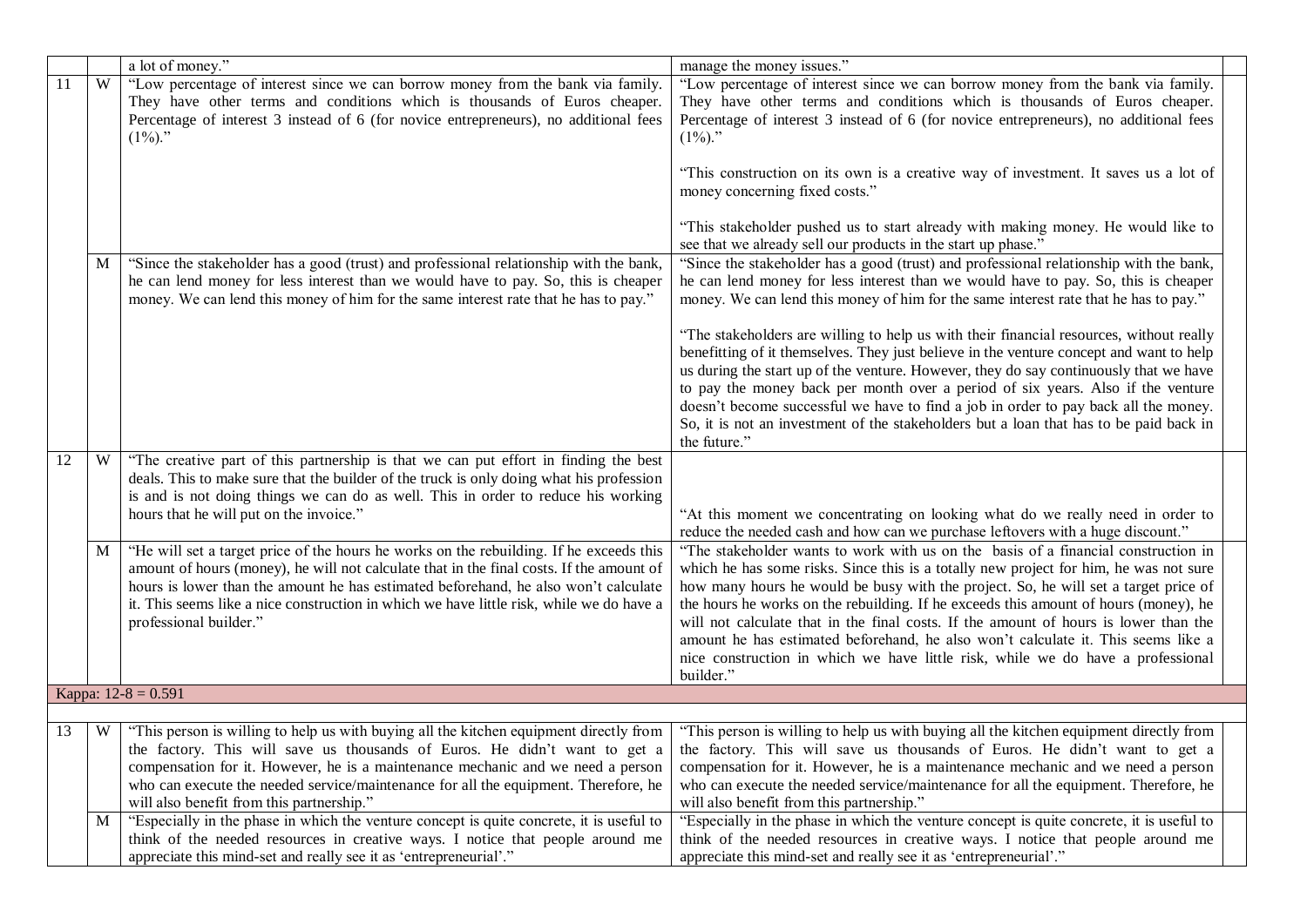|                 |   | "Moreover, this stakeholder wants to look at demo/showroom models or products<br>that have some little damage. These models might be much cheaper than new<br>products, while they are as good as new. This is an even more interesting option for<br>us."                                                                                                                                                                                                      | "Moreover, this stakeholder wants to look at demo/showroom models or products<br>that have some little damage. These models might be much cheaper than new<br>products, while they are as good as new. This is an even more interesting option for<br>us."                                                                                                                                                                                                      |  |
|-----------------|---|-----------------------------------------------------------------------------------------------------------------------------------------------------------------------------------------------------------------------------------------------------------------------------------------------------------------------------------------------------------------------------------------------------------------------------------------------------------------|-----------------------------------------------------------------------------------------------------------------------------------------------------------------------------------------------------------------------------------------------------------------------------------------------------------------------------------------------------------------------------------------------------------------------------------------------------------------|--|
|                 |   | "Moreover, he has great network contacts to become aware where we can find great<br>second hand equipment."                                                                                                                                                                                                                                                                                                                                                     | "We can buy the equipment for purchase value. Since he is a mechanic in cool<br>technique, he wants to do the maintenance for us. We are very pleased that he is<br>willing to help us with such a construction. This really reduces the amount of cash<br>that we need for the equipment."                                                                                                                                                                     |  |
| 14              | W | "We asked him to share the risks of the store. For instance, to invest in our food store<br>and to receive a percentage of the turnover. However, he was an oil business men and<br>not a hospitality person. He was only considering the option to raise the monthly rent<br>in order to overcome the exterior investment of the property. In our eyes is that an<br>interesting option since it reduces our investment requirements."                         | "We asked him to share the risks of the store. For instance, to invest in our food store<br>and to receive a percentage of the turnover. However, he was an oil business men and<br>not a hospitality person. He was only considering the option to raise the monthly rent<br>in order to overcome the exterior investment of the property. In our eyes is that an<br>interesting option since it reduces our investment requirements."                         |  |
|                 | M | "The stakeholder asked us if we were willing to buy the store as a percentage of the<br>whole investment. So, that we buy the store and he the rest. We have told him that we<br>can only participate in this project if we can rent the store/restaurant. So, in that case<br>we are not open for another creative construction because we don't have any money<br>and we cannot afford to lose any since we have already bet on another course of<br>action." | "The stakeholder asked us if we were willing to buy the store as a percentage of the<br>whole investment. So, that we buy the store and he the rest. We have told him that we<br>can only participate in this project if we can rent the store/restaurant. So, in that case<br>we are not open for another creative construction because we don't have any money<br>and we cannot afford to lose any since we have already bet on another course of<br>action." |  |
|                 |   | "I think that they are not really willing to help us as young entrepreneurs. They like to<br>have some certainty in this."                                                                                                                                                                                                                                                                                                                                      | "I think that they are not really willing to help us as young entrepreneurs. They are<br>just looking for stakeholders who are interested in the store. They like to have some<br>certainty in this. We understand this because they don't know us and they have<br>already have to afford the risk of buying the whole property, so they want to calculate<br>with a fixed rent price which gives them certainty."                                             |  |
|                 |   | "We also explained that we are open for a construction in which the rent will be<br>increased as our sales turn up to be very good. So, that we pay rent as a percentage of<br>the sales. They are not open for that because they rather see a fixed rent price."                                                                                                                                                                                               |                                                                                                                                                                                                                                                                                                                                                                                                                                                                 |  |
| $\overline{15}$ | W | "Pre-sell products and services to reduce risks and to generate immediately some<br>revenues at the start of the company. In addition, we would like to benefit from his<br>network of clients. Hopefully those clients will also be interested in our product."                                                                                                                                                                                                | "Pre-sell products and services to reduce risks and to generate immediately some<br>revenues at the start of the company."                                                                                                                                                                                                                                                                                                                                      |  |
|                 |   | "This is a creative way of generating cash. Before we finished the food truck we<br>already have some customers who are willing to rent our truck for their catering<br>services. This is an interesting happening which can be showed to our investors."                                                                                                                                                                                                       | "This is a creative way of generating cash. Before we finished the food truck we<br>already have some customers who are willing to rent our truck for their catering<br>services. This is an interesting happening which can be showed to our investors."                                                                                                                                                                                                       |  |
|                 | M | "We are new so it is hard to gain awareness by ourselves. So, we believe that these<br>partnerships will increase our brand awareness and will secure ourselves of some<br>work, which might even cover the fixed costs in the first year. If we notice that<br>people are especially asking for us, we might be able to do all the catering activities<br>and acquisition ourselves. However, especially for the beginning we believe in                       | "What is important in this cycle is that we don't have brand awareness and don't have<br>many network contacts through which we can acquire enough requests during the<br>first period of business. In order to build this, we believe in cooperation with<br>established catering suppliers who hire us and the Food Truck. So, we can see them<br>as pre-committed customer. So, if we can commit those customers we expand our                               |  |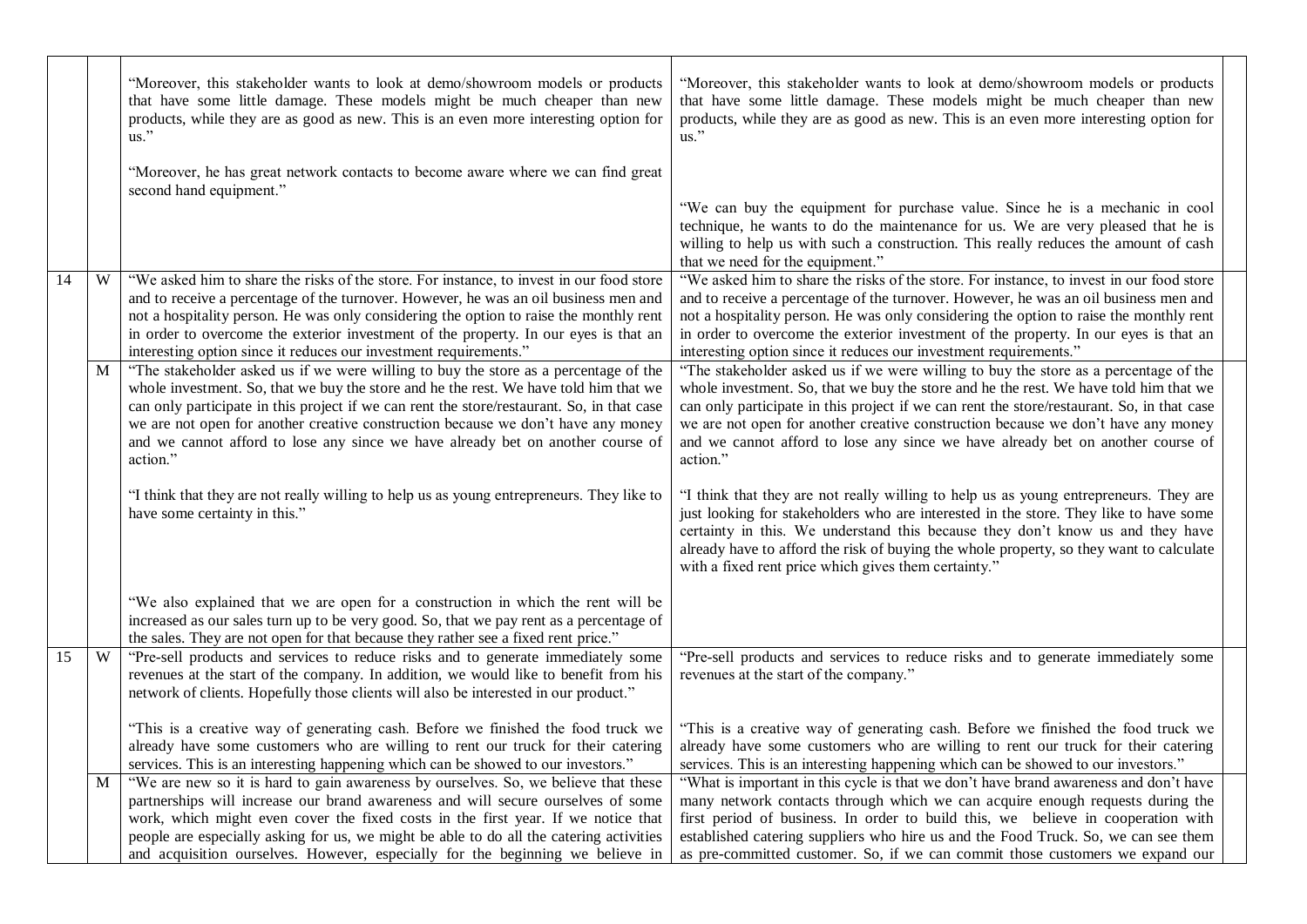|                |   | partnerships with these type of customers; restaurant owners who hire us for their<br>catering purposes."                                                                                                                                                                                                                                                                                                                                                                                                                         | means and work on brand and service awareness."                                                                                                                                                                                                                                            |  |
|----------------|---|-----------------------------------------------------------------------------------------------------------------------------------------------------------------------------------------------------------------------------------------------------------------------------------------------------------------------------------------------------------------------------------------------------------------------------------------------------------------------------------------------------------------------------------|--------------------------------------------------------------------------------------------------------------------------------------------------------------------------------------------------------------------------------------------------------------------------------------------|--|
|                |   | "This stakeholder might be a customer of us who rents the Food Truck once in a<br>while for his own catering services. For us it is interesting to commit to such a<br>cooperation structure because it brings us some certainty, in order to keep the Food<br>Truck busy. Especially in the first year it might be hard for us to gain enough<br>awareness and interest in our product (also because we haven't proven ourselves yet),<br>so it would be an opportunity to work on that in this way. So, we see it as a creative | "This stakeholder might be a customer of us who rents the Food Truck once in a<br>while for his own catering services. So, we see it as a creative way to generate some<br>cash and to establish our 'brand'. In that case, this stakeholder can be seen as a pre-<br>committed customer." |  |
|                |   | way to generate some cash and to establish our 'brand'. In that case, this stakeholder<br>can be seen as a pre-committed customer."                                                                                                                                                                                                                                                                                                                                                                                               | 'We are investigating the possibility to pre-commit or pre-sell the Food Truck to<br>some catering activities of restaurant owners we already know. This in order to<br>generate a certain degree of income from the network and established 'brand' that                                  |  |
|                |   |                                                                                                                                                                                                                                                                                                                                                                                                                                                                                                                                   | these people have."                                                                                                                                                                                                                                                                        |  |
|                |   | Kappa: $20-6 = 0.758$                                                                                                                                                                                                                                                                                                                                                                                                                                                                                                             |                                                                                                                                                                                                                                                                                            |  |
|                |   |                                                                                                                                                                                                                                                                                                                                                                                                                                                                                                                                   |                                                                                                                                                                                                                                                                                            |  |
| Cycle          |   | Heuristic 11: Negotiate 'how to divide the pie' Terms and conditions<br>Quotes / Findings in research diaries by Wouter                                                                                                                                                                                                                                                                                                                                                                                                           | Quotes / Findings in research diaries by Marleen                                                                                                                                                                                                                                           |  |
|                | W | "Holding control as much as possible because there is a kind of danger that he will                                                                                                                                                                                                                                                                                                                                                                                                                                               | "Holding control as much as possible because there is a kind of danger that he will                                                                                                                                                                                                        |  |
|                |   | use our idea for his own. He is a real business men and is interested in all kinds of<br>related business activities. Maybe is this kind of thought wrong-placed, but it is the<br>first stakeholder we are going to meet, I don't have a lot of experience in these kind<br>of meetings."                                                                                                                                                                                                                                        | use our idea for his own. He is a real business men and is interested in all kinds of<br>related business activities. Maybe is this kind of thought wrong-placed, but it is the<br>first stakeholder we are going to meet, I don't have a lot of experience in these kind<br>of meetings." |  |
|                |   | "When he becomes very enthusiastic about the idea and he wants to commit more<br>resources that can boost the venture creation process, we have to think again about<br>the distribution of control and ownership."                                                                                                                                                                                                                                                                                                               | "When he becomes very enthusiastic about the idea and he wants to commit more<br>resources that can boost the venture creation process, we have to think again about<br>the distribution of control and ownership."                                                                        |  |
|                |   |                                                                                                                                                                                                                                                                                                                                                                                                                                                                                                                                   | "Control and ownership issues are not the case at this moment. It felt not right to<br>discuss this already"                                                                                                                                                                               |  |
|                | M | "Within the first meeting with this stakeholder, we have not yet negotiated terms and<br>conditions and control and ownership issues. That seemed a bit premature because<br>the venture idea is still in development."                                                                                                                                                                                                                                                                                                           | "Within the first meeting with this stakeholder, we have not yet negotiated terms and<br>conditions and control and ownership issues. That seemed a bit premature because<br>the venture idea is still in development."                                                                    |  |
|                |   | "We like to give this stakeholder control over the things he is specialized in and we<br>are not."                                                                                                                                                                                                                                                                                                                                                                                                                                | "I have to say that I see the first stakeholder as a very important stakeholder, so I am<br>willing to do a lot for his commitment."                                                                                                                                                       |  |
|                |   | "We would like to be the single owners of the company, unless a stakeholder like this<br>is that enthusiastic that he wants to help us in return for a 'stake' in the venture."                                                                                                                                                                                                                                                                                                                                                   |                                                                                                                                                                                                                                                                                            |  |
| $\overline{2}$ | W | "Since the negotiation is not happened yet, this action is also not the case for this<br>moment. However, we have to be prepared for the next meeting concerning this<br>issue."                                                                                                                                                                                                                                                                                                                                                  | "Since the negotiation is not happened yet, this action is also not the case for this<br>moment. However, we have to be prepared for the next meeting concerning this<br>issue."                                                                                                           |  |
|                |   | "Negotiating and talking about ownership and control are not the case in a<br>introduction meeting."                                                                                                                                                                                                                                                                                                                                                                                                                              | "Negotiating and talking about ownership and control are not the case in a<br>introduction meeting."                                                                                                                                                                                       |  |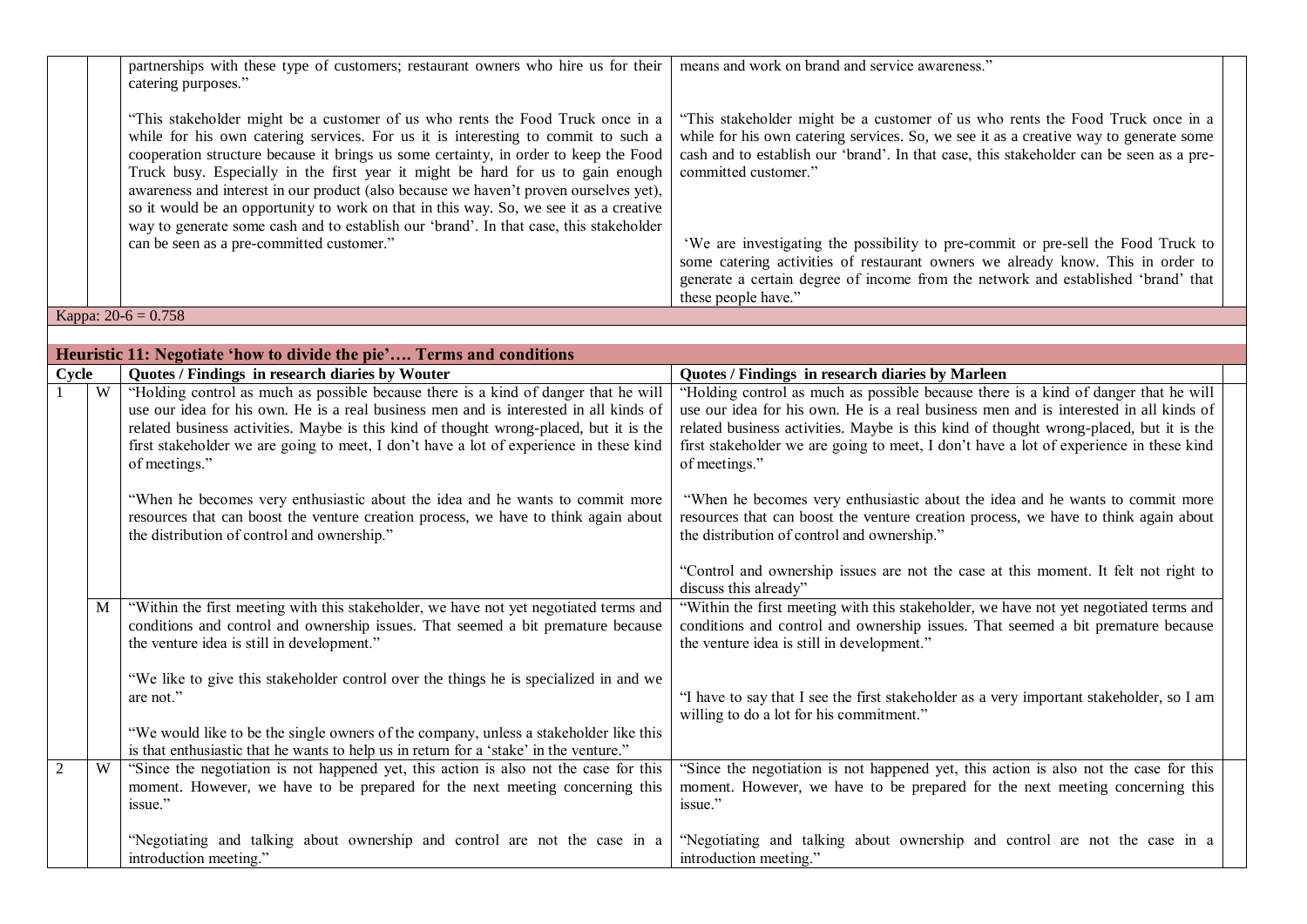|   | M              | "The meeting focused on concept development and idea generation and not on<br>concrete commitment and terms and conditions. That will be important in the next<br>meeting, so when we have a concrete venture idea that we like to put into business."                                                                                                                           | "The meeting focused on concept development and idea generation and not on<br>concrete commitment and terms and conditions. That will be important in the next<br>meeting, so when we have a concrete venture idea that we like to put into business."                                                                                                                                                                                                                                          |  |
|---|----------------|----------------------------------------------------------------------------------------------------------------------------------------------------------------------------------------------------------------------------------------------------------------------------------------------------------------------------------------------------------------------------------|-------------------------------------------------------------------------------------------------------------------------------------------------------------------------------------------------------------------------------------------------------------------------------------------------------------------------------------------------------------------------------------------------------------------------------------------------------------------------------------------------|--|
| 3 | $\overline{W}$ |                                                                                                                                                                                                                                                                                                                                                                                  |                                                                                                                                                                                                                                                                                                                                                                                                                                                                                                 |  |
|   | M              | "Not applicable for this meeting because we do not need commitment of him in the<br>sense that we 'share' our venture with him. He just needs to give us information,<br>inspiration and referrals to interesting people/suppliers."                                                                                                                                             | "Not applicable for this meeting because we do not need commitment of him in the<br>sense that we 'share' our venture with him. He just needs to give us information,<br>inspiration and referrals to interesting people/suppliers."                                                                                                                                                                                                                                                            |  |
|   |                | Kappa: $14-4 = 0.772$                                                                                                                                                                                                                                                                                                                                                            |                                                                                                                                                                                                                                                                                                                                                                                                                                                                                                 |  |
|   |                |                                                                                                                                                                                                                                                                                                                                                                                  |                                                                                                                                                                                                                                                                                                                                                                                                                                                                                                 |  |
|   | W              | "We haven't discussed the terms and conditions. It was again too informal."                                                                                                                                                                                                                                                                                                      | "Because this meeting was planned to discuss the new insights of the concept and we<br>want to know if he still is willing to commit, we haven't discussed the terms and<br>conditions. It was again too informal."                                                                                                                                                                                                                                                                             |  |
|   | M              | "I think that the stakeholder does not want to have ownership of the venture concept.<br>He just wants to help us."                                                                                                                                                                                                                                                              | "I think that the stakeholder does not want to have ownership of the venture concept.<br>He just wants to help us, but does not give us the impression that he wants to have a<br>part of the ownership. He does gives us the impression that he wants to control all the<br>things that are related to buying food products and making the products. He does say<br>that he wants to teach us how to help him with that, so that part of the control<br>concerning food is also in our hands." |  |
|   |                | "It is a bit difficult to decide when it is time to become concrete with stakeholders<br>about terms and conditions and ownership and control issues. Because I don't know<br>what the standard is considering these subjects, I don't really feel comfortable to<br>discuss it in great detail yet with the stakeholder. I don't know what to expect and<br>what is realistic." | "It is a bit difficult to decide when it is time to become concrete with stakeholders<br>about terms and conditions and ownership and control issues. Because I don't know<br>what the standard is considering these subjects, I don't really feel comfortable to<br>discuss it in great detail yet with the stakeholder. I don't know what to expect and<br>what is realistic."                                                                                                                |  |
|   |                | "It is still superficial and no concreteness yet considering terms and conditions."                                                                                                                                                                                                                                                                                              |                                                                                                                                                                                                                                                                                                                                                                                                                                                                                                 |  |
| 5 | W              | "No terms and conditions formulated for this meeting."                                                                                                                                                                                                                                                                                                                           |                                                                                                                                                                                                                                                                                                                                                                                                                                                                                                 |  |
|   | M              | "We have not really discussed this subject beforehand or during the meeting. As I<br>said, it was just an introductory meeting."                                                                                                                                                                                                                                                 | "We have not really discussed this subject beforehand or during the meeting. As I<br>said, it was just an introductory meeting about the current possibilities that the<br>packaging company has."                                                                                                                                                                                                                                                                                              |  |
|   |                | "It is hard to negotiate creative ways of investment and generating cash, and terms<br>and conditions with a stakeholder. At least, it is hard to start this discussion. In that<br>case I am too much waiting (wait-and-see) on the input of the stakeholder. This might<br>be due to my restricted experience in this."                                                        | "It is hard to negotiate creative ways of investment and generating cash, and terms<br>and conditions with a stakeholder. At least, it is hard to start this discussion. In that<br>case I am too much waiting (wait-and-see) on the input of the stakeholder. This might<br>be due to my restricted experience in this."                                                                                                                                                                       |  |
|   |                |                                                                                                                                                                                                                                                                                                                                                                                  | "What I know is that we will keep complete ownership and control and that the<br>packaging manufacturer will be just a supplier of our venture."                                                                                                                                                                                                                                                                                                                                                |  |
| 6 | W              | "This meeting focuses on information gathering; we have to become aware of the<br>applicability of using lockers for our concept. If it's possible then we will prepare<br>terms and conditions."                                                                                                                                                                                | "This meeting focuses on information gathering; we have to become aware of the<br>applicability of using lockers for our concept. If it's possible then we will prepare<br>terms and conditions."                                                                                                                                                                                                                                                                                               |  |
|   | M              | "This is not applicable for this moment because we are only exploring and gathering<br>information. We are not clear yet if this is really what we want to go for, also<br>considering the possible investment needs that it requires."                                                                                                                                          | "This is not applicable for this moment because we are only exploring and gathering<br>information."                                                                                                                                                                                                                                                                                                                                                                                            |  |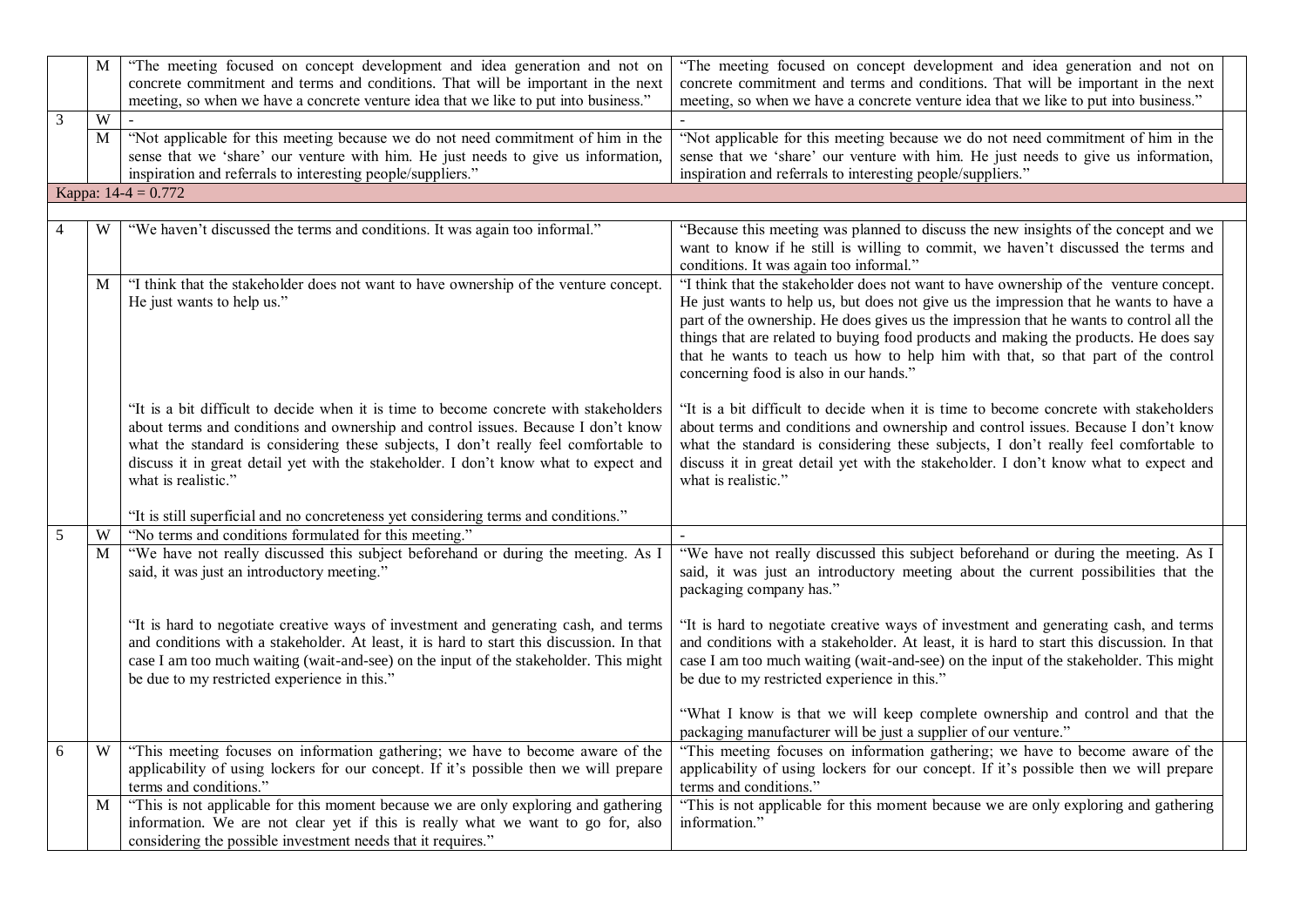|                | Kappa: $14-3 = 0.819$ |                                                                                                                                                                                                                                                                                                                                                                                                                                                                                                                                                                                                            |                                                                                                                                                                                                                                                                                                                                                                                                                                                                                                                                                                                                            |  |
|----------------|-----------------------|------------------------------------------------------------------------------------------------------------------------------------------------------------------------------------------------------------------------------------------------------------------------------------------------------------------------------------------------------------------------------------------------------------------------------------------------------------------------------------------------------------------------------------------------------------------------------------------------------------|------------------------------------------------------------------------------------------------------------------------------------------------------------------------------------------------------------------------------------------------------------------------------------------------------------------------------------------------------------------------------------------------------------------------------------------------------------------------------------------------------------------------------------------------------------------------------------------------------------|--|
|                |                       |                                                                                                                                                                                                                                                                                                                                                                                                                                                                                                                                                                                                            |                                                                                                                                                                                                                                                                                                                                                                                                                                                                                                                                                                                                            |  |
| $\overline{7}$ | W                     |                                                                                                                                                                                                                                                                                                                                                                                                                                                                                                                                                                                                            | "No terms and conditions formulated for this stakeholder."                                                                                                                                                                                                                                                                                                                                                                                                                                                                                                                                                 |  |
|                | $\overline{M}$        | "This is not applicable at this moment."                                                                                                                                                                                                                                                                                                                                                                                                                                                                                                                                                                   | "This is not applicable at this moment."                                                                                                                                                                                                                                                                                                                                                                                                                                                                                                                                                                   |  |
| $\sqrt{8}$     | W                     |                                                                                                                                                                                                                                                                                                                                                                                                                                                                                                                                                                                                            | "No terms and conditions are formulated since this stakeholder is self-selected and                                                                                                                                                                                                                                                                                                                                                                                                                                                                                                                        |  |
|                |                       |                                                                                                                                                                                                                                                                                                                                                                                                                                                                                                                                                                                                            | don't will receive any money, stake etc for this meeting/relationship."                                                                                                                                                                                                                                                                                                                                                                                                                                                                                                                                    |  |
|                | M                     | "Not applicable in this meeting."                                                                                                                                                                                                                                                                                                                                                                                                                                                                                                                                                                          |                                                                                                                                                                                                                                                                                                                                                                                                                                                                                                                                                                                                            |  |
| $\overline{9}$ | W                     | "We didn't negotiate already about the terms and conditions issues. We will                                                                                                                                                                                                                                                                                                                                                                                                                                                                                                                                | "We didn't negotiate already about the terms and conditions issues. We will                                                                                                                                                                                                                                                                                                                                                                                                                                                                                                                                |  |
|                |                       | absolutely do when we have send our revised business plan."                                                                                                                                                                                                                                                                                                                                                                                                                                                                                                                                                | absolutely do when we have send our revised business plan."                                                                                                                                                                                                                                                                                                                                                                                                                                                                                                                                                |  |
|                | M                     | "This is not applicable for this meeting. It is just an orientation meeting in order to                                                                                                                                                                                                                                                                                                                                                                                                                                                                                                                    | "This is not applicable for this meeting. It is just an orientation meeting in order to                                                                                                                                                                                                                                                                                                                                                                                                                                                                                                                    |  |
|                |                       | get feedback on our plans and to get some advice concerning investments/loans."                                                                                                                                                                                                                                                                                                                                                                                                                                                                                                                            | get feedback on our plans and to get some advice concerning investments/loans."                                                                                                                                                                                                                                                                                                                                                                                                                                                                                                                            |  |
|                |                       | Kappa: $6-3 = 0.665$                                                                                                                                                                                                                                                                                                                                                                                                                                                                                                                                                                                       |                                                                                                                                                                                                                                                                                                                                                                                                                                                                                                                                                                                                            |  |
|                |                       |                                                                                                                                                                                                                                                                                                                                                                                                                                                                                                                                                                                                            |                                                                                                                                                                                                                                                                                                                                                                                                                                                                                                                                                                                                            |  |
| 10             | W                     | "This stakeholder is a perfect example of an 'effectual partnership'. He is a self-<br>selected stakeholder and risks his time and some money (purchase products). He will<br>also benefit from the success since he will get a percentage above his purchase and<br>will be hired as professional cook during huge caterings. However, he is not investing<br>some money in the project and therefore doesn't have to have a stake in the<br>company."                                                                                                                                                    | "This stakeholder is a perfect example of an 'effectual partnership'. He is a self-<br>selected stakeholder and risks his time and some money (purchase products). He will<br>also benefit from the success since he will get a percentage above his purchase and<br>will be hired as professional cook during huge caterings. However, he is not investing<br>some money in the project and therefore doesn't have to have a stake in the<br>company."                                                                                                                                                    |  |
|                |                       | "Negotiate about terms and conditions is sometimes hard for us. This stakeholder is<br>self-selected and very important for us. You don't want to be too critical or pragmatic<br>in approaching him."                                                                                                                                                                                                                                                                                                                                                                                                     | "Negotiate about terms and conditions is sometimes hard for us. This stakeholder is<br>self-selected and very important for us. You don't want to be too critical or pragmatic<br>in approaching him. "                                                                                                                                                                                                                                                                                                                                                                                                    |  |
|                |                       |                                                                                                                                                                                                                                                                                                                                                                                                                                                                                                                                                                                                            | "We will keep our businesses separated. So looking at 'how to divide the pie', there<br>is no stake for the partner."                                                                                                                                                                                                                                                                                                                                                                                                                                                                                      |  |
|                | M                     | "During this meeting we also like to show the stakeholder the added value of us for<br>his own venture. So, for instance, if he does the purchase of products for us, he<br>reaches a higher level of total purchases which means a reduction in purchase price.<br>This is an advantage for him, but also for us because he will only calculate the<br>purchase price for us. So, there is something in it for both of us, which means that we<br>can call this an effectual partnership. Also because the stakeholder shares the risks<br>with us; he will not purchase much if we don't sell anything." | "During this meeting we also like to show the stakeholder the added value of us for<br>his own venture. So, for instance, if he does the purchase of products for us, he<br>reaches a higher level of total purchases which means a reduction in purchase price.<br>This is an advantage for him, but also for us because he will only calculate the<br>purchase price for us. So, there is something in it for both of us, which means that we<br>can call this an effectual partnership. Also because the stakeholder shares the risks<br>with us; he will not purchase much if we don't sell anything." |  |
|                |                       | "We like to be the full owners of our venture because we like to 'test' our<br>entrepreneurial qualities and see a lot of potential in the venture idea. We don't think<br>we need another partner to increase this potential and to make it work. Besides, it<br>doesn't seem to be the case that the stakeholders want a 'stake' in our venture, they<br>rather help us as a supplier of resources."                                                                                                                                                                                                     | "We like to be the full owners of our venture because we like to 'test' our<br>entrepreneurial qualities and see a lot of potential in the venture idea. We don't think<br>we need another partner to increase this potential and to make it work. Besides, it<br>doesn't seem to be the case that the stakeholders want a 'stake' in our venture, they<br>rather help us as a supplier of resources."                                                                                                                                                                                                     |  |
|                |                       | "The stakeholder won't invest money in our venture. He will just invest time, effort<br>and knowledge."                                                                                                                                                                                                                                                                                                                                                                                                                                                                                                    | "The stakeholder won't invest money in our venture. He will just invest time, effort<br>and knowledge. This means that we will stay complete owners of the venture."                                                                                                                                                                                                                                                                                                                                                                                                                                       |  |
|                |                       |                                                                                                                                                                                                                                                                                                                                                                                                                                                                                                                                                                                                            | "It is clear that we are the complete owners of the venture and that the stakeholder is                                                                                                                                                                                                                                                                                                                                                                                                                                                                                                                    |  |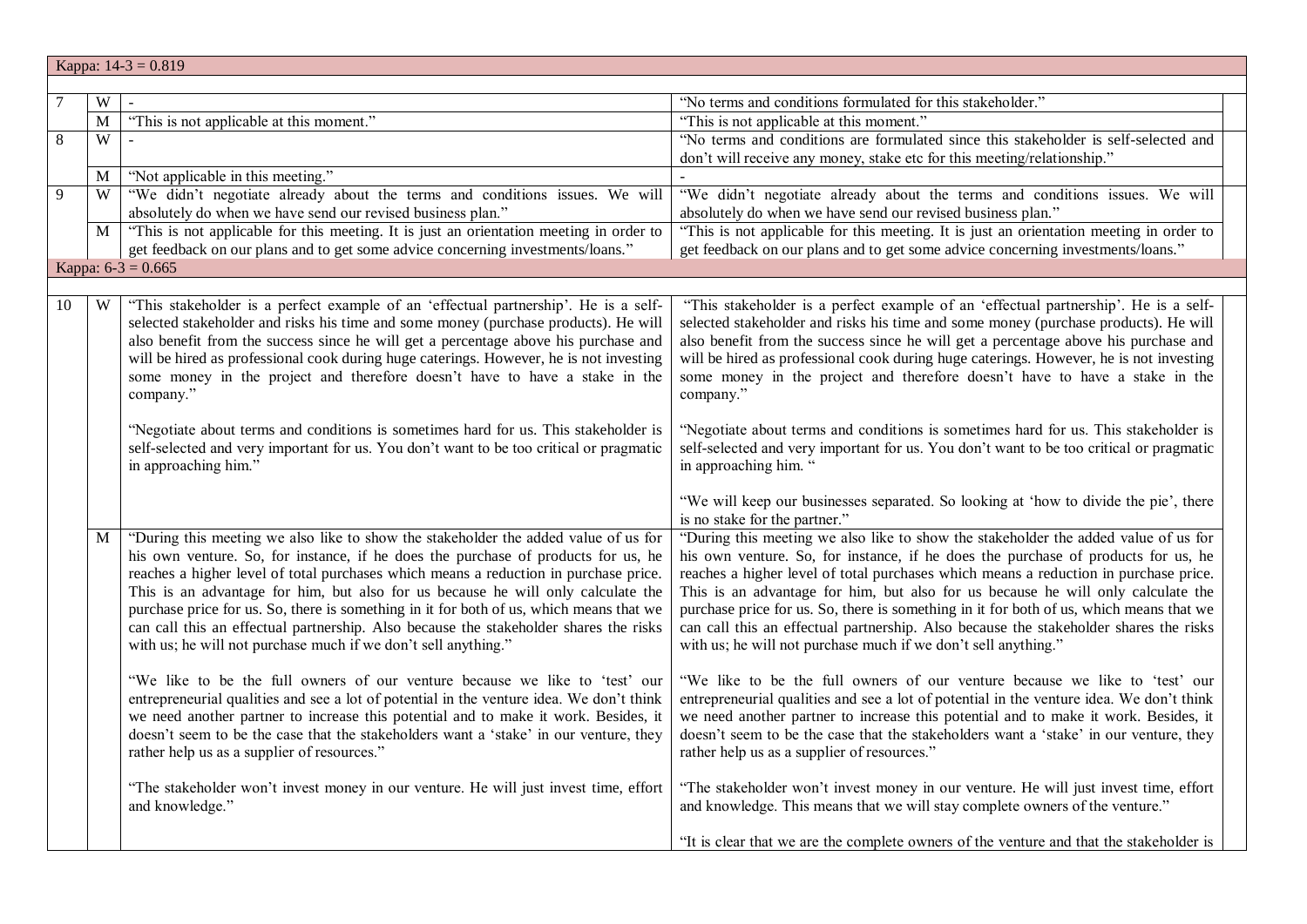|    |   |                                                                                                                                                                                                                                                                                | a 'coach' concerning the cooking expertise and a supplier of the products and taste<br>that we want to sell during business activities."                                                                                                                                                                                                                                                                 |
|----|---|--------------------------------------------------------------------------------------------------------------------------------------------------------------------------------------------------------------------------------------------------------------------------------|----------------------------------------------------------------------------------------------------------------------------------------------------------------------------------------------------------------------------------------------------------------------------------------------------------------------------------------------------------------------------------------------------------|
| 11 | W | "Although they are family, they will use the same financial terms and conditions as<br>the bank, they only calculate a lower percentage of interest."                                                                                                                          | "Although they are family, they will use the same financial terms and conditions as<br>the bank, they only calculate a lower percentage of interest."                                                                                                                                                                                                                                                    |
|    |   | "There was no room for negotiation. This was by definition a very interesting<br>proposition by a self-selected stakeholder and trying to negotiated about terms and<br>conditions was not really gentlemanly. The terms and conditions were acceptable for<br>$us^{\prime}$ . | "There was no room for negotiation. This was by definition a very interesting<br>proposition by a self-selected stakeholder and trying to negotiated about terms and<br>conditions was not really gentlemanly. The terms and conditions were acceptable for<br>$\mathrm{us}$ ."                                                                                                                          |
|    |   | "Since this stakeholder is well informed about our plans, it went very quickly with<br>not a lot of negotiation issues. This stakeholder was very clear in what the conditions<br>are and we have to work hard to make it a success."                                          | "It went very quickly with not a lot of negotiation issues. This stakeholder was very<br>clear in what the conditions are and we have to work hard to make it a success."                                                                                                                                                                                                                                |
|    | M | "We stay owner of the venture. However, due to the fact that my father and brother<br>are financially connected to our venture, they do want to help us with the financial<br>decisions that we have to make."                                                                 | We stay owner of the venture. However, due to the fact that my father and brother are<br>financially connected to our venture, they do want to help us with the financial<br>decisions that we have to make. I don't see this as an obstacle because I can learn of<br>them. Since they lend us money, they are 'dependent' on the success of the venture,<br>which makes them eager to help us succeed. |
|    |   | "The terms and conditions are that we will pay back the money within 6 years, on a<br>monthly basis. Also if the venture doesn't become successful we have to find a job in<br>order to pay back all the money."                                                               | "The terms and conditions are that we will pay back the money within 6 years, on a<br>monthly basis. Also if the venture doesn't become successful we have to find a job in<br>order to pay back all the money."                                                                                                                                                                                         |
| 12 | W | "Since this person is a professional and works for his own, it feels not right to<br>negotiate very long about the terms and conditions. Therefore, we will respect his<br>terms and conditions."                                                                              | "Since this person is a professional and works for his own, it feels not right to<br>negotiate very long about the terms and conditions. Therefore, we will respect his<br>terms and conditions."                                                                                                                                                                                                        |
|    |   | "It is a supplier and doesn't get a stake in the company and doesn't benefit from any<br>success in the future."                                                                                                                                                               | "It is a supplier and doesn't get a stake in the company and doesn't benefit from any<br>success in the future."                                                                                                                                                                                                                                                                                         |
|    | M | "He brings in his knowledge and network concerning the rebuilding of the truck and<br>we pay him for that. We agreed with the stakeholder that we will communicate about<br>all the decisions that have to be made and that, in the end, we control the whole<br>project."     | "He is not interested in a stake in our venture. He brings in his knowledge and<br>network concerning the rebuilding of the truck and we pay him for that. We agreed<br>with the stakeholder that we will communicate about all the decisions that have to be<br>made and that, in the end, we control the whole project."                                                                               |
|    |   |                                                                                                                                                                                                                                                                                | "We have a partnership with this stakeholder, however it is not an effectual<br>partnership in which we both share risks and benefits. The stakeholder will perform<br>the assignment under certain conditions in which we both expect something of each<br>other."                                                                                                                                      |
|    |   | Kappa: $26-3 = 0.888$                                                                                                                                                                                                                                                          |                                                                                                                                                                                                                                                                                                                                                                                                          |
| 13 | W | "This person will not get a stake in the company. So we don't have to talk about<br>control and ownership."                                                                                                                                                                    | 'This person will not get a stake in the company. So we don't have to talk about<br>control and ownership."                                                                                                                                                                                                                                                                                              |
|    |   | "During the process we were always open towards self-selected stakeholders.<br>However, most of the times these people are not asking for control or ownership.<br>They would like to share 'inexpensive' resources like network, knowledge and time                           | "During the process we were always open towards self-selected stakeholders.<br>However, most of the times these people are not asking for control or ownership.<br>They would like to share 'inexpensive' resources like network, knowledge and time                                                                                                                                                     |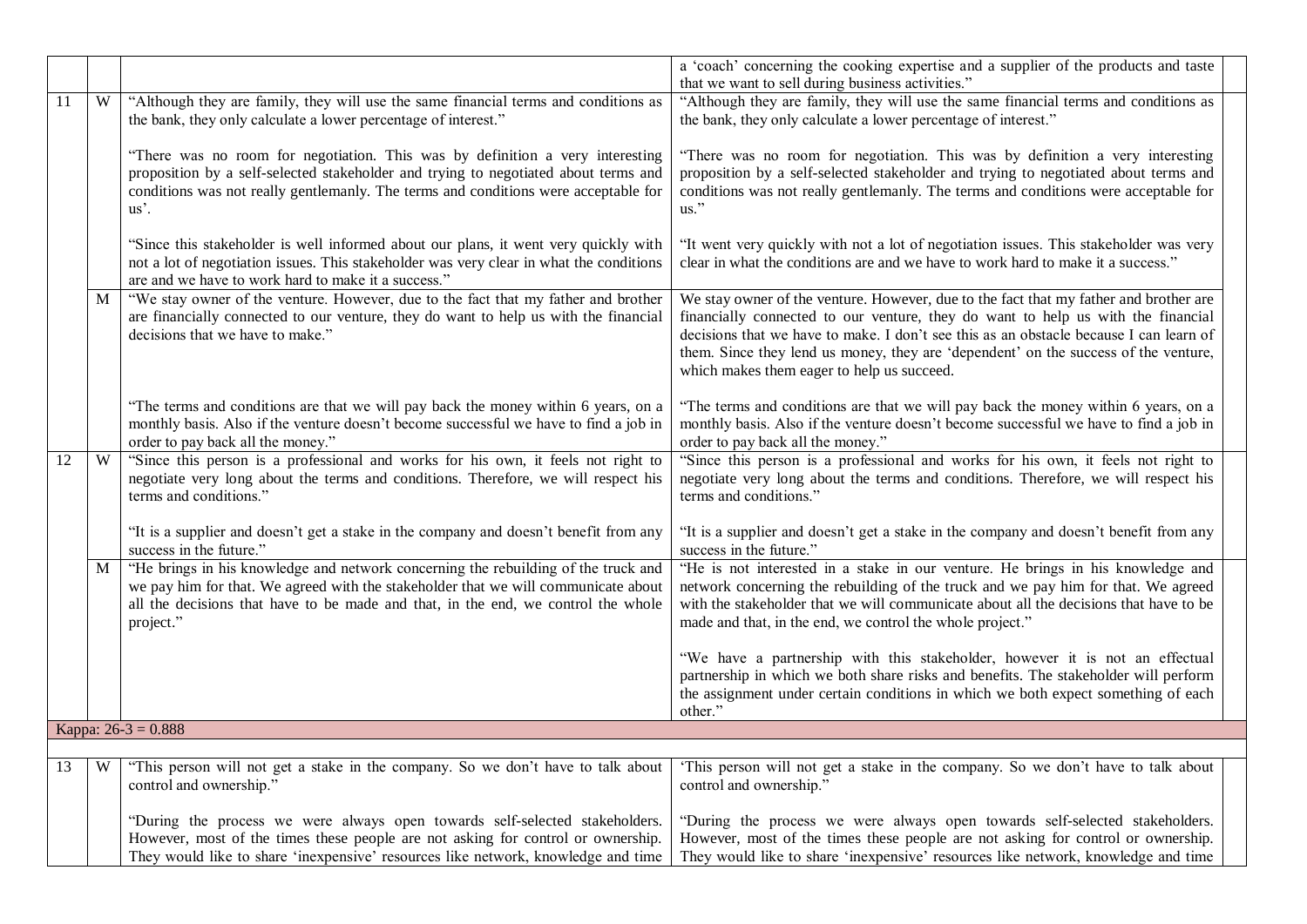|    |   | but they don't like to risk something.                                                                                                                                                                                                                                                                                                                                                                                                                                                                                                                                                                                                                                                                                                                | but they don't like to risk something."                                                                                                                                                                                                                                                                                                                                                                                                                                         |  |
|----|---|-------------------------------------------------------------------------------------------------------------------------------------------------------------------------------------------------------------------------------------------------------------------------------------------------------------------------------------------------------------------------------------------------------------------------------------------------------------------------------------------------------------------------------------------------------------------------------------------------------------------------------------------------------------------------------------------------------------------------------------------------------|---------------------------------------------------------------------------------------------------------------------------------------------------------------------------------------------------------------------------------------------------------------------------------------------------------------------------------------------------------------------------------------------------------------------------------------------------------------------------------|--|
|    | M | "He is not interested in having a stake in our venture, it seems like he just wants to                                                                                                                                                                                                                                                                                                                                                                                                                                                                                                                                                                                                                                                                | "This is an important stakeholder who we need to lower the amount of money that we                                                                                                                                                                                                                                                                                                                                                                                              |  |
|    |   | help us with his knowledge, network and resources. This means that we don't need to                                                                                                                                                                                                                                                                                                                                                                                                                                                                                                                                                                                                                                                                   | need for this investment. He is not interested in having a stake in our venture, it                                                                                                                                                                                                                                                                                                                                                                                             |  |
|    |   | discuss terms and conditions with him considering an effectual partnership. This is a                                                                                                                                                                                                                                                                                                                                                                                                                                                                                                                                                                                                                                                                 | seems like he just wants to help us with his knowledge, network and resources. This                                                                                                                                                                                                                                                                                                                                                                                             |  |
|    |   | creative way of lowering the cash needs, without losing ownership and control."                                                                                                                                                                                                                                                                                                                                                                                                                                                                                                                                                                                                                                                                       | means that we don't need to discuss terms and conditions with him considering an                                                                                                                                                                                                                                                                                                                                                                                                |  |
|    |   |                                                                                                                                                                                                                                                                                                                                                                                                                                                                                                                                                                                                                                                                                                                                                       | effectual partnership. We have discussed the terms of the cooperation structure."                                                                                                                                                                                                                                                                                                                                                                                               |  |
|    |   | "It really surprises me how much every stakeholder is willing to help us. They are all<br>very enthusiastic and seem to appreciate young entrepreneurs with a good<br>story/venture concept and with a mind-set to reduce the costs and investment needs.<br>Although, I have to say that none of the stakeholders gave us a sign that he/she<br>wanted to go for an effectual partnership in which we share the stakes of the venture<br>and in which we both share the benefits. They do like to risk some of their time and<br>effort, as long as the costs are covered. They don't want to earn a lot of money from<br>us as young entrepreneurs. This really stimulates us to talk to stakeholders and to see<br>what we can do for each other." | "I have to say that none of the stakeholders gave us a sign that he/she wanted to go<br>for an effectual partnership in which we share the stakes of the venture and in which<br>we both share the benefits. They do like to risk some of their time and effort, as long<br>as the costs are covered. They don't want to earn a lot of money from us as young<br>entrepreneurs. This really stimulates us to talk to stakeholders and to see what we can<br>do for each other." |  |
|    |   | "We like to stay the only owners of the venture because we think we can manage it                                                                                                                                                                                                                                                                                                                                                                                                                                                                                                                                                                                                                                                                     | "We like to stay the only owners of the venture because we think we can manage it                                                                                                                                                                                                                                                                                                                                                                                               |  |
|    |   | alone and can gather the right people around us who can help us with creative                                                                                                                                                                                                                                                                                                                                                                                                                                                                                                                                                                                                                                                                         | alone and can gather the right people around us who can help us with creative                                                                                                                                                                                                                                                                                                                                                                                                   |  |
|    |   | constructions, without having a stake in the venture."                                                                                                                                                                                                                                                                                                                                                                                                                                                                                                                                                                                                                                                                                                | constructions, without having a stake in the venture."                                                                                                                                                                                                                                                                                                                                                                                                                          |  |
| 14 | W | "This meeting was more to become aware of each other's ideas and concepts. It is too                                                                                                                                                                                                                                                                                                                                                                                                                                                                                                                                                                                                                                                                  | "This meeting was more to become aware of each other's ideas and concepts. It is too                                                                                                                                                                                                                                                                                                                                                                                            |  |
|    |   | early to speak about terms and conditions."                                                                                                                                                                                                                                                                                                                                                                                                                                                                                                                                                                                                                                                                                                           | early to speak about terms and conditions."                                                                                                                                                                                                                                                                                                                                                                                                                                     |  |
|    |   |                                                                                                                                                                                                                                                                                                                                                                                                                                                                                                                                                                                                                                                                                                                                                       |                                                                                                                                                                                                                                                                                                                                                                                                                                                                                 |  |
|    |   | "This is happened earlier in the process; when it is a kind of introductory meeting<br>where both parties are pitching their concepts, it not common to start about terms and<br>conditions. A lot of other questions have to be answered before these topics will be<br>discussed."                                                                                                                                                                                                                                                                                                                                                                                                                                                                  | "This is happened earlier in the process; when it is a kind of introductory meeting<br>where both parties are pitching their concepts, it not common to start about terms and<br>conditions. A lot of other questions have to be answered before these topics will be<br>discussed."                                                                                                                                                                                            |  |
|    |   | "In addition, it felt like we pushed him to convince us to start a partnership. He wants                                                                                                                                                                                                                                                                                                                                                                                                                                                                                                                                                                                                                                                              |                                                                                                                                                                                                                                                                                                                                                                                                                                                                                 |  |
|    |   | to sell oil from that property and since we already have started another business we                                                                                                                                                                                                                                                                                                                                                                                                                                                                                                                                                                                                                                                                  |                                                                                                                                                                                                                                                                                                                                                                                                                                                                                 |  |
|    |   | are not dependent on this extra course of action. We have communicated that we                                                                                                                                                                                                                                                                                                                                                                                                                                                                                                                                                                                                                                                                        |                                                                                                                                                                                                                                                                                                                                                                                                                                                                                 |  |
|    |   | would like to negotiate about an effectual partnership and if he thinks it would be                                                                                                                                                                                                                                                                                                                                                                                                                                                                                                                                                                                                                                                                   | "We have to have all the control of our food store that will be situated in the property.                                                                                                                                                                                                                                                                                                                                                                                       |  |
|    |   | financially doable, he can call us to make a second appointment."                                                                                                                                                                                                                                                                                                                                                                                                                                                                                                                                                                                                                                                                                     | Ownership issues will be different this time since we don't have any money left for<br>investing in this course of action. Although, we have to make sure that all the terms<br>and conditions will still make it possible to exploit a decent business and that the                                                                                                                                                                                                            |  |
|    |   |                                                                                                                                                                                                                                                                                                                                                                                                                                                                                                                                                                                                                                                                                                                                                       | chances to survive will be 'high'."                                                                                                                                                                                                                                                                                                                                                                                                                                             |  |
|    | M | "If we are going for this course of action, and the investor is going to buy the whole<br>property, we have agreed on the fact that we are in full control of the store."                                                                                                                                                                                                                                                                                                                                                                                                                                                                                                                                                                             | "If we are going for this course of action, and the investor is going to buy the whole<br>property, we have agreed on the fact that we are in full control of the store."                                                                                                                                                                                                                                                                                                       |  |
|    |   |                                                                                                                                                                                                                                                                                                                                                                                                                                                                                                                                                                                                                                                                                                                                                       |                                                                                                                                                                                                                                                                                                                                                                                                                                                                                 |  |
|    |   |                                                                                                                                                                                                                                                                                                                                                                                                                                                                                                                                                                                                                                                                                                                                                       | "We like to be in full control of the store/restaurant without others having a stake in                                                                                                                                                                                                                                                                                                                                                                                         |  |
| 15 | W |                                                                                                                                                                                                                                                                                                                                                                                                                                                                                                                                                                                                                                                                                                                                                       | our venture. This is a project that we like to set up ourselves."                                                                                                                                                                                                                                                                                                                                                                                                               |  |
|    |   | "Keep as much as control over the situation whereby the potential customer wants to<br>use our food truck for his own business activities. We have to find a medium to                                                                                                                                                                                                                                                                                                                                                                                                                                                                                                                                                                                |                                                                                                                                                                                                                                                                                                                                                                                                                                                                                 |  |
|    |   | divide the revenues in a proper way."                                                                                                                                                                                                                                                                                                                                                                                                                                                                                                                                                                                                                                                                                                                 | "We will be a complementary activity for his cater products and services. It looks like                                                                                                                                                                                                                                                                                                                                                                                         |  |
|    |   |                                                                                                                                                                                                                                                                                                                                                                                                                                                                                                                                                                                                                                                                                                                                                       | an interesting partnership, however we have to make sure that all our effort and risks                                                                                                                                                                                                                                                                                                                                                                                          |  |
|    |   |                                                                                                                                                                                                                                                                                                                                                                                                                                                                                                                                                                                                                                                                                                                                                       |                                                                                                                                                                                                                                                                                                                                                                                                                                                                                 |  |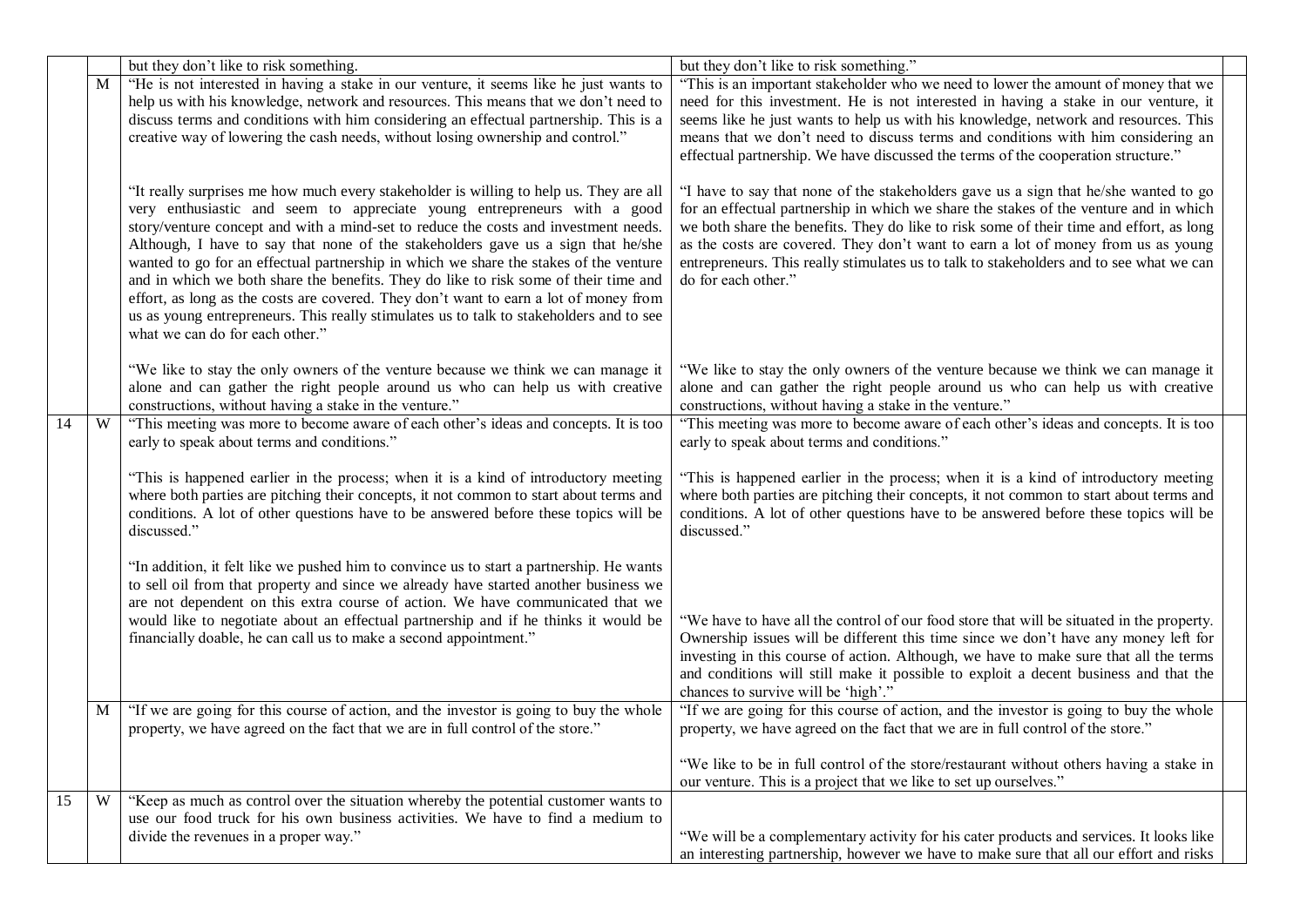|   |                                                                                     | will be covered by a renting price."                                                  |  |
|---|-------------------------------------------------------------------------------------|---------------------------------------------------------------------------------------|--|
| M | "We have not negotiated the exact terms and conditions with this stakeholder yet. I | "We have not negotiated the exact terms and conditions with this stakeholder yet. I   |  |
|   | think that we have a very good understanding with him and that we are on one level. | think that we have a very good understanding with him and that we are on one level.   |  |
|   | We know each other in our work and I trust this stakeholder."                       | We know each other in our work and I trust this stakeholder."                         |  |
|   |                                                                                     |                                                                                       |  |
|   |                                                                                     | "We are not thinking to commit these type of customers through a partnership in       |  |
|   |                                                                                     | which they invest in the Food Truck and in return can make use of the Food Truck.     |  |
|   |                                                                                     | We rather like to invest in the Food Truck ourselves and to rent the Food Truck to    |  |
|   |                                                                                     | other businesses (next to our own catering activities). This in order to have a clear |  |
|   |                                                                                     | structure and to have full control and ownership so we can build and exploit the Food |  |
|   |                                                                                     | Truck how we want it ourselves."                                                      |  |
|   | Kappa: $18-6 = 0.740$                                                               |                                                                                       |  |

|       | Principle 4: Leveraging contingencies |                                                                                                                                                                                                                                                                                                   |                                                                                                                                                                                                                                                                                                                      |  |
|-------|---------------------------------------|---------------------------------------------------------------------------------------------------------------------------------------------------------------------------------------------------------------------------------------------------------------------------------------------------|----------------------------------------------------------------------------------------------------------------------------------------------------------------------------------------------------------------------------------------------------------------------------------------------------------------------|--|
|       |                                       | Heuristic 12: Improve the chances that leveragable contingencies happen to you                                                                                                                                                                                                                    |                                                                                                                                                                                                                                                                                                                      |  |
| Cycle |                                       | Quotes / Findings in research diaries by Wouter                                                                                                                                                                                                                                                   | Quotes / Findings in research diaries by Marleen                                                                                                                                                                                                                                                                     |  |
|       | W                                     | "Besides this meeting we have already spoken with people we know in order to tell<br>them our idea. We did this to improve the chances that contingencies come across. In<br>our case people proposed companies, persons which have kind of resources they<br>think would be interesting for us." | "Besides this meeting we have already spoken with people we know in order to tell<br>them our idea. We did this to improve the chances that contingencies come across. In<br>our case people proposed companies, persons which have kind of resources they<br>think would be interesting for us."                    |  |
|       | M                                     | "We have been open towards the people in our environment by saying that we are<br>planning to start a venture. By explaining our idea broadly, we noticed that people<br>responded with interesting suggestions, ideas and contacts in order to develop the<br>venture concept."                  | "We have been open towards the people in our environment by saying that we are<br>planning to start a venture. By explaining our idea broadly, we noticed that people<br>responded with interesting suggestions, ideas and contacts in order to develop the<br>venture concept."                                     |  |
|       |                                       |                                                                                                                                                                                                                                                                                                   | "Before the meeting with the first stakeholder, we have been searching on the internet<br>a lot for nice and promising concepts that we get inspiration from. Moreover, we<br>have visited (foreign) city markets/restaurants/stores in order to get inspired and to<br>come across interesting ideas and concepts." |  |
| 2     | W                                     | "During the meeting we told him that every time we speak with somebody, we ask<br>them if they know people who can help us developing our idea. By telling our<br>strategy, he also try to think in that way and he came with other people within his<br>network."                                | "During the meeting we told him that every time we speak with somebody, we ask<br>them if they know people who can help us developing our idea. By telling our<br>strategy, he also tied to think in that way and he came with other people within his<br>network."                                                  |  |
|       | M                                     | "We are not deliberately planning to go to network meetings etc. However, we do try<br>to be part of meetings in which our own network is present."                                                                                                                                               | "We are not deliberately planning to go to network meetings etc. However, we do try<br>to be part of meetings in which our own network is present."                                                                                                                                                                  |  |
|       |                                       | Stakeholder 2; "Entrepreneurs have to increase the chance to find a 'gap' in the<br>market, not only to increase the chance of contingencies is important.'                                                                                                                                       | Stakeholder 2; "Entrepreneurs have to increase the chance to find a 'gap' in the<br>market, not only to increase the chance of contingencies is important."                                                                                                                                                          |  |
|       |                                       |                                                                                                                                                                                                                                                                                                   | "We have not engaged in deliberate network behaviours. The contingencies are<br>mostly new contacts that we come across through our own network and those of our<br>(potential) stakeholders."                                                                                                                       |  |
|       |                                       |                                                                                                                                                                                                                                                                                                   | "I am always open towards the input of others and I try to use that in the development                                                                                                                                                                                                                               |  |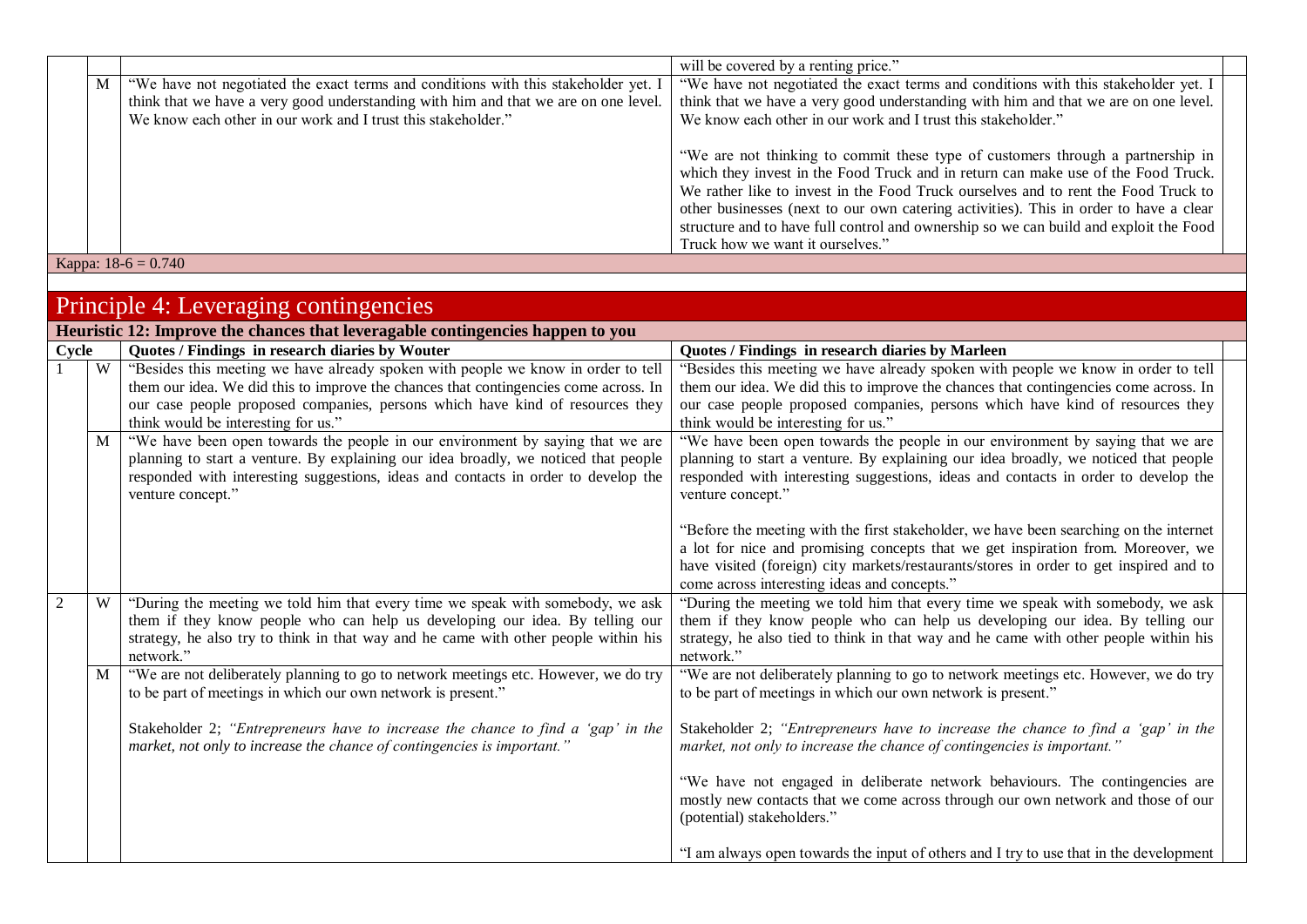|   |   |                                                                                        | of the venture concept."                                                                |  |
|---|---|----------------------------------------------------------------------------------------|-----------------------------------------------------------------------------------------|--|
| 3 | W | "This whole meeting with someone who is representing an organization that is           | "This whole meeting with someone who is representing an organization that is            |  |
|   |   | looking after the interests of special food, is something that increases the chance to | looking after the interests of slow food, is something that increases the chance to     |  |
|   |   | come across contingencies. At this moment it resulted in one new contact, but also     | come across contingencies. At this moment it resulted in one new contact, but also      |  |
|   |   | the opportunity to make use of the network of the organization."                       | the opportunity to make use of the network of the organization."                        |  |
|   | М | "We have not engaged in network behaviours during events. We do this during a          | "We have not engaged in network behaviours during events. We do this during a           |  |
|   |   | meeting with a central person of special food organization. This helps because it is   | meeting with a central person of special food organization, the third stakeholder. This |  |
|   |   | personal contact and during the nice meeting we noticed that such a meeting (instead   | helps because it is personal contact and during the nice meeting we noticed that such   |  |
|   |   | of network meetings with more people) is very productive/effective since we can        | a meeting (instead of network meetings with more people) is very                        |  |
|   |   | make use of the network of a stakeholder, instead of making a network ourselves."      | productive/effective since we can make use of the network of a stakeholder, instead     |  |
|   |   |                                                                                        | of making a network ourselves."                                                         |  |
|   |   | Kappa: 14-3 = 0.819                                                                    |                                                                                         |  |
|   |   |                                                                                        |                                                                                         |  |
|   | W | "We worked for our stakeholder during an culinairy event and a lot of his customers    | "We worked for our stakeholder during an culinairy event and a lot of his customers     |  |
|   |   | and network contacts came by, so being there improved the chances that we came         | and network contacts came by, so being there improved the chances that we came          |  |
|   |   | across contingencies. For instance, Stakeholder 1 let us meet new persons who might    | across contingencies. For instance, Stakeholder 1 let us meet new persons who might     |  |
|   |   | be willing to commit resources in the future."                                         | be willing to commit resources in the future."                                          |  |
|   |   |                                                                                        |                                                                                         |  |
|   |   | "We follow the news extensively and we noticed that topics like food, animal           | "We follow the news extensively and we noticed that topics like food, animal            |  |
|   |   | welfare, and healthy food concepts are booming. This is probably a reaction on the     | welfare, and healthy food concepts are booming. This is probably a reaction on the      |  |
|   |   | more and more information that comes available about the 'unhealthy food' of the       | more and more information that comes available about the 'unhealthy food' of the        |  |
|   |   | fast food companies. We are open for this information and see it as an opportunity for | fast food companies. We are open for this information and see it as an opportunity for  |  |
|   |   | taking action. Therefore, we include all these trends and information as much as       | taking action. Therefore, we include all these trends and information as much as        |  |
|   |   | possible in our underpinning of the venture concept."                                  | possible in our underpinning of the venture concept."                                   |  |
|   | M | "We watched a program on television about a hotel that did not have a cook, but did    | "We watched a program on television about a hotel that did not have a cook, but did     |  |
|   |   | want to offer healthy meals in their restaurant. What they did to reach this was       | want to offer healthy meals in their restaurant. What they did to reach this was        |  |
|   |   | ordering pre-cooked menus at the local caterer, which only needed some heating and     | ordering pre-cooked menus at the local caterer, which only needed some heating and      |  |
|   |   | final touch and were then finished off by someone who wasn't a cook, but could         | final touch and were then finished off by someone who wasn't a cook, but could          |  |
|   |   | manage this. So, this system does not require a cook, which makes it much cheaper.     | manage this. So, this system does not require a cook, which makes it much cheaper.      |  |
|   |   | This is a contingency we would like to exploit in our venture concept."                | This is a contingency we would like to exploit in our venture concept."                 |  |
| 5 | W | "We noticed that not all the contingencies that we come across are positive surprises. |                                                                                         |  |
|   |   | Some are also disappointing."                                                          |                                                                                         |  |
|   | M | "We were open about our venture idea and the ideas we have. We always say that we      | "We were open about our venture idea and the ideas we have. We always say that we       |  |
|   |   | are not blinded by other opportunities and that our ideas are flexible concerning the  | are not blinded by other opportunities and that our ideas are flexible concerning the   |  |
|   |   | input of others (stakeholders) and the changing environment and contingencies that     | input of others (stakeholders) and the changing environment and contingencies that      |  |
|   |   | we come across. It really seems to help to have such an open stance because people     | we come across. It really seems to help to have such an open stance because people      |  |
|   |   | speak to use very openly about their ideas and suggestions that might help develop     | speak to use very openly about their ideas and suggestions that might help develop      |  |
|   |   | our venture concept in a good direction. We value their input and always consider if   | our venture concept in a good direction. We value their input and always consider if    |  |
|   |   | it is useful for our venture concept."                                                 | it is useful for our venture concept."                                                  |  |
|   |   |                                                                                        |                                                                                         |  |
|   |   | "The stakeholders seem to appreciate our open-mindedness and receptiveness, and        | "The stakeholders seem to appreciate our open-mindedness and receptiveness, and         |  |
|   |   | the pro-active stance we have."                                                        | the pro-active stance we have."                                                         |  |
|   |   |                                                                                        |                                                                                         |  |
|   |   |                                                                                        | "We are always open for new things and are searching for new insights and potential     |  |
|   |   |                                                                                        | stakeholders, like suppliers. For instance, we have visited some farmer markets in      |  |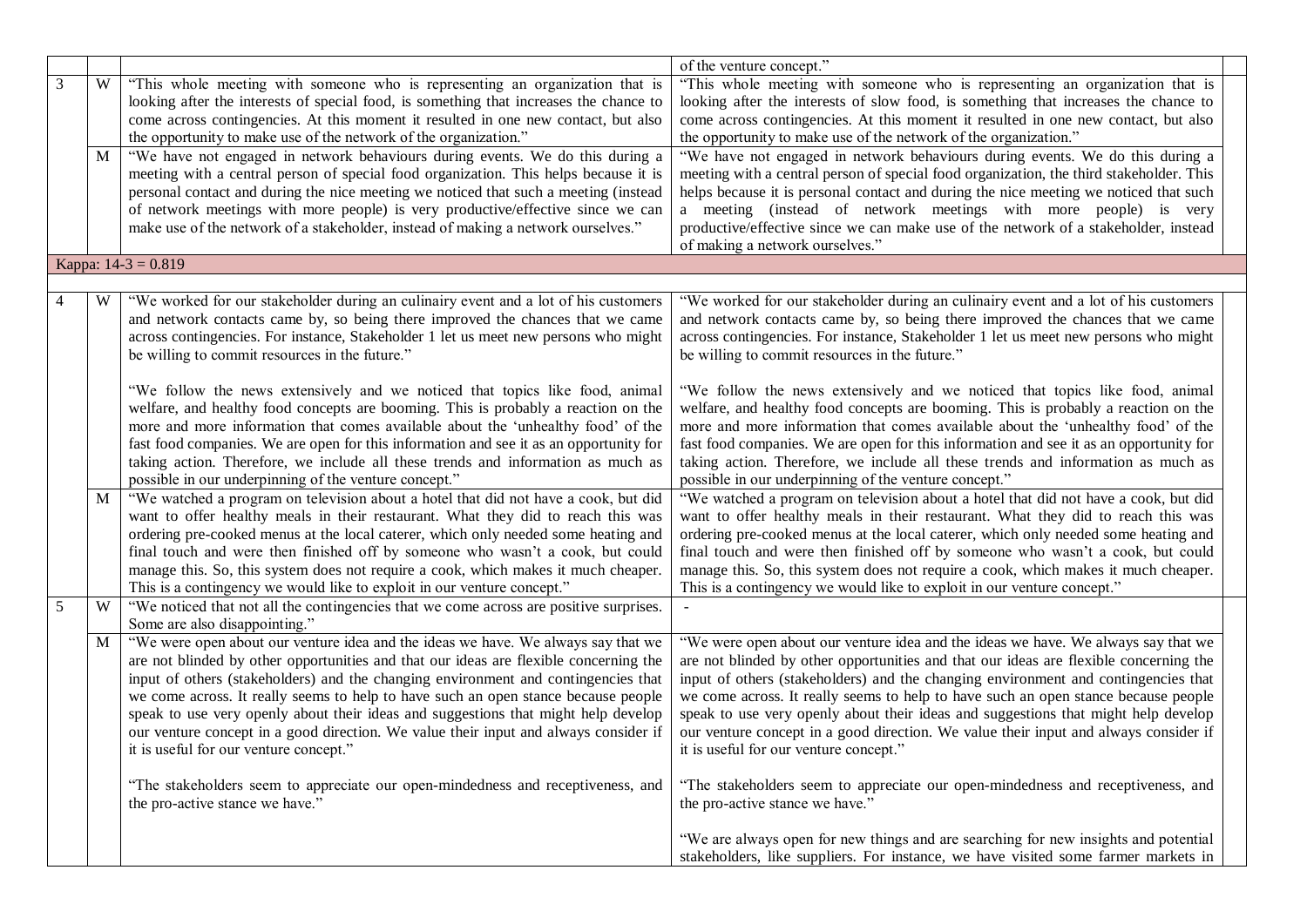| 6  | W | "We asked him to come up with some examples of companies who are using lockers                                                                                                                                                                                                                                                                                                                                                                                                                                                                            | order to come across new insights and potential stakeholders. However, we noticed<br>that these farmer markets didn't express the feeling that we were looking for. So, it<br>didn't help to come across positive contingencies that we could incorporate in our<br>venture concept, but it did show us what we don't like."<br>"We asked him to come up with some examples of companies who are using lockers                                                                                                                                            |
|----|---|-----------------------------------------------------------------------------------------------------------------------------------------------------------------------------------------------------------------------------------------------------------------------------------------------------------------------------------------------------------------------------------------------------------------------------------------------------------------------------------------------------------------------------------------------------------|-----------------------------------------------------------------------------------------------------------------------------------------------------------------------------------------------------------------------------------------------------------------------------------------------------------------------------------------------------------------------------------------------------------------------------------------------------------------------------------------------------------------------------------------------------------|
|    |   | for different reasons. This was the input for thinking in a different way to the<br>possibilities of the lockers. This was useful."                                                                                                                                                                                                                                                                                                                                                                                                                       | for different reasons. This was the input for thinking in a different way to the<br>possibilities of the lockers. This was useful."                                                                                                                                                                                                                                                                                                                                                                                                                       |
|    |   | "Thinking in contingencies is something that helps us in developing the venture<br>concept. Moreover, we want to be flexible and it feels that people around us also like<br>that. Don't stick too much to one course of action, they say. So, be open about your<br>idea and communicate it to people in different settings improves to chance to come<br>across new contingencies."                                                                                                                                                                     | "Thinking in contingencies is something that helps us in developing the venture<br>concept. Moreover, we want to be flexible and it feels that people around us also like<br>that. Don't stick too much to one course of action, they say. So, be open about your<br>idea and communicate it to people in different settings improves to chance to come<br>across new contingencies."                                                                                                                                                                     |
|    | M |                                                                                                                                                                                                                                                                                                                                                                                                                                                                                                                                                           |                                                                                                                                                                                                                                                                                                                                                                                                                                                                                                                                                           |
|    |   | Kappa: $14-2 = 0.872$                                                                                                                                                                                                                                                                                                                                                                                                                                                                                                                                     |                                                                                                                                                                                                                                                                                                                                                                                                                                                                                                                                                           |
|    | W | "We asked him about his experiences, his entrepreneurial mistakes etc. this in order<br>to become aware of common mistakes which we can hopefully avoid during our<br>entrepreneurial career. This can also lead to new insights and interesting examples<br>that will improve chances to come across contingencies. Moreover, we talked about<br>the advantages and disadvantages of our idea and its three options. If the stakeholder<br>comes with new insights or hazards we can try to transform them in opportunities or<br>distinctive elements." | "We asked him about his experiences, his entrepreneurial mistakes etc. this in order<br>to become aware of common mistakes which we can hopefully avoid during our<br>entrepreneurial career. This can also lead to new insights and interesting examples<br>that will improve chances to come across contingencies.<br>Moreover, we talked about the advantages and disadvantages of our idea and its three<br>options. If the stakeholder comes with new insights or hazards we can try to<br>transform them in opportunities or distinctive elements." |
|    | M | "We improved chances to find out what options are feasible, not to come across<br>contingencies."                                                                                                                                                                                                                                                                                                                                                                                                                                                         | "We improved chances to find out what options are feasible, not to come across<br>contingencies."                                                                                                                                                                                                                                                                                                                                                                                                                                                         |
| 8  | W | "We have engaged in network activities by meeting friends of a network contact of<br>us. They all had some insights, recommendations or suggestions that helped us<br>further with our venture concept and to come up with new ideas."                                                                                                                                                                                                                                                                                                                    | "We have engaged in network activities by meeting friends of a network contact of<br>us. They all had some insights, recommendations or suggestions that helped us<br>further with our venture concept and to come up with new ideas."                                                                                                                                                                                                                                                                                                                    |
|    | M |                                                                                                                                                                                                                                                                                                                                                                                                                                                                                                                                                           |                                                                                                                                                                                                                                                                                                                                                                                                                                                                                                                                                           |
| 9  | W | "We haven't used different or new actions to come across contingencies."                                                                                                                                                                                                                                                                                                                                                                                                                                                                                  | $\overline{a}$                                                                                                                                                                                                                                                                                                                                                                                                                                                                                                                                            |
|    | M | "We always tell people that we are flexible and willing to put our energy in<br>everything that is interesting in our eyes. This helps people to be open about their<br>ideas and suggestions."                                                                                                                                                                                                                                                                                                                                                           | "We always tell people that we are flexible and willing to put our energy in<br>everything that is interesting in our eyes. This helps people to be open about their<br>ideas and suggestions."                                                                                                                                                                                                                                                                                                                                                           |
|    |   |                                                                                                                                                                                                                                                                                                                                                                                                                                                                                                                                                           | "The meeting with this stakeholder came as a sort surprise. Our family contact, who<br>is a bank employee, proposed to arrange a meeting with a colleague of him. This<br>colleague was interested in our venture concept and we met him on a very short<br>notice. He gave us much input and advice which really contributes."                                                                                                                                                                                                                           |
|    |   | Kappa: $8-2 = 0.798$                                                                                                                                                                                                                                                                                                                                                                                                                                                                                                                                      |                                                                                                                                                                                                                                                                                                                                                                                                                                                                                                                                                           |
|    |   |                                                                                                                                                                                                                                                                                                                                                                                                                                                                                                                                                           |                                                                                                                                                                                                                                                                                                                                                                                                                                                                                                                                                           |
| 10 | W | "No new strategies about how to improve the chances to come across contingencies<br>are executed."                                                                                                                                                                                                                                                                                                                                                                                                                                                        | "No new strategies about how to improve the chances to come across contingencies<br>are executed."                                                                                                                                                                                                                                                                                                                                                                                                                                                        |
|    | M |                                                                                                                                                                                                                                                                                                                                                                                                                                                                                                                                                           |                                                                                                                                                                                                                                                                                                                                                                                                                                                                                                                                                           |
| 11 | W |                                                                                                                                                                                                                                                                                                                                                                                                                                                                                                                                                           | $\sim$                                                                                                                                                                                                                                                                                                                                                                                                                                                                                                                                                    |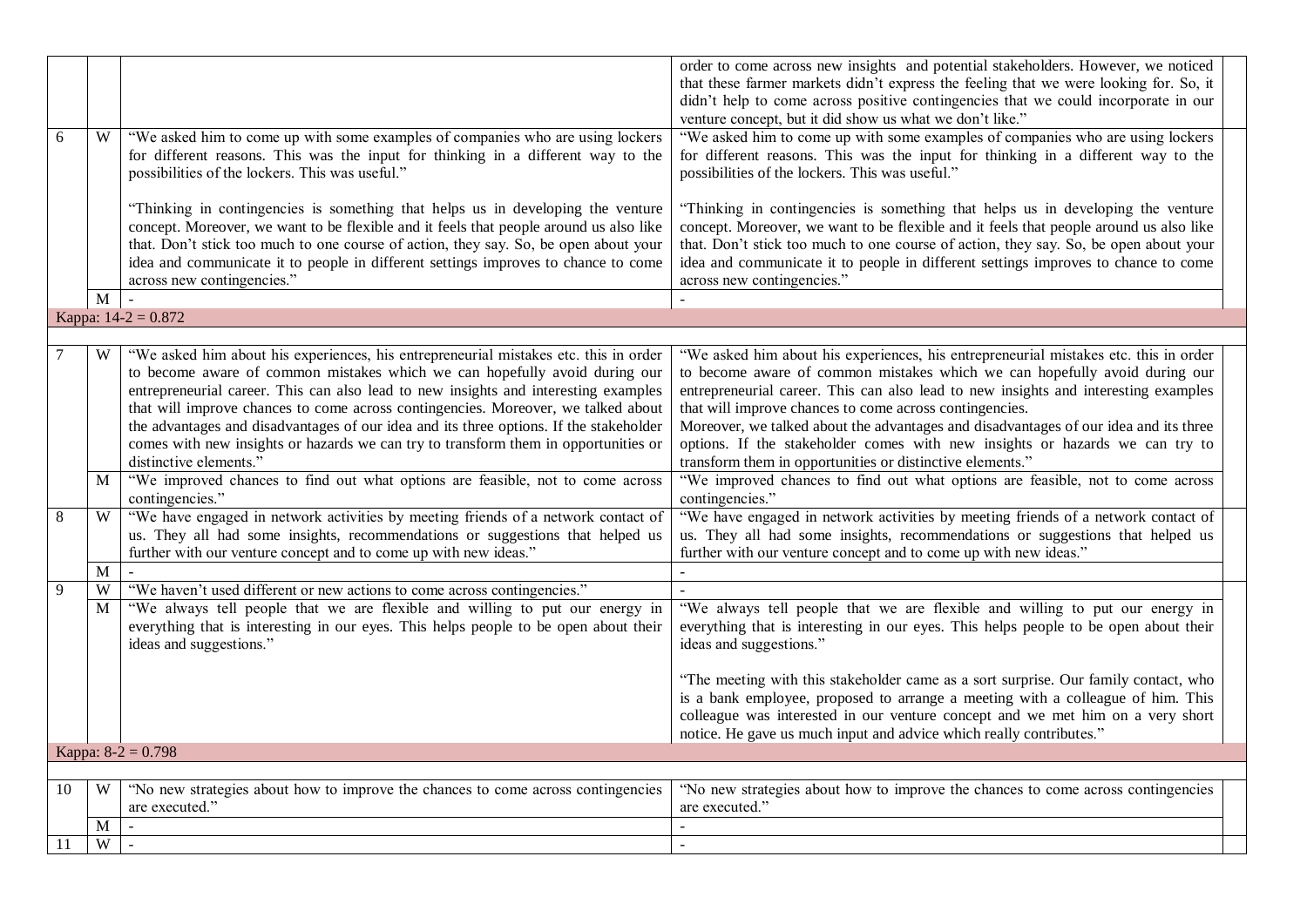|    | M            | "During this cycle we have not tried to improve chances to come across<br>contingencies."                                                                                                                                                                                                                                                                                                                                                                                                                                                                                                                                                                                                                                                                                                                                                                                                                                                                                                                                                                                                             |                                                                                                                                                                                                                                                                                                                                                                                                                                                                                                                                                                                                                                                                                                                                                                                                                                                                                                                                                                                                                                                                                                       |
|----|--------------|-------------------------------------------------------------------------------------------------------------------------------------------------------------------------------------------------------------------------------------------------------------------------------------------------------------------------------------------------------------------------------------------------------------------------------------------------------------------------------------------------------------------------------------------------------------------------------------------------------------------------------------------------------------------------------------------------------------------------------------------------------------------------------------------------------------------------------------------------------------------------------------------------------------------------------------------------------------------------------------------------------------------------------------------------------------------------------------------------------|-------------------------------------------------------------------------------------------------------------------------------------------------------------------------------------------------------------------------------------------------------------------------------------------------------------------------------------------------------------------------------------------------------------------------------------------------------------------------------------------------------------------------------------------------------------------------------------------------------------------------------------------------------------------------------------------------------------------------------------------------------------------------------------------------------------------------------------------------------------------------------------------------------------------------------------------------------------------------------------------------------------------------------------------------------------------------------------------------------|
| 12 | W            | "We used the same methods as before."                                                                                                                                                                                                                                                                                                                                                                                                                                                                                                                                                                                                                                                                                                                                                                                                                                                                                                                                                                                                                                                                 |                                                                                                                                                                                                                                                                                                                                                                                                                                                                                                                                                                                                                                                                                                                                                                                                                                                                                                                                                                                                                                                                                                       |
|    | M            | "We are always looking on the internet for the latest trends and developments in the<br>culinary and gastronomy industry. We are open for new insights and experiences in<br>order to develop our venture concept in such a way that it is based on the latest                                                                                                                                                                                                                                                                                                                                                                                                                                                                                                                                                                                                                                                                                                                                                                                                                                        | "We are always looking on the internet for the latest trends and developments in the<br>culinary and gastronomy industry. We are open for new insights and experiences in<br>order to develop our venture concept in such a way that it is based on the latest                                                                                                                                                                                                                                                                                                                                                                                                                                                                                                                                                                                                                                                                                                                                                                                                                                        |
|    |              | insights and opportunities."                                                                                                                                                                                                                                                                                                                                                                                                                                                                                                                                                                                                                                                                                                                                                                                                                                                                                                                                                                                                                                                                          | insights and opportunities."                                                                                                                                                                                                                                                                                                                                                                                                                                                                                                                                                                                                                                                                                                                                                                                                                                                                                                                                                                                                                                                                          |
|    |              | Kappa: $4-2 = 0.666$                                                                                                                                                                                                                                                                                                                                                                                                                                                                                                                                                                                                                                                                                                                                                                                                                                                                                                                                                                                                                                                                                  |                                                                                                                                                                                                                                                                                                                                                                                                                                                                                                                                                                                                                                                                                                                                                                                                                                                                                                                                                                                                                                                                                                       |
|    |              |                                                                                                                                                                                                                                                                                                                                                                                                                                                                                                                                                                                                                                                                                                                                                                                                                                                                                                                                                                                                                                                                                                       |                                                                                                                                                                                                                                                                                                                                                                                                                                                                                                                                                                                                                                                                                                                                                                                                                                                                                                                                                                                                                                                                                                       |
| 13 | W            | "We used the same strategies to come across contingencies. No new contingencies<br>came across."                                                                                                                                                                                                                                                                                                                                                                                                                                                                                                                                                                                                                                                                                                                                                                                                                                                                                                                                                                                                      |                                                                                                                                                                                                                                                                                                                                                                                                                                                                                                                                                                                                                                                                                                                                                                                                                                                                                                                                                                                                                                                                                                       |
|    | $\mathbf{M}$ | "We notice that everybody has some ideas, contacts and experiences that he/she                                                                                                                                                                                                                                                                                                                                                                                                                                                                                                                                                                                                                                                                                                                                                                                                                                                                                                                                                                                                                        | "We notice that everybody has some ideas, contacts and experiences that he/she                                                                                                                                                                                                                                                                                                                                                                                                                                                                                                                                                                                                                                                                                                                                                                                                                                                                                                                                                                                                                        |
|    |              | wants to share with us. So, interacting with people seems to contribute highly to the                                                                                                                                                                                                                                                                                                                                                                                                                                                                                                                                                                                                                                                                                                                                                                                                                                                                                                                                                                                                                 | wants to share with us. So, interacting with people seems to contribute highly to the                                                                                                                                                                                                                                                                                                                                                                                                                                                                                                                                                                                                                                                                                                                                                                                                                                                                                                                                                                                                                 |
|    |              | process of new venture creation. We experienced how they deal with large projects."                                                                                                                                                                                                                                                                                                                                                                                                                                                                                                                                                                                                                                                                                                                                                                                                                                                                                                                                                                                                                   | process of new venture creation."                                                                                                                                                                                                                                                                                                                                                                                                                                                                                                                                                                                                                                                                                                                                                                                                                                                                                                                                                                                                                                                                     |
|    |              |                                                                                                                                                                                                                                                                                                                                                                                                                                                                                                                                                                                                                                                                                                                                                                                                                                                                                                                                                                                                                                                                                                       |                                                                                                                                                                                                                                                                                                                                                                                                                                                                                                                                                                                                                                                                                                                                                                                                                                                                                                                                                                                                                                                                                                       |
|    |              | "By being open, we noticed that people in our environment come up with good                                                                                                                                                                                                                                                                                                                                                                                                                                                                                                                                                                                                                                                                                                                                                                                                                                                                                                                                                                                                                           |                                                                                                                                                                                                                                                                                                                                                                                                                                                                                                                                                                                                                                                                                                                                                                                                                                                                                                                                                                                                                                                                                                       |
|    |              | suggestions and ideas that we can use in the further development. Also this network                                                                                                                                                                                                                                                                                                                                                                                                                                                                                                                                                                                                                                                                                                                                                                                                                                                                                                                                                                                                                   |                                                                                                                                                                                                                                                                                                                                                                                                                                                                                                                                                                                                                                                                                                                                                                                                                                                                                                                                                                                                                                                                                                       |
|    |              | contact was introduced after talking to family about our plans."                                                                                                                                                                                                                                                                                                                                                                                                                                                                                                                                                                                                                                                                                                                                                                                                                                                                                                                                                                                                                                      |                                                                                                                                                                                                                                                                                                                                                                                                                                                                                                                                                                                                                                                                                                                                                                                                                                                                                                                                                                                                                                                                                                       |
| 14 | W            | Same as we did before, news $+$ internet $+$ industry papers.                                                                                                                                                                                                                                                                                                                                                                                                                                                                                                                                                                                                                                                                                                                                                                                                                                                                                                                                                                                                                                         |                                                                                                                                                                                                                                                                                                                                                                                                                                                                                                                                                                                                                                                                                                                                                                                                                                                                                                                                                                                                                                                                                                       |
|    | M            |                                                                                                                                                                                                                                                                                                                                                                                                                                                                                                                                                                                                                                                                                                                                                                                                                                                                                                                                                                                                                                                                                                       | "The news (papers, TV, internet) continuously confirms our ideas about the trends<br>that are underlying our venture concept."                                                                                                                                                                                                                                                                                                                                                                                                                                                                                                                                                                                                                                                                                                                                                                                                                                                                                                                                                                        |
| 15 | W            | "De Timp catering services were celebrating their 30st year of existence and<br>everyone was free to come to their company and to take a look at their fleet of<br>catering vans. Since this company has a lot of experience in the hospitality industry<br>we were curious what we can learn of them. We experienced how they deal with<br>large projects; how they organize it. We were surprised that they don't do it alone but<br>look for cooperation with complementary companies in order to strengthen their own<br>service and be able to deal with larger projects."<br>"Since we speak with a lot of people about our plans, there are more and more people<br>who are interested in a partnership with us. A concrete example of this is a potential<br>customer who has approached us and invited us for a meeting in order to discuss the<br>possibilities for a partnership. We were surprised by his interest in us. Although, we<br>were a bit reserved about this before, we are open to this new experience and like to<br>find out if it is a possible strategy for the future." | "De Timp catering services were celebrating their 30st year of existence and<br>everyone was free to come to their company and to take a look at their fleet of<br>catering vans. Since this company has a lot of experience in the hospitality industry<br>we were curious what we can learn of them. We experienced how they deal with<br>large projects; how they organize it. We were surprised that they don't do it alone but<br>look for cooperation with complementary companies in order to strengthen their own<br>service and be able to deal with larger projects."<br>"Since we speak with a lot of people about our plans, there are more and more people<br>who are interested in a partnership with us. A concrete example of this is a potential<br>customer who has approached us and invited us for a meeting in order to discuss the<br>possibilities for a partnership. We were surprised by his interest in us. Although, we<br>were a bit reserved about this before, we are open to this new experience and like to<br>find out if it is a possible strategy for the future." |
|    | M            | "They exactly told us on what basis they cooperate with these other mobile catering<br>companies. This was a surprise for us and it made us think and conclude that our<br>venture concept is also a good addition on their current services. We hadn't thought<br>about this before and we certainly didn't expect the openness about all of this during<br>the open day. So, we were really glad that we went there."                                                                                                                                                                                                                                                                                                                                                                                                                                                                                                                                                                                                                                                                               | "They exactly told us on what basis they cooperate with these other mobile catering<br>companies. This was a surprise for us and it made us think and conclude that our<br>venture concept is also a good addition on their current services. We hadn't thought<br>about this before and we certainly didn't expect the openness about all of this during<br>the open day. So, we were really glad that we went there."<br>"We went to an open day of a well known mobile catering service close to our<br>hometown. This company has trailers who are rebuild towards a mobile snack corner.                                                                                                                                                                                                                                                                                                                                                                                                                                                                                                         |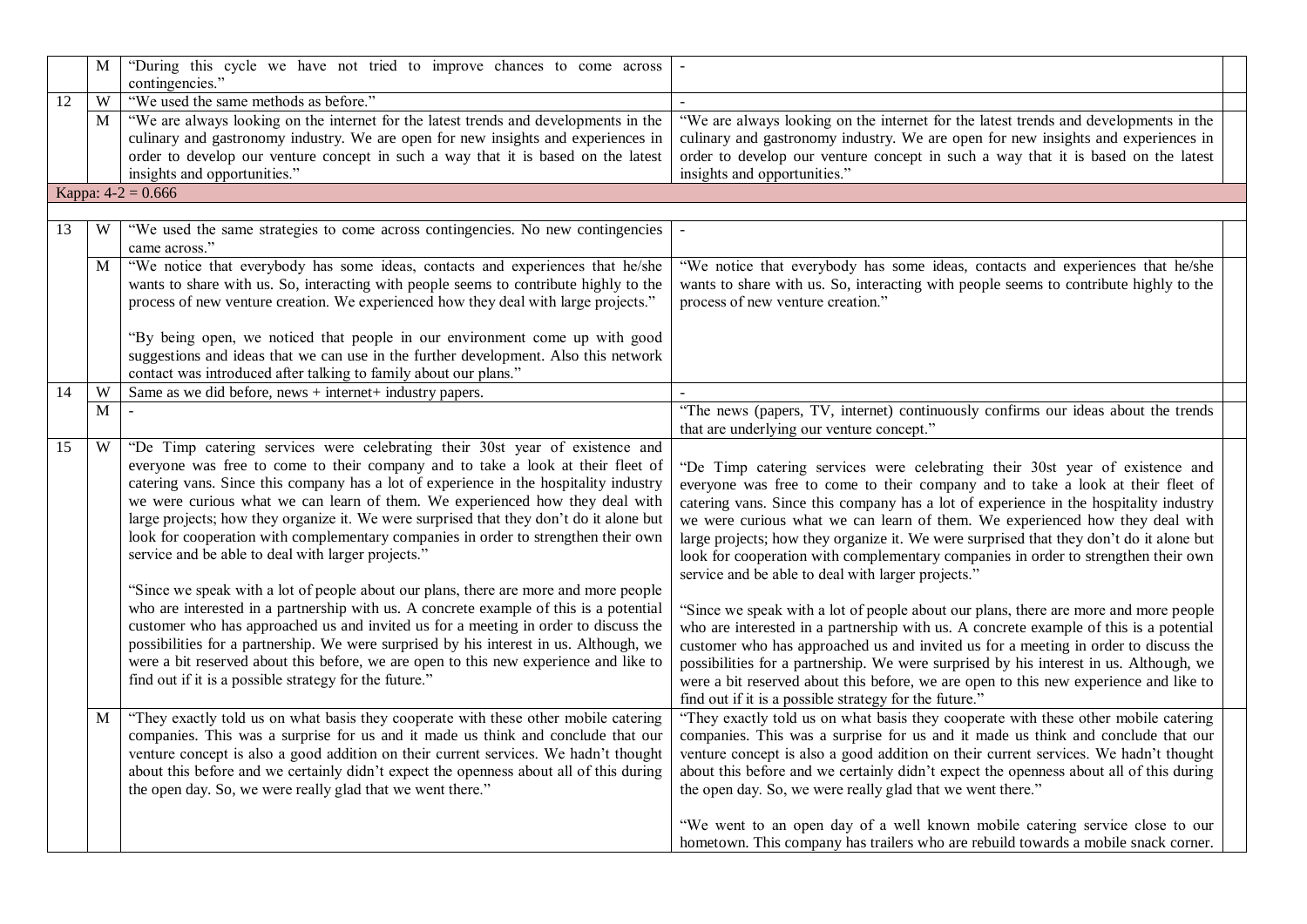|       |                                                                                                                                                                                                                                                                                                                                          | We talked to some of the employees of the company without saying that we are<br>planning to build our own mobile kitchen. They were all eager to give us information<br>concerning the focus services, the design, and the decisions that they make/made.<br>This was very informative and interesting for us."                          |
|-------|------------------------------------------------------------------------------------------------------------------------------------------------------------------------------------------------------------------------------------------------------------------------------------------------------------------------------------------|------------------------------------------------------------------------------------------------------------------------------------------------------------------------------------------------------------------------------------------------------------------------------------------------------------------------------------------|
|       | Kappa: $8-5 = 0.612$                                                                                                                                                                                                                                                                                                                     |                                                                                                                                                                                                                                                                                                                                          |
|       | Heuristic 13: Transform the unexpected in opportunities in order to benefit from surprises                                                                                                                                                                                                                                               |                                                                                                                                                                                                                                                                                                                                          |
| Cycle | Quotes / Findings in research diaries by Wouter                                                                                                                                                                                                                                                                                          | Quotes / Findings in research diaries by Marleen                                                                                                                                                                                                                                                                                         |
| W     | "He proposed to work with a different type product instead of what we were thinking<br>about. This was a kind of surprise for us and simultaneously an opportunity which we<br>used for improving the product idea."                                                                                                                     | "He proposed to work with a different type product instead of what we were thinking<br>about. This was a kind of surprise for us and simultaneously an opportunity which we<br>used for improving the product idea."                                                                                                                     |
| M     |                                                                                                                                                                                                                                                                                                                                          |                                                                                                                                                                                                                                                                                                                                          |
| W     | "It felt like the stakeholder was pitching his ideas to us. He came with several<br>interesting insights which were new for us. His enthusiasm also influenced us<br>positively, because we took his advises and ideas immediately serious. These ideas<br>were different from our initial idea, but we saw his ideas as opportunities." | "It felt like the stakeholder was pitching his ideas to us. He came with several<br>interesting insights which were new for us. His enthusiasm also influenced us<br>positively, because we took his advises and ideas immediately serious. These ideas<br>were different from our initial idea, but we saw his ideas as opportunities." |
|       | "He also advised us to make us of existing resources (distribution channels) instead<br>of developing them yourself. This was a new way of thinking which we saw as an<br>opportunity to reduce investment needs."                                                                                                                       | "He also advised us to make us of existing resources (distribution channels) instead<br>of developing them yourself. This was a new way of thinking which we saw as an<br>opportunity to reduce investment needs."                                                                                                                       |
| M     | "The surprise was that the stakeholder had many ideas to expand this initial slow<br>food concept. He came up with inspiration and things we had not thought about<br>before. We saw this as new opportunities for the venture concept."                                                                                                 | "The surprise was that the stakeholder had many ideas to expand this initial slow<br>food concept. He came up with inspiration and things we had not thought about<br>before. We saw this as new opportunities for the venture concept."                                                                                                 |
|       | "During and after the meeting, we have transformed those ideas into opportunities<br>because we take them into account when developing the concept venture plan. These<br>ideas are really focusing on growing big. It really surprised me that the stakeholder<br>thinks that we have to think big."                                    | "During and after the meeting, we have transformed those ideas into opportunities<br>because we take them into account when developing the concept venture plan. These<br>ideas are really focusing on growing big. It really surprised me that the stakeholder<br>thinks that we have to think big."                                    |
|       | "I really see it as an opportunity to ask him in the future to give us feedback/advice<br>concerning our improved venture concept."                                                                                                                                                                                                      | "We had not expected that the stakeholder would be so inspirational and open<br>towards young entrepreneurs. We have already made use this during the first meeting                                                                                                                                                                      |

|   |   | I really see it as all opportunity to ask fill in the future to give us recuback/auvice | we had not expected that the stakeholder would be so msphational and open                |
|---|---|-----------------------------------------------------------------------------------------|------------------------------------------------------------------------------------------|
|   |   | concerning our improved venture concept."                                               | towards young entrepreneurs. We have already made use this during the first meeting      |
|   |   |                                                                                         | and during the development of the concept. I really see it as an opportunity to ask him  |
|   |   |                                                                                         | in the future to give us feedback/advice concerning our improved venture concept."       |
|   |   |                                                                                         |                                                                                          |
|   |   |                                                                                         | "During the meeting we mainly talked about how the venture should look like in the       |
|   |   |                                                                                         | future. We had not expected this, so it was a positive surprise that we anticipated on." |
| 3 | W | After this meeting we received an e-mail from this person with a kind of request of     |                                                                                          |
|   |   | someone who would like to help us. We will contact this person, so you can say that     |                                                                                          |
|   |   | we transform this into a opportunity                                                    |                                                                                          |

|  | we transform this into a opportunity.                                                                                                                                             |  |
|--|-----------------------------------------------------------------------------------------------------------------------------------------------------------------------------------|--|
|  | "It surprised me that also this stakeholder is very enthusiastic about our ideas and is   "It surprised me that also this stakeholder is very enthusiastic about our ideas and is |  |
|  | willing and open to help us with that. It really feels good to have so much support for willing and open to help us with that. It really feels good to have so much support for   |  |
|  | the venture concept. We noticed that more people together have better ideas and the venture concept."                                                                             |  |
|  | useful insights than just two entrepreneurs. Therefore, we are open for all the ideas of $\vert$                                                                                  |  |
|  | others."                                                                                                                                                                          |  |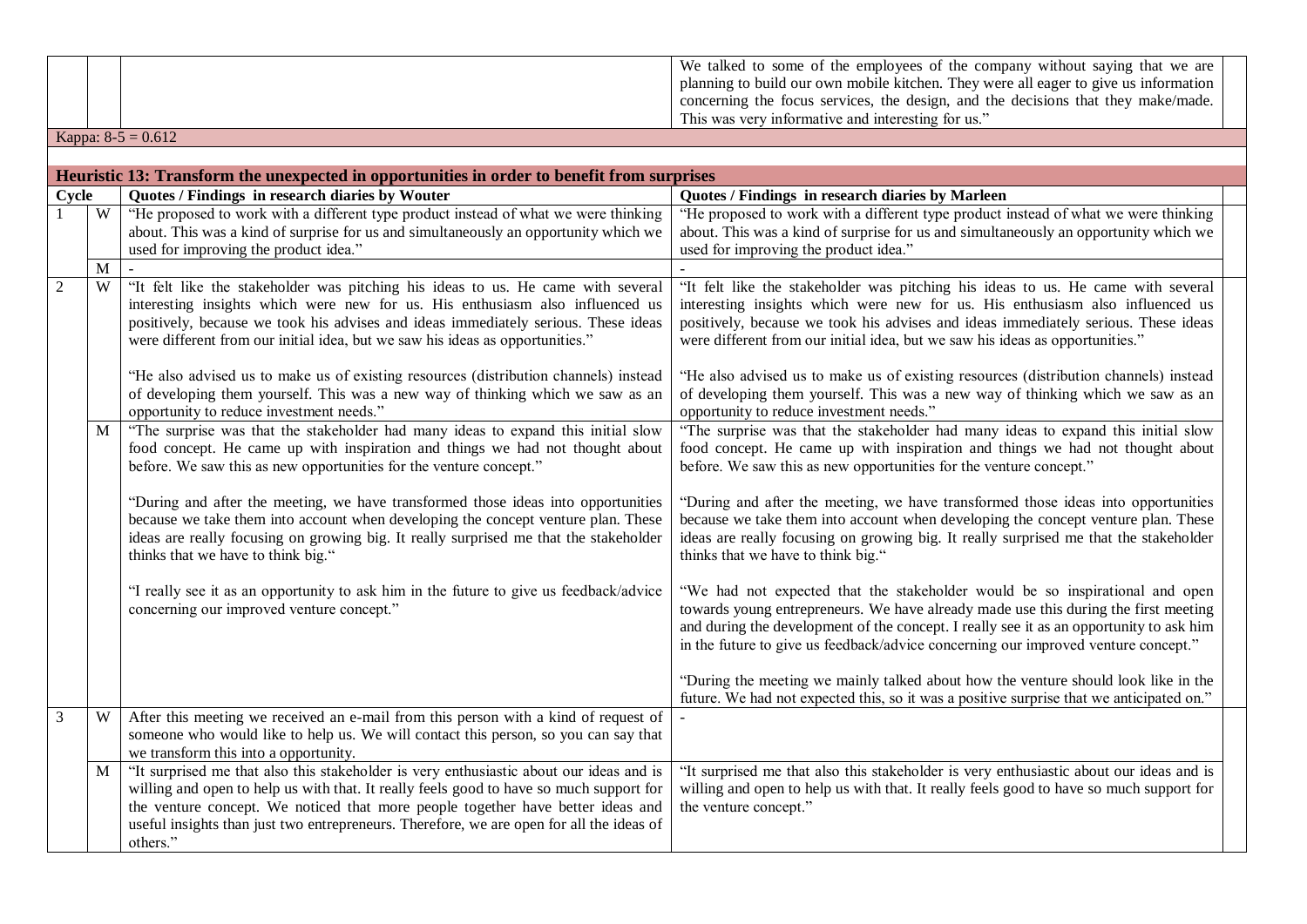|   | Kappa: $13-2 = 0.864$ |                                                                                                                                                                                                                                                                                                                                                                                                                                                                                                                                 |                                                                                                                                                                                                                                                                                                                                                                                                                                                                                                                                                                                                                                                                                                                                                                                                                                                                                                                                                                                                                      |  |
|---|-----------------------|---------------------------------------------------------------------------------------------------------------------------------------------------------------------------------------------------------------------------------------------------------------------------------------------------------------------------------------------------------------------------------------------------------------------------------------------------------------------------------------------------------------------------------|----------------------------------------------------------------------------------------------------------------------------------------------------------------------------------------------------------------------------------------------------------------------------------------------------------------------------------------------------------------------------------------------------------------------------------------------------------------------------------------------------------------------------------------------------------------------------------------------------------------------------------------------------------------------------------------------------------------------------------------------------------------------------------------------------------------------------------------------------------------------------------------------------------------------------------------------------------------------------------------------------------------------|--|
|   |                       |                                                                                                                                                                                                                                                                                                                                                                                                                                                                                                                                 |                                                                                                                                                                                                                                                                                                                                                                                                                                                                                                                                                                                                                                                                                                                                                                                                                                                                                                                                                                                                                      |  |
| 4 | W                     | "Apparently, more and more people are interested in healthy food and its origin. We<br>have to make that transparent, that is a opportunity for us."                                                                                                                                                                                                                                                                                                                                                                            | "Apparently, more and more people are interested in healthy food and its origin. We<br>have to make that transparent in, that is a opportunity for us."                                                                                                                                                                                                                                                                                                                                                                                                                                                                                                                                                                                                                                                                                                                                                                                                                                                              |  |
|   | M                     |                                                                                                                                                                                                                                                                                                                                                                                                                                                                                                                                 |                                                                                                                                                                                                                                                                                                                                                                                                                                                                                                                                                                                                                                                                                                                                                                                                                                                                                                                                                                                                                      |  |
| 5 | W                     | "Between these meetings with one stakeholder we come across one contingency.<br>Entrepreneur 2 received a business card from people who have a hotel and they are<br>searching for people who are interested to run that place. We see it as an opportunity<br>because that could also be a place where we can exploit our entrepreneurial<br>ambitious. However, after some calls with locals we know, we acknowledged that<br>these people are a little weird and trustless. So we went further with our current<br>project." | "Between these meetings with one stakeholder we come across one contingency.<br>Entrepreneur 2 received a business card from people who have a hotel and they are<br>searching for people who are interested to run that place. We see it as an opportunity<br>because that could also be a place where we can exploit our entrepreneurial<br>ambitious. However, after some calls with locals we know, we acknowledged that<br>these people are a little weird and trustless. So we went further with our current<br>project."                                                                                                                                                                                                                                                                                                                                                                                                                                                                                      |  |
|   | M                     | "We were open about our venture idea and the ideas we have. We always say that we<br>are not blinded by other opportunities and that our ideas are flexible concerning the<br>input of others (stakeholders) and the changing environment and contingencies that<br>we come across."                                                                                                                                                                                                                                            | "It shows that we interested in more things than starting in the food industry, we also<br>are open for these 'contingencies' as long as it is entrepreneurial."<br>"We were open about our venture idea and the ideas we have. We always say that we<br>are not blinded by other opportunities and that our ideas are flexible concerning the<br>input of others (stakeholders) and the changing environment and contingencies that<br>we come across."                                                                                                                                                                                                                                                                                                                                                                                                                                                                                                                                                             |  |
|   |                       | "I really saw it as an opportunity and thought that we were suitable, considering our<br>means, to take this opportunity. It really fitted with us and it felt good to find out if<br>we could anticipate on this contingency."                                                                                                                                                                                                                                                                                                 | "I really saw it as an opportunity and thought that we were suitable, considering our<br>means, to take this opportunity. It really fitted with us and it felt good to find out if<br>we could anticipate on this contingency."                                                                                                                                                                                                                                                                                                                                                                                                                                                                                                                                                                                                                                                                                                                                                                                      |  |
|   |                       |                                                                                                                                                                                                                                                                                                                                                                                                                                                                                                                                 | "So, I was open to contingencies and saw it as an opportunity that I wanted to find<br>out more about. I can keep dreaming about things, and how it could have been, but by<br>taking action and finding out some more about it, I immediately know if it is<br>realizable and whether I want to take the opportunity or not. If not, I move on with<br>the other venture concept , which was the case this time. It really felt good to<br>investigate some more about this opportunity. That really triggered my<br>'entrepreneurial' mind-set and I could notice that my nearest contacts in my network<br>were really surprised that I just dared to investigate the option. After this observation<br>that this 'contingency' will not work out, I am not sad and I didn't lose anything, but<br>I am glad that I tried to look at it as an opportunity and learned that I have to keep<br>every option open and should not say 'no' beforehand, but should really consider<br>contingencies as opportunities." |  |
|   |                       |                                                                                                                                                                                                                                                                                                                                                                                                                                                                                                                                 | "We have put effort in finding out if this contingency was really an opportunity that<br>we should take."                                                                                                                                                                                                                                                                                                                                                                                                                                                                                                                                                                                                                                                                                                                                                                                                                                                                                                            |  |
| 6 | W                     | "The inefficiency he mentioned in the beginning as a problem, turned in a later<br>stadium out into something irrelevant. The course of action that is discussed with the<br>stakeholder is something very new and out of the box and the advantages of the<br>lockers weight heaver than the disadvantages."                                                                                                                                                                                                                   | "The inefficiency he mentioned in the beginning as a problem, turned in a later<br>stadium out into something irrelevant. The course of action that is discussed with the<br>stakeholder is something very new and out of the box and the advantages of the<br>lockers weight heaver than the disadvantages."                                                                                                                                                                                                                                                                                                                                                                                                                                                                                                                                                                                                                                                                                                        |  |
|   | M                     | "It appeared that he thought it was a very good idea to put this (using existing<br>lockers) in practice. Now we are really thinking to focus on people who are busy at                                                                                                                                                                                                                                                                                                                                                         |                                                                                                                                                                                                                                                                                                                                                                                                                                                                                                                                                                                                                                                                                                                                                                                                                                                                                                                                                                                                                      |  |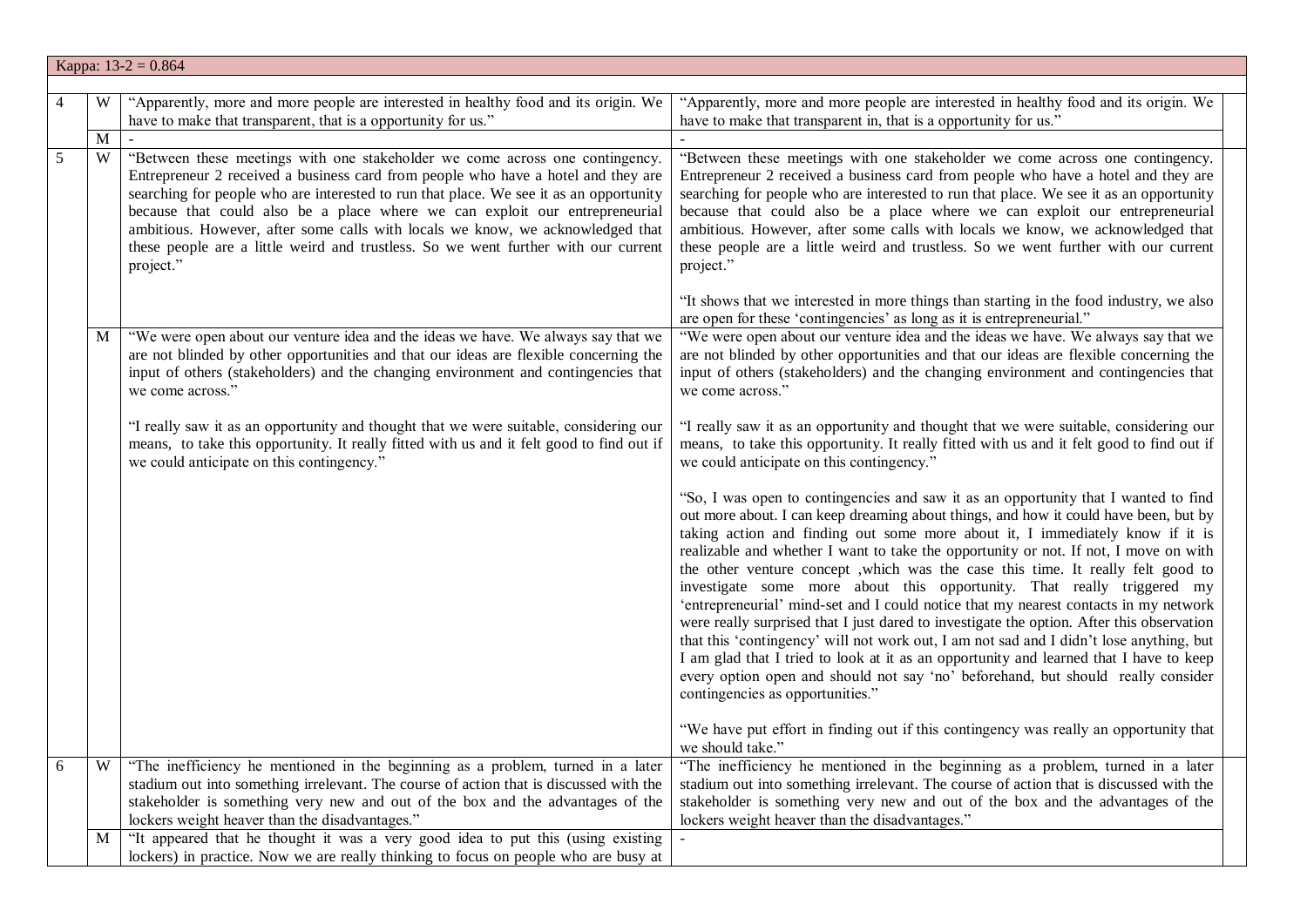|                |                       | their work and take a meal home with them. So, it is really convenient if they can buy<br>the meal online, and can take it from the locker in their own building and can take it<br>home to eat. I can't think of something easier than that for the customer."                                                                                                                                                              |                                                                                                                                                                                                                                                                                                                                                                                                                                      |  |  |
|----------------|-----------------------|------------------------------------------------------------------------------------------------------------------------------------------------------------------------------------------------------------------------------------------------------------------------------------------------------------------------------------------------------------------------------------------------------------------------------|--------------------------------------------------------------------------------------------------------------------------------------------------------------------------------------------------------------------------------------------------------------------------------------------------------------------------------------------------------------------------------------------------------------------------------------|--|--|
|                | Kappa: $10-4 = 0.711$ |                                                                                                                                                                                                                                                                                                                                                                                                                              |                                                                                                                                                                                                                                                                                                                                                                                                                                      |  |  |
|                |                       |                                                                                                                                                                                                                                                                                                                                                                                                                              |                                                                                                                                                                                                                                                                                                                                                                                                                                      |  |  |
|                | W                     |                                                                                                                                                                                                                                                                                                                                                                                                                              | "This is not only for this stakeholder, but every time I am surprised about the<br>enthusiastic behaviour of the stakeholders we meet. They all love the idea and they<br>all see opportunities, they like to think about the concept, to give suggestions,<br>recommendations, etc. this makes it more easy to tell your story and it makes us more<br>and more excited about the whole project."                                   |  |  |
|                | $\overline{M}$        |                                                                                                                                                                                                                                                                                                                                                                                                                              |                                                                                                                                                                                                                                                                                                                                                                                                                                      |  |  |
| $\overline{8}$ | W                     | "After a while we became aware of that and he was pitching his idea to us. So that<br>resulted in a situation where we were helping each other by giving feedback about the<br>ideas. This could be the evidence that he self-selected to our project, he was curious<br>about what we are planning to do."                                                                                                                  | What surprised me was the fact that this person was thinking about to quit his job to<br>become an entrepreneur again. So after a while we became aware of that and he was<br>pitching his idea to us. So that resulted in a situation where we were helping each<br>other by giving feedback about the ideas. This could be the evidence that he self-<br>selected to our project, he was curious about what we are planning to do. |  |  |
|                | M                     | "It surprised me that this stakeholder also saw us as stakeholders who can give him<br>ideas for his own venture concept. Beforehand, we didn't know that he is also<br>working on a food concept (on wheels) for himself, so that was really surprising. It<br>made the meeting more interactive and it felt like we are on the same level as him,<br>because he goes through the same decisions and considerations as us." | "It surprised me that this stakeholder also saw us as stakeholders who can give him<br>ideas for his own venture concept. Beforehand, we didn't know that he is also<br>working on a food concept (on wheels) for himself, so that was really surprising. It<br>made the meeting more interactive and it felt like we are on the same level as him,<br>because he goes through the same decisions and considerations as us."         |  |  |
|                |                       | "The stakeholder told his own ideas about a company that he wants to start. Now I<br>know why he wanted to meet us. We are both in the same situation (only we are<br>students and he has a job and responsibilities) and can learn of each other."                                                                                                                                                                          | "The stakeholder told his own ideas about a company that he wants to start. Now I<br>know why he wanted to meet us. We are both in the same situation (only we are<br>students and he has a job and responsibilities) and can learn of each other."                                                                                                                                                                                  |  |  |
| 9              | $\overline{W}$        |                                                                                                                                                                                                                                                                                                                                                                                                                              |                                                                                                                                                                                                                                                                                                                                                                                                                                      |  |  |
|                | $\overline{M}$        |                                                                                                                                                                                                                                                                                                                                                                                                                              | "It also surprised me that the stakeholder advised us to look beyond the bank for<br>investors. So, to look around us if there are (wealthy) people who are willing to invest<br>in us or lent us money."                                                                                                                                                                                                                            |  |  |
|                |                       | Kappa: $6-2 = 0.749$                                                                                                                                                                                                                                                                                                                                                                                                         |                                                                                                                                                                                                                                                                                                                                                                                                                                      |  |  |
|                |                       |                                                                                                                                                                                                                                                                                                                                                                                                                              |                                                                                                                                                                                                                                                                                                                                                                                                                                      |  |  |
| 10             | W                     |                                                                                                                                                                                                                                                                                                                                                                                                                              |                                                                                                                                                                                                                                                                                                                                                                                                                                      |  |  |
|                | M                     | $\sim$                                                                                                                                                                                                                                                                                                                                                                                                                       | $\overline{a}$                                                                                                                                                                                                                                                                                                                                                                                                                       |  |  |
| 11             | $\overline{W}$        |                                                                                                                                                                                                                                                                                                                                                                                                                              |                                                                                                                                                                                                                                                                                                                                                                                                                                      |  |  |
|                | $\mathbf{M}$          | $\mathbf{r}$                                                                                                                                                                                                                                                                                                                                                                                                                 | $\mathbf{r}$                                                                                                                                                                                                                                                                                                                                                                                                                         |  |  |
| 12             | W<br>$\mathbf{M}$     | $\mathbb{Z}^2$<br>$\blacksquare$                                                                                                                                                                                                                                                                                                                                                                                             | $\mathbb{Z}^2$<br>$\sim$                                                                                                                                                                                                                                                                                                                                                                                                             |  |  |
|                |                       |                                                                                                                                                                                                                                                                                                                                                                                                                              |                                                                                                                                                                                                                                                                                                                                                                                                                                      |  |  |
| Kappa: -       |                       |                                                                                                                                                                                                                                                                                                                                                                                                                              |                                                                                                                                                                                                                                                                                                                                                                                                                                      |  |  |
| 13             | W                     |                                                                                                                                                                                                                                                                                                                                                                                                                              |                                                                                                                                                                                                                                                                                                                                                                                                                                      |  |  |
|                | M                     | "By being open, we hope that people in our environment come up with good<br>suggestions and ideas that we can use in the further development. Also this network<br>contact was introduced after talking to family about our plans."                                                                                                                                                                                          | "By being open, we hope that people in our environment come up with good<br>suggestions and ideas that we can use in the further development. Also this network<br>contact was introduced after talking to family about our plans."                                                                                                                                                                                                  |  |  |
| 14             | $\overline{W}$        | $\mathbf{r}$                                                                                                                                                                                                                                                                                                                                                                                                                 | $\mathbf{r}$                                                                                                                                                                                                                                                                                                                                                                                                                         |  |  |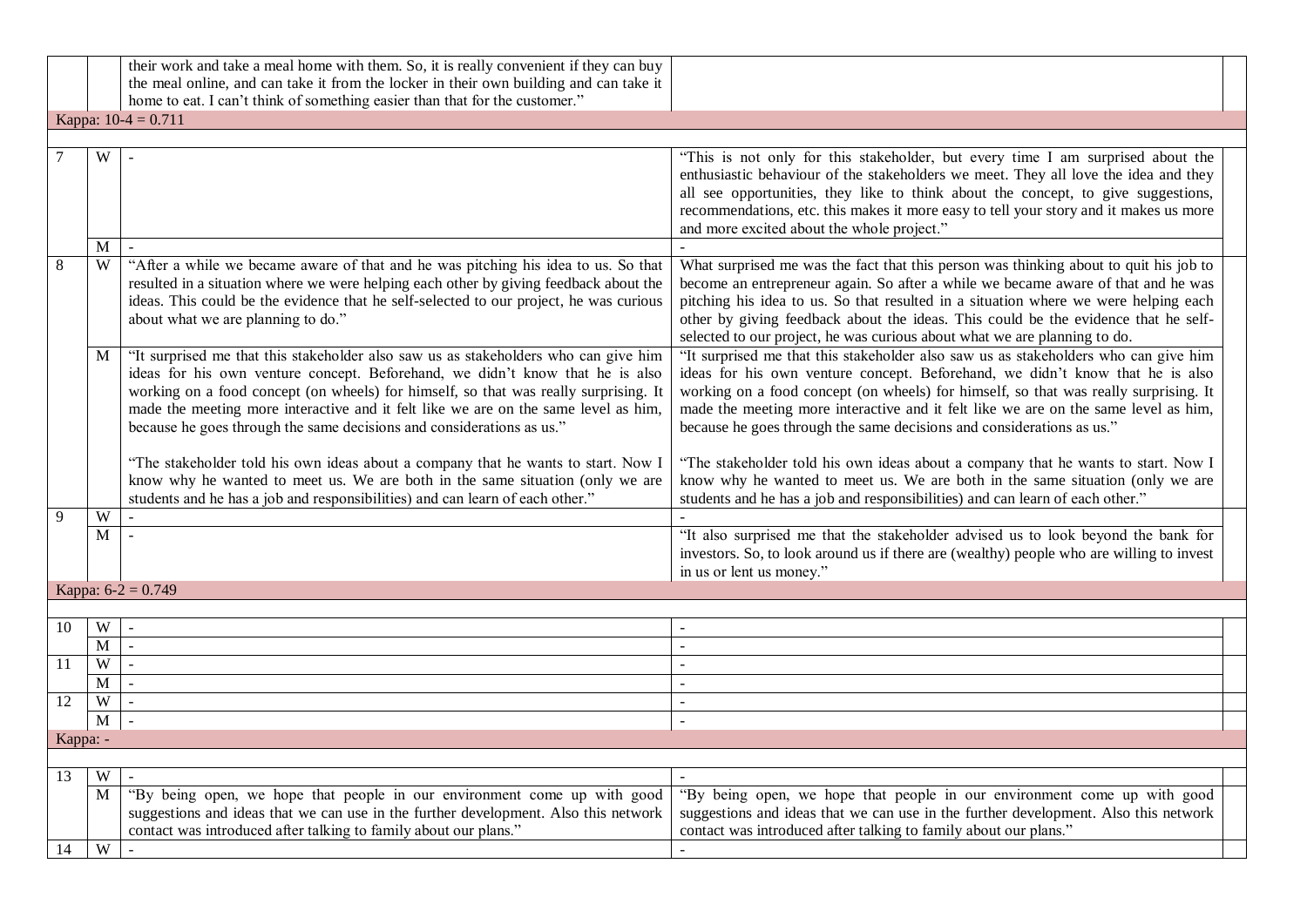|                 | M |                                                                                                                                                                                                                                                                                                                                                                                                                                                                                                                                                                                                                                                                                                        |                                                                                                                                                                                                                                                                                                                                                                                                                                                                                                                                                                                                                                                                                                        |
|-----------------|---|--------------------------------------------------------------------------------------------------------------------------------------------------------------------------------------------------------------------------------------------------------------------------------------------------------------------------------------------------------------------------------------------------------------------------------------------------------------------------------------------------------------------------------------------------------------------------------------------------------------------------------------------------------------------------------------------------------|--------------------------------------------------------------------------------------------------------------------------------------------------------------------------------------------------------------------------------------------------------------------------------------------------------------------------------------------------------------------------------------------------------------------------------------------------------------------------------------------------------------------------------------------------------------------------------------------------------------------------------------------------------------------------------------------------------|
| $\overline{15}$ | W | "De Timp catering services were celebrating their 30st year of existence and<br>everyone was free to come to their company and to take a look at their fleet of<br>catering vans. We did that as well to come across contingencies. We talked with an<br>employee of the company and he told us that they are working with partners who are<br>complementary to their services in order to offer a total service package. So there is a<br>huge opportunity for us to get in touch with the owner to company and to realize a<br>partnership whereby he will use us for his big catering orders. Via him we have to<br>opportunity to learn from a large company and roll into the catering business." | "De Timp catering services were celebrating their 30st year of existence and<br>everyone was free to come to their company and to take a look at their fleet of<br>catering vans. We did that as well to come across contingencies. We talked with an<br>employee of the company and he told us that they are working with partners who are<br>complementary to their services in order to offer a total service package. So there is a<br>huge opportunity for us to get in touch with the owner to company and to realize a<br>partnership whereby he will use us for his big catering orders. Via him we have to<br>opportunity to learn from a large company and roll into the catering business." |
|                 | M | "We found out that a large mobile catering and event service company is not going to<br>invest in 'healthy food trailers', but is interested in cooperating with other companies<br>who do offer these distinctive and fresh food products."                                                                                                                                                                                                                                                                                                                                                                                                                                                           | "We found out that a large mobile catering and event service company is not going to<br>invest in 'healthy food trailers', but is interested in cooperating with other companies<br>who do offer these distinctive and fresh food products."                                                                                                                                                                                                                                                                                                                                                                                                                                                           |
|                 |   |                                                                                                                                                                                                                                                                                                                                                                                                                                                                                                                                                                                                                                                                                                        | "We went to an open day of a well known mobile catering service close to our<br>hometown. This company has trailers who are rebuild towards a mobile snack<br>corner."                                                                                                                                                                                                                                                                                                                                                                                                                                                                                                                                 |
|                 |   |                                                                                                                                                                                                                                                                                                                                                                                                                                                                                                                                                                                                                                                                                                        | "We talked to some of the employees of the company without saying that we are<br>planning to build our own mobile kitchen. They were all eager to give us information<br>concerning the focus services, the design, and the decisions that they make/made.<br>This was very informative and interesting for us. They exactly told us on what basis<br>they cooperate with these other mobile catering companies. This made us think and<br>conclude that our Food Truck is also a good addition on their current services. We<br>hadn't thought about this before and we certainly didn't expect the openness about all                                                                                |
|                 |   |                                                                                                                                                                                                                                                                                                                                                                                                                                                                                                                                                                                                                                                                                                        | of this during the open day. So, we were really glad that we went there."                                                                                                                                                                                                                                                                                                                                                                                                                                                                                                                                                                                                                              |
|                 |   | Kappa: $6-2 = 0.749$                                                                                                                                                                                                                                                                                                                                                                                                                                                                                                                                                                                                                                                                                   |                                                                                                                                                                                                                                                                                                                                                                                                                                                                                                                                                                                                                                                                                                        |
|                 |   |                                                                                                                                                                                                                                                                                                                                                                                                                                                                                                                                                                                                                                                                                                        |                                                                                                                                                                                                                                                                                                                                                                                                                                                                                                                                                                                                                                                                                                        |
|                 |   | Heuristic 14: Try to exploit contingencies by incorporating them in the venture creation process                                                                                                                                                                                                                                                                                                                                                                                                                                                                                                                                                                                                       |                                                                                                                                                                                                                                                                                                                                                                                                                                                                                                                                                                                                                                                                                                        |
| Cycle           |   | Quotes / Findings in research diaries by Wouter                                                                                                                                                                                                                                                                                                                                                                                                                                                                                                                                                                                                                                                        | Quotes / Findings in research diaries by Marleen                                                                                                                                                                                                                                                                                                                                                                                                                                                                                                                                                                                                                                                       |
|                 | W | "He proposed to work with a different type product instead of what we were thinking<br>about. This was a kind of surprise for us and simultaneously an opportunity which we<br>used for improving the product idea."                                                                                                                                                                                                                                                                                                                                                                                                                                                                                   | "He proposed to work with a different type product instead of what we were thinking<br>about. This was a kind of surprise for us and simultaneously an opportunity which we<br>used for improving the product idea."                                                                                                                                                                                                                                                                                                                                                                                                                                                                                   |
|                 |   | "Because he is the person with the knowledge and experience we were very flexible<br>in this stage."                                                                                                                                                                                                                                                                                                                                                                                                                                                                                                                                                                                                   |                                                                                                                                                                                                                                                                                                                                                                                                                                                                                                                                                                                                                                                                                                        |
|                 |   |                                                                                                                                                                                                                                                                                                                                                                                                                                                                                                                                                                                                                                                                                                        | "At the end of the meeting the stakeholder proposed a interesting next potential<br>stakeholder from his own network. This is also an ex colleague of him and researcher<br>2 and has an ICT company." Stakeholder 1: "Say that I committed to the project and<br>that he also have to commit now." "We immediately approached this next stakeholder<br>and we have a meeting next week."                                                                                                                                                                                                                                                                                                              |
|                 | M | "We were flexible concerning the suggestions of the first stakeholder because we<br>both see him as the person who knows what is feasible when considering food and<br>take away. So we adjusted our concept venture to his best ideas."                                                                                                                                                                                                                                                                                                                                                                                                                                                               | "We were flexible concerning the stakeholder's suggestions because we both see him<br>as the person who knows what is feasible when considering our ideas. So we adjusted<br>our concept venture to his best ideas."                                                                                                                                                                                                                                                                                                                                                                                                                                                                                   |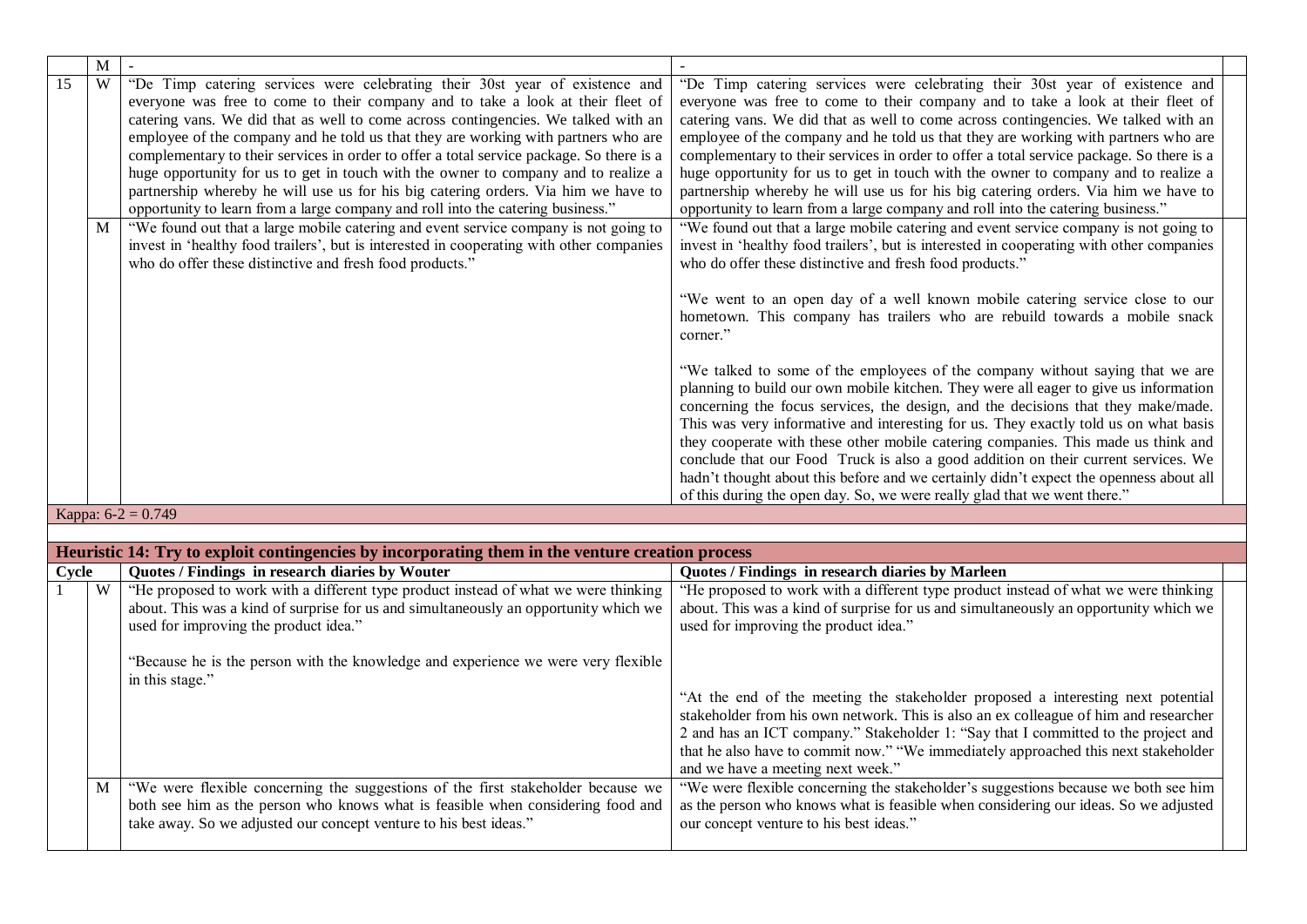|                |                | "We have incorporated all the ideas and inspiration that we gained in the formulation<br>and development of the venture concept. Although, we have tried to combine it in an<br>unique concept that does not exist yet."                                                                          | "We have incorporated all the ideas and inspiration that we gained in the formulation<br>and development of the venture concept. Although, we have tried to combine it in an<br>unique concept that does not exist yet."                                                                                                                                                                                                                                           |
|----------------|----------------|---------------------------------------------------------------------------------------------------------------------------------------------------------------------------------------------------------------------------------------------------------------------------------------------------|--------------------------------------------------------------------------------------------------------------------------------------------------------------------------------------------------------------------------------------------------------------------------------------------------------------------------------------------------------------------------------------------------------------------------------------------------------------------|
|                |                | "Contingencies that we came across during this phase of the process were especially<br>the people who the stakeholder knows from his own environment. For instance, a<br>friend of the stakeholder has an own company in ICT."                                                                    |                                                                                                                                                                                                                                                                                                                                                                                                                                                                    |
| $\overline{2}$ | W              | "The new contacts which are proposed by the stakeholders are incorporated in our<br>means (who I know)."                                                                                                                                                                                          | "The new contacts which are proposed by the stakeholders are incorporated in our<br>means (who I know)."                                                                                                                                                                                                                                                                                                                                                           |
|                |                | "The stakeholder came up with some people from his network and suggested that we<br>can meet with them to take about their professionalism in relation to our idea. We see<br>this as contingencies."                                                                                             | "The stakeholder came up with some people from his network and suggested that we<br>can meet with them to take about their professionalism in relation to our idea. We see<br>this as contingencies."                                                                                                                                                                                                                                                              |
|                | M              | "We have incorporated the contingencies (network contacts) in our means (who I<br>know) and will use them if the time is ripe."                                                                                                                                                                   | "We have incorporated the contingencies (network contacts) in our means (who I<br>know) and will use them if the time is ripe."                                                                                                                                                                                                                                                                                                                                    |
|                |                | "When discussing this, the stakeholder also came with an innovative distribution<br>channel idea. He also had network contacts to meet people who could help us with<br>investigating the possibilities of this course of action. He has contacts with them, we<br>can make use of his contacts." | "When discussing this, the stakeholder also came with an innovative distribution<br>channel idea. He also had network contacts to meet people who could help us with<br>investigating the possibilities of this course of action. He has contacts with them, we<br>can make use of his contacts."                                                                                                                                                                  |
|                |                | "He explained that it is wise to offer our service through the scope of existing<br>ventures. So, why make things that already exist? However, we have to take into<br>account that these latent partners need a part of the margin so there is also something<br>in it for them."                | "He advised us to use existing networks as marketing tool and manner in which we<br>can reach customers. He explained that it is wise to offer our service through the<br>scope of existing ventures. So, why make things that already exist? However, we<br>have to take into account that these latent partners need a part of the margin so there<br>is also something in it for them."                                                                         |
|                |                |                                                                                                                                                                                                                                                                                                   | "A nephew of researcher 1 was present during a family meeting that we had. He<br>works in the ICT business and in the past had his own company in this branch. He<br>said that working on provision is a way of payment that is possible in the ICT branch.<br>In this way we do not have to invest start capital in the ICT (website) but can make<br>use of the service. He said that we can use this type of strategy when talking with an<br>ICT stakeholder." |
| 3              | W              | "After this meeting we received an e-mail from this person with a kind of request of<br>someone who would like to help us (as described above). We will contact this person,<br>so you can say that we transform this in a opportunity."                                                          | "After this meeting we received an e-mail from this person with a kind of request of<br>someone who would like to help us (as described above). We will contact this person,<br>so you can say that we transform this in a opportunity."                                                                                                                                                                                                                           |
|                | M <sub>1</sub> | "After the meeting, he spoke to a colleague, who is also consultant in the food<br>branch. This person was very interested in our concept and therefore he mailed us<br>that we might plan a meeting with him. We see this as an opportunity that we will use<br>in the near future."             | "After the meeting, he spoke to a colleague, who is also consultant in the food<br>branch. This person was very interested in our concept and therefore he mailed us<br>that we might plan a meeting with him. We see this as an opportunity that we will use<br>in the near future."                                                                                                                                                                              |
|                |                |                                                                                                                                                                                                                                                                                                   | "The stakeholder came up with a student group in Nijmegen who are working on a<br>research about the developments of the Slow Food movement and why it had the<br>possibility to grow so much during the last 10 years. He advised us to talk to them if<br>we need more information about the slow food movement and what direction it                                                                                                                            |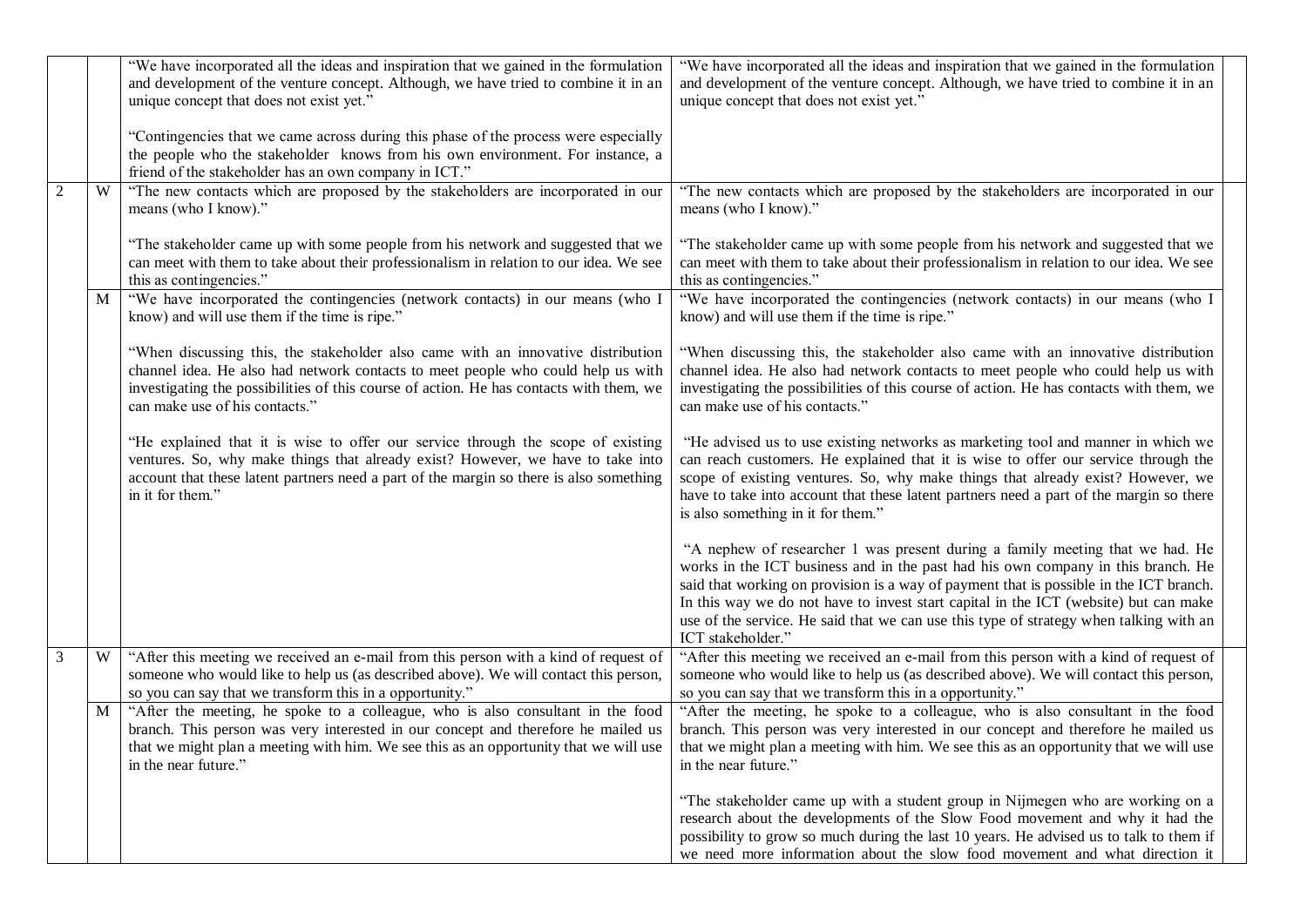|   |   |                                                                                                                                                                                                                                                                                                                                                                                                                                                                                                                                 | would take."                                                                                                                                                                                                                                                                                                                                                                                                                                                                                                                                                                                                                                                                                                                                                           |
|---|---|---------------------------------------------------------------------------------------------------------------------------------------------------------------------------------------------------------------------------------------------------------------------------------------------------------------------------------------------------------------------------------------------------------------------------------------------------------------------------------------------------------------------------------|------------------------------------------------------------------------------------------------------------------------------------------------------------------------------------------------------------------------------------------------------------------------------------------------------------------------------------------------------------------------------------------------------------------------------------------------------------------------------------------------------------------------------------------------------------------------------------------------------------------------------------------------------------------------------------------------------------------------------------------------------------------------|
|   |   | Kappa: $20-5 = 0.791$                                                                                                                                                                                                                                                                                                                                                                                                                                                                                                           |                                                                                                                                                                                                                                                                                                                                                                                                                                                                                                                                                                                                                                                                                                                                                                        |
|   |   |                                                                                                                                                                                                                                                                                                                                                                                                                                                                                                                                 |                                                                                                                                                                                                                                                                                                                                                                                                                                                                                                                                                                                                                                                                                                                                                                        |
| 4 | W | "Apparently, more and more people are interested in healthy food and its origin. We<br>have to make that transparent, that is a opportunity for us."                                                                                                                                                                                                                                                                                                                                                                            | "Apparently, more and more people are interested in healthy food and its origin. We<br>have to make that transparent, that is a opportunity for us."                                                                                                                                                                                                                                                                                                                                                                                                                                                                                                                                                                                                                   |
|   | M | "We have added the contingency (caterer possibilities) in our 'story' as underpinning<br>of our venture concept. We can use it as example within the communication towards<br>others in order to convince them that this is a good possibility."                                                                                                                                                                                                                                                                                | "Some days before the meeting with this stakeholder, we watched a program on<br>television (Herman den Blijker) about a hotel that did not have a cook, but did want<br>to offer healthy meals in their restaurant. What they did to reach this was  much<br>cheaper. In fact, his is also what we will do, so it was a coincidence and at the same<br>time a confirmation that it is possible and that the food will still be of high quality<br>when you make it with this system of producing and finishing off. We have added the<br>contingency (caterer possibilities) in our 'story' as underpinning of our venture<br>concept. We can use it as example within the communication towards others in order<br>to convince them that this is a good possibility." |
|   |   |                                                                                                                                                                                                                                                                                                                                                                                                                                                                                                                                 | "He also commented that one of the ideas of the previous stakeholder (distribution<br>via petrol stakeholders) will not be feasible at the start because those petrol stations<br>manage high rent prices for part of their shop. We are not willing to give away our<br>margin to the petrol stations, so we have to figure out another interesting way of<br>distribution."                                                                                                                                                                                                                                                                                                                                                                                          |
| 5 | W | "Between these meetings with one stakeholder we come across one contingency.<br>Entrepreneur 2 received a business card from people who have a hotel and they are<br>searching for people who are interested to run that place. We see it as an opportunity<br>because that could also be a place where we can exploit our entrepreneurial<br>ambitious. However, after some calls with locals we know, we acknowledged that<br>these people are a little weird and trustless. So we went further with our current<br>project." | "Between these meetings with one stakeholder we come across one contingency.<br>Entrepreneur 2 received a business card from people who have a hotel and they are<br>searching for people who are interested to run that place. We see it as an opportunity<br>because that could also be a place where we can exploit our entrepreneurial<br>ambitious. However, after some calls with locals we know, we acknowledged that<br>these people are a little weird and trustless. So we went further with our current<br>project."                                                                                                                                                                                                                                        |
|   |   | "It shows that we interested in more things than starting in the food industry, we also<br>are open for these 'contingencies' as long as it is entrepreneurial."                                                                                                                                                                                                                                                                                                                                                                | "It shows that we interested in more things than starting in the food industry, we also<br>are open for these 'contingencies' as long as it is entrepreneurial."                                                                                                                                                                                                                                                                                                                                                                                                                                                                                                                                                                                                       |
|   |   |                                                                                                                                                                                                                                                                                                                                                                                                                                                                                                                                 | "Since we become aware of the fact that the owners of the hotel were not that easy to<br>handle, trustless and a little bit weird, we haven't incorporated it in our means, goals<br>or strategy."                                                                                                                                                                                                                                                                                                                                                                                                                                                                                                                                                                     |
|   | M | "We have included this rise of Slow Food publicity as a trend in our effectual<br>business plan and use it to underpin our 'story'. We have already used it in this cycle<br>and it seemed that the stakeholder was familiar with this development and that he<br>recognized it. I think that made it easier for us to convince him about the opportunity<br>we saw in the take-away branch."                                                                                                                                   | "During the process, we noticed that Slow Food and healthy food concepts were a lot<br>in the news (newspapers, television, internet etc.). We have included this rise of Slow<br>Food publicity as a trend in our effectual business plan and use it to underpin our<br>'story'. We have already used it in this cycle and it seemed that the stakeholder was<br>familiar with this development and that he recognized it. I think that made it easier<br>for us to convince him about the opportunity we saw in the take-away branch."                                                                                                                                                                                                                               |
|   |   | "We found out that not everything that we want (concerning packaging) is available<br>yet. So, we have to make concessions regarding packaging. This means that we<br>cannot execute our 'packaging goals' as we hoped to do and have to change them to                                                                                                                                                                                                                                                                         | "We found out that not everything that we want (concerning packaging) is available<br>yet. So, we have to make concessions regarding packaging. This means that we<br>cannot execute our 'packaging goals' as we hoped to do and have to change them to<br>different standards. This is prove that a (potential) stakeholder brings in his                                                                                                                                                                                                                                                                                                                                                                                                                             |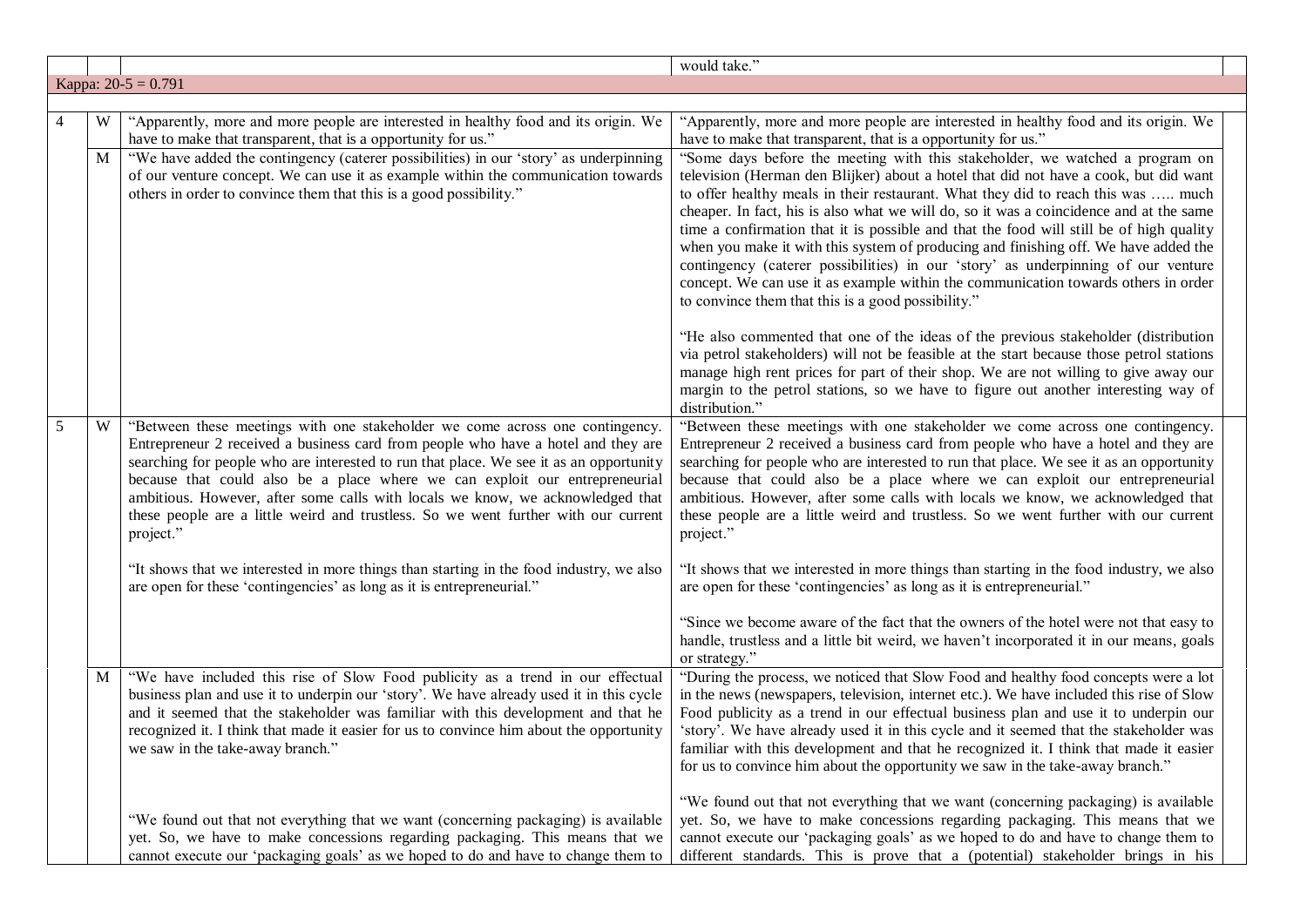|                |   | different standards. This is prove that a (potential) stakeholder brings in his<br>knowledge and with that sets constraints on the initial goals."<br>"We have immediately taken action considering this opportunity and called someone<br>we know from the local government of Winterswijk (an aunt of Wouter) in order to<br>find out more about this property. They gave us the remark that the owners of the<br>property are not really beloved in Winterswijk. Our contact in the local government<br>advised us not to do it since the owners are not very trustful."<br>"During this cycle, the first big contingency came across. I really saw it as an<br>opportunity and wanted to find out more about it. It really felt good to find out if I<br>could incorporate this contingency in the venture creation process and if I could<br>anticipate on it. Without taking action, you will always keep this in the back or your<br>head and will ask yourself the question 'what if' Now I know the options and can | knowledge and with that sets constraints on the initial goals."<br>"We have immediately taken action considering this opportunity and called someone<br>we know from the local government of Winterswijk (an aunt of Wouter) in order to<br>find out more about this property. They gave us the remark that the owners of the<br>property are not really beloved in Winterswijk. Our contact in the local government<br>advised us not to do it since the owners are not very trustful."<br>"During this cycle, the first big contingency came across. I really saw it as an<br>opportunity and wanted to find out more about it. It really felt good to find out if I<br>could incorporate this contingency in the venture creation process and if I could<br>anticipate on it. Without taking action, you will always keep this in the back or your<br>head and will ask yourself the question 'what if' Now I know the options and can<br>move on." |
|----------------|---|------------------------------------------------------------------------------------------------------------------------------------------------------------------------------------------------------------------------------------------------------------------------------------------------------------------------------------------------------------------------------------------------------------------------------------------------------------------------------------------------------------------------------------------------------------------------------------------------------------------------------------------------------------------------------------------------------------------------------------------------------------------------------------------------------------------------------------------------------------------------------------------------------------------------------------------------------------------------------------------------------------------------------|--------------------------------------------------------------------------------------------------------------------------------------------------------------------------------------------------------------------------------------------------------------------------------------------------------------------------------------------------------------------------------------------------------------------------------------------------------------------------------------------------------------------------------------------------------------------------------------------------------------------------------------------------------------------------------------------------------------------------------------------------------------------------------------------------------------------------------------------------------------------------------------------------------------------------------------------------------|
|                |   | move on."<br>"We got the offer to take over a hotel on a very nice estate in Winterswijk. It was a<br>really nice property and we were seriously thinking about its possibilities."                                                                                                                                                                                                                                                                                                                                                                                                                                                                                                                                                                                                                                                                                                                                                                                                                                          | "We got the offer to take over a hotel on a very nice estate in Winterswijk. It was a<br>really nice property and we were seriously thinking about its possibilities. We have<br>been working on this idea for a week and let the current venture concept rest during<br>that week. I was already thinking very concrete about this opportunity and the way<br>that the venture concept could also fit in it partly."                                                                                                                                                                                                                                                                                                                                                                                                                                                                                                                                  |
|                |   | "This was a pity, but now I knew that this option was not interesting and I could<br>move on with the initial venture concept."                                                                                                                                                                                                                                                                                                                                                                                                                                                                                                                                                                                                                                                                                                                                                                                                                                                                                              | "We have incorporated contingencies in our means, goals and strategy and have put<br>effort in finding out if the contingency (hotel) that we came across would fit with the<br>initial venture concept or should be a whole new venture concept."<br>"Since this opportunity didn't work out in the way it could, we have deleted the idea<br>and are working with the initial means, goals and strategy again."                                                                                                                                                                                                                                                                                                                                                                                                                                                                                                                                      |
| 6              | W |                                                                                                                                                                                                                                                                                                                                                                                                                                                                                                                                                                                                                                                                                                                                                                                                                                                                                                                                                                                                                              |                                                                                                                                                                                                                                                                                                                                                                                                                                                                                                                                                                                                                                                                                                                                                                                                                                                                                                                                                        |
|                | M | "We came up with using existing lockers who are not 100% occupied. Since our<br>stakeholder was very positive about that, we will try to incorporate this opportunity in<br>the venture creation process."                                                                                                                                                                                                                                                                                                                                                                                                                                                                                                                                                                                                                                                                                                                                                                                                                   | "We are flexible towards the ideas of our stakeholders and are always thinking what<br>would be of added value for our venture concept. So, for instance within this meeting,<br>we came up with using existing lockers who are not 100% occupied. Since our<br>stakeholder was very positive about that, we will try to incorporate this opportunity in<br>the venture creation process."<br>"We have incorporated the good ideas that came forward of the meeting in our                                                                                                                                                                                                                                                                                                                                                                                                                                                                             |
|                |   |                                                                                                                                                                                                                                                                                                                                                                                                                                                                                                                                                                                                                                                                                                                                                                                                                                                                                                                                                                                                                              | means, goals and strategy. Everything that seems of added value for us will be<br>considered in the effectual business plan."                                                                                                                                                                                                                                                                                                                                                                                                                                                                                                                                                                                                                                                                                                                                                                                                                          |
|                |   | Kappa: $20-6 = 0.759$                                                                                                                                                                                                                                                                                                                                                                                                                                                                                                                                                                                                                                                                                                                                                                                                                                                                                                                                                                                                        |                                                                                                                                                                                                                                                                                                                                                                                                                                                                                                                                                                                                                                                                                                                                                                                                                                                                                                                                                        |
|                |   |                                                                                                                                                                                                                                                                                                                                                                                                                                                                                                                                                                                                                                                                                                                                                                                                                                                                                                                                                                                                                              |                                                                                                                                                                                                                                                                                                                                                                                                                                                                                                                                                                                                                                                                                                                                                                                                                                                                                                                                                        |
| $\overline{7}$ | W | "There were not really contingencies that we can incorporate in our means, goals and<br>strategy. The information and advises and experiences of the stakeholder will be<br>added to our means."                                                                                                                                                                                                                                                                                                                                                                                                                                                                                                                                                                                                                                                                                                                                                                                                                             | "The information and advises and experiences of the stakeholder will be added to our<br>means."                                                                                                                                                                                                                                                                                                                                                                                                                                                                                                                                                                                                                                                                                                                                                                                                                                                        |
|                | M | "I truly think that these are the feedback moments that we have to cherish and use in                                                                                                                                                                                                                                                                                                                                                                                                                                                                                                                                                                                                                                                                                                                                                                                                                                                                                                                                        | "We will be flexible towards these suggestions because we really value the opinion of                                                                                                                                                                                                                                                                                                                                                                                                                                                                                                                                                                                                                                                                                                                                                                                                                                                                  |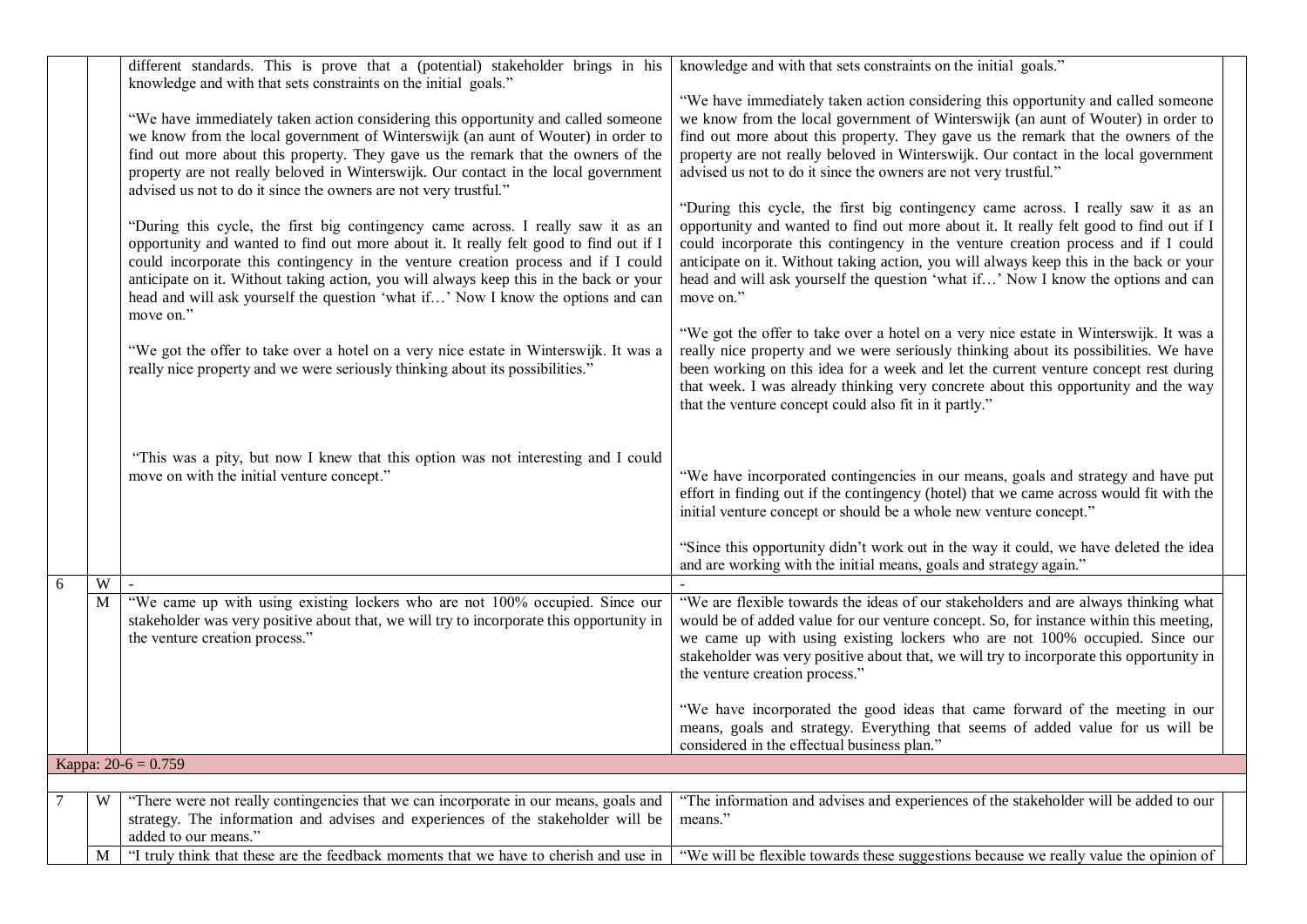|         |   | the further development of the venture concept. So, I will definitely use those<br>comments in our development."                                                                                                                                                                                                                                                                                                                                            | this stakeholder. He is an experienced entrepreneur who likes to 'teach' us how we<br>have to act, and I really appreciate his input. I truly think that these are the feedback<br>moments that we have to cherish and use in the further development of the venture<br>concept. So, I will definitely use those comments in our development."                                                                                                                                                                                               |
|---------|---|-------------------------------------------------------------------------------------------------------------------------------------------------------------------------------------------------------------------------------------------------------------------------------------------------------------------------------------------------------------------------------------------------------------------------------------------------------------|----------------------------------------------------------------------------------------------------------------------------------------------------------------------------------------------------------------------------------------------------------------------------------------------------------------------------------------------------------------------------------------------------------------------------------------------------------------------------------------------------------------------------------------------|
|         |   | "We will incorporate all the knowledge and suggestions of the stakeholder in our<br>means and will consider them in our goals, strategy and actions."                                                                                                                                                                                                                                                                                                       | "We will incorporate all the knowledge and suggestions of the stakeholder in our<br>means and will consider them in our goals, strategy and actions."                                                                                                                                                                                                                                                                                                                                                                                        |
| $\,8\,$ | W | "After the meeting we met friends of my sister on another terrace in Arnhem and one<br>of them came with very interesting insights. She has financial information about of an<br>successful equivalent food concept, the company that was situated in the same<br>neighbourhood as we would like to start our venture is the company that we use to<br>pitch our concept to stakeholder. This could be very useful to underpin our concept<br>financially." | "After the meeting we met friends of my sister on another terrace in Arnhem and one<br>of them came with very interesting insights. She has financial information about of an<br>successful equivalent food concept, the company that was situated in the same<br>neighbourhood as we would like to start our venture is the company that we use to<br>pitch our concept to stakeholder. This could be very useful to underpin our concept<br>financially."                                                                                  |
|         |   | "These contingencies, new property and financial insight Neighbourfood, have we<br>seriously incorporated in our means and goals. we figured out who the owner is of<br>that building."                                                                                                                                                                                                                                                                     | "These contingencies, new property and financial insight Neighbourfood, have we<br>seriously incorporated in our means and goals. we figured out who the owner is of<br>that building. And the financial numbers we will analyze together with our financial<br>advisor."                                                                                                                                                                                                                                                                    |
|         |   |                                                                                                                                                                                                                                                                                                                                                                                                                                                             | "These friends of my sister are familiar with those streets there and they believe that a<br>concept like Neighbourfood will be a success since there is no store like it in that<br>area."                                                                                                                                                                                                                                                                                                                                                  |
|         | M | "We have definitely incorporated the contingencies in our means, strategy and goals.<br>We are now looking for information about the building that has hospitality<br>destination but is currently anti-cracking. Hopefully, there is a chance that we can<br>rent that place."                                                                                                                                                                             | "We have definitely incorporated the contingencies in our means, strategy and goals.<br>We are now looking for information about the building that has hospitality<br>destination but is currently anti-cracking. Hopefully, there is a chance that we can<br>rent that place because it seems a very nice and centrally located building in the<br>neighbourhood."                                                                                                                                                                          |
|         |   | "Right after the meeting with this stakeholder we ran into the sister of Wouter who<br>was joining a wine with some friends on the terrace. We talked a while about our<br>meeting with the stakeholder when one of her friends told us that she has also been<br>interested in the same properties that we are interested in. In the past, she tried to find<br>out the same information as we are looking for now."                                       | "Right after the meeting with this stakeholder we ran into the sister of Wouter who<br>was joining a wine with some friends on the terrace. We talked a while about our<br>meeting with the stakeholder when one of her friends told us that she has also been<br>interested in the same properties that we are interested in. In the past, she tried to find<br>out the same information as we are looking for now. She has her own company now,<br>without having the desire to start something similar as us, so she is not competition." |
|         |   | "She also gave us the tip that there was another property (with centre destination, so<br>hospitality) which is located very central in the neighbourhood. This property is<br>currently an anti-cracking building. The only difficulty is that the owner is difficult to<br>trace. She will look for this information for us."                                                                                                                             | "She can be seen as the next stakeholder since she has got information about the<br>properties that we are interested in. She also gave us the tip that there was another<br>property (with centre destination, so hospitality) which is located very central in the<br>neighbourhood. This property is currently an anti-cracking building. The only<br>difficulty is that the owner is difficult to trace. She will look for this information for<br>$\mathrm{us}$ ."                                                                      |
|         |   | "Another thing that she has is information about Neighbourfood, the venture concept                                                                                                                                                                                                                                                                                                                                                                         | "Another thing that she has is information about Neighbourfood, the venture concept<br>that we call our initial idea that we want to exploit. She has numbers about turnover                                                                                                                                                                                                                                                                                                                                                                 |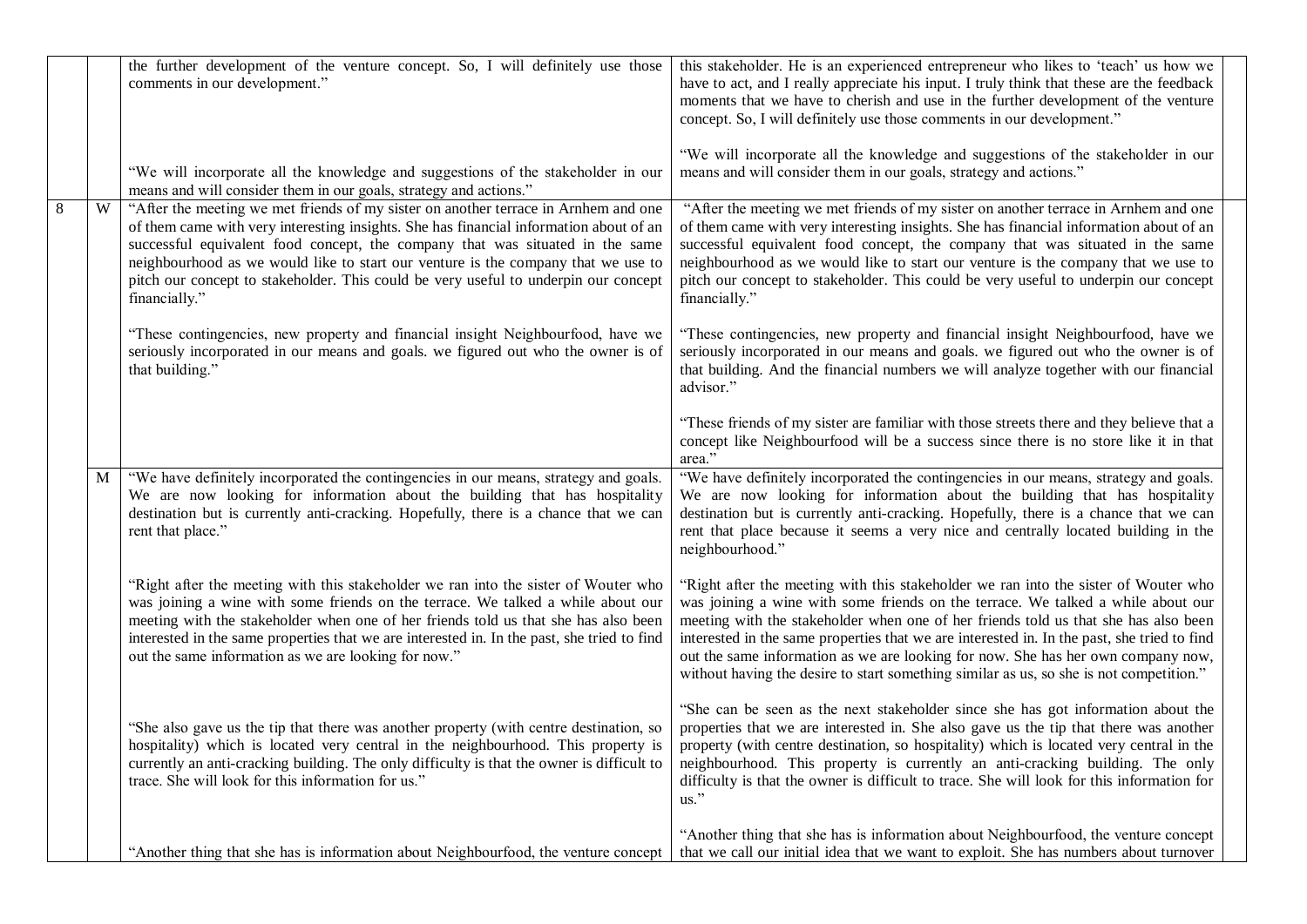| Moreover, the other friends who were present on the terrace all agreed that currently<br>there isn't such a venture concept (as we have) within the particular neighbourhood<br>where we want to settle. They really see it as an opportunity for us to start a take-                                                                                                                                                            |
|----------------------------------------------------------------------------------------------------------------------------------------------------------------------------------------------------------------------------------------------------------------------------------------------------------------------------------------------------------------------------------------------------------------------------------|
| "During this cycle we were called by the house broker. He told us that there is a<br>chance that an unfeasible option (too expensive) can be feasible again since a<br>business men is interested in buying property were we also were interested in, but<br>only in the first two layers of the building where a store situated now. So where an<br>option in de past was not feasible and can become feasible again, since new |
| "Since the broker has called us, we have incorporated this contingency again in our<br>goals; investigate the option to start a store."                                                                                                                                                                                                                                                                                          |
| "After a month, we got a call of the broker. An investor was interested in the petrol<br>station and the apartments, and he was looking for someone to rent the store.<br>Although, we already decided to focus on the Food Truck, we are still interesting in<br>"We kept the option open of renting the store, so we have incorporated this<br>contingency in the venture creation process."                                   |
|                                                                                                                                                                                                                                                                                                                                                                                                                                  |
|                                                                                                                                                                                                                                                                                                                                                                                                                                  |
|                                                                                                                                                                                                                                                                                                                                                                                                                                  |
| "It seems that contingencies have more influence on the venture creation process<br>during the early phase, because then you are still open and flexible to changes that are<br>beneficiary for the venture. At the time we didn't had an exact venture idea yet, we<br>were more open for options and opportunities. However, also later in the process, you                                                                    |
|                                                                                                                                                                                                                                                                                                                                                                                                                                  |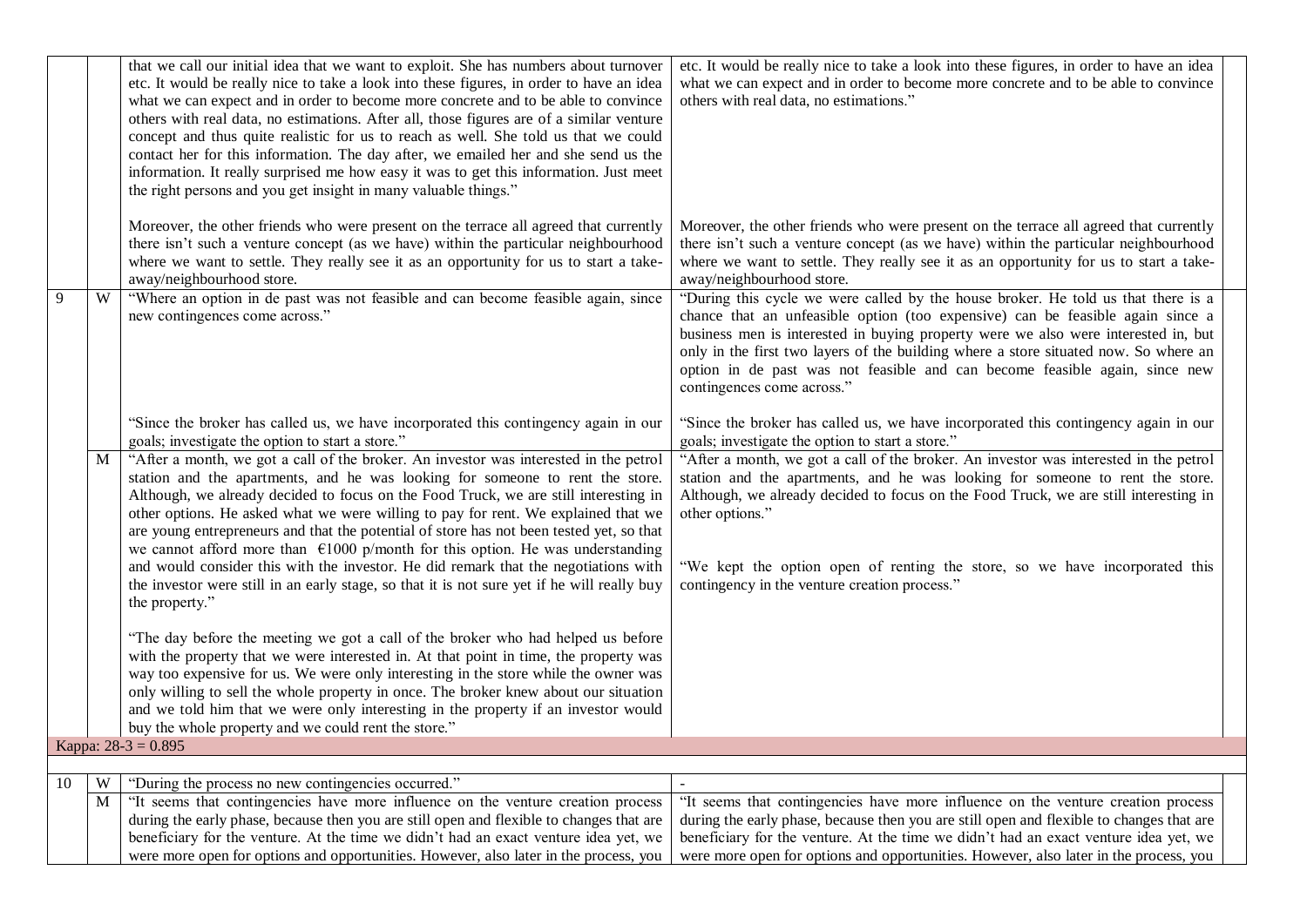|    |   | can open for contingencies, but these are more focusing on the venture concept that<br>you have chosen for."                                                                                                                                                                                                                                                                                                                                                                              | can open for contingencies, but these are more focusing on the venture concept that<br>you have chosen for."                                                                                                                                                                                                                                                                                                                                                                              |
|----|---|-------------------------------------------------------------------------------------------------------------------------------------------------------------------------------------------------------------------------------------------------------------------------------------------------------------------------------------------------------------------------------------------------------------------------------------------------------------------------------------------|-------------------------------------------------------------------------------------------------------------------------------------------------------------------------------------------------------------------------------------------------------------------------------------------------------------------------------------------------------------------------------------------------------------------------------------------------------------------------------------------|
|    |   | "During the process, there were no real big contingencies that had influence on our<br>plans. We only have some more knowledge (what I know) and a network contact<br>(who I know) that are added to our means. The goals are quite formed by now."                                                                                                                                                                                                                                       | "During the process, there were no real big contingencies that had influence on our<br>plans. We only have some more knowledge (what I know) and a network contact<br>(who I know) that are added to our means. The goals are quite formed by now."                                                                                                                                                                                                                                       |
| 11 | W |                                                                                                                                                                                                                                                                                                                                                                                                                                                                                           |                                                                                                                                                                                                                                                                                                                                                                                                                                                                                           |
|    | M |                                                                                                                                                                                                                                                                                                                                                                                                                                                                                           |                                                                                                                                                                                                                                                                                                                                                                                                                                                                                           |
| 12 | W | "There was a food truck protest in the city center of Amsterdam. They were<br>protesting against the old fashion laws for selling street food. So it seems that besides<br>the US, Holland is picking up the trends of the food trucks as well."                                                                                                                                                                                                                                          | "There was a food truck protest in the city center of Amsterdam. They were<br>protesting against the old fashion laws for selling street food. So it seems that besides<br>the US, Holland is picking up the trends of the food trucks as well."                                                                                                                                                                                                                                          |
|    |   | "We will contact those people in order to get the information about what the local<br>government is doing to solve the problem. After receiving this information we can<br>use this in our own situation and environment."                                                                                                                                                                                                                                                                |                                                                                                                                                                                                                                                                                                                                                                                                                                                                                           |
|    | M | "Although our broader is clear now, we are still flexible concerning the exact<br>interpretation. This is dependent on all the information and ideas that we keep<br>gathering. We are not the only ones we good ideas, so we are flexible to good ideas<br>of others."                                                                                                                                                                                                                   | "Although our broader is clear now, we are still flexible concerning the exact<br>interpretation. This is dependent on all the information and ideas that we keep<br>gathering. We are not the only ones we good ideas, so we are flexible to good ideas<br>of others."                                                                                                                                                                                                                   |
|    |   | "Within this period of the process, we notice that the 'Food Truck' is more and more<br>in the news. It seems to be a trend that is getting bigger in the Netherlands."                                                                                                                                                                                                                                                                                                                   |                                                                                                                                                                                                                                                                                                                                                                                                                                                                                           |
|    |   | "During the meeting with this stakeholder, we noticed that this person knows a lot of<br>other persons who can help us with small aspects of the Food Truck."                                                                                                                                                                                                                                                                                                                             |                                                                                                                                                                                                                                                                                                                                                                                                                                                                                           |
|    |   | Kappa: $8-4 = 0.664$                                                                                                                                                                                                                                                                                                                                                                                                                                                                      |                                                                                                                                                                                                                                                                                                                                                                                                                                                                                           |
|    |   |                                                                                                                                                                                                                                                                                                                                                                                                                                                                                           |                                                                                                                                                                                                                                                                                                                                                                                                                                                                                           |
| 13 | W | "The meeting with this stakeholder was also a kind of contingency. We were busy<br>with doing research where to buy all the kitchen equipment and we got a tip that<br>someone in the family is having company in this business. His advice and network<br>changed our perception about the products and indirectly influenced us in our<br>decision making."                                                                                                                             | "The meeting with this stakeholder was also a kind of contingency. We were busy<br>with doing research where to buy all the kitchen equipment and we got a tip that<br>someone in the family is having company in this business. His advice and network<br>changed our perception about the products and indirectly influenced us in our<br>decision making."                                                                                                                             |
|    | M | "We have incorporated the contingency in our means, goals and strategy. However,<br>this is not on the level that the goals and strategy can completely chance. This is more<br>concerning the practical interpretation of the course of action that we choose for."                                                                                                                                                                                                                      | "We have incorporated the contingency in our means, goals and strategy. However,<br>this is not on the level that the goals and strategy can completely chance. This is more<br>concerning the practical interpretation of the course of action that we choose for."                                                                                                                                                                                                                      |
|    |   | "So, it seems that after we made the decision for the imagined end (choice), the<br>contingencies that we come across have influence on a more practical level. During<br>the phase of idea generation (start of effectual process), contingencies have influence<br>on the amount and type of ideas that we came up with, while we think that the<br>contingencies that we see are now more practical and focusing on the opportunities<br>and possibilities for the Food Truck itself." | "So, it seems that after we made the decision for the imagined end (choice), the<br>contingencies that we come across have influence on a more practical level. During<br>the phase of idea generation (start of effectual process), contingencies have influence<br>on the amount and type of ideas that we came up with, while we think that the<br>contingencies that we see are now more practical and focusing on the opportunities<br>and possibilities for the Food Truck itself." |
| 14 | W | "We want to investigate the chosen course of action; the food truck. However, the<br>broker found an investor for a property and this third party can become an interesting<br>contingency for us. They are selling oil and have shops as well, so we can find each                                                                                                                                                                                                                       | "We want to investigate the chosen course of action; the food truck. However, the<br>broker found an investor for a property and this third party can become an interesting<br>contingency for us. They are selling oil and have shops as well, so we can find each                                                                                                                                                                                                                       |